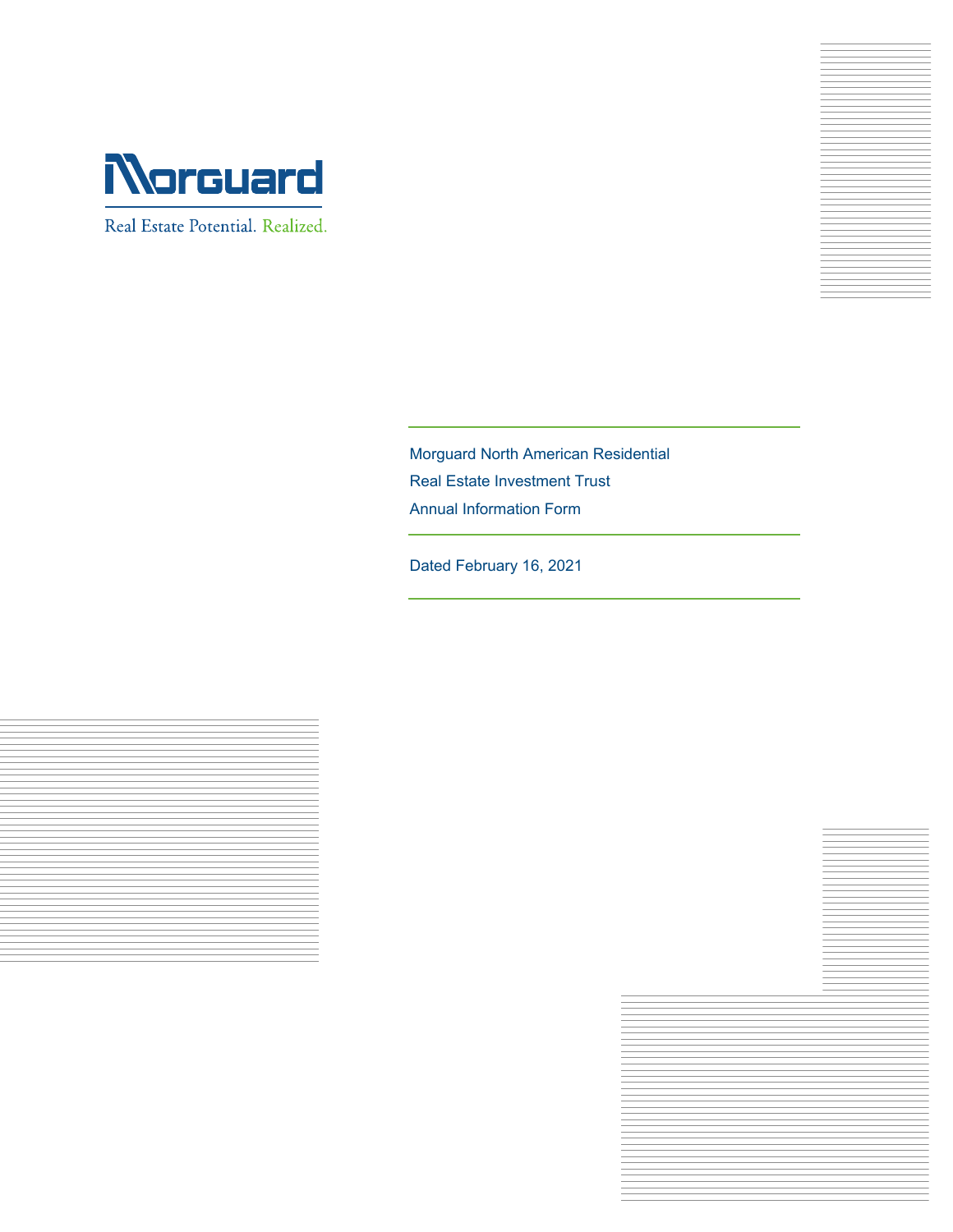# TABLE OF CONTENTS

| Item 1            | Morguard North American Residential Real Estate Investment Trust Structure  4 |  |
|-------------------|-------------------------------------------------------------------------------|--|
| Item <sub>2</sub> |                                                                               |  |
| Item 3            |                                                                               |  |
| Item 4            |                                                                               |  |
| Item 5            |                                                                               |  |
| Item 6            |                                                                               |  |
| Item 7            |                                                                               |  |
| Item 8            |                                                                               |  |
| Item 9            |                                                                               |  |
| Item 10           |                                                                               |  |
| Item 11           |                                                                               |  |
| Item 12           |                                                                               |  |
| Item 13           |                                                                               |  |
| Glossary          |                                                                               |  |
|                   |                                                                               |  |
| Appendix A        |                                                                               |  |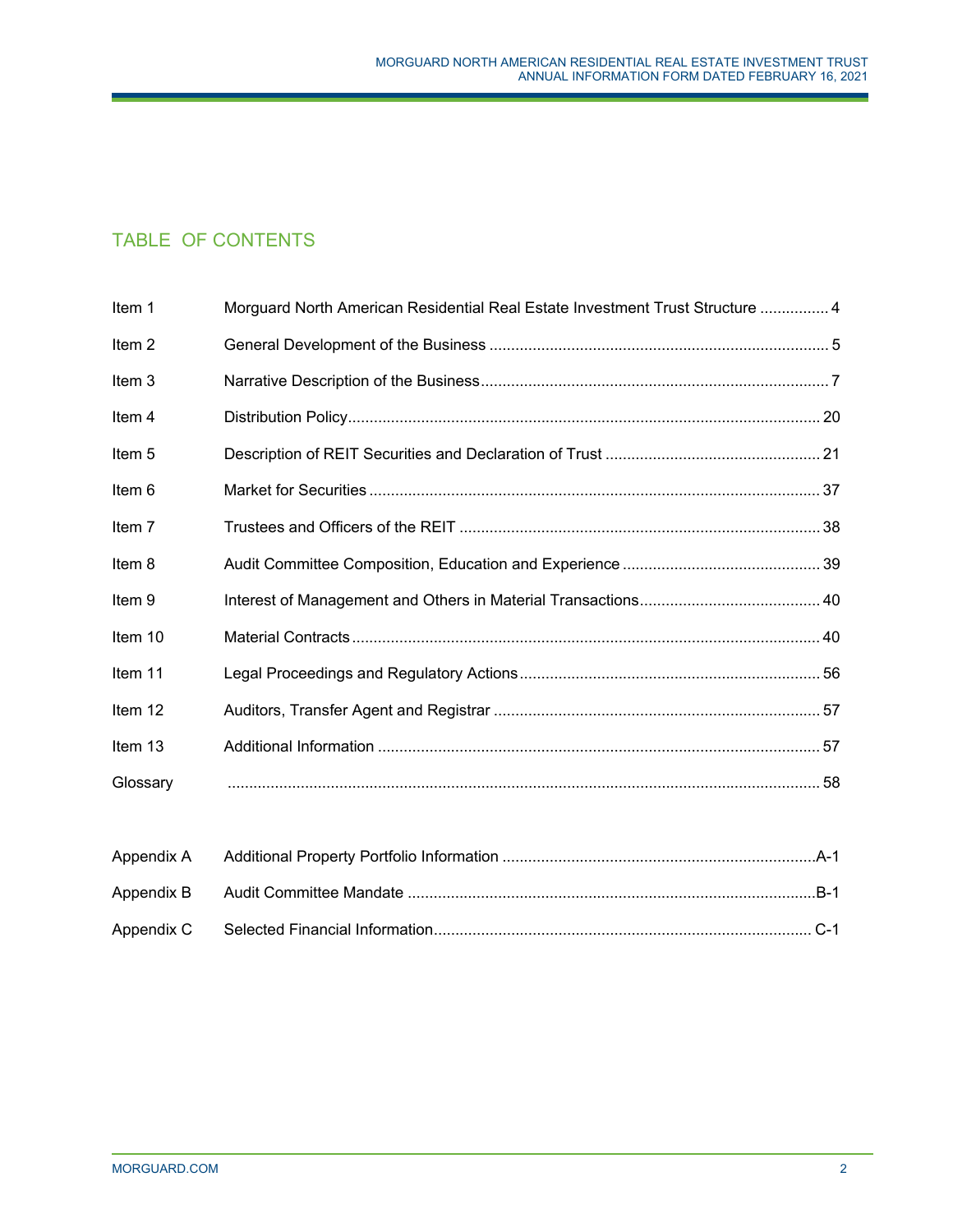# FORWARD-LOOKING STATEMENTS DISCLAIMER

Statements contained herein that are not based on historical or current fact, including without limitation statements containing the words "anticipates," "believes," "may," "continue," "estimate," "expects," and "will" and words of similar expression constitute "forward-looking statements". Such forward-looking statements involve known and unknown risks, uncertainties and other factors that may cause the actual results, events or developments to be materially different from any future results, events or developments expressed or implied by such forward-looking statements. Such factors include, among others, the following: general economic and business conditions, both nationally and in the regions in which the REIT operates; changes in business strategy or development/acquisition plans; environmental exposures; financing risk; existing governmental regulations and changes in, or the failure to comply with, governmental regulations; liability and other claims asserted against the REIT; risk and uncertainties relating to the outbreak of the novel strain of the coronavirus identified as COVID-19 and other factors referred to in the REIT's filings with Canadian securities regulators. Given these uncertainties, readers are cautioned not to place undue reliance on such forward-looking statements. The REIT does not assume the obligation to update or revise any forward-looking statements.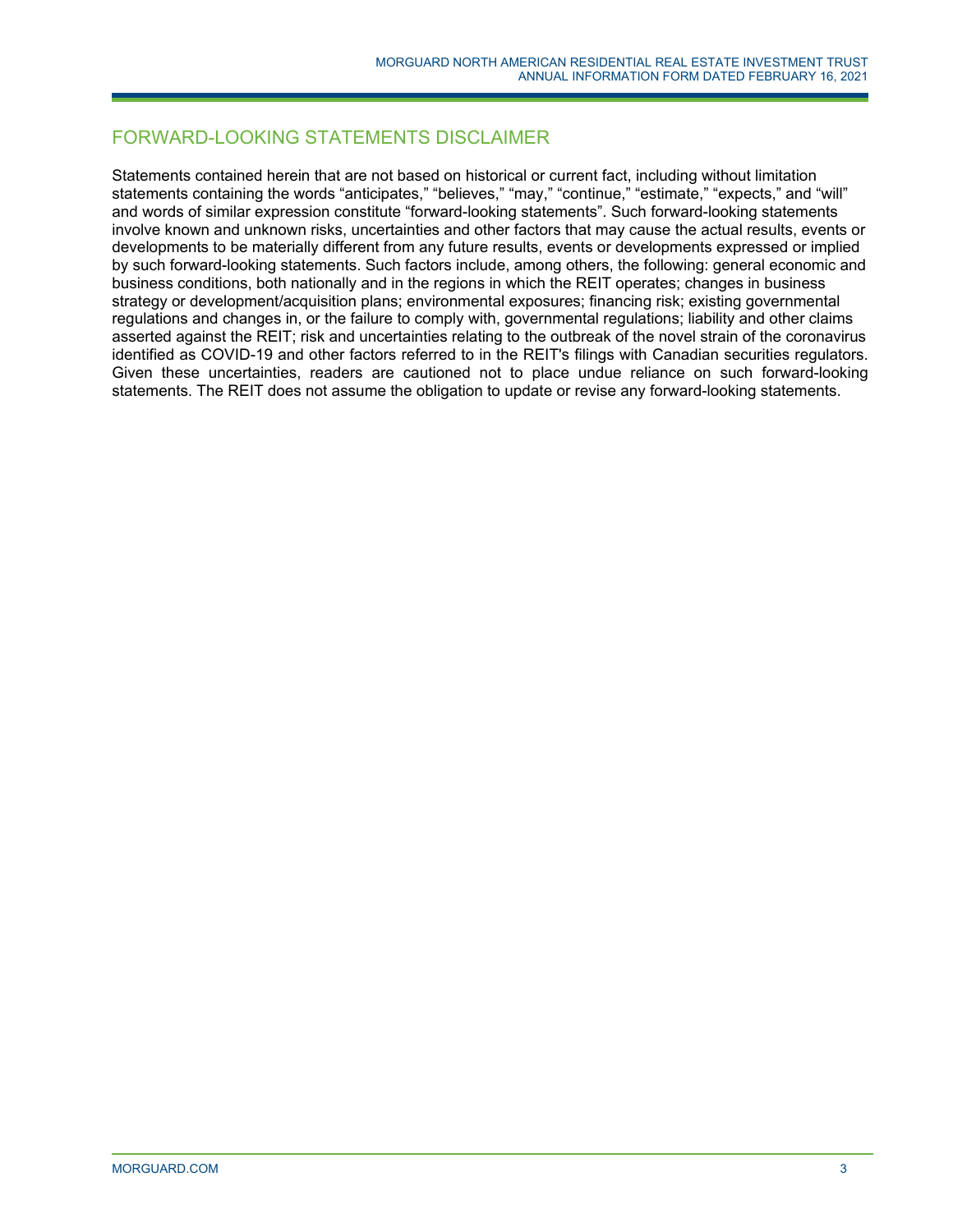# ITEM 1 MORGUARD NORTH AMERICAN RESIDENTIAL REAL ESTATE INVESTMENT TRUST STRUCTURE

Morguard North American Residential Real Estate Investment Trust (the "REIT") is an unincorporated, openended real estate investment trust established pursuant to a Declaration of Trust (the "Declaration of Trust") dated March 1, 2012, as amended and restated on April 18, 2012, under, and governed by, the laws of the Province of Ontario. The units of the REIT ("Units") trade on the Toronto Stock Exchange ("TSX") under the symbol MRG.UN.

The principal office of the REIT is located at Suite 1000, 55 City Centre Drive, Mississauga, Ontario, L5B 1M3.

Operations, including the management of investments, are subject to the control and direction of a board of trustees. The board of trustees has power and responsibilities analogous to those applicable to boards of directors of corporations.

The REIT has been formed to own multi-suite residential properties in Canada and the United States. The REIT indirectly holds, through the Partnership, interests in a portfolio of 16 Canadian and 27 U.S. multi-suite residential communities. The REIT currently owns approximately 69.4% of the Partnership through the ownership of Class A LP Units and 100% of Morguard NAR GP Limited (the "REIT GP"), which manages and controls the business and affairs of the Partnership and is bound by the investment guidelines and operating policies applicable to the REIT.

#### **Structure**

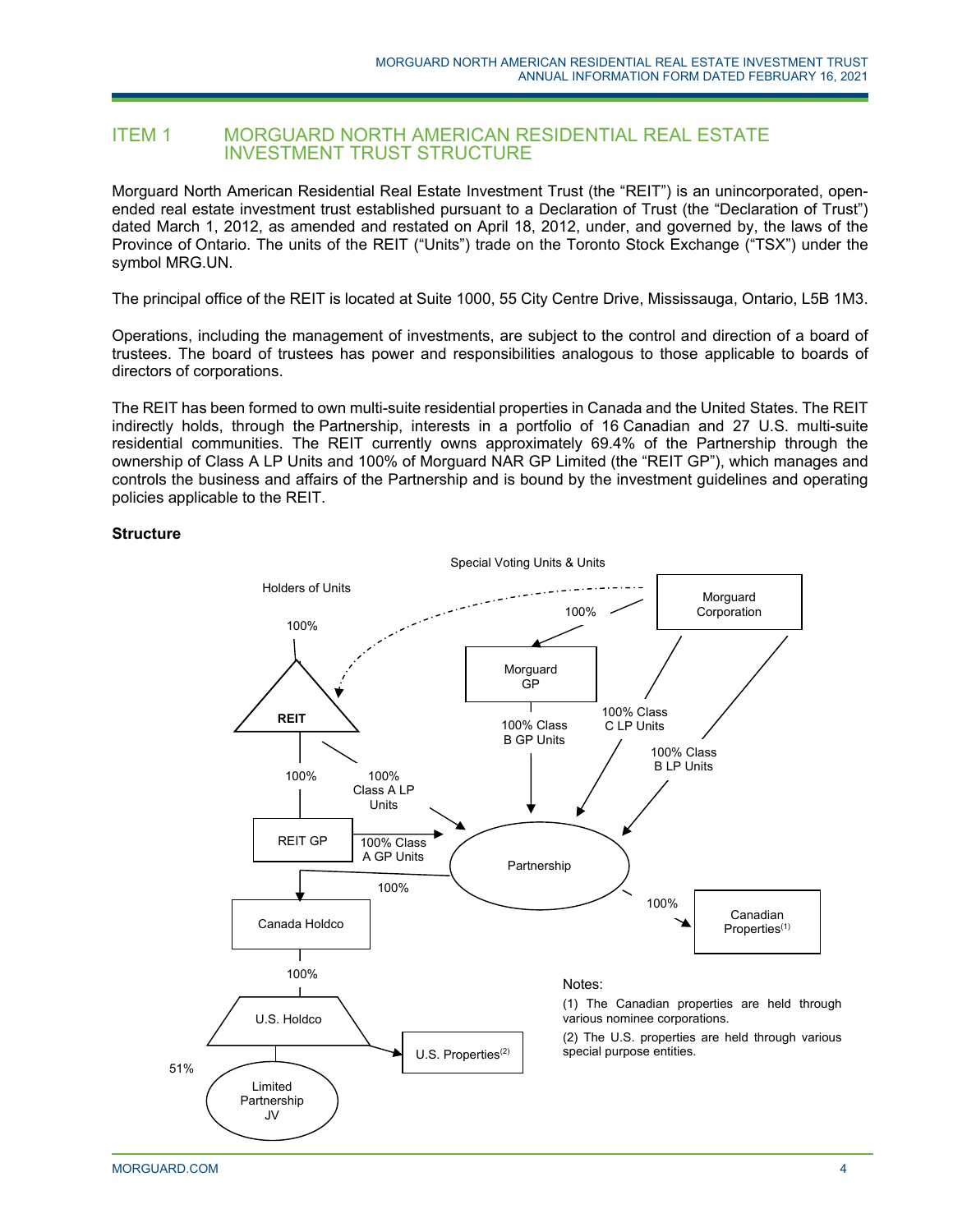All information contained in this Annual Information Form is presented as at February 16, 2021, unless otherwise specified.

# ITEM 2 GENERAL DEVELOPMENT OF THE BUSINESS

# **History**

The REIT completed its initial public offering on April 18, 2012. Concurrent with the IPO, the REIT indirectly acquired from Morguard Corporation ("Morguard") the Initial IPO Properties consisting of interests in 5,439 residential suites located in Ontario, Alberta and Louisiana. The IPO raised gross proceeds of \$82.5 million, from the sale of 8,250,000 Units (including the full exercise by the underwriters of their over-allotment option) at a price of \$10.00 per Unit.

On September 12, 2012, the REIT completed an offering of 12,720,000 Units at a price of \$11.85 per Unit for gross proceeds of \$150.7 million. As part of that offering, Morguard purchased approximately \$50 million of the Units (4,220,000 Units) that were offered at the offering price.

On March 15, 2013, the REIT completed the offering of \$95.1 million for 8,270,000 Units sold at a price of \$11.50 per Unit and the issuance of \$60 million principal amount of 4.65% convertible unsecured subordinated debentures (the "2013 Debentures"), maturing on March 30, 2018. The REIT used portions of the net proceeds of the offering to acquire a direct interest in 8,270,000 Class A LP Units of the Partnership. Morguard acquired 870,000 of the Units issued and \$5 million of the aggregate principal amount of the 2013 Debentures.

On January 9, 2017, the REIT completed the offering of 4,370,000 Units at a price of \$13.75 per Unit for gross proceeds of \$60.1 million. As part of that offering, Morguard purchased 1,230,000 Units for approximately \$16.7 million that were offered at the offering price.

On February 13, 2018, the REIT completed a public offering of convertible unsecured subordinated debentures on a bought deal basis, of \$75 million aggregate principal amount of 4.50% convertible unsecured subordinated debentures due March 31, 2023 (the "2018 Debentures", or together with the 2013 Debentures the "Debentures"). On February 21, 2018, an additional amount of \$10.5 million was issued pursuant to the exercise of the over-allotment option. The 2018 Debentures are convertible, at the option of the holder, into Units at \$20.20 per Unit. As part of the transaction, Morguard acquired \$5 million of the 2018 Debentures.

On February 23, 2018, \$0.02 million of the 2013 Debentures were converted into 1,483 Units, and on February 26, 2018 the REIT redeemed the remaining \$60.0 million of its outstanding 2013 Debentures in advance of their March 30, 2018 maturity date.

On August 28, 2019, the REIT completed an offering of 5,226,200 Units at a price of \$19.75 per Unit for gross proceeds of \$103.2 million. As part of the transaction Morguard acquired 1,269,000 Units for approximately \$25.1 million that were offered at the offering price.

Morguard owns a 44.7% effective interest in the REIT through its ownership of 7,944,166 Units and 17,223,090 Class B LP Units.

# *Morguard Acquisitions*

On February 19, 2013, the REIT acquired 1,032 suites in five low-rise residential properties located in Louisiana and Florida and one mid-rise property located in Louisiana from Morguard for an aggregate purchase price of approximately US\$94.0 million. The purchase price for the properties was satisfied by the assumption of certain Fannie Mae insured mortgages in the aggregate amount of approximately US\$61.8 million (the "Q1 2013 Assumed Fannie Mae Mortgages") and a reduction of the balance owing by Morguard to the REIT under the Morguard Facility by US\$32.2 million. The acquisition of the properties had an effective date of January 1, 2013. The Q1 2013 Assumed Fannie Mae Mortgages had an effective weighted average interest rate of 5.7% and a weighted average term to maturity of 3.7 years.

On June 28, 2013, the REIT acquired from Morguard 1,690 suites in six low-rise residential properties located in Alabama and Florida, for an aggregate purchase price of approximately US\$89.0 million. The purchase price for the properties was satisfied by the assumption of certain Fannie Mae insured mortgages in the aggregate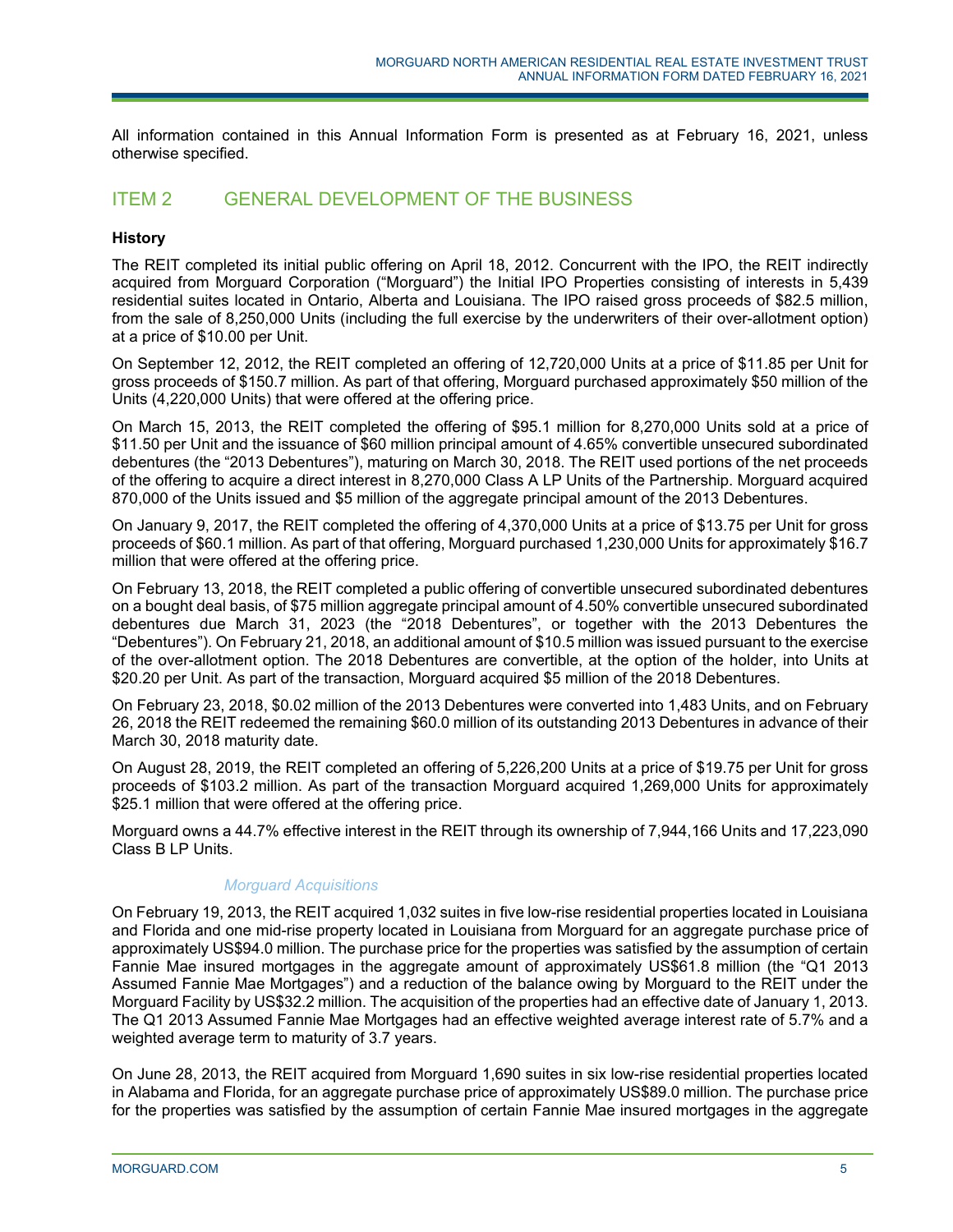carrying amount of approximately US\$64.4 million (the "Q2 2013 Assumed Fannie Mae Mortgages") and a reduction of the balance owing by Morguard to the REIT under the Morguard Facility of US\$24.6 million. The transaction had an effective date of May 1, 2013. The Q2 2013 Assumed Fannie Mae Mortgages had an effective weighted average interest rate of 5.6% and a weighted average term to maturity of 3.6 years.

Morguard agreed to provide instalment payments during the remaining terms of the Q1 2013 Assumed Fannie Mae Mortgages and the Q2 2013 Assumed Fannie Mae Mortgages (the "Assumed Mortgages") to the REIT in order to achieve an effective annual interest rate of 4.7% for the properties acquired on both February 19, 2013 and June 28, 2013. All costs and expenses relating to the assumption by the REIT of the Assumed Mortgages were paid for by the REIT. As of February 1, 2017, all Assumed Mortgages had been extinguished or refinanced.

# *Pearlmark Acquisitions*

Between April 17, 2013 and May 22, 2013, the REIT acquired 3,752 suites in 12 low-rise and mid-rise residential properties from an institutional fund sponsored by Pearlmark Real Estate Partners, L.L.C. ("Pearlmark Properties") for US\$450.0 million. The Pearlmark Properties are located in Colorado, Florida, North Carolina, Georgia and Texas. In connection with the purchase of 10 of the 12 properties, the REIT assumed in-place mortgage financing of US\$218.7 million with a weighted average interest rate of 4.3% and a weighted average term to maturity of 4.1 years. A mark-to-market adjustment of US\$12.7 million was recorded on the assumed mortgages. For the remaining two properties, the REIT, at closing, entered into first mortgage financing arrangements in an aggregate amount of US\$57.7 million with a weighted average interest rate of 3.5% and terms of 10 years. The REIT paid an additional US\$8.0 million in the second quarter of 2014 after the Pearlmark Properties exceeded certain defined net operating income threshold amounts for the twelve months ended December 31, 2013.

# **Recent Developments**

# *2020*

On October 31, 2020, the REIT substantially completed the redevelopment of its mid-rise property, 1643 Josephine Street, New Orleans, Louisiana. The asset is located just off St. Charles Avenue in the renowned Garden District neighbourhood and boasts first class amenities and is within close proximity to The Georgian Apartments, offering management a platform for operational synergies. First occupancies took place in late-October.

# *2019*

On December 9, 2019, the REIT acquired a 50% interest in a property consisting of 690 suites located in Chicago, Illinois ("The Marquee at Block 37") for \$68.8 million (US\$52.0 million). The purchase price of the property was \$177.7 million (US\$134.3 million), including closing costs and was partially funded by a mortgage in the amount of \$109.2 million (US\$82.5 million), at an interest rate of 3.27% for a term of 10 years.

On October 29, 2019, the REIT announced a 2.94% increase to its monthly cash distributions to \$0.0583 per Unit, representing \$0.70 per Unit on an annualized basis. The increase became effective for the November 2019 distribution, and was paid on December 16, 2019 to unitholders of record as at November 29, 2019.

On May 22, 2019, the REIT acquired partial interests in three properties controlled by the REIT located in Mississauga, Ontario, for a purchase price of \$8.0 million, including closing costs and the assumption of partial interest of the mortgages secured by the properties.

On April 30, 2019, the REIT sold a property located in Harahan, Louisiana, comprising 48 suites, for gross proceeds of \$4.4 million (US\$3.3 million) and the purchaser assumed the mortgage secured by the property in the amount of \$2.9 million (US\$2.1 million).

On March 27, 2019, the REIT sold a property located in Gretna, Louisiana, comprising 261 suites, for gross proceeds of \$22.6 million (US\$16.8 million), including closing costs, and repaid the mortgage secured by the property in the amount of \$11.3 million (US\$8.4 million)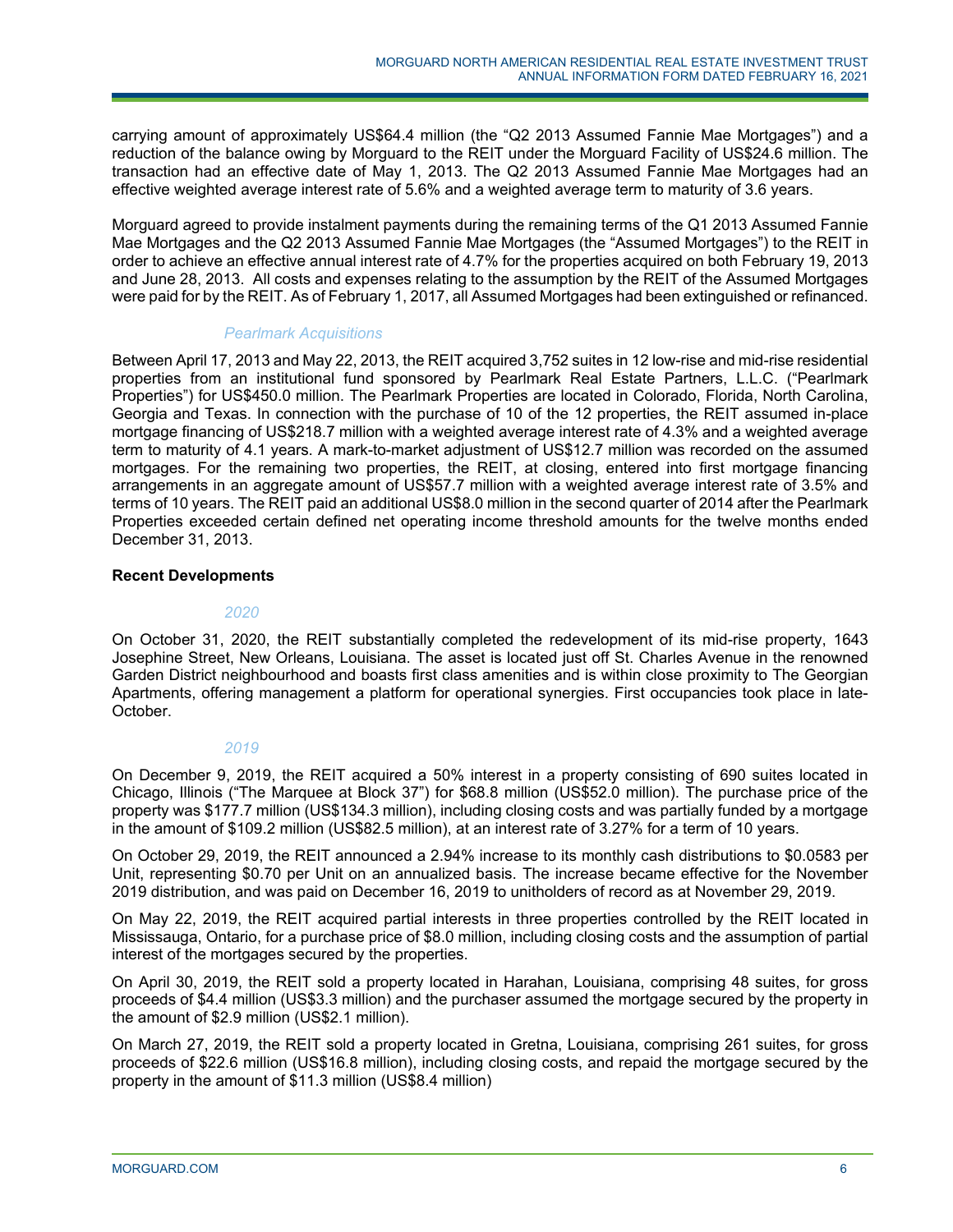On March 19, 2019, the REIT sold a property located in New Iberia, Louisiana, comprising 148 suites, for gross proceeds of \$8.2 million (US\$6.2 million), including closing costs, and the purchaser assumed the mortgage secured by the property in the amount of \$5.9 million (US\$4.5 million).

On March 19, 2019, the REIT sold a property located in Lafayette, Louisiana, comprising 192 suites, for gross proceeds of \$15.1 million (US\$11.3 million), including closing costs, and the purchaser assumed the mortgage secured by the property in the amount of \$9.4 million (US\$7.1 million).

On February 1, 2019, the REIT sold a property located in Shreveport, Louisiana, comprising 194 suites, for gross proceeds of \$13.5 million (US\$10.3 million), including closing costs, and the purchaser assumed the mortgage secured by the property in the amount of \$7.0 million (US\$5.3 million).

# *2018*

On October 30, 2018, the REIT announced a 3.0% increase to its monthly cash distributions to \$0.0566 per Unit, representing \$0.68 per Unit on an annualized basis. The increase became effective for the November 2018 distribution, and was paid on December 14, 2018 to unitholders of record as at November 30, 2018.

On May 1, 2018, the REIT completed the refinancing of a U.S. multi-suite residential property located in Raleigh, North Carolina, in the amount of \$45.1 million (US\$35.0 million) at an interest rate of 4.04%, for a term of 10 years.

On April 30, 2018, the REIT completed the refinancing of a U.S. multi-suite residential property located in Fort Collins, Colorado, in the amount of \$34.9 million (US\$27.2 million) at an interest rate of 4.11%, for a term of 10 years.

On April 5, 2018, the REIT acquired a property comprising 116 suites located in New Orleans, Louisiana, for a purchase price of \$14.9 million (US\$11.6 million), including closing costs. The property is vacant and designated as a property under development.

# ITEM 3 NARRATIVE DESCRIPTION OF THE BUSINESS

# **Overview**

The REIT has been formed to own multi-suite residential properties across Canada and the United States. The objectives of the REIT are to: (i) generate stable and growing cash distributions on a tax-efficient basis; (ii) enhance the value of the REIT's assets and maximize the long-term value of the Units through active asset and property management; and (iii) expand the asset base of the REIT primarily through acquisitions and the improvement of its properties through targeted and strategically deployed capital expenditures.

Select additional information regarding the property portfolio is included as Appendix "A".

# *Management Strategy*

The REIT's external growth strategy is focused on opportunities to acquire additional multi-suite residential properties located in urban centres and major suburban regions in Canada and in the United States that satisfy the REIT's investment criteria, as well as generating greater cash flow from its properties. The REIT will seek to leverage its relationship with Morguard to access acquisition opportunities that satisfy the REIT's investment criteria. Additionally, subject to limited exceptions, the REIT has the right of first opportunity to acquire the existing interests in Morguard's multi-suite residential properties prior to any disposition by Morguard to a third party.

The REIT's internal growth strategy is focused on maximizing cash flow from its portfolio. The REIT intends to increase cash flows by maximizing occupancy and average monthly rent, taking into account local conditions in each of its regional markets, managing its operating costs as a percentage of revenues and strengthening its asset base through its building infrastructure improvement and capital expenditure programs.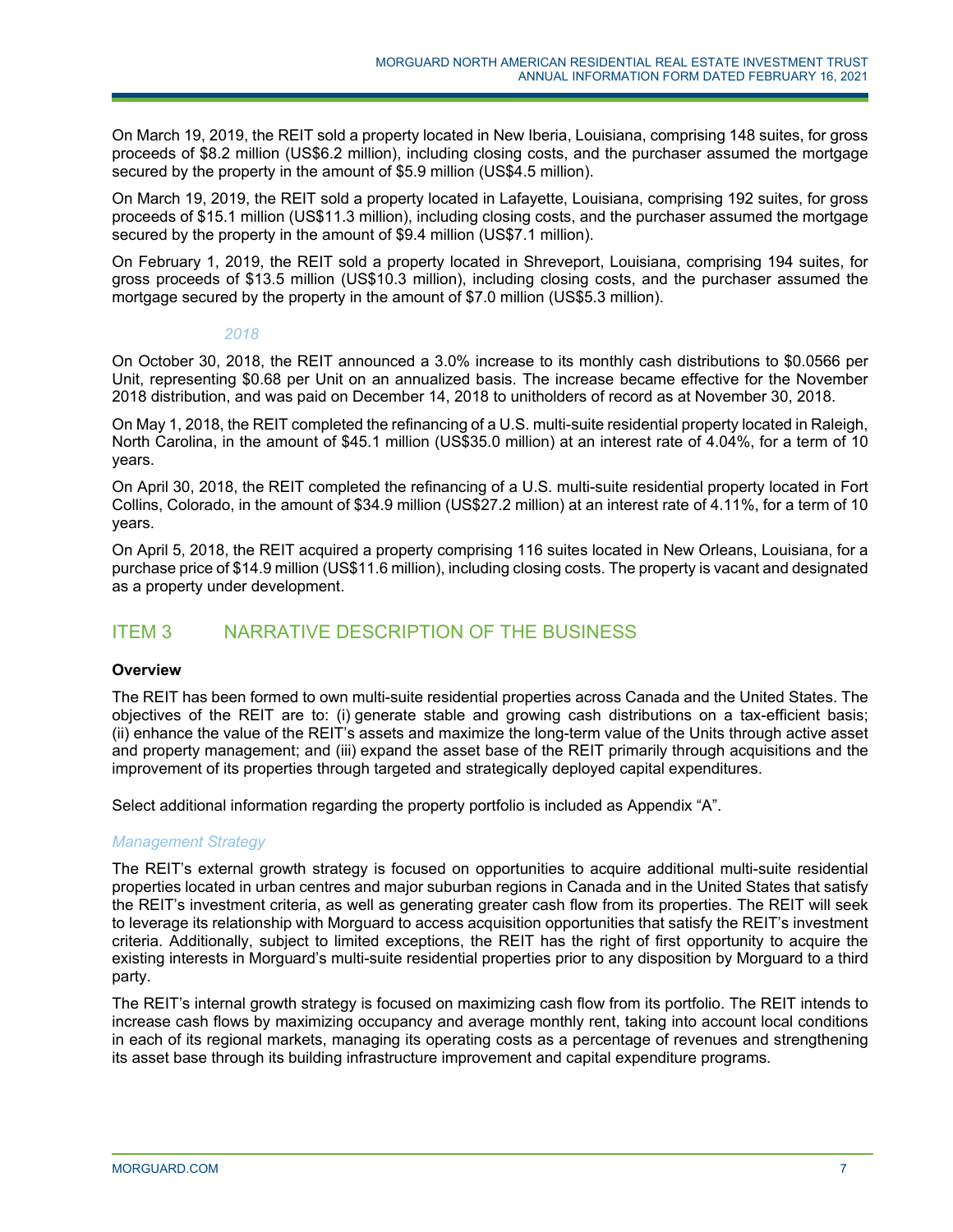#### *Overview of Property Portfolio*

At December 31, 2020, the REIT's multi-suite residential property portfolio consists of 16 Canadian properties and 27 U.S. properties, having a total of 13,275 residential suites. The properties are primarily located in urban centres and major suburban regions in Alberta, Ontario, Colorado, Texas, Louisiana, Illinois, Georgia, Florida, North Carolina, Virginia and Maryland.

The following table details the regional distribution of the REIT's portfolio as at December 31, 2020:

# **PORTFOLIO COMPOSITION**

| <b>Total</b>                          | 43                | 13,275                | 100.0%                       | \$3,425,058               |
|---------------------------------------|-------------------|-----------------------|------------------------------|---------------------------|
|                                       | 27                | 7,940                 | 59.8%                        | \$2,011,008               |
| Maryland                              | 1                 | 492                   | 3.7%                         | 168,062                   |
| Virginia                              | 1                 | 104                   | 0.8%                         | 60,096                    |
| <b>North Carolina</b>                 | 2                 | 864                   | 6.5%                         | 171,449                   |
| <b>Florida</b>                        | $10$              | 2,593                 | 19.5%                        | 503,321                   |
| Georgia                               | 3                 | 814                   | 6.1%                         | 151,396                   |
| <b>Illinois</b>                       | 2                 | 1,205                 | 9.1%                         | 581,217                   |
| Louisiana $(3)$                       | 3                 | 393                   | 3.0%                         | 66,461                    |
| <b>Texas</b>                          | 3                 | 1,021                 | 7.7%                         | 194,163                   |
| Colorado                              | $\overline{2}$    | 454                   | 3.4%                         | \$114,843                 |
| <b>U.S. Properties</b>                |                   |                       |                              |                           |
|                                       | 16                | 5,335                 | 40.2%                        | \$1,414,050               |
| Other $(2)$                           | 2                 | 842                   | 6.4%                         | 209,300                   |
| Toronto                               | 6                 | 1,997                 | 15.0%                        | 415,050                   |
| Mississauga                           | 7                 | 2,219                 | 16.7%                        | 732,500                   |
| Ontario                               |                   |                       |                              |                           |
| <b>Canadian Properties</b><br>Alberta | 1                 | 277                   | 2.1%                         | \$57,200                  |
| except as otherwise noted)            | <b>Properties</b> | Suites <sup>(1)</sup> | suites)                      | Properties <sup>(1)</sup> |
| (In thousands of dollars,             | <b>Number of</b>  | <b>Total</b>          | (based on                    | <b>Real Estate</b>        |
| <b>Region</b>                         |                   |                       | % of the<br><b>Portfolio</b> | <b>Fair Value of</b>      |
|                                       |                   |                       |                              |                           |

(1) Total suites and fair value of real estate properties include non-controlling interest; the REIT, on a proportionate basis, has ownership of 12,255 suites. Fair value of real estate properties represents the sum of income producing properties (\$2,941,241) and the REIT's equity-accounted investment properties (\$483,817) inclusive of noncontrolling interest share.

(2) Other Ontario includes one property in each of Kitchener, Ontario and Ottawa, Ontario.

(3) Includes a redevelopment property in New Orleans, Louisiana, that was completed and commenced initial lease-up in October 2020.

# **Risks and Uncertainties**

An investment in securities of the REIT involves significant risks. Investors should carefully consider the risks described below before making a decision to buy securities of the REIT. If any of the following or other risks occur, the REIT's business, prospects, financial condition, financial performance and cash flows could be materially adversely impacted. In that case, the ability of the REIT to make distributions to Unitholders and the Partnership to make distributions could be adversely affected, the trading price of securities of the REIT could decline and investors could lose all or part of their investment in such securities. There is no assurance that risk management steps taken will avoid future loss due to the occurrence of the below described or other unforeseen risks.

There are certain risks inherent in an investment in the securities of the REIT and in the activities of the REIT, including those set out in the REIT's publicly filed disclosure available on SEDAR.

The following are business risks the REIT expects to face in the normal course of its operations and management's strategy to reduce the potential impact.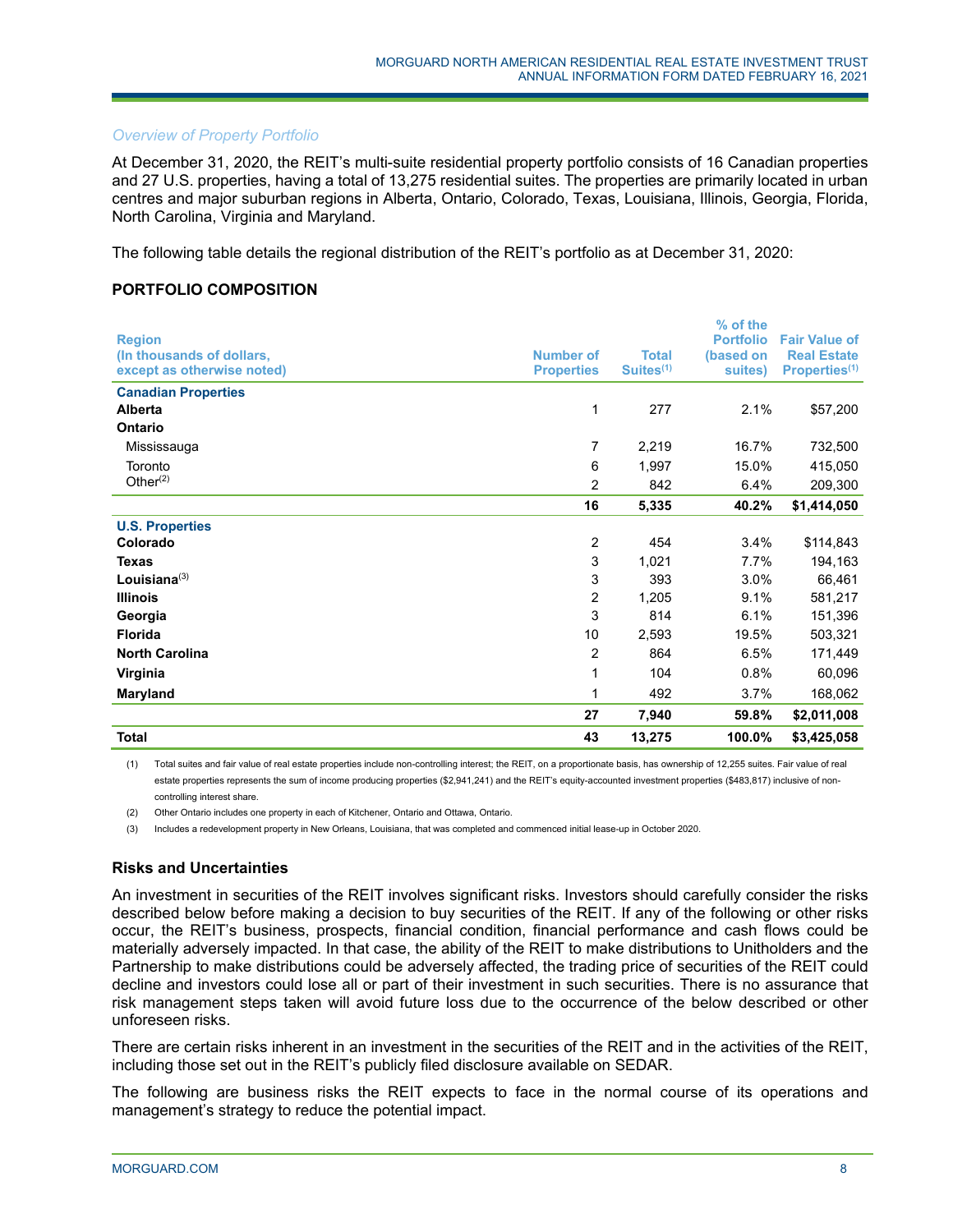#### *COVID-19 and Other Pandemic or Epidemic Risks*

The ongoing COVID-19 pandemic has led to prolonged voluntary and mandatory building closures, business closures, government restrictions on travel, movement and gatherings, quarantines, curfews, self-isolation and physical distancing. The impact of these measures has led to a general shutdown of economic activity and has disrupted workforce and business operations both in North America and other parts of the world. Such occurrences could have a material adverse effect on the demand for real estate, the ability of tenants to pay rent and the debt and equity capital markets. The duration and impact of the on-going COVID-19 pandemic is unknown at this time, as is the efficacy of the government and central bank interventions. The pace of recovery following such occurrences cannot be accurately predicted, nor can the impact on the REIT's business and operations, real estate valuations, securities, cash flows, results of operations and the REIT's ability to obtain additional financing or re-financing and ability to make distributions to Unitholders.

Specifically, such enhanced risks associated with COVID-19 may include, but are not limited to:

- (a) a material reduction in rental revenue and related collections due to associated financial hardship, unemployment and non-essential business orders governing the complete and partial closure of certain businesses;
- (b) a material increase in vacancy potentially caused by both the resulting economic crisis and the inability of businesses to operate;
- (c) the negative impact on Canadian and global debt and equity capital markets, impacting both pricing and availability;
- (d) ability to access capital markets at a reasonable cost;
- (e) the trading price of the REIT's securities;
- (f) uncertainty of real estate valuations resulting from the impact of a potential decline in revenue and/or lack of market activity and demand for real estate;
- (g) uncertainty delivering services due to illness, REIT- or government-imposed isolation programs, restrictions on the movement of personnel, closures and supply chain disruptions;
- (h) uncertainty associated with costs, delays and availability of resources required to complete major maintenance and expansion projects on time and budget and lease up space following completion of development projects;
- (i) adverse impacts on the creditworthiness of tenants and other counterparties;
- (j) increased risk of cyber attacks due to remote working environments and increased reliance on information technology infrastructure; and
- (k) the impact of additional legislation, regulation, fiscal and monetary policy responses and other government interventions.

The foregoing is not an exhaustive list of all risk factors.

Developments since March 2020 regarding the COVID-19 pandemic have resulted in a substantive shift in management's focus towards ensuring the continued health and safety of our employees, tenants and service partners, compliance with guidelines and requirements issued by various health authorities and government organizations, and continuity of other critical business operations. We remain focused on delivering our key business operations.

Other outbreaks of pandemics and epidemics may have similar impacts on our business, operations, financial condition and ability to make distributions to Unitholders.

#### *Operating Risk*

Real estate has a high fixed cost associated with ownership, and income lost due to vacancies cannot easily be minimized through cost reduction.

Tenant retention and leasing vacant suites are critical to maintaining occupancy levels. The ongoing COVID-19 pandemic and changing economic and demographic conditions may adversely impact tenant retention in certain locations. Through well-located and professionally managed properties, management seeks to increase tenant loyalty and become the landlord of choice.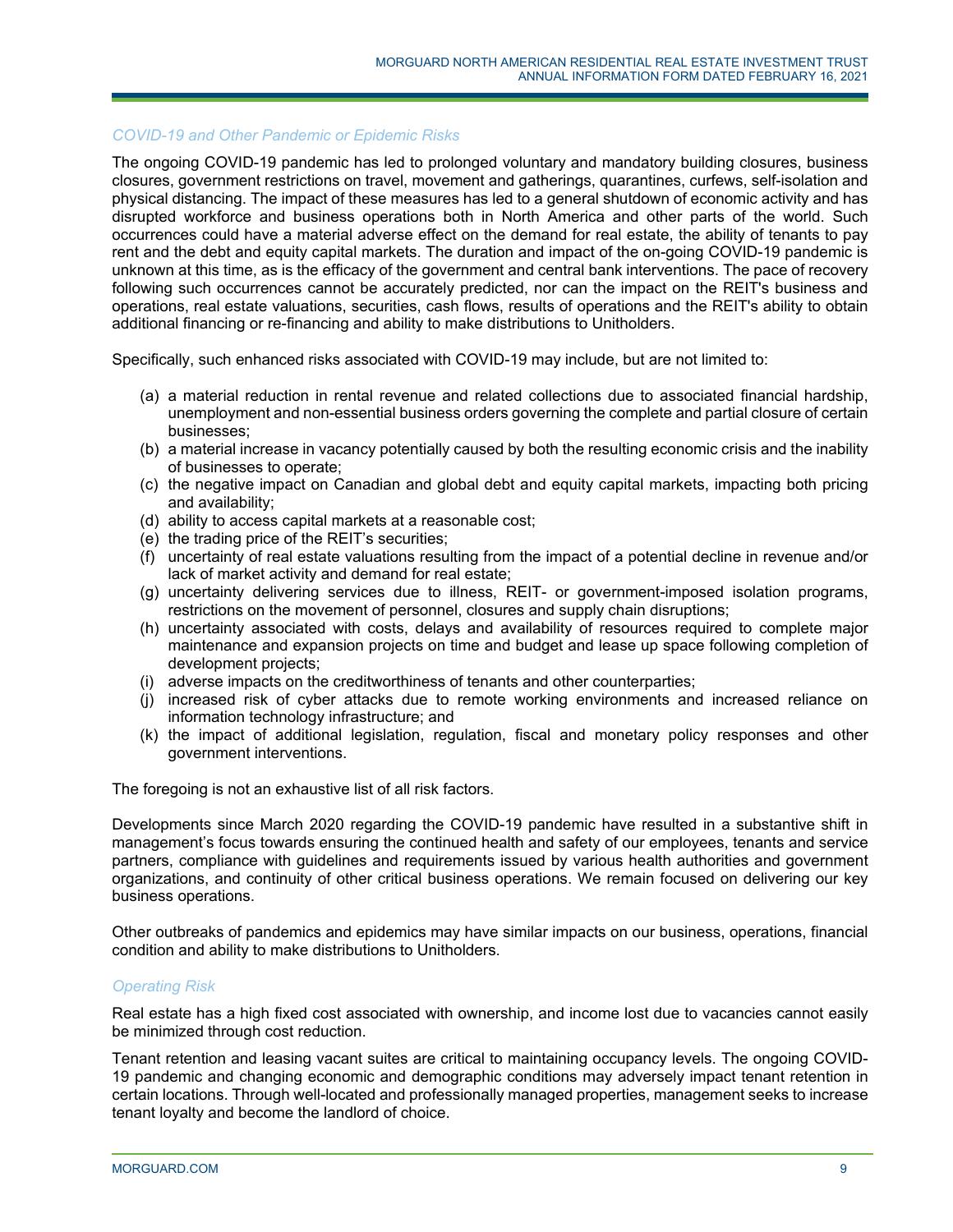Certain significant expenditures, including property taxes, maintenance costs, mortgage payments, insurance costs and related charges, must be made throughout the period of ownership of real property regardless of whether a property is producing any income. If the REIT is unable to meet mortgage payments on any property, losses could be sustained as a result of the mortgagee's exercise of its rights of foreclosure or of sale.

The REIT is also subject to utility and property tax risk relating to increased costs that the REIT may experience as a result of higher resource prices, as well as its exposure to significant increases in property taxes. There is a risk that property taxes may be raised as a result of revaluations of municipal properties and their adherent tax rates. In some instances, enhancements to properties may result in a significant increase in property assessments following a revaluation. Additionally, utility expenses, mainly consisting of natural gas and electricity service charges, have been subject to considerable price fluctuations over the past several years. Unlike commercial leases, which generally are "net" leases and allow a landlord to recover expenditures, residential leases are generally "gross" leases and the landlord is not able to pass on costs to its tenants.

In connection with the prudent management of its properties, the REIT makes significant property capital investments (for example, to upgrade and maintain building structure, balconies, parking garages, and roofing, electrical and mechanical systems). The REIT commissioned building condition reports in connection with the acquisition of each of the properties and has committed to a multi-year property capital investment plan based on the findings of such reports. The REIT continually monitors its properties to ensure appropriate and timely capital repairs and replacements are carried out in accordance with its property capital investment programs. The REIT requires sufficient capital to carry out its planned property capital investment and repair and refurbishment programs to upgrade its properties or be exposed to operating business risks arising from structural failure, electrical or mechanical breakdowns, fire or water damage, etc., which may result in significant loss of earnings to the REIT.

Distributions may be reduced, or even eliminated, at times when the REIT deems it necessary to make significant capital or other expenditures.

For the year ended December 31, 2020, the portfolio diversification (inclusive of equity-accented investments) as a percentage of NOI is as follows:



# *Acquisitions*

The REIT's strategy includes growth through identifying suitable acquisition opportunities, pursuing such opportunities, consummating acquisitions and effectively operating and leasing such properties. If the REIT is unable to manage its growth effectively, it could have a material adverse effect on the REIT's business, cash flows, financial condition and results of operations and ability to make distributions to holders of Units. There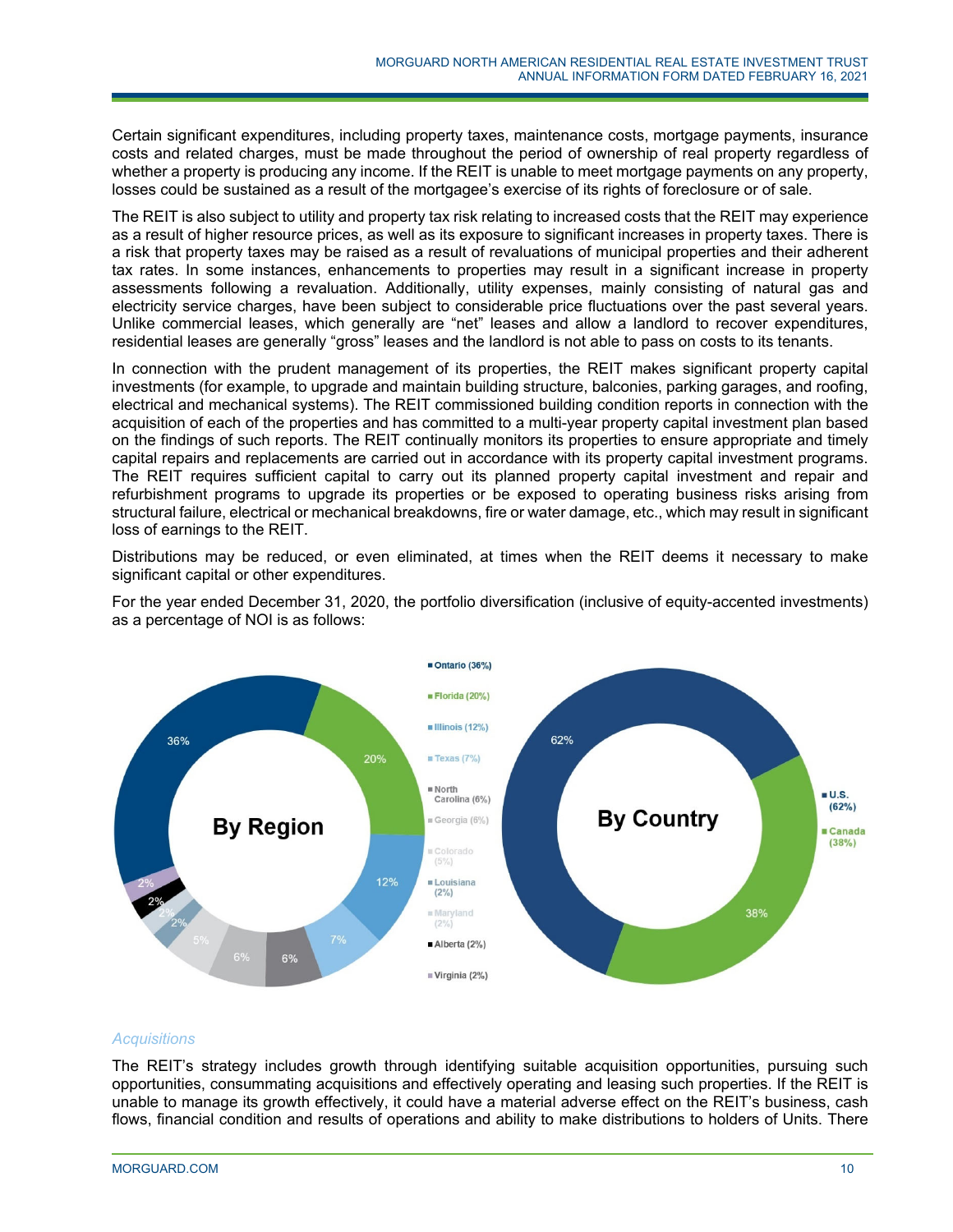can be no assurance as to the pace of growth through property acquisitions or that the REIT will be able to acquire assets on an accretive basis and, as such, there can be no assurance that distributions to holders of Units will increase in the future.

The REIT will rely on Morguard's expertise in identifying acquisition opportunities, underwriting potential transactions, transaction execution and asset management capabilities. Morguard also provides similar services to its other clients and will concurrently present acquisition opportunities to the REIT and to its other clients. The provision by Morguard of similar services to its other clients may increase the cost of acquiring properties that are of interest to the REIT, increase competition for those acquisitions generally or inhibit their acquisition altogether.

# *Reporting Investment Property at Fair Value*

The REIT holds investment property to earn rental income or for capital appreciation or both. All investment properties are measured using the fair value model under IFRS, whereby changes in fair value are recognized for each reporting period in the consolidated statements of income and comprehensive income. Management values each investment property based on the most probable price that a property should be sold for in a competitive and open market as of the specified date under all conditions requisite to a fair sale, such as the buyer and seller each acting prudently and knowledgeably and assuming the price is not affected by undue stimulus. Each investment property has been valued on a highest and best use basis.

There is a risk that general declines in real estate markets or sales of assets by the REIT under financial or other hardship, including as a result of changes in demand for real estate resulting from COVID-19 and related economic conditions, would have an impact on the fair values reported or the cash flows associated with owning or disposing of such properties. Market assumptions applied for valuation purposes do not necessarily reflect the REIT's specific history or experience, and the conditions for realizing the fair values through a sale may change or may not be realized. Consequently, there is a risk that the actual fair values may differ, and the differences may be material. In addition, there is an inherent risk related to the reliance on and use of a single appraiser because this approach may not adequately capture the range of fair values that market participants would assign to the investment properties. Certain ratios and covenants could be negatively affected by downturns in the real estate market and could have a significant impact on the REIT's operating revenues and cash flows, as well as the fair values of the investment properties.

# *Foreign Exchange Risk*

A significant portion of the REIT's real estate properties are located in the United States. As a result, the REIT is exposed to foreign currency exchange rate risk with respect to future cash flows derived from the properties located in the U.S. The REIT's exposure to exchange rate risk could increase if the proportion of income from properties located in the United States increases as a result of future property acquisitions in the United States.

The REIT mitigates its foreign currency exposure by offsetting certain revenues earned in United States dollars from its U.S. properties against expenses and liabilities undertaken by the REIT in United States dollars.

As at December 31, 2020, the Canadian dollar value was US\$0.79 compared to US\$0.77 a year earlier. The average exchange rate for the year ended December 31, 2020, was US\$0.75 compared to US\$0.75 during 2019. The strengthening of the Canadian dollar during 2020 resulted in an unrealized foreign currency translation loss of approximately \$16.1 million for the year ended December 31, 2020, recognized in other comprehensive income.

# *Risk Related to Government Regulations*

Certain provinces and territories of Canada have enacted residential tenancy legislation that, among other things, imposes rent control guidelines that limit the REIT's ability to raise rental rates at its properties. Limits on the REIT's ability to raise rental rates at its properties may materially adversely affect the REIT's ability to increase income from its properties.

In addition to limiting the REIT's ability to raise rental rates, provincial and territorial residential tenancy legislation provides certain rights to tenants, while imposing obligations upon the landlord. Residential tenancy legislation in the provinces of Alberta and Ontario prescribes certain procedures that must be followed by a landlord in order to terminate a residential tenancy. As certain proceedings may need to be brought before the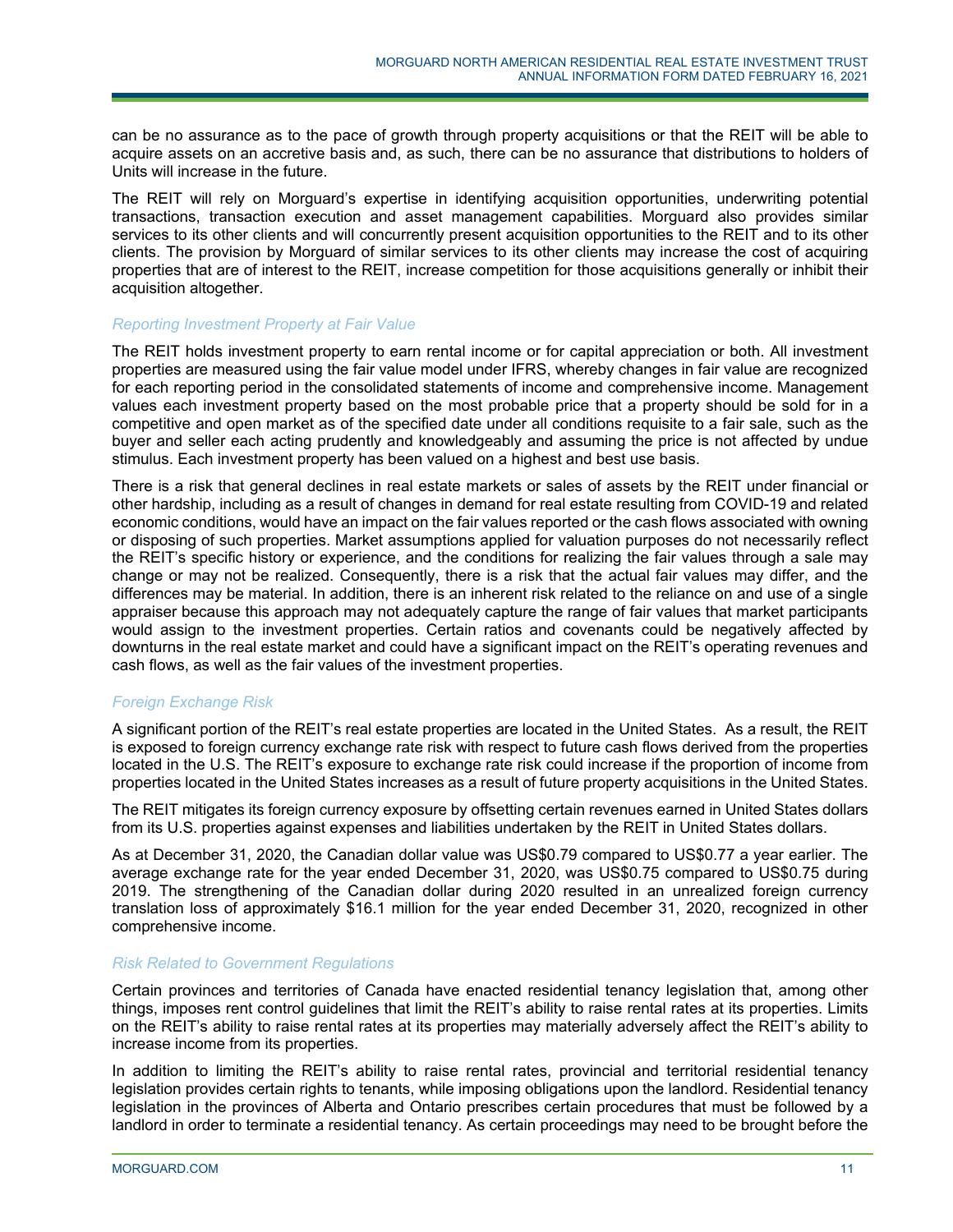respective administrative body governing residential tenancies as appointed under a province's residential tenancy legislation, it may take several months to terminate a residential lease, even where the tenant's rent is in arrears. Additionally, various markets in which the REIT operates have paused eviction enforcement due to financial defaults likely for the duration of the COVID-19 pandemic.

Under Ontario's rent control legislation, a landlord is entitled to increase the rent for existing tenants once every 12 months by no m ore than the "guideline amount" based on the Ontario Consumer Price Index ("CPI"). The guideline increase cannot be more than 2.5%, even if the CPI increase is higher. For the calendar year 2020, the guideline amount was established at 2.2% (1.8% for 2019). In September 2020, the Government of Ontario passed legislation to freeze rent in 2021 by setting the rental guideline amount at 0.0%. This adjustment is meant to take into account the income of the building and the municipal and school taxes, the insurance bills, the energy costs, maintenance and service costs. Landlords may apply to the Ontario Rental Housing Tribunal for an increase above the guideline amounts if annual costs for heat, hydro, water or municipal taxes have increased significantly or if building security, maintenance and service costs have increased. When a suite is vacated, however, the landlord is entitled to lease the suite to a new tenant at any rental amount, after which annual increases are limited to the applicable guideline amount. The landlord may also be entitled to a greater increase in rent for a suite under certain circumstances, including, for example, where extra expenses have been incurred as a result of a renovation of that suite.

Further, residential tenancy legislation in certain provinces and territories provides the tenant with the right to bring certain claims to the respective administrative body seeking an order to, among other things, compel the landlord to comply with health, safety, housing and maintenance standards. As a result, the REIT may, in the future, incur capital expenditures that may not be fully recoverable from tenants. The inability to fully recover substantial capital expenditures from tenants may have a material adverse effect on the REIT's business, cash flows, financial condition and results of operations and ability to make distributions to holders of Units.

Residential tenancy legislation may be subject to further regulations or may be amended, repealed or enforced, or new legislation may be enacted, in a manner that will materially adversely affect the ability of the REIT to maintain the historical level of earnings of its properties.

# *Competition*

The multi-suite residential real estate sector is highly competitive. The REIT faces competition from many sources, including other multi-suite residential buildings in the immediate vicinity and the broader geographic areas where the REIT's residential properties are located. In addition, overbuilding in the multi-suite residential sector, particularly in the United States, may increase the supply of multi-suite residential properties, further increasing the level of competition in certain markets. Such competition may reduce occupancy rates and rental revenues of the REIT and could have a material adverse effect on the REIT's business, cash flows, financial condition and results of operations and ability to make distributions to holders of Units.

Furthermore, the multi-suite residential properties that the REIT owns or may acquire compete with numerous housing alternatives in attracting tenants, including owner-occupied single and multi-family homes available to rent or purchase. The relative demand for such alternatives may be increased by declining mortgage interest rates, government programs that promote home ownership or other events or initiatives that increase the affordability of such alternatives to multi-suite residential rental properties and could materially adversely affect the REIT's ability to retain tenants, lease suites and increase or maintain rental rates. Such competition may reduce occupancy rates and rental revenues of the REIT and could have a material adverse effect on the REIT's business, cash flows, financial condition and results of operations and ability to make distributions to holders of Units.

The competition for multi-suite residential properties available for sale may significantly increase the cost of acquiring such assets and may result in such assets being acquired by the REIT at prices or on terms that are comparatively less favourable to the REIT or may result in such assets being acquired by competitors of the REIT. In addition, the number of entities seeking to acquire multi-suite residential properties and/or the amount of funds competing for such acquisitions may increase. In addition, single-property acquisitions from taxmotivated individual sellers may be available for sale only at a higher cost to the REIT relative to portfolio acquisitions. Increases in the cost to the REIT of acquiring multi-suite residential properties may materially adversely affect the ability of the REIT to acquire such properties on favourable terms and may otherwise have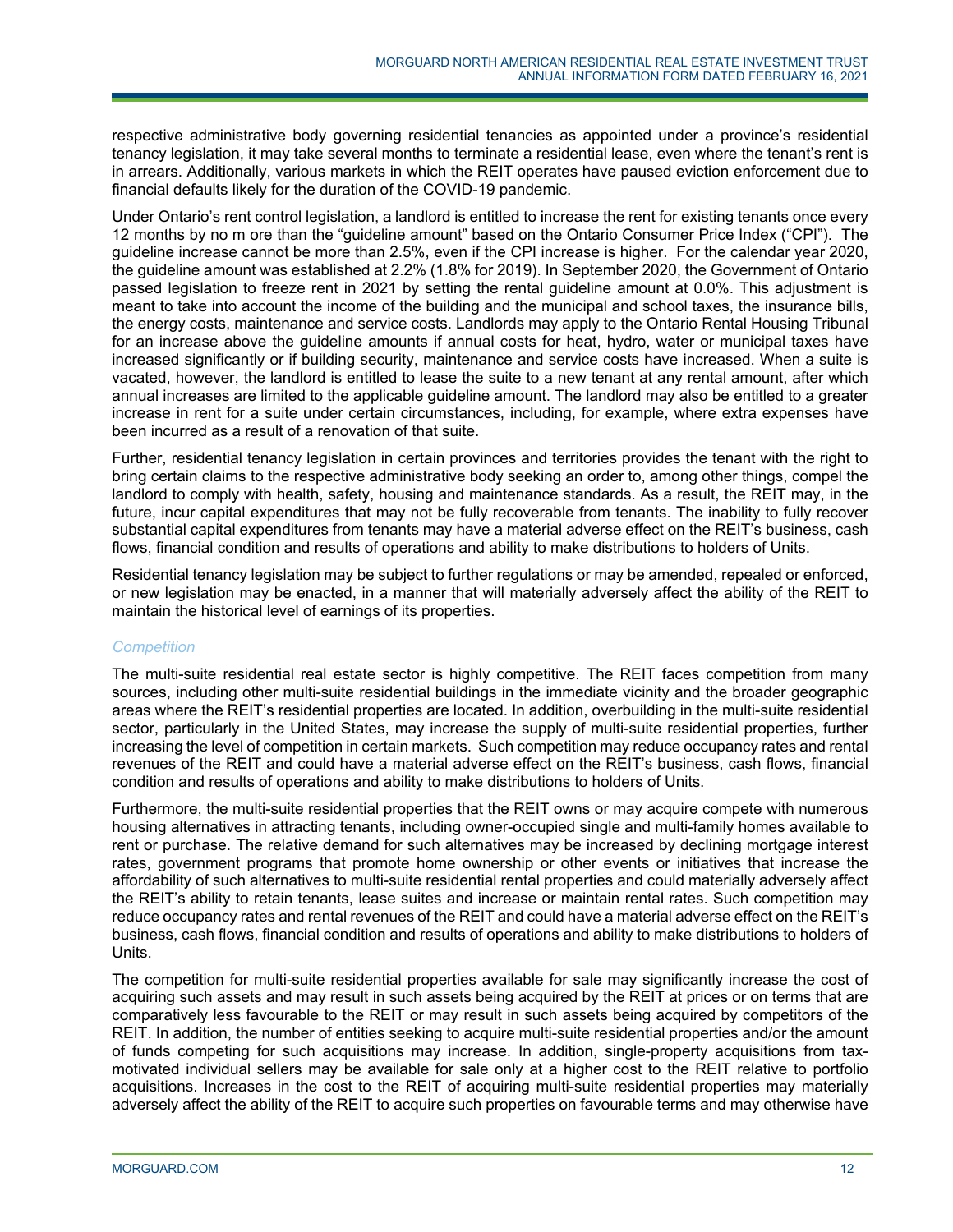a material adverse effect on the REIT's business, cash flows, financial condition and results of operations and ability to make distributions to holders of Units.

#### *Financing Risk*

The REIT is subject to the risks associated with debt financing, including the risk that mortgages and credit facilities secured by the REIT's properties will not be able to be refinanced or that the terms of such refinancing will not be as favourable as the terms of existing indebtedness. The COVID-19 pandemic and related economic and market conditions may adversely impact credit and capital markets. To minimize this risk, the REIT has structured its debt maturities over a number of years and has negotiated fixed interest rates on all of its mortgages payable.

#### *Harmonized Sales Tax*

Currently, there is generally no HST on residential rents (that is, they are generally HST exempt). As input tax credits for HST paid can only be claimed if the payments are in respect of commercial activities and as renting residential properties is not a commercial activity, the REIT is not able to claim input tax credits for HST paid. In the future, the effect of increasing the HST rate or extending its application to a variety of new business input costs presently not subject to HST means landlords may have to absorb the additional tax costs on business inputs.

#### *Investment Restrictions*

The REIT has been structured and operates in adherence to stringent investment restrictions and operating policies as set out in its Declaration of Trust and as applicable under tax laws relating to real estate investment trusts. These policies cover such matters as the type and location of properties that the REIT can acquire, the maximum leverage allowed, environmental matters and investment restrictions.

In addition, pursuant to the Declaration of Trust, the REIT's overall leverage is limited to 70% of its reported Gross Book Value, unless the Independent Trustees, in their discretion, determine that the maximum amount of Indebtedness should be based on the appraised value of the properties instead of Gross Book Value. As the REIT reports gross book value at fair market value under IFRS, these amounts are not expected to be materially different.

# *Environmental Risk*

As an owner and manager of real property, the REIT is subject to various laws relating to environmental matters. These laws impose liability for the cost of removal and remediation of certain hazardous materials released or deposited on properties owned or managed by the REIT or on adjacent properties. As a result, Phase 1 assessments are completed prior to the acquisition of any property. Once the property is acquired, environmental assessment programs ensure continued compliance with all laws and regulations governing environmental and related matters. The REIT's management is responsible for ensuring compliance with environmental legislation and is required to report quarterly to the REIT's Trustees. The REIT has certain properties that contain hazardous substances, and management has concluded that the necessary remediation costs will not have a material impact on its operations. The REIT has obtained environmental insurance on certain assets to further manage risk.

#### *Risk of Natural Disasters*

While the REIT has insurance to cover a substantial portion of the cost of events such as natural disasters, the insurance includes deductible amounts, and certain items may not be covered by insurance. The REIT's operations and properties may be significantly affected by future natural disasters. Future natural disasters may cause the REIT to lose rent and incur additional storm cleanup costs. Any of these events might have a materially adverse impact on the REIT's results of operations and financial condition.

#### *Risk of Loss Not Covered by Insurance*

The REIT generally maintains insurance policies related to its business, including casualty, general liability and other policies covering the REIT's business operations and assets; however, the REIT would be required to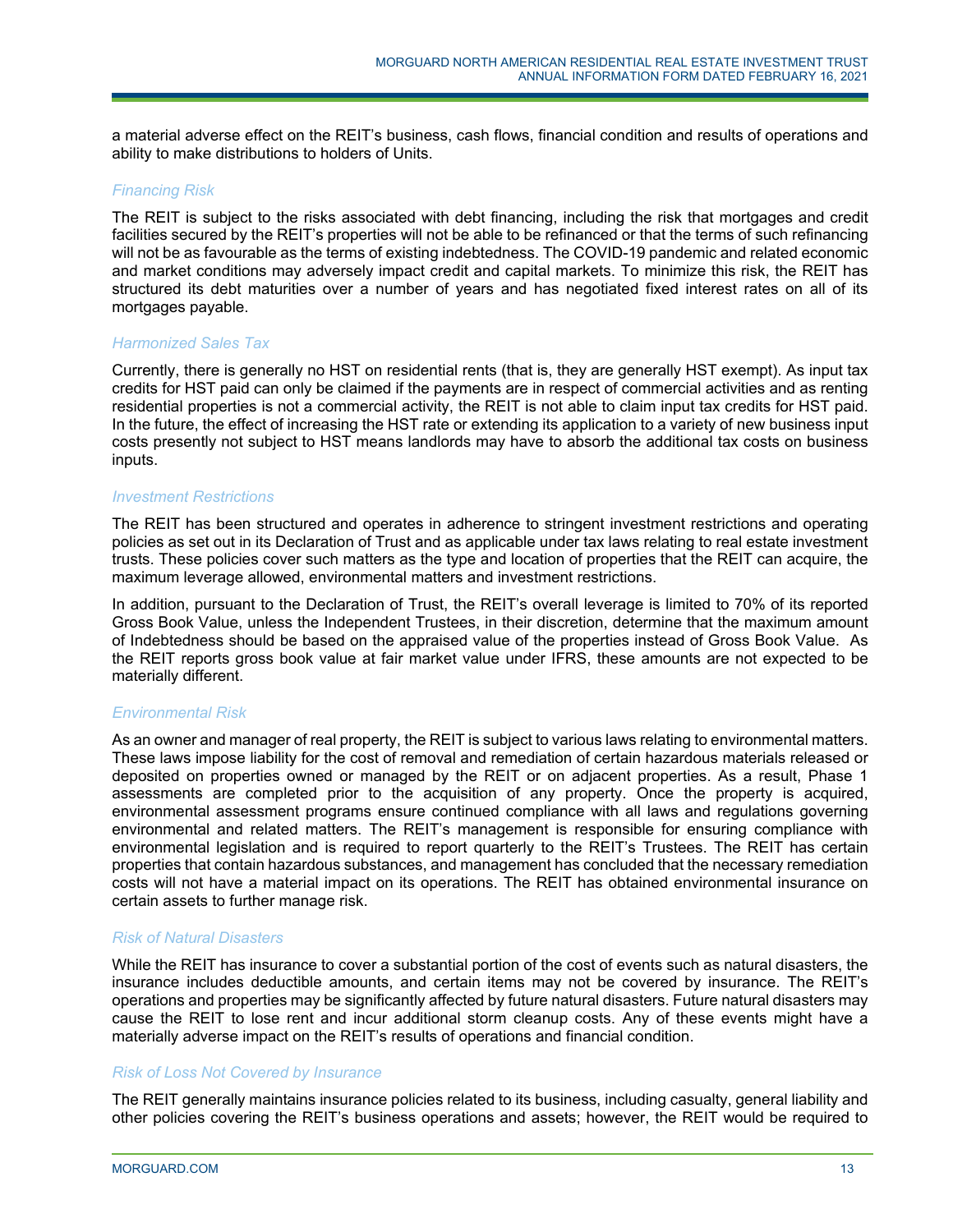bear all losses that are not adequately covered by insurance, as well as any insurance deductibles. In the event of a substantial property loss, the insurance coverage may not be sufficient to pay the full current market value or current replacement cost of the property. In the event of an uninsured loss, the REIT could lose some or all of its capital investment, cash flow and anticipated profits related to one or more properties. Although the REIT believes that its insurance programs are adequate, assurance cannot be provided that the REIT will not incur losses in excess of insurance coverage or that insurance can be obtained in the future at acceptable levels and reasonable cost.

# *Risk Related to Insurance Renewals*

Certain events could make it more difficult and expensive to obtain property and casualty insurance, including coverage for terrorism. When the REIT's current insurance policies expire, the REIT may encounter difficulty in obtaining or renewing property or casualty insurance on its properties at the same levels of coverage and under similar terms. Such insurance may be more limited and, for catastrophic risks (for example, earthquake, hurricane, flood and terrorism), may not be generally available to fully cover potential losses. Even if the REIT is able to renew its policies at levels and with limitations consistent with its current policies, the REIT cannot be sure that it will be able to obtain such insurance at premium rates that are commercially reasonable. If the REIT were unable to obtain adequate insurance on its properties for certain risks, it could cause the REIT to be in default under specific covenants on certain of its indebtedness or other contractual commitments it has that require the REIT to maintain adequate insurance on its properties to protect against the risk of loss. If this were to occur or if the REIT were unable to obtain adequate insurance and its properties experienced damages that would otherwise have been covered by insurance, it could adversely affect the REIT's financial condition and the operations of its properties.

# *Relative Liquidity of Real Estate*

Real estate is not considered to be a liquid investment as it requires a reasonable sales period and normal market conditions to generate multiple bids to complete the sales process. The characteristics of the property being sold and general and local economic conditions can affect the time required to complete the sales process.

Significant competition exists that may decrease the rental rates and occupancy rates of the REIT's properties. The REIT competes with many other real estate entities, and some of these entities develop their own properties that compete for tenants. New multi-suite residential properties with more convenient locations or lower rental rates may cause tenants to leave the REIT's properties or may give cause for tenants to renew their leases on terms less favourable to the REIT.

# *Derivatives Risks*

The REIT may invest in and use derivative instruments, including futures, forwards, options and swaps, to manage its utility and interest rate risks inherent in its operations. There can be no assurance that the REIT's hedging activities will be effective. Further, these activities, although intended to mitigate price volatility, expose the REIT to other risks. The REIT is subject to the credit risk that its counterparty (whether a clearing corporation in the case of exchange-traded instruments or another third party in the case of over-the-counter instruments) may be unable to meet its obligations. In addition, there is a risk of loss by the REIT of margin deposits in the event of the bankruptcy of the dealer with whom the REIT has an open position in an option or futures or forward contract. In the absence of actively quoted market prices and pricing information from external sources, the valuation of these contracts involves judgment and use of estimates. As a result, changes in the underlying assumptions or use of alternative valuation methods could affect the reported fair value of these contracts. The ability of the REIT to close out its positions may also be affected by exchange-imposed daily trading limits on options and futures contracts. If the REIT is unable to close out a position, it will be unable to realize its profit or limit its losses until such time as the option becomes exercisable or expires or the futures or forward contract terminates, as the case may be. The inability to close out options, futures and forward positions could also have an adverse impact on the REIT's ability to use derivative instruments to effectively hedge its utility and interest rate risks.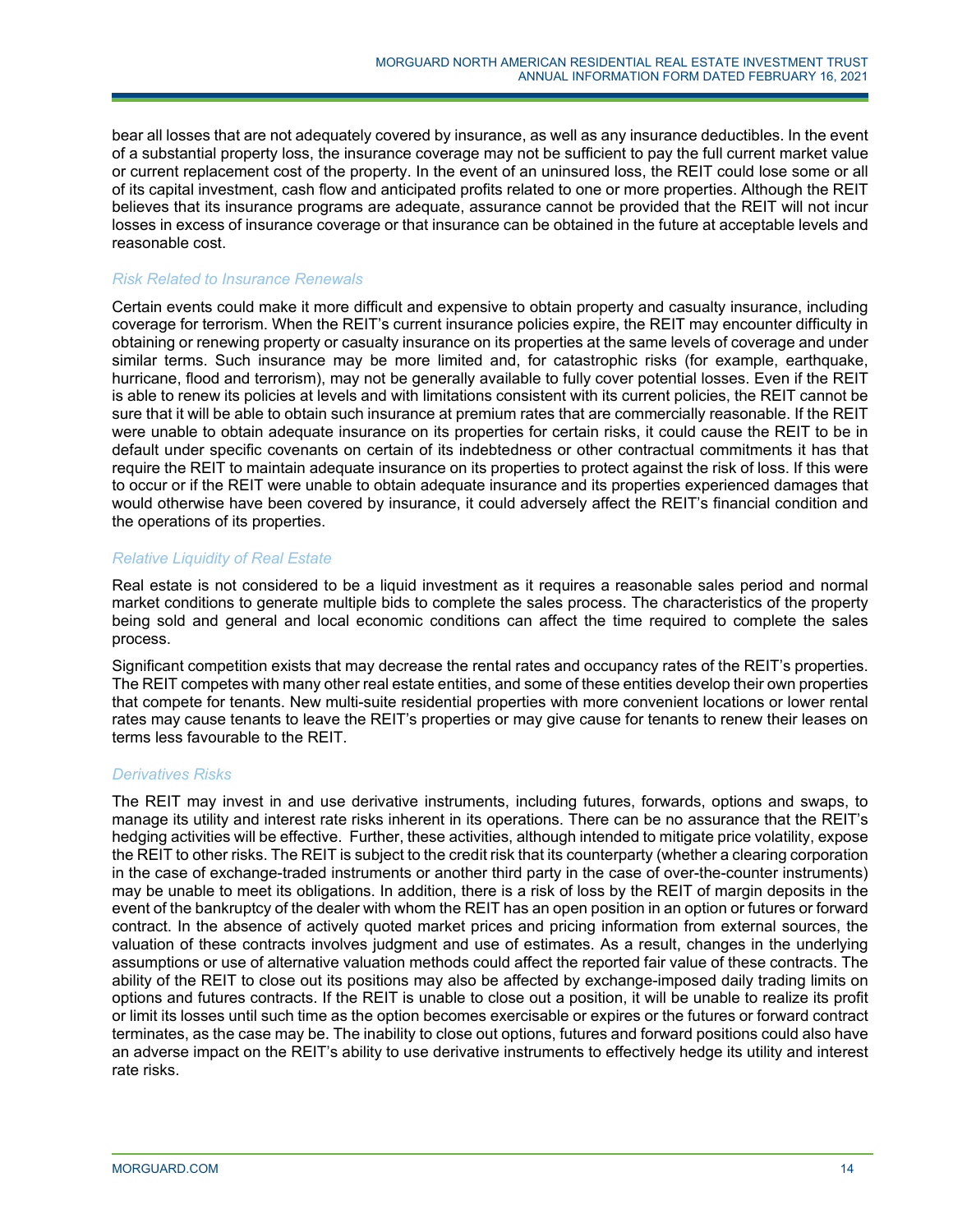As a significant part of the REIT's operating expenses are attributable to charges, fluctuations in the price of energy can have a material impact on the performance of the REIT, its ability to pay distributions and the value of the Units.

From time to time, the REIT may enter into agreements to receive fixed prices on all or certain of its energy requirements (principally, natural gas and electricity in certain markets) to offset the risk of rising expenditures if prices for these energy commodities increase; however, if the prices for these energy commodities decline beyond the levels set in these agreements, the REIT will not benefit from such declines in energy prices and will be required to pay the higher price contracted for such energy supplies.

# *Credit Risk*

The REIT's primary business is the ownership and operation of multi-suite residential properties. The income stream generated by tenants paying rent can be affected by general and local economic conditions and by a change in the credit and financial stability of tenants. Examples of other local conditions that could adversely affect income include oversupply of space or reduced demand for rental space, the attractiveness of the REIT's properties compared to other residential properties and fluctuation in real estate taxes, insurance and other operating costs. The REIT may be adversely affected if tenants become unable to meet their financial obligations under their leases.

# *Credit Risk with Respect to the Debentures, Prior Ranking Indebtedness and Absence of Covenant Protection*

The likelihood that purchasers of the Debentures will receive payments owing to them under the terms of the Debentures will depend on the financial health of the REIT and its creditworthiness. In addition, the Debentures are unsecured obligations of the REIT and are subordinate in right of payment to all the REIT's existing and future Senior Indebtedness (as defined in the trust indenture that governs the Debentures, the "Indenture"). Therefore, if the REIT becomes bankrupt, liquidates its assets, reorganizes or enters into certain other transactions, the REIT's assets will be available to pay its obligations with respect to the Debentures only after it has paid all of its Senior Indebtedness and secured indebtedness in full. There may be insufficient assets remaining following such payments to pay amounts due on any or all of the Debentures then outstanding.

The Debentures are also effectively subordinate to claims of creditors (including trade creditors) of the REIT's subsidiaries except to the extent the REIT is a creditor of such subsidiaries ranking at least pari passu with such other creditors. The Indenture does not prohibit or limit the ability of the REIT or its subsidiaries to incur additional debt or liabilities (including Senior Indebtedness) or to make distributions, except, with respect to distributions, where an event of default has occurred and such default has not been cured or waived. The Indenture does not contain any provision specifically intended to protect debentureholders in the event of a future leveraged transaction involving the REIT.

# *Dependence on the Partnership*

The REIT is an unincorporated, open-ended real estate investment trust that is entirely dependent on the operations and assets of the Partnership through the REIT's ownership of a 69.4% limited partnership interest in the Partnership. Cash distributions to holders of Units will be dependent on, among other things, the ability of the Partnership to make cash distributions with respect to the Class A LP Units. The Partnership and its subsidiaries are separate and distinct legal entities. The ability of the Partnership to make cash distributions or other payments or advances will depend on the Partnership's results of operations and may be restricted by, among other things, applicable corporate, tax and other laws and regulations and contractual restrictions contained in the instruments governing any indebtedness of the Partnership (including the Retained Debt), any priority distributions contained in the Limited Partnership Agreement and other agreements governing the Partnership and restrictions contained in the agreements governing the arrangement with the co-owners of certain properties.

# *Dependence on Morguard*

The REIT is dependent upon Morguard for certain operational and administrative services relating to the REIT's business. Should Morguard terminate the Asset Management Agreement, the REIT may be required to engage the services of an external asset manager. The REIT may be unable to engage an asset manager on acceptable terms, in which case the REIT's operations and cash available for distribution may be adversely affected.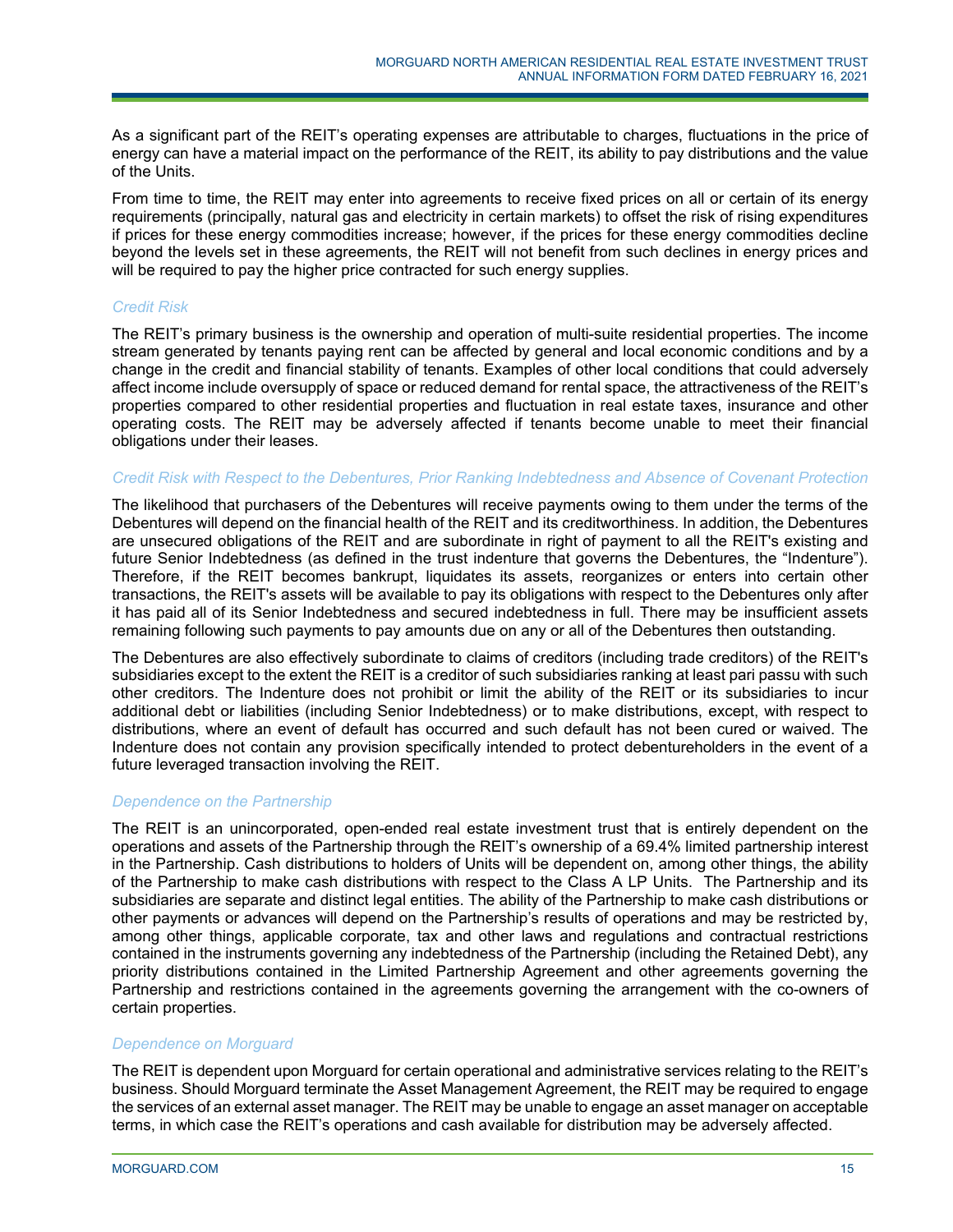# *Significant Ownership by Morguard*

At the date hereof, Morguard holds an approximately 44.7% effective interest in the REIT through ownership of, or the control or direction over, Units and Class B LP Units. For so long as Morguard maintains a significant effective interest in the REIT, Morguard benefits from certain contractual rights regarding the REIT and the Partnership, such as pre-emptive rights to maintain its *pro rata* ownership interest in the REIT and the Partnership and certain "tag-along" rights to sell a proportionate number of its Units pursuant to a *bona fide* third-party offer to the REIT to purchase any of the securities of a partnership controlled by the REIT on the same terms and conditions set forth in the *bona fide* offer. Morguard has the ability to exercise influence with respect to the affairs of the REIT and significantly affect the outcome of Unitholder votes and also may have the ability to effectively prevent certain fundamental transactions. Morguard's significant effective interest may discourage transactions involving a change of control of the REIT, including transactions in which an investor might otherwise receive a premium for its Units over the then current market price.

#### *Taxation Matters*

The Tax Act contains rules (the "SIFT Rules") that apply to a SIFT. A SIFT includes a publicly listed or traded partnership or trust such as an income trust. Under the SIFT Rules, certain distributions will not be deductible in computing the SIFT trust's taxable income, and the SIFT trust will be subject to tax on such distributions at a rate that is substantially equivalent to the general tax rate applicable to Canadian corporations. However, distributions paid by a SIFT trust as returns of capital should generally not be subject to the tax. The SIFT Rules do not apply to a trust that satisfies certain conditions relating to the nature of its income and investments (the "REIT Exception"). Although, as of the date hereof, management believes that the REIT will be able to meet the requirements of the REIT Exception throughout 2020 and beyond, there can be no assurance that the REIT will be able to qualify for the REIT Exception such that the REIT and the unitholders will not be subject to the SIFT Rules in 2021 or in future years.

In the event that the SIFT Rules apply to the REIT, the impact to unitholders will depend on the status of the holder and, in part, on the amount of income distributed, which would not be deductible by the REIT in computing its income in a particular year, and what portions of the REIT's distributions constitute "non-portfolio earnings", other income and returns of capital. The likely effect of the SIFT Rules on the market for Units and on the REIT's ability to finance future acquisitions through the issue of Units or other securities is unclear. If the SIFT Rules apply to the REIT, they may adversely affect the marketability of the Units, the amount of cash available for distributions and the after-tax return to investors.

The REIT intends to comply with the requirements under the Tax Act at all relevant times such that it will maintain its status as a "unit trust" and a "mutual fund trust" for purposes of the Tax Act. Under current law, a trust may lose its status under the Tax Act as a mutual fund trust if it can reasonably be considered that the trust was established or is maintained primarily for the benefit of non-residents, except in limited circumstances. Accordingly, non-residents may not be the beneficial owners of more than 49% of the Units (determined on a basic or a fully diluted basis). The Trustees will also have various powers that can be used for the purpose of monitoring and controlling the extent of non-resident ownership of the Units. The restrictions on the issuance of Units by the REIT to non-residents may negatively affect the REIT's ability to raise financing for future acquisitions or operations. In addition, the non-resident ownership restrictions could have a negative impact on the liquidity of the Units and the market price at which Units can be sold. There can be no assurance that Canadian federal income tax laws and the administrative policies and assessing practices of the CRA respecting mutual fund trusts will not be changed in a manner that adversely affects unitholders.

The Tax Act may impose additional withholding or other taxes on distributions made by the REIT to unitholders who are non-residents. These taxes and any reduction thereof under a tax treaty between Canada and another country may change from time to time. Unitholders who are non-residents should consult their own tax advisers.

The Tax Act includes "loss restriction event" ("LRE") rules that could potentially apply to the REIT. In general, the REIT will be subject to a LRE if a person (or group of persons) acquires more than 50% of the fair market value of the Units. If a LRE occurs: (i) the REIT will be deemed to have a year-end for tax purposes immediately before the LRE occurs; (ii) any net income and net realized capital gains of the REIT at such year-end will be distributed to unitholders to the extent required for the REIT not to be liable for income taxes, and (iii) the REIT will be restricted in its ability to use tax losses (including any unrealized capital losses) that exist at the time of the LRE in taxation years that end after the time of the LRE.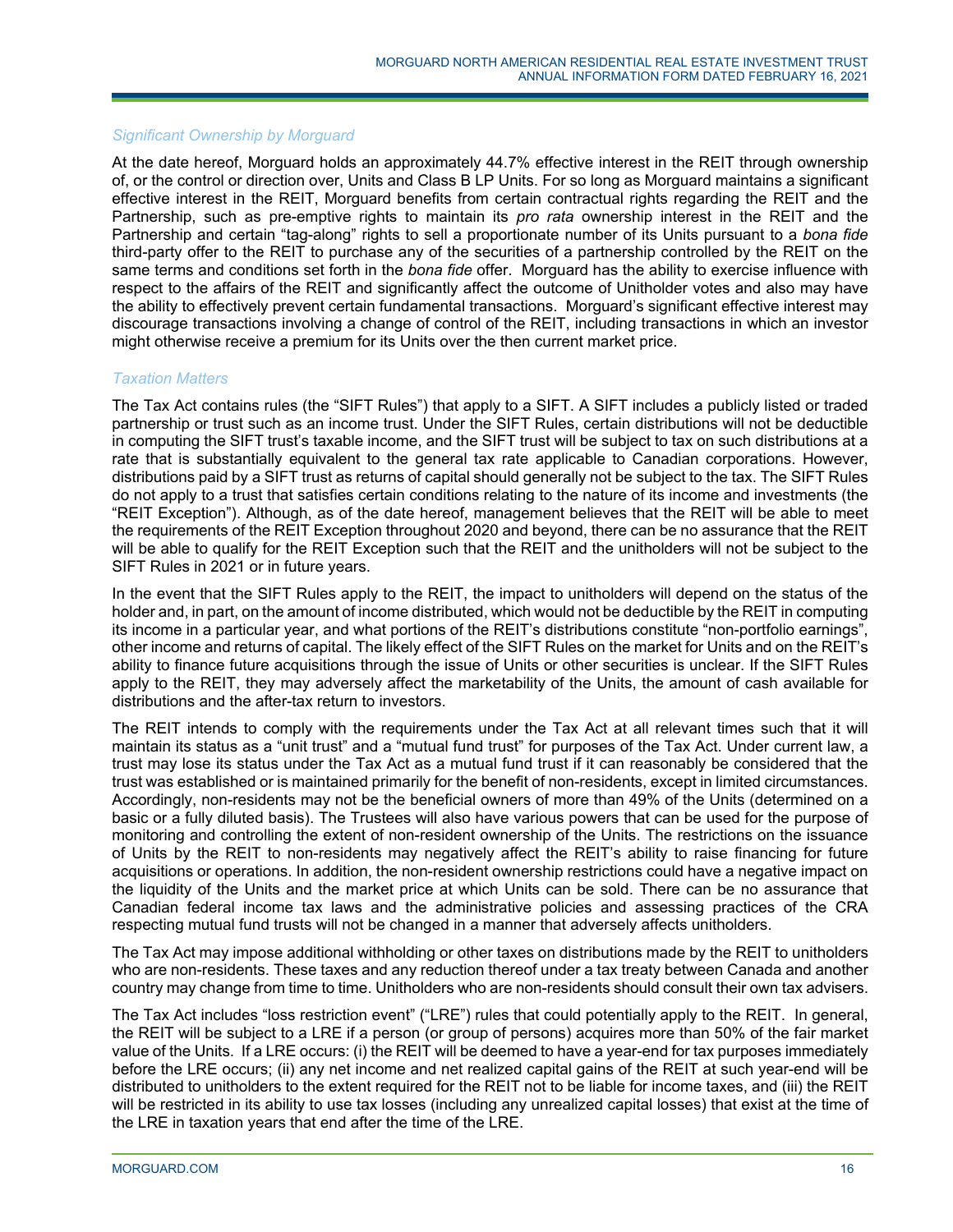# *Litigation Risks*

In the normal course of the REIT's operations, whether directly or indirectly, it may become involved in, named as a party to or the subject of various legal proceedings, including regulatory proceedings, tax proceedings and legal actions relating to personal injuries, property damage, property taxes, land rights, the environment and contract disputes. The outcome with respect to outstanding, pending or future proceedings cannot be predicted with certainty and may be determined in a manner adverse to the REIT and, as a result, could have a material adverse effect on the REIT's assets, liabilities, business, financial condition and results of operations. Even if the REIT prevails in any such legal proceeding, the proceedings could be costly and time-consuming and may divert the attention of management and key personnel from the REIT's business operations, which could have a material adverse effect on the REIT's business, cash flows, financial condition and results of operations and ability to make distributions to holders of Units.

# *Technology and Information Security Risk*

The REIT uses information technology for general business operations, the effective achievement of strategic business objectives, to improve tenants' experience and to streamline operations. Consequently, the REIT faces information technology risk from its continuous adoption and use of information technology. The risk consists of information technology related events such as cybersecurity incidents that could potentially have an adverse impact on the REIT's financial condition, IT systems, operations and tenants. Although we make efforts to maintain the security and integrity of our IT networks and related systems, and we have implemented various measures to manage the risk of a security breach or disruption, there can be no assurance that our security efforts will be effective or that attempted security breaches or disruptions will not be successful or damaging.

#### *Internal Controls*

Effective internal controls are necessary for the REIT to provide reliable financial reports and to help prevent fraud. Although the REIT undertakes a number of procedures and Morguard and certain of its subsidiaries implement a number of safeguards, in each case, in order to help ensure the reliability of their respective financial reports, including those imposed on the REIT under Canadian securities law, the REIT cannot be certain that such measures ensure that the REIT will maintain adequate control over financial processes and reporting. Failure to implement required new or improved controls or difficulties encountered in their implementation could harm the REIT's results of operations or cause it to fail to meet its reporting obligations. If the REIT or its auditors discover a material weakness, the disclosure of that fact, even if quickly remedied, could reduce the market's confidence in the REIT's consolidated financial statements and materially adversely affect the trading price of the Units.

#### *Potential Conflicts of Interest with Trustees*

The Trustees will from time to time in their individual capacities deal with parties with whom the REIT may be dealing or who may be seeking investments similar to those desired by the REIT. The interests of these individuals could conflict with those of the REIT. The Declaration of Trust contains conflict of interest provisions requiring the Trustees to disclose their interests in certain contracts and transactions and to refrain from voting on those matters. In addition, certain decisions regarding matters that may give rise to a conflict of interest must be made by a majority of Independent Trustees only. Conflicts may also exist due to the fact that certain Trustees of the REIT will be affiliated with Morguard and will be nominated by Morguard.

# *Potential Conflicts of Interest with Morguard*

Morguard's continuing businesses may lead to conflicts of interest between Morguard and the REIT. The REIT may not be able to resolve any such conflicts, and, even if it does, the resolution may be less favourable to the REIT than if it were dealing with a party that was not a holder of a significant interest in the REIT. The agreements that the REIT entered into with Morguard may be amended upon agreement between the parties, subject to applicable law and approval of the Independent Trustees. Because of Morguard's significant holdings in the REIT, the REIT may not have the leverage to negotiate any required amendments to these agreements on terms as favourable to the REIT as those the REIT could secure with a party that was not a significant holders of Units.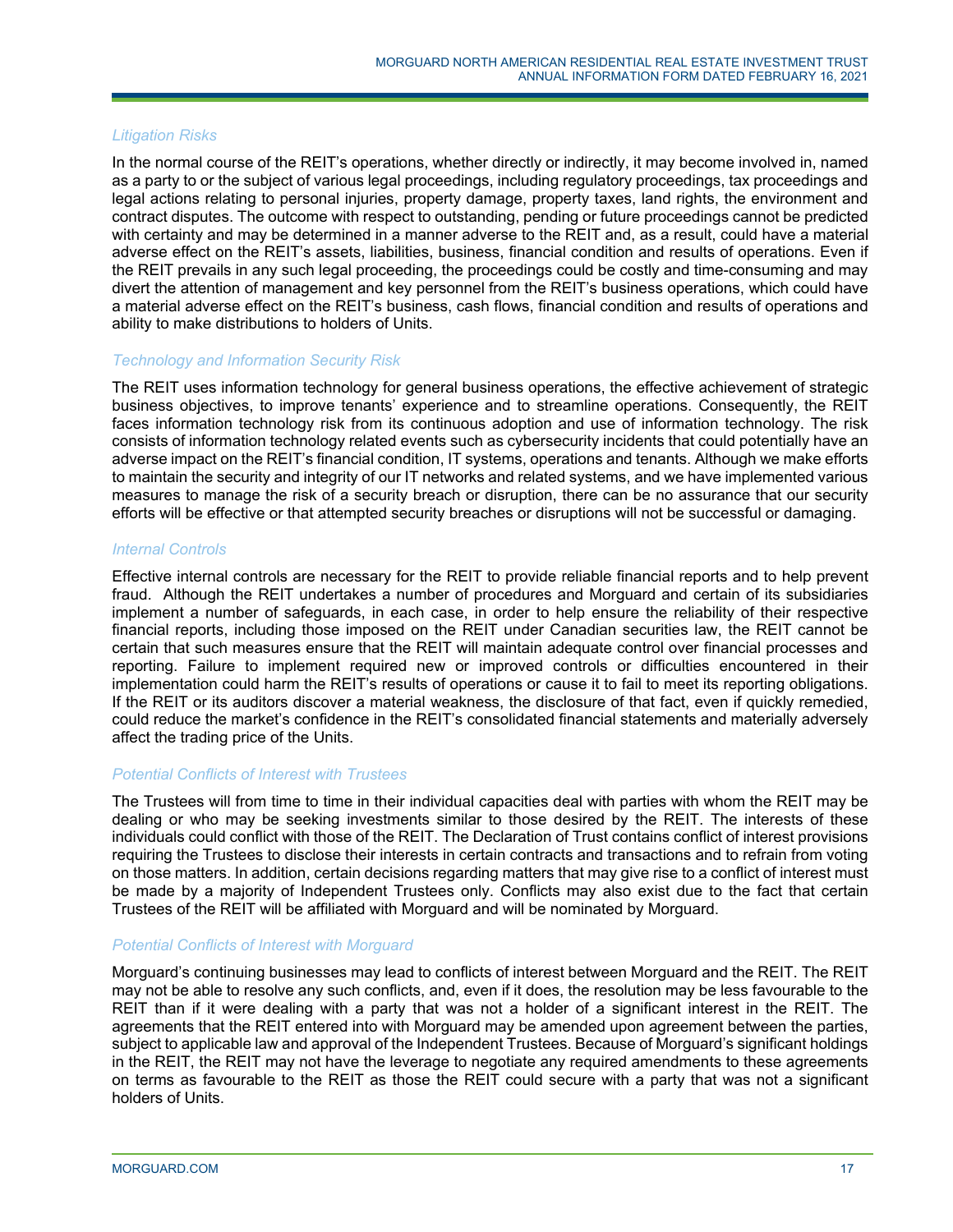#### *Volatile Market Price for the REIT's Securities*

The market price for the REIT's securities may be volatile and subject to wide fluctuations in response to numerous factors, many of which are beyond the REIT's control, including the following: (i) the actual or perceived impact of the COVID-19 pandemic and related financial conditions; (ii) actual or anticipated fluctuations in the REIT's financial performance and future prospects; (iii) recommendations by securities research analysts; (iv) changes in the economic performance or market valuations of other issuers that investors deem comparable to the REIT; (v) addition to or departure of the REIT's executive officers; (vi) release or expiration of lock-up or other transfer restrictions on outstanding Units or Class B LP Units; (vii) sales or perceived sales of additional Units; (viii) significant acquisitions or business combinations, strategic partnerships, joint ventures or capital commitments by or involving the REIT or its competitors; (ix) news reports relating to trends, concerns, technological or competitive developments, regulatory changes and other related issues in the REIT's industry or target markets; (x) liquidity of the REIT's securities; (xi) prevailing interest rates; (xii) the market price of other REIT securities; (xiii) a decrease in the amount of distributions declared and paid by the REIT; and (xiv) general economic conditions.

Financial markets have in recent years experienced significant price and volume fluctuations that have particularly affected the market prices of securities of issuers and that have, in many cases, been unrelated to the operating performance, underlying asset values or prospects of such issuers. Accordingly, the market price of the REIT's securities may decline even if the REIT's financial performance, underlying asset values, or prospects have not changed. Additionally, these factors, as well as other related factors, may cause decreases in asset values that are deemed to be other than temporary, which may result in impairment losses. As well, certain institutional investors may base their investment decisions on consideration of the REIT's environmental, governance and social practices and performance compared to such institutions' respective investment guidelines and criteria, and failure to meet such criteria may result in a limited or no investment in the REIT's securities by those institutions. There can be no assurance that continuing fluctuations in price and volume will not occur. If such increased levels of volatility and market turmoil exist for a protracted period of time, the REIT's operations could be adversely impacted and the trading price of the securities may be adversely affected.

# *Return on Investment on Units not Guaranteed*

The Units are equity securities of the REIT and are not traditional fixed income securities. A fundamental characteristic that distinguishes the Units from traditional fixed income securities is that the REIT does not have a fixed obligation to make payments to holders of Units and does not promise to return the initial purchase price of a Unit on a certain date in the future. The REIT has the ability to reduce or suspend distributions to holders of Units if circumstances warrant. The ability of the REIT to make cash distributions to holders of Units, and the actual amount distributed, will be entirely dependent on the operations and assets of the REIT and its subsidiaries, and will be subject to various factors, including financial performance, obligations under applicable credit facilities, fluctuations in working capital and capital expenditure requirements. There can be no assurance regarding the amount of income to be generated by the properties. The market value of the Units will deteriorate if the REIT is unable to meet its distribution targets in the future, and that deterioration may be significant. In addition, unlike interest payments or an interest-bearing debt security, the REIT's cash distributions to holders of Units are composed of different types of payments (portions of which may be fully or partially taxable or may constitute non-taxable returns of capital). The composition for tax purposes of those distributions may change over time, thus affecting the after-tax returns to holders of Units. Therefore, the rate of return over a defined period for a holder of Units may not be comparable to the rate of return on a fixed income security that provides a "return on capital" over the same period.

# *Nature of Investment in Units*

The Units represent a fractional interest in the REIT and do not represent a direct investment in the REIT's assets and should not be viewed by investors as direct securities of the REIT's assets. A holder of a Unit does not hold a share of a body corporate. Holders of Units, in such capacity, do not have statutory rights normally associated with ownership of shares of a corporation, including, for example, the right to bring "oppression" or "derivative" actions against the REIT. The rights of holders of Units are based primarily on the Declaration of Trust. There is no statute governing the affairs of the REIT equivalent to the *CBCA* Act, which sets out the rights and entitlements of shareholders of corporations in various circumstances. As well, the REIT may not be a recognized entity under certain existing insolvency legislation such as the *Bankruptcy and Insolvency Act*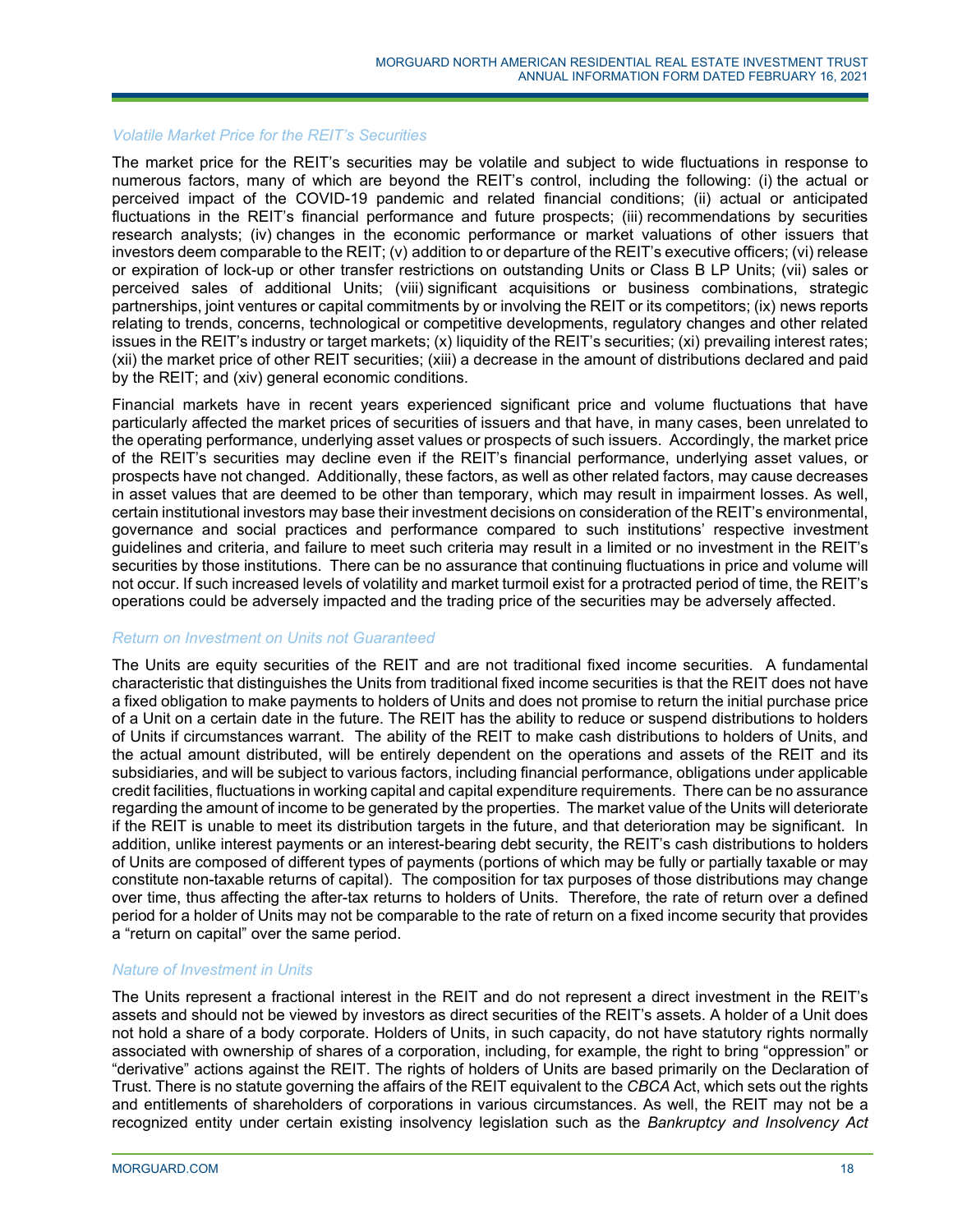(Canada) and the *Companies' Creditors Arrangement Act* (Canada), and thus the treatment of holders of Units upon an insolvency is uncertain.

#### *Unitholder Liability*

The Declaration of Trust provides that no holders of Units will be subject to any liability whatsoever to any person in connection with a holding of Units. In addition, legislation has been enacted in the Province of Ontario and certain other provinces that is intended to provide holders of Units in those provinces with limited liability. However, there remains a risk, which is considered by the REIT to be remote in the circumstances, that a holder of Units could be held personally liable for the obligations of the REIT to the extent that claims are not satisfied out of the assets of the REIT. The affairs of the REIT are conducted in a manner to seek to minimize such risk wherever possible.

#### *Structural Subordination of Units and the Debentures*

In the event of bankruptcy, liquidation or reorganization of the Partnership or any of their subsidiaries, holders of their indebtedness and their trade creditors will generally be entitled to payment of their claims from the assets of the Partnership and those subsidiaries before any assets are made available for distribution to the REIT or holders of Units. The Debentures are effectively subordinated to the debt and other obligations of the Partnership and their subsidiaries. The Partnership and their subsidiaries generate all of the REIT's cash available for distribution and hold substantially all of the REIT's assets.

#### *Conversion of Debentures Following Certain Transactions*

In the case of certain transactions, each Debenture will become convertible into the securities, cash or property receivable by a holder of Units in the kind and amount of securities, cash or property into which the Debenture was convertible immediately prior to the transaction. This change could substantially lessen or eliminate the value of the conversion privilege associated with the Debentures in the future. For example, if the REIT were acquired in a cash merger, each Debenture would become convertible solely into cash and would no longer be convertible into securities whose value would vary depending on the REIT's future prospects and other factors.

# *Value of Conversion Privilege*

Upon the occurrence of a change of control of the REIT, debentureholders will have the right to require the REIT to redeem the Debentures in an amount equal to 101% of the principal amount of the Debentures, plus accrued and unpaid interest until the date of redemption. In the event that debentureholders holding 90% or more of the Debentures exercise their right to require the REIT to redeem the Debentures, the REIT may acquire the remaining Debentures on the same terms. In such event, the conversion privilege associated with the Debentures would be eliminated, which may adversely affect some or all of the debentureholders.

# *Inability of the REIT to Purchase Debentures on a Change of Control*

The REIT may be required to purchase all outstanding Debentures upon the occurrence of a change of control. However, it is possible that following a change of control, the REIT will not have sufficient funds at that time to make any required purchase of outstanding Debentures or that restrictions contained in other present or future indebtedness or agreements will restrict those purchases. The REIT's failure to purchase the Debentures would constitute an event of default under the Indenture, which may also constitute a default under the terms of the REIT's other indebtedness at that time.

#### *Distributions*

As a result of seasonal fluctuations in cash flows or other potential reductions in cash flow, including those that may result from decreases in rental revenues relating to the COVID-19 pandemic and related economic conditions, the REIT from time to time may pay distributions to Unitholders that have exceeded cash flow from operating activities. As a result, the REIT has not funded distributions from alternate sources such as the Morguard Facility, mortgages or other financing instruments, has not made any distributions that have included a return of capital and has not been required to amend any material contracts. There can be no assurance in the future that the REIT will continue to fund distributions entirely from cash from operating activities. In such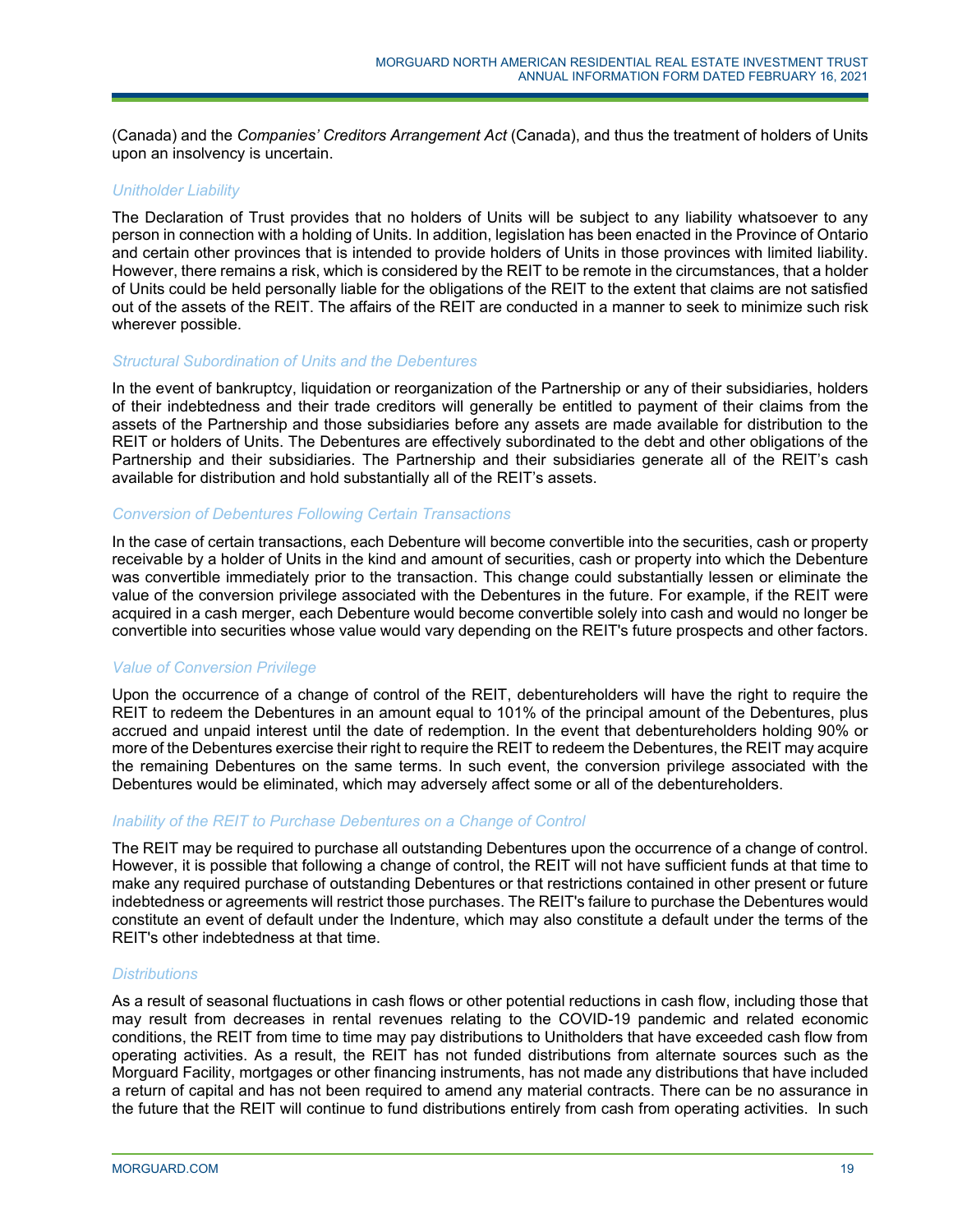an event, the REIT may be required to fund its distributions from sources other than operations, such as the Morguard Facility, mortgages or other financing instruments, make distributions that include a return of capital or amend material contracts. In addition, non-cash distributions, such as the issuance of Units under the DRIP, have the effect of increasing the number of Units outstanding, which may cause cash distributions to increase over time assuming stable per Unit cash distribution levels.

# *Dilution*

The number of Units and the principal amount of Debentures under the Indenture that the REIT is authorized to issue are unlimited. The REIT may, in its sole discretion, issue additional Units and/or Debentures from time to time subject to the rules of any applicable stock exchange on which the Units are then listed and applicable securities law. The issuance of any additional Units and/or Debentures may have a dilutive effect on the interests of holders of Units and/or Debentures.

# *Withholding Tax*

The Tax Act generally provides that withholding tax is not payable on interest paid or credited to non-residents of Canada who deal at arm's length with the payor. However, withholding tax continues to apply to payments of "participating debt interest", which is defined as interest that is paid on an obligation where all or any portion of such interest is contingent or dependent on the use of or production from property in Canada or is computed by reference to revenue, profit, cash flow, commodity price or any similar criterion.

Under the Tax Act, when a debenture or other debt obligation issued by a person resident in Canada is assigned or otherwise transferred by a non-resident person to a person resident in Canada (which would include a conversion of the obligation or payment on maturity), the amount, if any, by which the price for which the obligation was assigned or transferred exceeds the price for which the obligation was issued is deemed to be a payment of interest on that obligation made by the person resident in Canada to the non-resident (an "excess"). The deeming rule does not apply with respect to certain "excluded obligations", although it is not clear whether a particular convertible debenture would qualify as an "excluded obligation". If a convertible debenture is not an excluded obligation, issues that arise are: (i) whether any excess would be considered to exist; (ii) whether any such excess that is deemed to be interest is participating debt interest, and (iii) if the excess is participating debt interest, whether that results in all interest on the obligation being considered to be participating debt interest.

The issue of whether an excess amount is properly characterized as participating debt interest is uncertain and the CRA has not provided any definitive guidance in this regard. Accordingly, there is a risk that the CRA could take the position that amounts paid or payable by the REIT to a non-resident holder of Debentures on account of interest or any excess amount may be subject to Canadian withholding tax at a rate of 25% (subject to any reduction in accordance with any applicable income tax treaty or convention).

The Indenture does not contain a requirement for us to increase the amount of interest or other payments to holders of Debentures should the REIT be required to withhold amounts with respect to income or similar taxes on payments of interest or other amounts.

# ITEM 4 DISTRIBUTION POLICY

The following outlines the distribution policy of the REIT as contained in the Declaration of Trust and the Limited Partnership Agreement. The determination as to amounts actually distributed will be made in the sole discretion of the Trustees.

The REIT currently makes monthly cash distributions of \$0.0583 per Unit, or annually a distribution of \$0.70 per Unit, to holders of Units**.** The Partnership makes corresponding monthly cash distributions to holders of Class B LP Units. Management of the REIT believes that the current level of distributions set by the REIT will allow the REIT to meet its internal funding needs, while being able to support stable growth in cash distributions. However, the future level of distributions will be determined by the Trustees from time to time in their discretion. Pursuant to the Declaration of Trust, the Trustees have full discretion respecting the timing and amounts of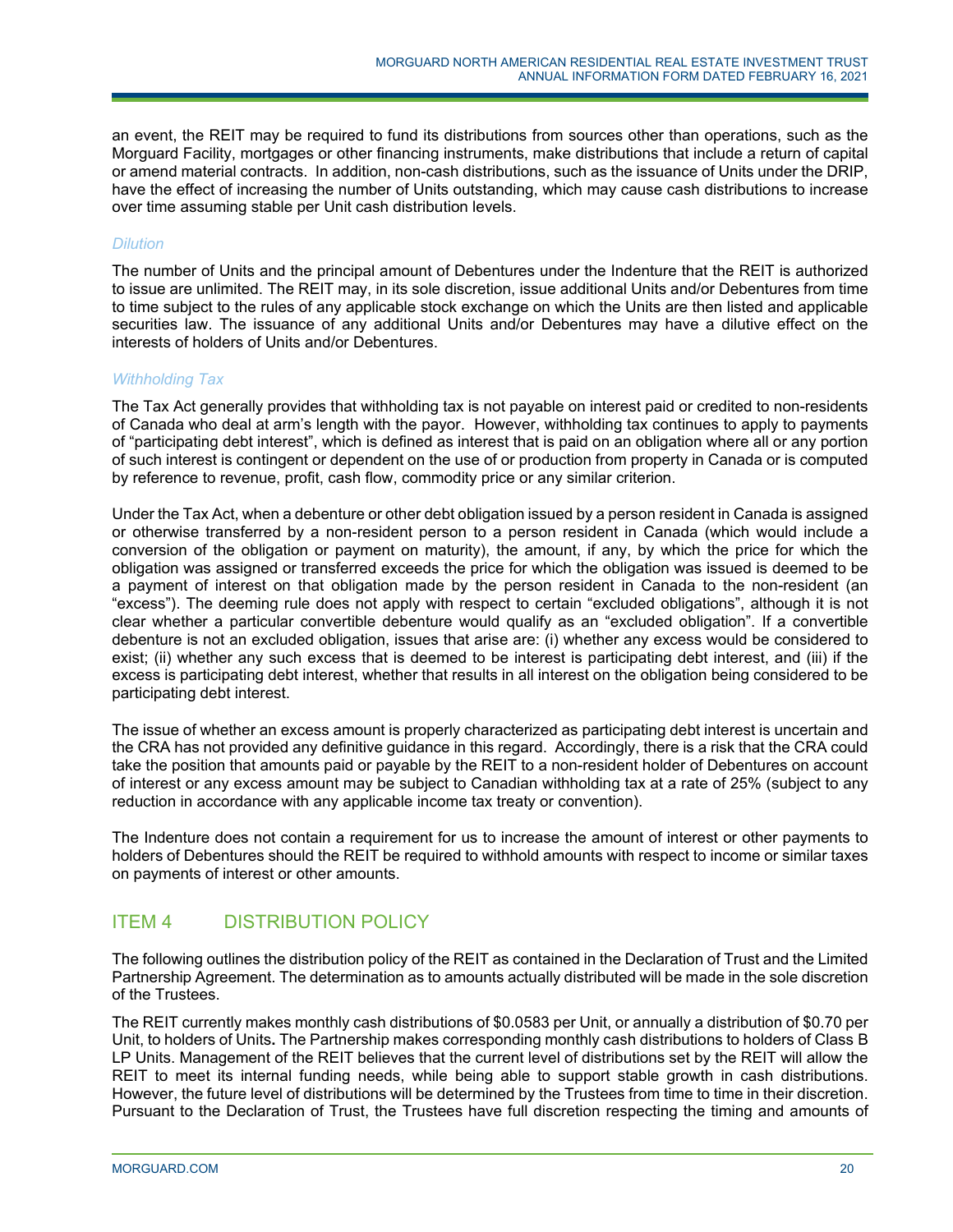distributions. The REIT intends to make distributions to holders of Units at least equal to the amount of net income and net realized capital gains of the REIT as is necessary to ensure that the REIT will not be liable for ordinary Canadian income taxes, net of capital gains tax refunds, on such income. Any increase or reduction in distributions on Units will result in a corresponding increase or reduction in distributions on Class B LP Units.

Holders of Units of record as at the close of business on the last business day of the month preceding a distribution date will have an entitlement on and after that day to receive distributions in respect of that month on such distribution date. Distributions may be adjusted for amounts paid in prior periods if actual figures for such period are greater than or less than the estimates for the applicable prior periods. Under the Declaration of Trust and pursuant to the above-described distribution policy of the REIT, where the REIT's cash is not sufficient to make payment of the full amount of a distribution, such payment will, to the extent necessary, be distributed in the form of additional Units.

The REIT GP, on behalf of the Partnership, will make monthly cash distributions to holders of Class A LP Units and holders of Class B LP Units by reference to the monthly cash distributions payable by the REIT to holders of Units. Distributions to be made on the Class B LP Units will be equal to the distributions that the holders of Class B LP Units would have received if they were holding Units instead of Class B LP Units. Distributions to holders of Class C LP Units and the General Partners will be made in priority to distributions to holders of Class A LP Units and holders of Class B LP Units.

For the period from closing of the IPO to May 31, 2012, the REIT distributed \$0.0716 per Unit. From June 2012 to October 2016, the REIT distributed \$0.05 per Unit each month. From November 2016 to October 2017, the REIT distributed \$0.05333 per Unit each month. From November 2017 to October 2018, the REIT distributed \$0.0550 per Unit each month. From November 2018 to October 2019, the REIT distributed \$0.0566 per Unit each month. From November 2019 to present, the REIT distributed \$0.0583 per Unit each month.

The Trustees reserve the right to revise the distribution policy at any time to provide for distributions to be made more or less frequently than monthly.

# ITEM 5 DESCRIPTION OF REIT SECURITIES AND DECLARATION OF TRUST

# **General**

The Declaration of Trust dated March 1, 2012, was amended and restated effective April 18, 2012. The REIT was established for the principal purpose of providing persons who may become the holders of Units with an opportunity to participate in the ownership of multi-suite residential real estate in Canada and the United States.

The REIT is authorized to issue an unlimited number of Units and an unlimited number of Special Voting Units. Issued and outstanding Voting Units may be subdivided or consolidated from time to time by the Trustees without the approval of the holders thereof.

# **Units and Special Voting Units**

# *Units*

The Units are listed on the TSX under the symbol MRG.UN. At February 16, 2021, there were 39,027,252 Units outstanding.

Units do not have preference or priority over one another. No holder of Units has or will be deemed to have any right of ownership of any of the assets of the REIT. Each Unit represents a holder's proportionate undivided beneficial ownership interest in the REIT and confers the right to one vote at any meeting of Unitholders and to participate *pro rata* in any distributions by the REIT, whether of net income, net realized capital gains of the REIT or other amounts and, in the event of termination or winding-up of the REIT, in the net assets of the REIT remaining after satisfaction of all liabilities. Units are fully paid and non-assessable when issued (unless issued on an installment receipt basis) and are transferable. The Units are redeemable at the holder's option, as described below under "Redemption Right" and, except for Morguard's pre-emptive rights, the Units have no other conversion, retraction, redemption or pre-emptive rights. On any consolidation, fractional Units, if any, will not be issued but rather rounded down to the nearest whole Unit.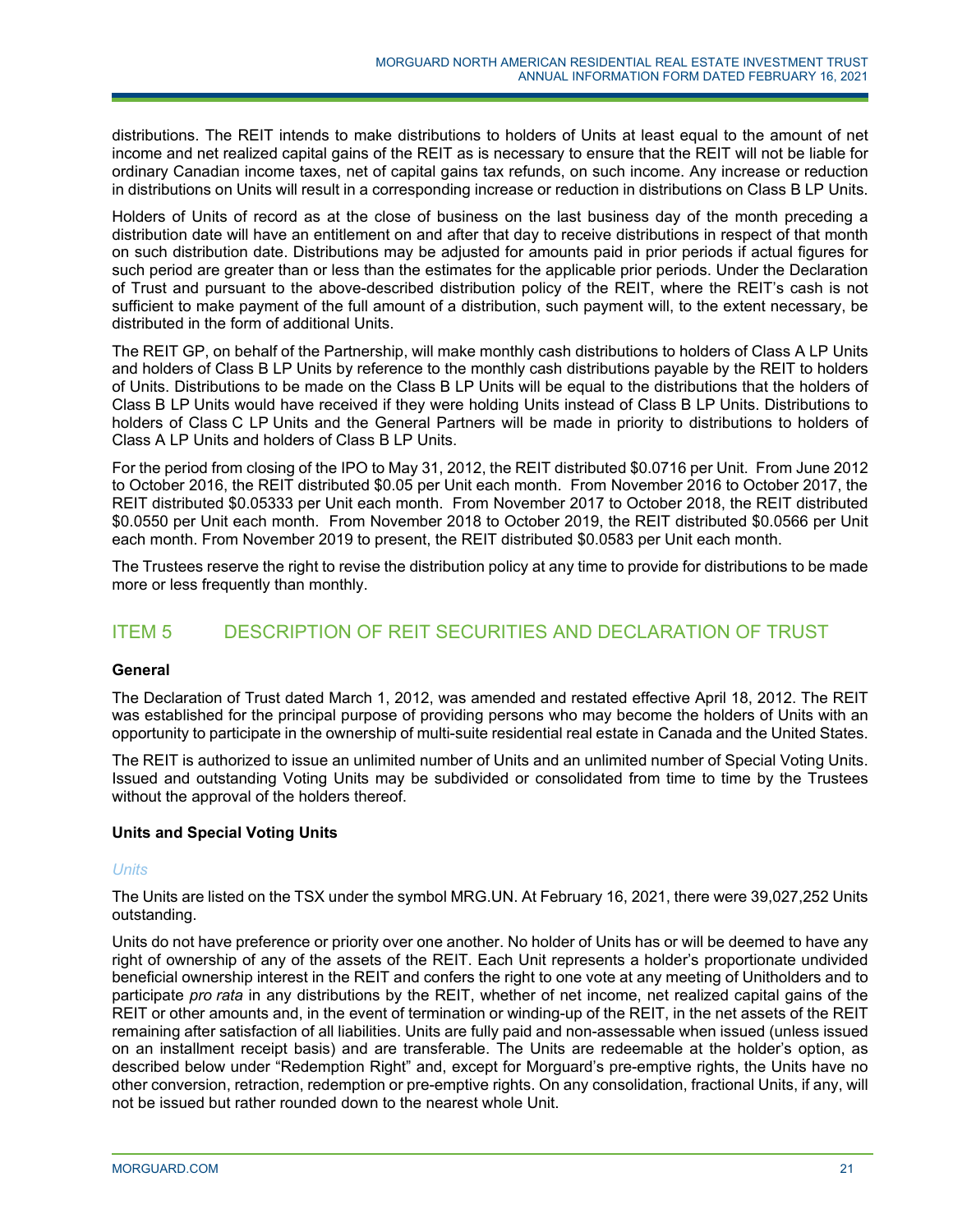# *Special Voting Units*

At February 16, 2021, there were 17,223,090 Special Voting Units outstanding.

Special Voting Units have no economic entitlement in the REIT or in the distributions or assets of the REIT but entitle the holder to one vote per Special Voting Unit at any meeting of the REIT's unitholders. Special Voting Units may only be issued in connection with or in relation to securities exchangeable into Units, including Class B LP Units, for the purpose of providing voting rights with respect to the REIT to the holders of such securities. The outstanding Special Voting Units were issued in conjunction with the Class B LP Units to which they relate upon the completion of the acquisition of the Initial IPO Properties. Special Voting Units are not transferable separately from the exchangeable securities to which they are attached and will be automatically transferred upon the transfer of such exchangeable securities. Each Special Voting Unit entitles the holder thereof to that number of votes at any meeting of Unitholders that is equal to the number of Units that may be obtained upon the exchange of the exchangeable security to which such Special Voting Unit is attached. Upon the exchange or surrender of a Class B LP Unit for a Unit, the Special Voting Unit attached to such Class B LP Unit will automatically be redeemed and cancelled for no consideration without any further action of the Trustees, and the former holder of such Special Voting Unit will cease to have any rights with respect thereto.

# **Meetings of Unitholders**

The Declaration of Trust provides that meetings of Unitholders will be required to be called and held in various circumstances, including (i) for the election or removal of Trustees, (ii) the appointment or removal of the auditors of the REIT, (iii) the approval of amendments to the Declaration of Trust, subject to certain limited exceptions, (iv) the sale or transfer of the assets of the REIT as an entirety or substantially as an entirety (other than as part of an internal reorganization of the assets of the REIT approved by the Trustees), (v) the termination of the REIT, (vi) generally, any other matter which requires a resolution of Unitholders, and (vii) for the transaction of any other business as the Trustees may determine or as may be properly brought before the meeting. Meetings of Unitholders will be called and held annually, for the election of the Trustees and the appointment of the auditors of the REIT. All meetings of Unitholders must be held in Canada.

A meeting of Unitholders may be convened at any time and for any purpose by the Trustees and must be convened, except in certain circumstances, if requisitioned in writing by the holders of not less than 10% of the aggregate Voting Units then outstanding. A requisition must state in reasonable detail the business proposed to be transacted at the meeting. Unitholders have the right to obtain a list of Unitholders to the same extent and upon the same conditions as those which apply to shareholders of a corporation governed by the CBCA.

Unitholders may attend and vote at all meetings of Unitholders either in person or by proxy and a proxyholder need not be a Unitholder. Two or more persons present in person or represented by proxy representing in the aggregate not less than 10% of the total number of outstanding Voting Units on the record date for the meeting will constitute a quorum for the transaction of business at all such meetings. At any meeting at which a quorum is not present within one-half hour after the time fixed for the holding of such meeting, the meeting, if convened upon the request of the Unitholders, will be dissolved, but in any other case, the meeting will stand adjourned to a day not less than seven days later and to a place and time as chosen by the chair of the meeting, and if at such adjourned meeting a quorum is not present, the Unitholders present either in person or by proxy will be deemed to constitute a quorum.

Holders of Special Voting Units have an equal right to be notified of, attend and participate in meetings of Unitholders on the same basis as Unitholders.

Pursuant to the Declaration of Trust, a resolution in writing executed by Unitholders holding a proportion of the outstanding Voting Units (or a class thereof) equal to the proportion required to vote in favour thereof at a meeting of Unitholders to approve that resolution is valid as if it had been passed at a meeting of Unitholders.

# **Redemption Right**

A holder of Units may at any time demand redemption of some or all of its Units by delivering to the REIT a duly completed and properly executed notice requiring redemption in a form satisfactory to the Trustees, together with written instructions as to the number of Units to be redeemed. Upon receipt of the redemption notice by the REIT, all rights to and under the Units tendered for redemption shall be surrendered and the holder thereof will be entitled to receive a price per Unit (the "Redemption Price") equal to the lesser of: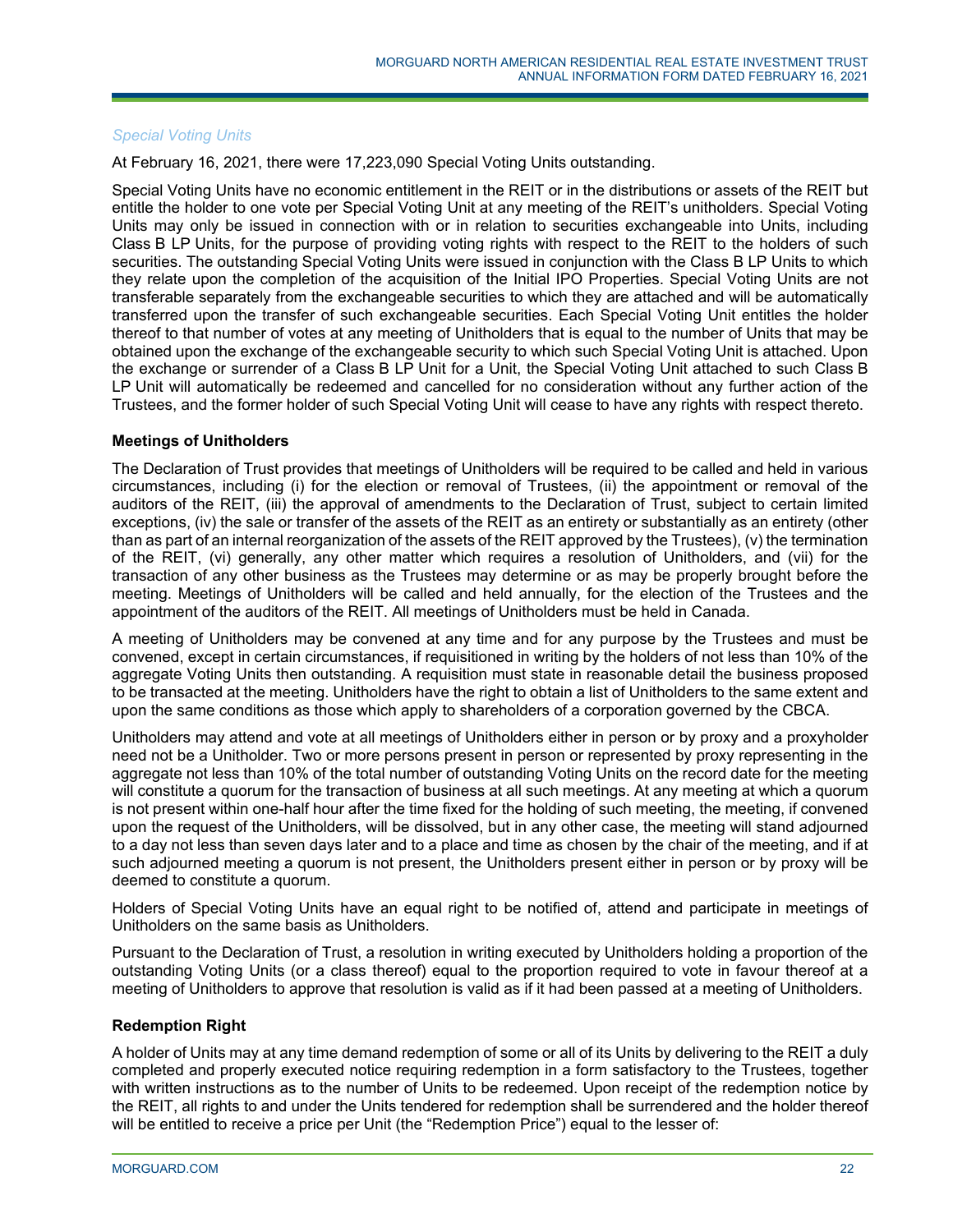(a) 90% of the Market Price (as defined below) of a Unit calculated as of the date on which the Units were surrendered for redemption (the "Redemption Date"); and

(b) 100% of the Closing Market Price (as defined below) on the Redemption Date.

For purposes of this calculation, the market price of a Unit as at a specified date (the "Market Price") will be:

(a) an amount equal to the weighted average trading price of a Unit on the principal exchange or market on which the Units are listed or quoted for trading during the period of ten consecutive trading days ending on such date;

(b) an amount equal to the weighted average of the Closing Market Prices of a Unit on the principal exchange or market on which the Units are listed or quoted for trading during the period of ten consecutive trading days ending on such date, if the applicable exchange or market does not provide information necessary to compute a weighted average trading price; or

(c) if there was trading on the applicable exchange or market for fewer than five of the ten trading days, an amount equal to the simple average of the following prices established for each of the ten consecutive trading days ending on such date: the simple average of the last bid and last asking price of the Units for each day on which there was no trading; the closing price of the Units for each day that there was trading if the exchange or market provides a closing price; and the simple average of the highest and lowest prices of the Units for each day that there was trading, if the market provides only the highest and lowest prices of Units traded on a particular day.

The closing market price of a Unit for the purpose of the foregoing calculations (the "Closing Market Price"), as at any date, will be:

(a) an amount equal to the weighted average trading price of a Unit on the principal exchange or market on which the Units are listed or quoted for trading on the specified date if the principal exchange or market provides information necessary to compute a weighted average trading price of the Units on the specified date;

(b) an amount equal to the closing price of a Unit on the principal market or exchange if there was a trade on the specified date and the principal exchange or market provides only a closing price of the Units on the specified date;

(c) an amount equal to the simple average of the highest and lowest prices of the Units on the principal market or exchange, if there was trading on the specified date and the principal exchange or market provides only the highest and lowest trading prices of the Units on the specified date; or

(d) the simple average of the last bid and last asking prices of the Units on the principal market or exchange, if there was no trading on the specified date.

If Units are not listed or quoted for trading in a public market, the Redemption Price will be the fair market value of the Units, which will be determined by the Trustees in their sole discretion. The aggregate Redemption Price payable by the REIT in respect of any Units surrendered for redemption during any calendar month will be satisfied by way of a cash payment in Canadian dollars on or before the last day of the calendar month immediately following the month in which the Units were tendered for redemption, provided that the entitlement of holders of Units to receive cash upon the redemption of their Units is subject to the limitations that: (i) the total amount payable by the REIT in respect of such Units and all other Units tendered for redemption in the same calendar month must not exceed \$50,000 (the "Monthly Limit") (provided that such limitation may be waived at the discretion of the Trustees in respect of all Units tendered for redemption in such calendar month); (ii) at the time such Units are tendered for redemption, the outstanding Units must be listed for trading on the TSX or traded or quoted on any other stock exchange or market which the Trustees consider, in their sole discretion, provides representative fair market value prices for the Units; and (iii) the normal trading of Units is not suspended or halted on any stock exchange on which the Units are listed (or, if not listed on a stock exchange, in any market where the Units are quoted for trading) on the Redemption Date or for more than five trading days during the ten-day trading period commencing immediately after the Redemption Date.

To the extent a holder of Units is not entitled to receive cash upon the redemption of Units as a result of the Monthly Limit, then the portion of the Redemption Price per Unit equal to the Monthly Limit divided by the number of Units tendered for redemption in the month shall be paid and satisfied by way of a cash payment in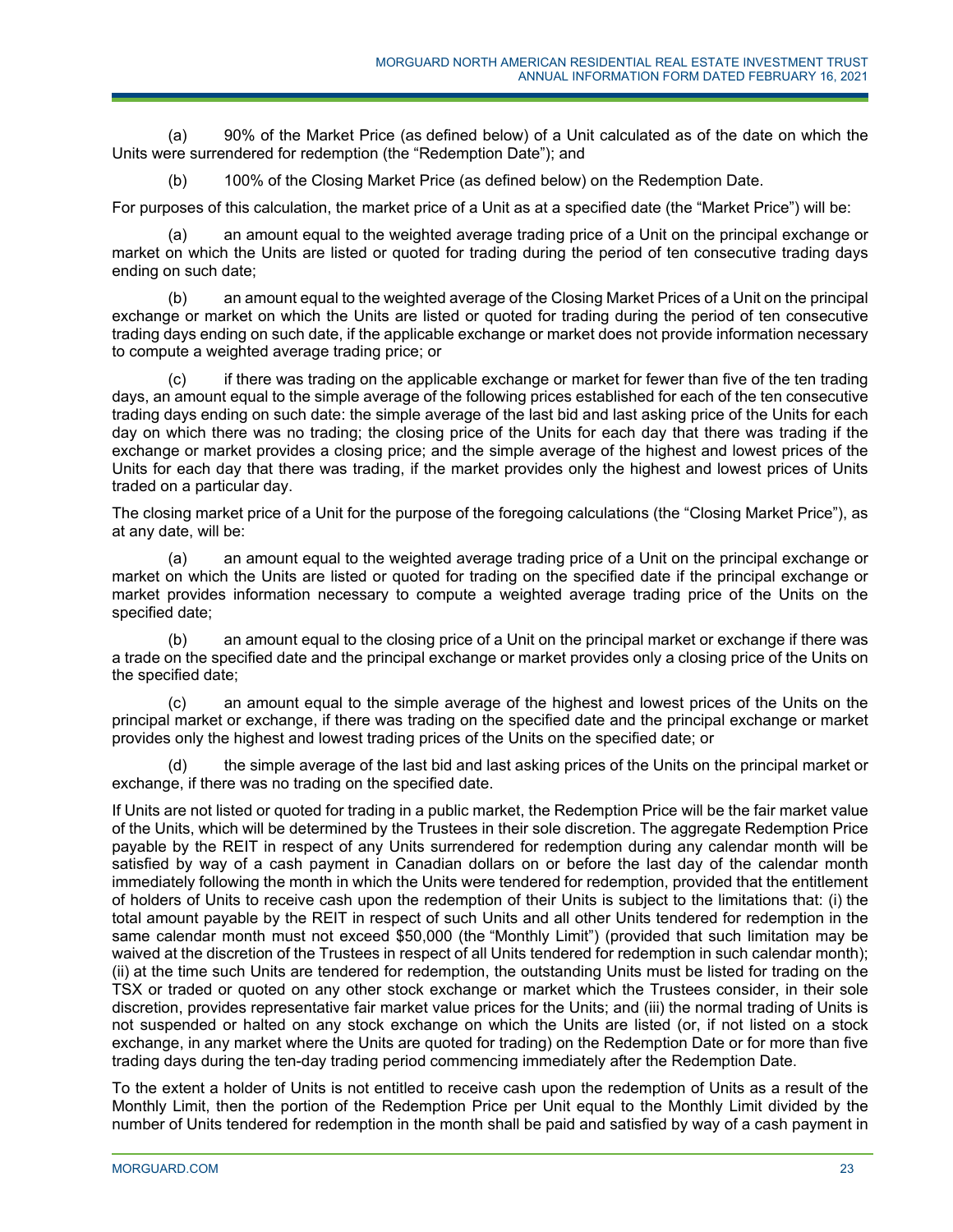Canadian dollars and the remainder of the Redemption Price per Unit shall be paid and satisfied by way of a distribution *in specie* to such holder of Units of Subsidiary Notes having a fair market value equal to the product of (i) the remainder of the Redemption Price per Unit of the Units tendered for redemption and (ii) the number of Units tendered by such holder for redemption. To the extent a holder of Units is not entitled to receive cash upon the redemption of Units as a result of the limitations described at (ii) or (iii) of the foregoing paragraph, then the Redemption Price per Unit shall be paid and satisfied by way of a distribution *in specie* of Subsidiary Notes having a fair market value determined by the Trustees equal to the product of (i) the Redemption Price per Unit of the Units tendered for redemption and (ii) the number of Units tendered by such holder of Units for redemption. No Subsidiary Notes in integral multiples of less than \$100 will be distributed and, where Subsidiary Notes to be received by a holder of Units includes a multiple less than that number, the number of Subsidiary Notes shall be rounded to the next lowest integral multiple of \$100 and the balance shall be paid in cash. The Redemption Price payable as described in this paragraph in respect of Units tendered for redemption during any month shall be paid by the transfer to or to the order of the holder of Units who exercised the right of redemption, of the Subsidiary Notes, if any, and the cash payment, if any, on or before the last day of the calendar month immediately following the month in which the Units were tendered for redemption.

Payments by the REIT as described in this paragraph are conclusively deemed to have been made upon the mailing of certificates representing the Subsidiary Notes, if any, and a cheque, if any, by registered mail in a postage prepaid envelope addressed to the former holder of Units and/or any party having a security interest and, upon such payment, the REIT shall be discharged from all liability to such former holder of Units and any party having a security interest in respect of the Units so redeemed. The REIT shall be entitled to all interest paid on the Subsidiary Notes, if any, on or before the date of distribution *in specie* as described in the foregoing paragraph. Any issuance of Subsidiary Notes will be subject to receipt of all necessary regulatory approvals, which the REIT shall use reasonable commercial efforts to obtain forthwith.

It is anticipated that the redemption right described above will not be the primary mechanism for holders of Units to dispose of their Units. Subsidiary Notes which may be distributed to holders of Units in connection with a redemption will not be listed on any exchange, no market is expected to develop in Subsidiary Notes and such securities may be subject to an indefinite "hold period" or other resale restrictions under applicable securities laws. Subsidiary Notes so distributed may not be qualified investments for Plans, depending upon the circumstances at the time.

# **Issuance of Units**

Subject to the pre-emptive right of Morguard, the REIT may issue new Units from time to time, in such manner, for such consideration and to such person or persons as the Trustees shall determine. Unitholders will not have any pre-emptive rights whereby additional Voting Units proposed to be issued would be first offered to existing unitholders, except that for so long as Morguard continues to hold at least 10% of the Units (on a fully diluted basis), Morguard will have the pre-emptive right to purchase additional Voting Units issued by the REIT to maintain its *pro rata* voting interest in the REIT.

If the Trustees determine that the REIT does not have cash in an amount sufficient to make payment of the full amount of any distribution in respect of Units, the payment may include the issuance of additional Units having a value equal to the difference between the amount of such distribution and the amount of cash which has been determined by the Trustees to be available for the payment of such distribution.

The REIT may also issue new Units (i) as consideration for the acquisition of new properties or assets by it, at a price or for the consideration determined by the Trustees, (ii) pursuant to any incentive or option plan established by the REIT from time to time, (iii) pursuant to a distribution reinvestment plan of the REIT or (iv) pursuant to a unitholder rights plan of the REIT.

The Declaration of Trust also provides that immediately after any *pro rata* distribution of Units to all holders of Units in satisfaction of any non-cash distribution, the number of outstanding Units will be consolidated so that each holder of Units will hold, after the consolidation, the same number of Units as the holder held before the non-cash distribution. In this case, each certificate representing a number of Units prior to the non-cash distribution is deemed to represent the same number of Units after the non-cash distribution and the consolidation. Where amounts distributed to Non-Resident holders are subject to taxes required to be withheld, such taxes will be deducted from the amounts distributed and the consolidation will not result in such Non-Resident holders of Units holding the same number of Units. Such Non-Resident holders of Units will be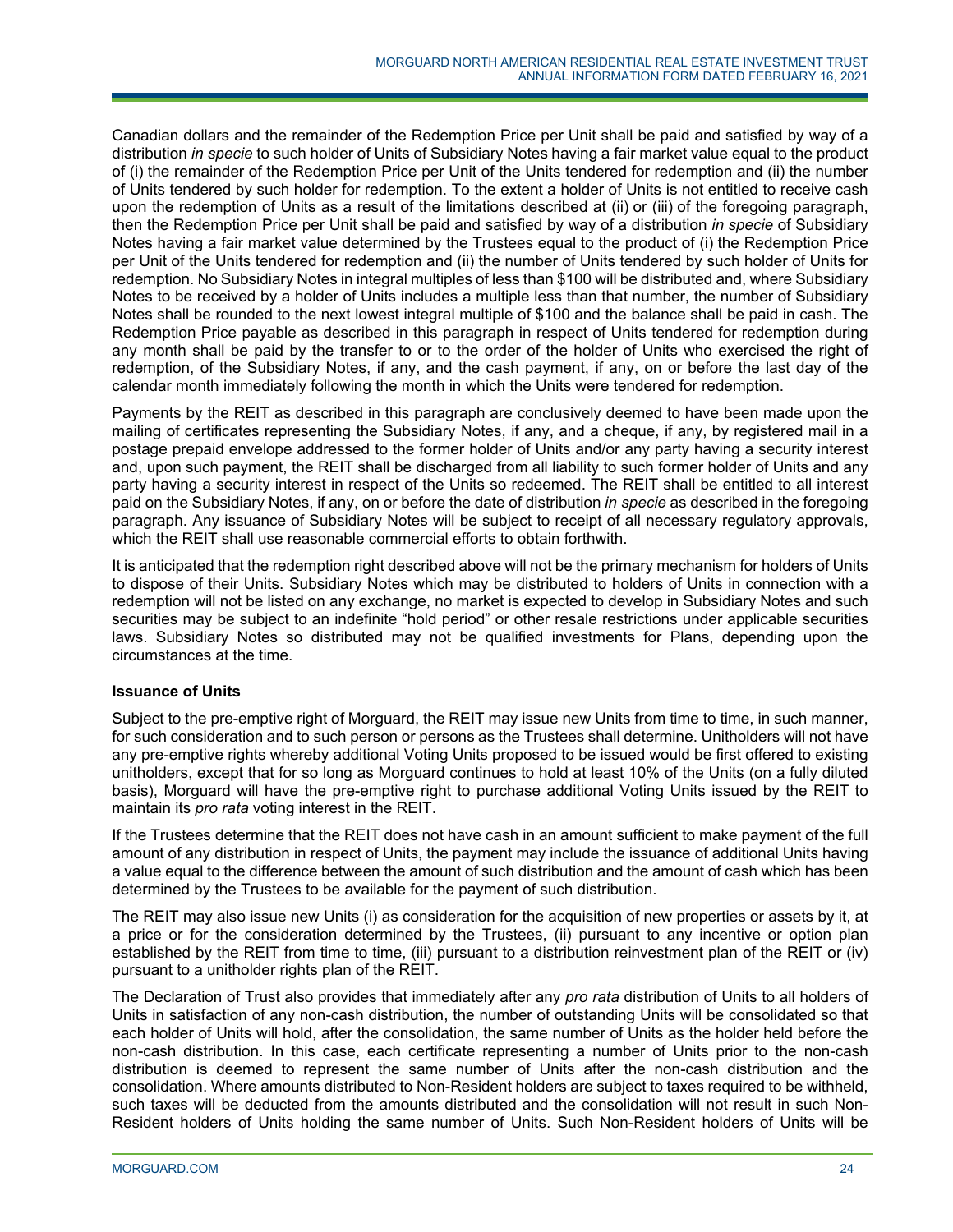required to surrender the certificates (if any) representing their original Units in exchange for a certificate representing post-consolidation Units.

# **Distribution Reinvestment Plan**

On June 18, 2012, the REIT adopted a DRIP pursuant to which eligible holders of Units are entitled to elect to have cash distributions on their Units automatically reinvested in additional Units at a price per Unit calculated by reference to the weighted average of the closing price of Units on the TSX for the five trading days immediately preceding the relevant distribution date. During the year ended December 31, 2020, 40,125 (2019 – 30,622) Units were issued by the REIT under the DRIP.

# **Limitation on Non-Resident Ownership**

In order for the REIT to maintain its status as a "mutual fund trust" under the Tax Act, the REIT must not be established or maintained primarily for the benefit of non-residents of Canada within the meaning of the Tax Act. Accordingly, at no time may (i) non-residents of Canada and (ii) partnerships that are not Canadian partnerships or (iii) a combination of non-residents and such partnerships (all within the meaning of the Tax Act) ("Non-Residents") be the beneficial owners of more than 49% of the Units and the Trustees will inform the transfer agent of this restriction. The Trustees may require a registered holder of Units to provide the Trustees with a declaration as to the jurisdictions in which beneficial owners of the Units registered in such Unitholder's name are resident and as to whether such beneficial owners are Non-Residents (or in the case of a partnership, whether the partnership is a Non-Resident). If the Trustees become aware, as a result of acquiring such declarations as to beneficial ownership or as a result of any other investigations, that the beneficial owners of 49% of the Units are, or may be, Non-Residents or that such a situation is imminent, the Trustees may make a public announcement thereof and shall not accept a subscription for Units from or issue or register a transfer of Units to a person or partnership unless the person or partnership provides a declaration in form and content satisfactory to the Trustees that the person or partnership, as the case may be, is not a Non-Resident and does not hold such Units for the benefit of Non-Residents. If, notwithstanding the foregoing, the Trustees determine that more than 49% of the Units are held by Non-Residents, the Trustees may send a notice to such Non-Resident holders of the Units chosen in inverse order to the order of acquisition or registration or in such other manner as the Trustees may consider equitable and practicable, requiring them to sell their Units or a portion thereof within a specified period of not more than 30 days. If the Unitholders receiving such notice have not sold the specified number of Units or provided the Trustees with satisfactory evidence that they are not Non-Residents within such period, the Trustees may on behalf of such holders sell such Units and, in the interim, shall suspend the voting and distribution rights attached to such Units (other than the right to receive the net proceeds from the sale). Upon such sale, the affected holders shall cease to be holders of the relevant Units and their rights shall be limited to receiving the net proceeds of sale upon surrender of the certificates, if any, representing such Units. The Trustees will have no liability for the amount received provided that they act in good faith. The REIT may direct its transfer agent to assist the Trustees with respect to any of the foregoing. Class B LP Units, which are economically equivalent to Units, are not permitted to be transferred to Non-Residents.

Notwithstanding the foregoing, the Trustees may determine not to take any of the actions described above if the Trustees have been advised by legal counsel that the failure to take any of such actions would not adversely impact the status of the REIT as a "unit trust" and a "mutual fund trust" for purposes of the Tax Act or, alternatively, may take such other action or actions as may be necessary to maintain the status of the REIT as a "mutual fund trust" for purposes of the Tax Act.

# **Amendments to Declaration of Trust**

The Declaration of Trust may be amended or altered from time to time. Certain amendments require approval by not less than two-thirds of the votes cast at a meeting of Unitholders called for such purpose. Other amendments to the Declaration of Trust require approval by a majority of the votes cast at a meeting of Unitholders called for such purpose. Additionally, certain amendments to the Declaration of Trust require the approval of Morguard.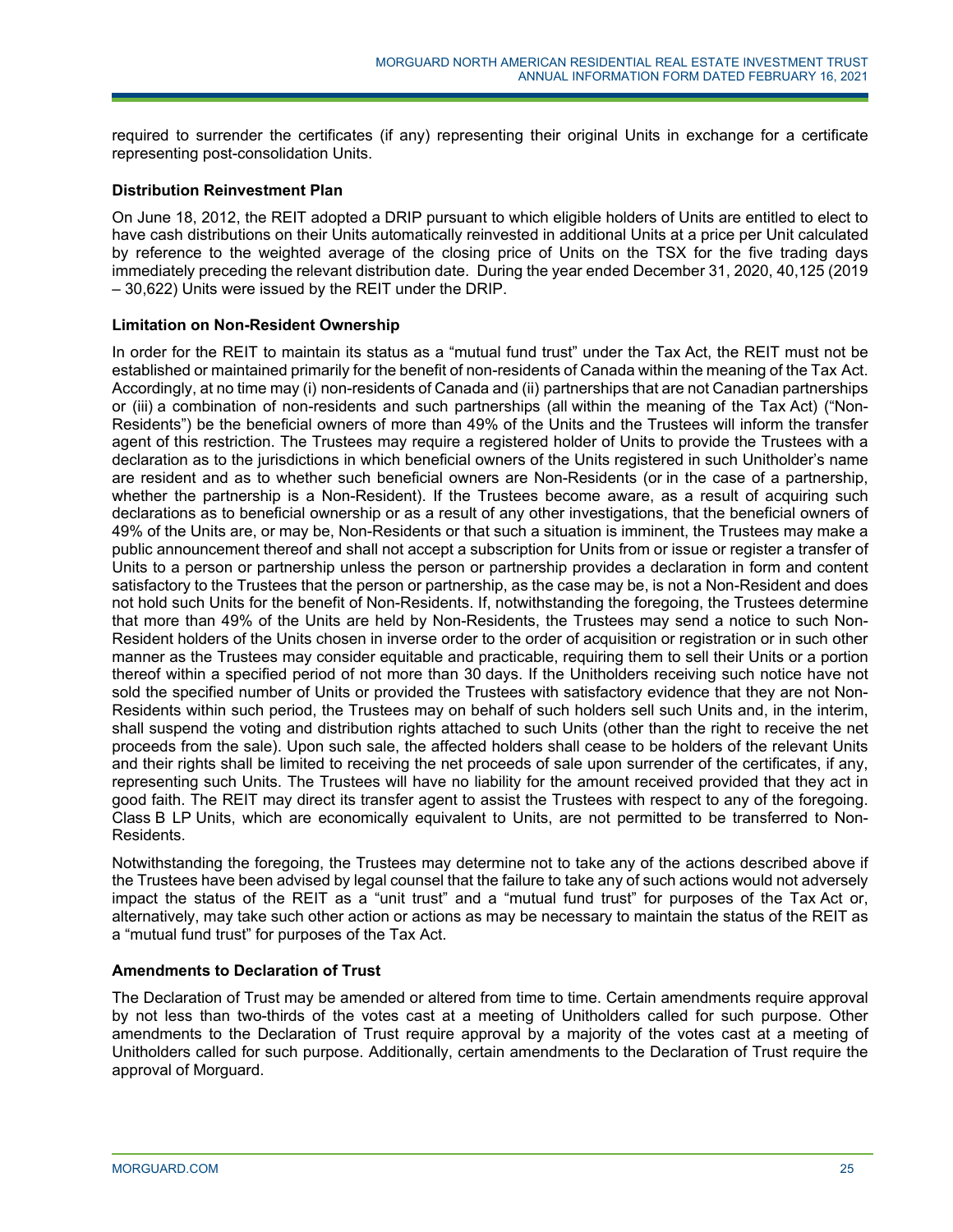# *Approval by Special Resolution of Unitholders*

The following amendments, among others, require the approval of not less than two-thirds of the votes cast by all Unitholders at a meeting (or by written resolution in lieu thereof):

a) an exchange, reclassification or cancellation of all or part of the Voting Units;

b) the addition, change or removal of the rights, privileges, restrictions or conditions attached to the Voting Units, except where such addition, change or removal is made by the Trustees pursuant to subparagraphs (f), (h) or (i) at "— Approval by Trustees" below;

c) the constraint of the issue, transfer or ownership of the Voting Units or the change or removal of such constraint;

d) the sale or transfer of the assets of any of the REIT or its subsidiaries as an entirety or substantially as an entirety (other than as part of an internal reorganization of the assets of any of the REIT or its subsidiaries approved by the Trustees);

e) the termination of any of the REIT or its subsidiaries (other than as part of an internal reorganization as approved by the Trustees);

the combination, amalgamation or arrangement of any of the REIT or its subsidiaries with any other entity that is not the REIT or a subsidiary of the REIT (other than as part of an internal reorganization as approved by the Trustees); and

except as described herein, the amendment of the Investment Guidelines and Operating Policies of the REIT (see "Investment Guidelines and Operating Policies — Amendments to Investment Guidelines and Operating Policies").

# *Approval by Trustees*

Notwithstanding the foregoing, the Trustees may, without the approval of the Unitholders, make certain amendments to the Declaration of Trust, including amendments:

a) aimed at ensuring continuing compliance with applicable laws, regulations, requirements or policies of any governmental authority having jurisdiction over: (i) the Trustees; (ii) the REIT; or (iii) the distribution of Units;

b) which, in the opinion of the Trustees, provide additional protection for the Unitholders;

c) to remove any conflicts or inconsistencies in the Declaration of Trust or to make minor corrections which are, in the opinion of the Trustees, necessary or desirable and not prejudicial to the Unitholders;

d) which, in the opinion of the Trustees, are necessary or desirable to remove conflicts or inconsistencies between the disclosure in this prospectus and the Declaration of Trust;

e) of a minor or clerical nature or to correct typographical mistakes, ambiguities or manifest omissions or errors, which amendments, in the opinion of the Trustees, are necessary or desirable and not prejudicial to the Unitholders;

f) which, in the opinion of the Trustees, are necessary or desirable: (i) as a result of changes in accounting standards from time to time which may affect the REIT or its beneficiaries; or (ii) to ensure the Units qualify as equity for purposes of IFRS;

g) which, in the opinion of the Trustees, are necessary or desirable to enable the REIT to implement a Unit option or purchase plan or issue Units for which the purchase price is payable in installments;

h) which, in the opinion of the Trustees, are necessary or desirable and not prejudicial to the Unitholders, (i) to create and issue one or more new classes of preferred equity securities of the REIT (each of which may be comprised of unlimited series) that rank in priority to the Units (in payment of distributions and in connection with any termination or winding-up of the REIT), and/or (ii) to remove the redemption right attaching to the Units and convert the REIT into a closed-end limited purpose trust;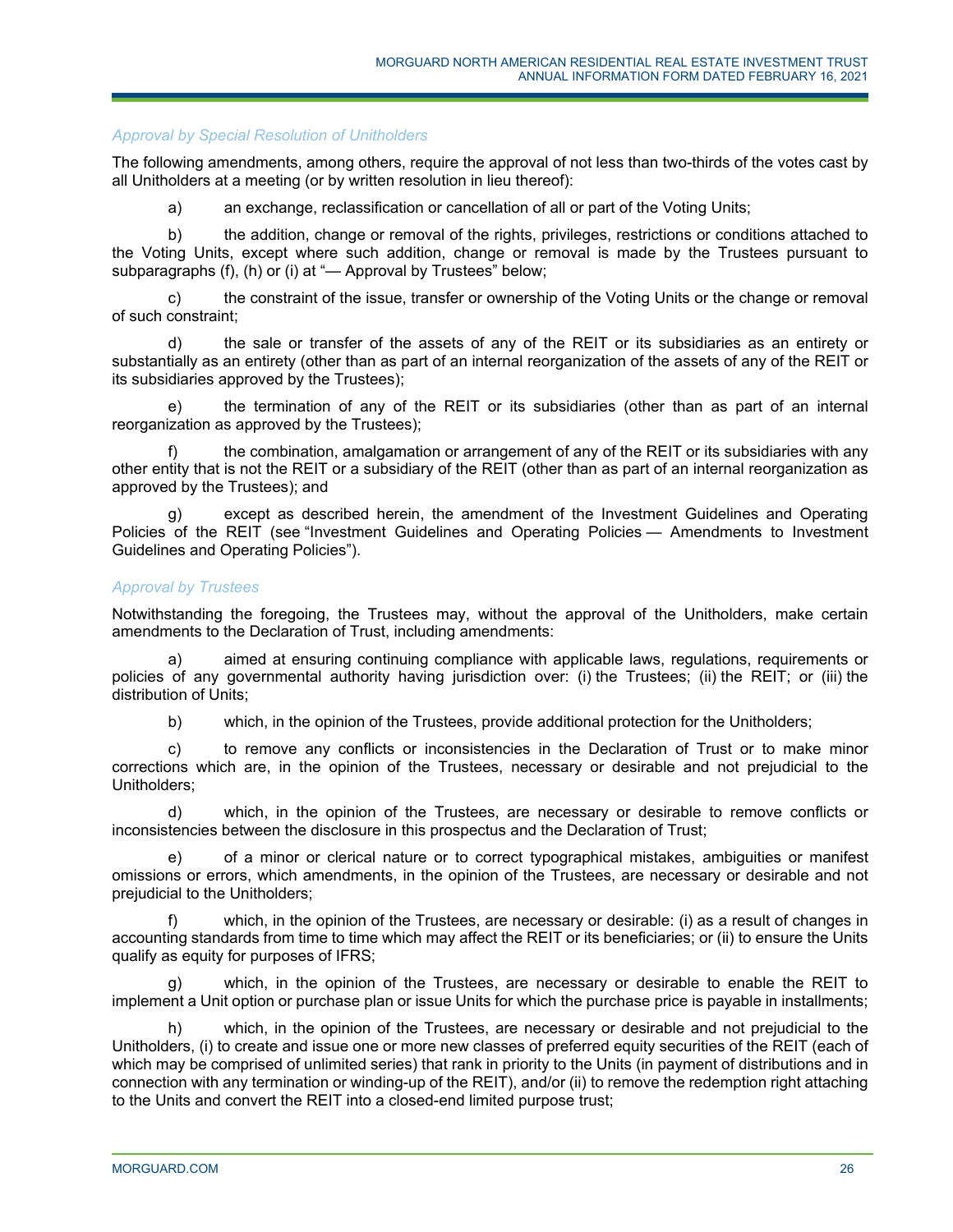i) which, in the opinion of the Trustees, are necessary or desirable for the REIT to qualify for a particular status under, or as a result of changes in, taxation or other laws, or the interpretation of such laws, including to qualify as a "mutual fund trust", "unit trust" or "real estate investment trust" as those terms are defined in the Tax Act or to otherwise prevent the REIT or any of its subsidiaries from becoming subject to tax under the SIFT Rules;

j) to create one or more additional classes of units solely to provide voting rights to holders of shares, units or other securities that are exchangeable for Units entitling the holder thereof to a number of votes not exceeding the number of Units into which the exchangeable shares, units or other securities are exchangeable or convertible but that do not otherwise entitle the holder thereof to any rights with respect to the REIT's property or income other than a return of capital; and

k) for any purpose (except one in respect of which a Unitholder vote is specifically otherwise required) which, in the opinion of the Trustees, is not prejudicial to Unitholders and is necessary or desirable.

# *Approval by Morguard*

Provided that Morguard beneficially owns more than 10% of the issued and outstanding Units on a fully diluted basis, any amendment to the Declaration of Trust that affects the right of Morguard to nominate certain Trustees of the REIT will require the prior written approval of Morguard.

# *Limitations*

Any amendment to the Declaration of Trust which directly or indirectly adds, changes or removes any of the rights, privileges, restrictions or conditions in respect of the Special Voting Units shall require the approval of a majority of the votes cast by all holders of Special Voting Units at a meeting of Unitholders (or by written resolution in lieu thereof).

# **Investment Guidelines**

The Declaration of Trust provides certain guidelines on investments that may be made by the REIT. The assets of the REIT may be invested only in accordance with the following guidelines:

the REIT will focus its activities primarily on the acquisition, holding, developing, maintaining, improving, leasing, managing or otherwise dealing with income producing real property exclusively in Canada and the United States which is being utilized or intended to be utilized for one or more of the following purposes: (i) multi-suite rental residential, (ii) rental condominium suites, (iii) townhomes, and (iv) other residential purposes determined to be appropriate by the Trustees (collectively, the "Focus Activities");

notwithstanding anything else contained in the Declaration of Trust, the REIT will not make or hold any investment, take any action or omit to take any action or permit a subsidiary to make or hold any investment, or take any action or omit to take any action that would result in:

- i) the REIT not qualifying as a "mutual fund trust" or "unit trust", both within the meaning of the Tax Act;
- ii) Units not qualifying as qualified investments for investment by trusts governed by registered retirement savings plans, registered retirement income funds, registered education savings plans, deferred profit sharing plans, registered disability savings plans or tax-free savings accounts; or
- iii) the REIT not qualifying as a "real estate investment trust", as defined in subsection 122.1(1) of the Tax Act if, as a consequence of the REIT not so qualifying, the REIT would be subject to tax on its "taxable trust distributions" pursuant to section 122 of the Tax Act;

c) the REIT may, directly or indirectly, make such investments, do all such things and carry out all such activities as are necessary or desirable in connection with the conduct of its activities provided they are not otherwise specifically prohibited by the Declaration of Trust;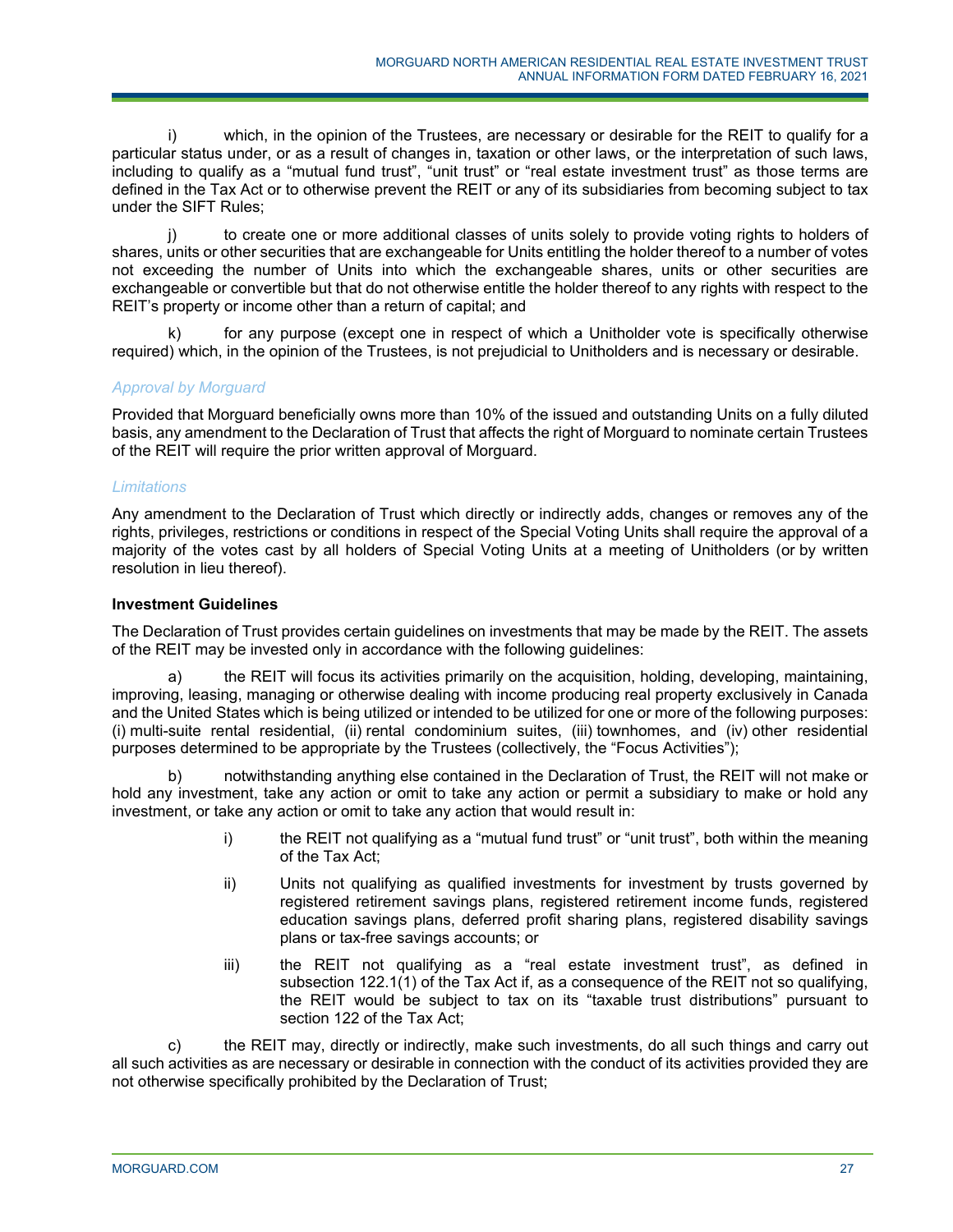d) unless otherwise specifically prohibited by the Declaration of Trust, the REIT may invest in freehold, leasehold, or other interests in property (real, personal, moveable or immovable);

e) the REIT shall not purchase any interest in a single real property if, after giving effect to the proposed purchase, the cost to the REIT of such purchase (net of the amount of debt incurred or assumed in connection with such purchase) will exceed 20% of Gross Book Value at the time the purchase is made;

f) the REIT may make its investments and conduct its activities, directly or indirectly, through an investment in one or more persons on such terms as the Trustees may from time to time determine, including by way of joint ventures, partnerships (general or limited) and limited liability companies;

g) except for temporary investments held in cash, deposits with a Canadian chartered bank or trust company registered under the laws of a province or of Canada, short-term government debt securities or money market instruments of, or guaranteed by, a Schedule I Canadian chartered bank maturing prior to one year from the date of issue, or except as otherwise permitted by the Declaration of Trust, the REIT may not hold securities other than securities of a person: (i) acquired in connection with the carrying on, directly or indirectly, of the REIT's activities or the holding of its assets; or (ii) which focuses its activities primarily on Focus Activities, provided in the case of any proposed investment or acquisition which would result in the beneficial ownership of more than 20% of the outstanding units of the securities issuer (the "Acquired Issuer"), the investment is made for the purpose of subsequently effecting the merger or combination of the business and assets of the REIT and the Acquired Issuer or for otherwise ensuring that the REIT will control the business and operations of the Acquired Issuer;

h) the REIT will not invest in rights to or interests in mineral or other natural resources, including oil or gas, except as ancillary to an investment in real property;

the REIT may only invest in operating businesses indirectly through one or more trusts, partnerships, corporations or other legal entities;

j) the REIT may invest in mortgages and mortgage bonds (including a participating or convertible mortgage) only where (i) the mortgage or mortgage bond is secured, (ii) the real property which is security therefor is real property that constitutes Focus Activities, (iii) the primary intention is to use such investment as a method of acquiring control of a real property that would otherwise constitute Focus Activities, and (iv) the aggregate amount of such investments after giving effect to the proposed investment, will not exceed 15% of Gross Book Value;

k) the REIT shall not invest in raw land for development, except for (i) existing properties with additional development, (ii) the purpose of renovating or expanding existing properties, or (iii) the development of new properties that will constitute Focus Activities provided that the aggregate cost of the investments of the REIT in raw land, after giving effect to the proposed investment, will not exceed 5% of Gross Book Value; and

notwithstanding any other provision of the Declaration of Trust but subject to subparagraph (b) above, the REIT may make investments that do not otherwise comply with one or more of subparagraphs (a), (g) and (j) of the investment guidelines provided the aggregate amount of such investments will not exceed 20% of Gross Book Value.

For the purpose of the foregoing guidelines and restrictions (other than subparagraph (b)), the assets, liabilities and transactions of a corporation or other entity wholly or partially owned by the REIT will be deemed to be those of the REIT on a proportionate consolidated basis. In addition, any references in the foregoing to investment in real property will be deemed to include an investment in a joint venture arrangement.

# **Operating Policies**

The Declaration of Trust provides that the operations and affairs of the REIT will be conducted in accordance with the following policies:

a) the REIT will not purchase, sell, market or trade in currency or interest rate futures contracts otherwise than for hedging purposes to the extent that such hedging activity complies with National Instrument 81-102, as amended from time to time, or any successor instrument or rule and provided that subparagraph (b) of the foregoing investment guidelines is complied with;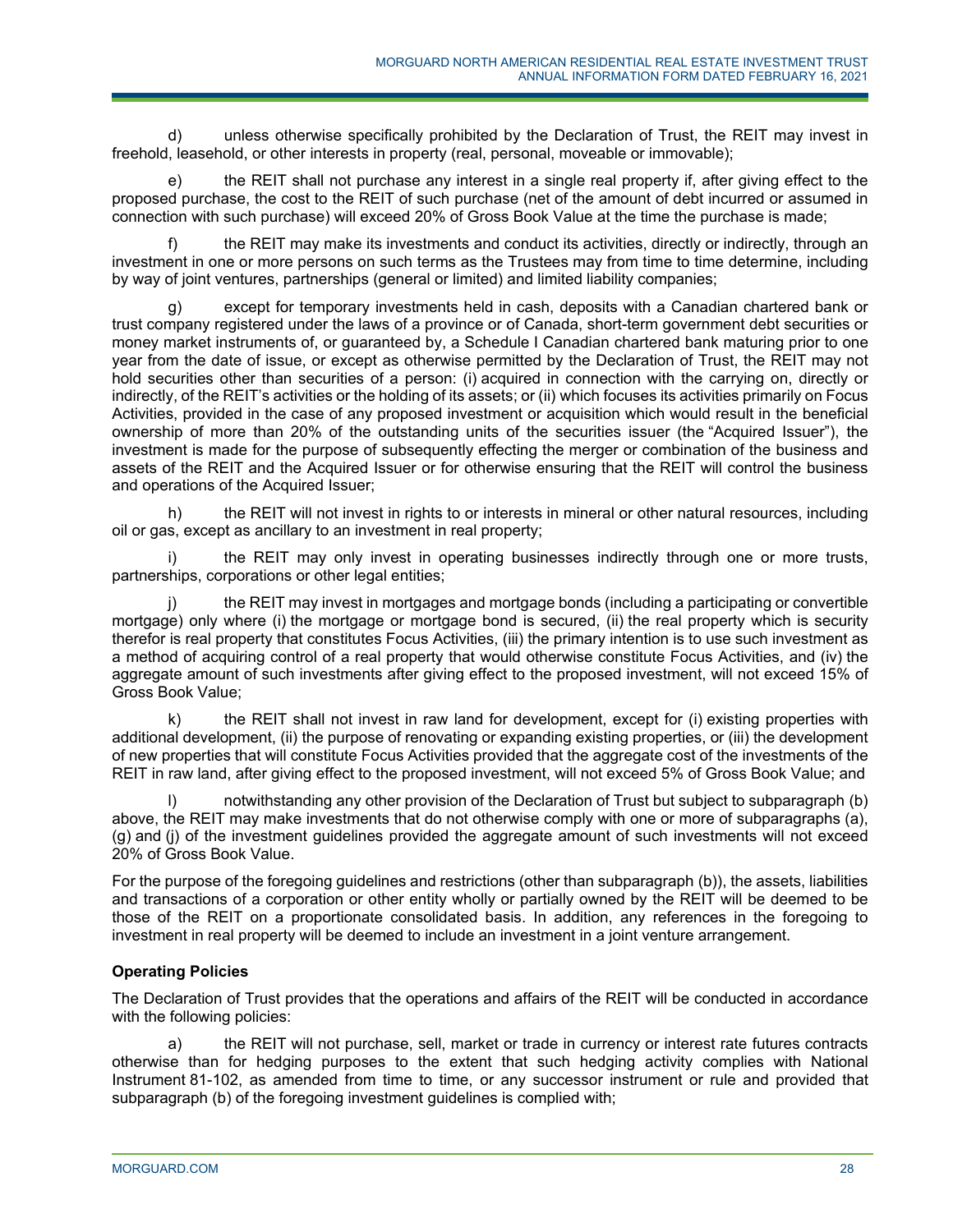b) (i) any written instrument creating an obligation which is or includes the granting by the REIT of a mortgage, and (ii) to the extent the Trustees determine to be practicable and consistent with their fiduciary duty to act in the best interests of Unitholders, any written instrument which is, in the judgment of the Trustees, a material obligation, shall contain a provision or be subject to an acknowledgement to the effect that the obligation being created is not personally binding upon, and that resort shall not be had to, nor shall recourse or satisfaction be sought from, the private property of any of the Trustees, Unitholders, annuitants under a plan of which a Unitholder acts as a trustee or carrier, or officers, employees or agents of the REIT, but that only property of the REIT or a specific portion shall be bound; the REIT, however, is not required, but shall use all reasonable efforts, to comply with this requirement in respect of obligations assumed by the REIT upon the acquisition of real property;

c) the REIT shall not incur or assume any Indebtedness if, after giving effect to the incurring or assumption of the Indebtedness, the total Indebtedness of the REIT would be more than 70% of Gross Book Value;

d) at no time shall the REIT incur Indebtedness aggregating more than 20% of Gross Book Value (excluding debt with an original maturity of one year or more falling due in the next 12 months or variable rate debt for which the REIT has entered into interest rate swap agreements to fix the interest rate for a one year period or more) at floating interest rates or having maturities of less than one year;

e) except in connection with or related to the acquisition of the Initial Properties, the REIT shall not directly or indirectly guarantee any Indebtedness or liabilities of any person unless such guarantee: (i) is given in connection with or incidental to an investment that is otherwise permitted under the REIT's investment guidelines; (ii) has been approved by the Trustees; and (iii) (A) would not disqualify the REIT as a "mutual fund trust" within the meaning of the Tax Act, and (B) would not result in the REIT losing any other status under the Tax Act that is otherwise beneficial to the REIT and its Unitholders;

f) title to each real property shall be held by and registered in the name of the REIT, the Trustees or a corporation or other entity wholly-owned, directly or indirectly, by the REIT or jointly owned, directly or indirectly, by the REIT; provided, that where land tenure will not provide fee simple title, the REIT, the Trustees or a corporation or other entity wholly-owned, directly or indirectly, by the REIT or jointly owned, directly or indirectly, by the REIT shall hold a land lease as appropriate under the land tenure system in the relevant jurisdiction;

g) the REIT shall have obtained an appraisal of each real property that it intends to acquire and an engineering survey with respect to the physical condition thereof, in each case, by an independent and experienced consultant;

h) the REIT will obtain and maintain at all times insurance coverage in respect of potential liabilities of the REIT and the accidental loss of value of the assets of the REIT from risks, in amounts and with such insurers, in each case as the Trustees consider appropriate, taking into account all relevant factors including the practices of owners of comparable properties; and

the REIT shall either (i) have conducted a Phase I environmental site assessment or (ii) be entitled to rely on a Phase I environmental site assessment dated no earlier than six months prior to receipt by the REIT, in respect of each real property that it intends to acquire and, if the Phase I environmental site assessment report recommends that further environmental site assessments be conducted, the REIT shall have conducted such further environmental site assessments, in each case, by an independent and experienced environmental consultant.

For the purpose of the foregoing policies, the assets, liabilities and transactions of a corporation or other entity wholly or partially owned by the REIT will be deemed to be those of the REIT on a proportionate consolidated basis. In addition, any references in the foregoing to investment in real property will be deemed to include an investment in a joint venture.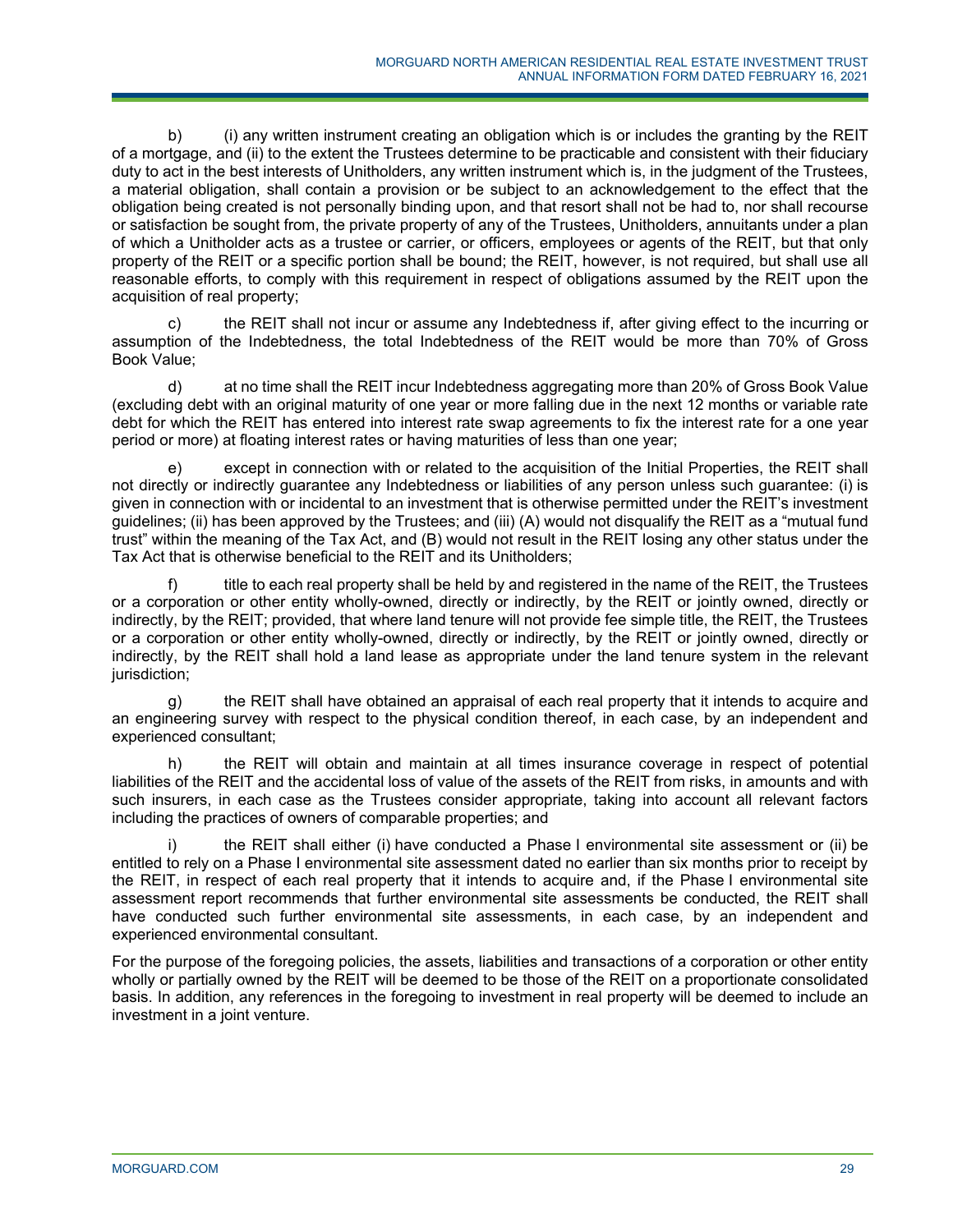# **Amendments to Investment Guidelines and Operating Policies**

# *General*

Pursuant to the Declaration of Trust, the investment guidelines set forth at "— Investment Guidelines" and the operating policies set forth in subparagraphs (a), (c), (d), (e), (g), (h) and (i) at "— Operating Policies" may be amended only with the approval of not less than two-thirds of the votes cast at a meeting of Unitholders called for such purpose. The remaining operating policies may be amended with the approval of a majority of the votes cast at a meeting of Unitholders called for such purpose.

# *Regulatory Conflict*

Notwithstanding the foregoing paragraph, if at any time a government or regulatory authority having jurisdiction over the REIT or any property of the REIT shall enact any law, regulation or requirement which is in conflict with any investment guideline or operating policy of the REIT then in force (other than subparagraph (b) at "- Investment Guidelines"), such investment guideline or operating policy in conflict shall, if the Trustees on the advice of legal counsel to the REIT so resolve, be deemed to have been amended to the extent necessary to resolve any such conflict and, notwithstanding anything to the contrary, any such resolution of the Trustees shall not require the prior approval of Unitholders.

# **The Partnership**

# *General*

The Partnership is a limited partnership formed under the laws of the Province of Ontario and governed by the Limited Partnership Agreement. The Partnership has acquired, directly or indirectly, all of the Initial IPO Properties and following the closing of the IPO owned, operated and leased real estate assets and property and engaged in all activities ancillary and incidental thereto. The general partners of the Partnership are the REIT GP and Morguard GP and the limited partners of the Partnership are the REIT and Morguard.

# *Partnership Units*

The Partnership has outstanding Class A GP Units, all of which are held by the REIT GP, Class B GP Units, all of which are held by Morguard GP, Class A LP Units, all of which are held by the REIT, Class B LP Units, all of which are held by Morguard and Class C LP Units, all of which are held by Morguard. The Class A LP Units represent approximately 69% of the limited partnership interests in the Partnership and the Class B LP Units represented approximately 31% of the limited partnership interests in the Partnership.

The Class B LP Units are, in all material respects, economically equivalent to the Units on a per unit basis. Under the Exchange Agreement, the Class B LP Units are exchangeable on a one-for-one basis for Units (subject to customary anti-dilution adjustments) at any time at the option of their holder, unless the exchange would jeopardize the REIT's status as a "mutual fund trust" or a "unit trust" under the Tax Act and subject to satisfaction of conditions set out therein.

The Class C LP Units have been designed to provide Morguard with an interest in the Partnership that entitle Morguard to distributions, in priority to distributions to holders of the Class A LP Units, Class B LP Units, Class A GP Units and Class B GP Units in an amount, if paid, expected to be sufficient (without any additional amounts) to permit Morguard to satisfy amounts payable in respect of (i) principal, interest or any other amount owing under the Retained Debt, and (ii) the amount of income tax that is due and payable by Morguard, if any, under either the Tax Act or any similar provincial or territorial statute that is reasonably attributable to any distributions on the Class C LP Units, including any disposition whether by redemption or otherwise of any Class C LP Unit or on capital employed by Morguard, and any interest or penalties thereon; excluding, in each case, any amount arising from the default by the holder of the Class C LP Units to satisfy any obligation under or in connection with the Retained Debt, unless such default can reasonably be attributed to the conduct of the Partnership.

So long as any of the Class C LP Units are outstanding, the Partnership will not at any time without, but may at any time with, the approval of the holders of a majority of the Class C LP Units: (i) pay any distribution on the Class A LP Units, the Class B LP Units, the Class A GP Units or the Class B GP Units unless distributions payable on the Class C LP Units have been paid in full; (ii) offer to accept the withdrawal of the Class A LP Units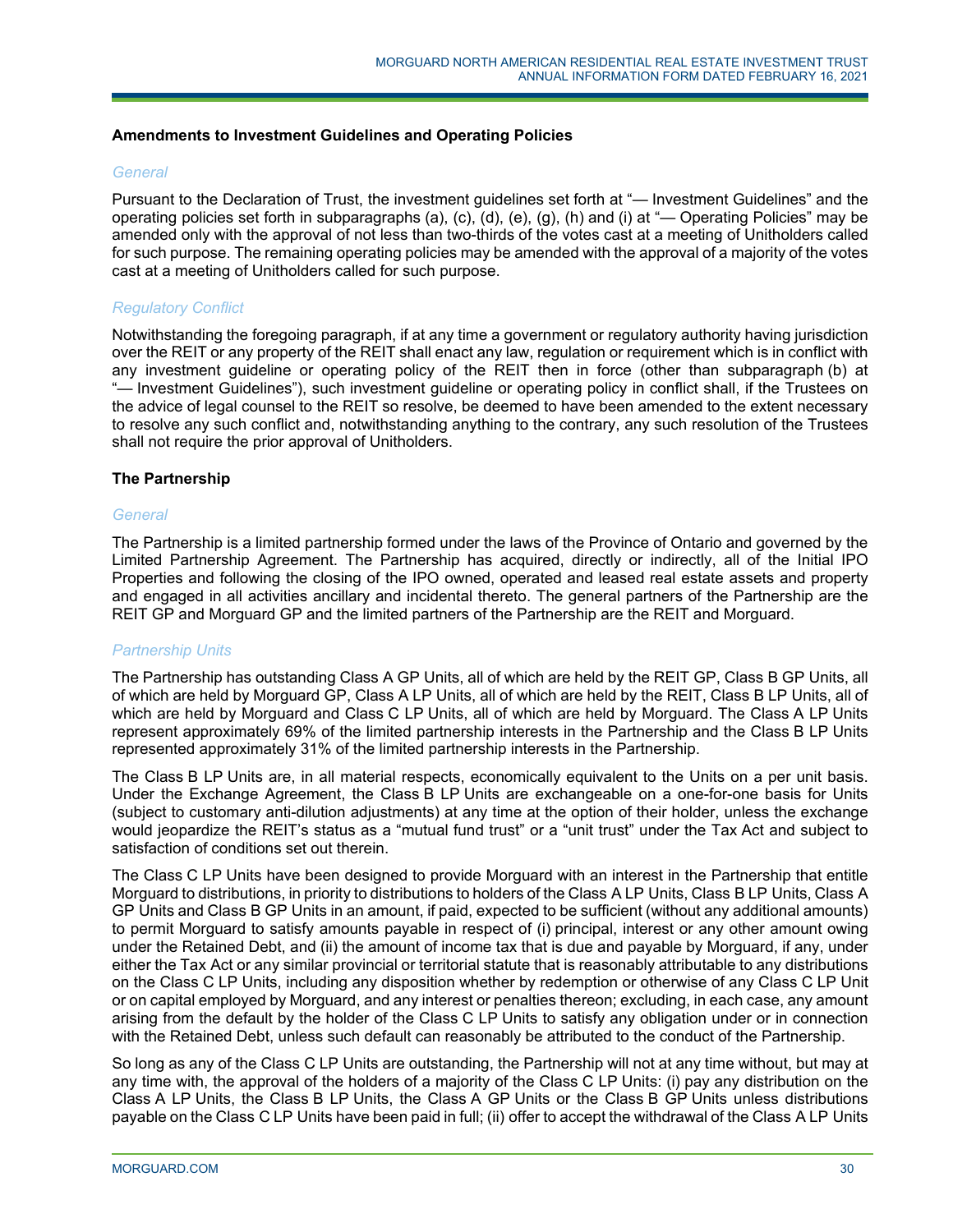or the Class B LP Units of the Partnership; or (iii) issue any additional Class C LP Units, other than to Morguard, in each case, subject to certain limited exceptions, including, in connection with (A) the redemption rights available to unitholders, (B) an exchange of Class B LP Units pursuant to the Exchange Agreement and (C) the refinancing of the Retained Debt.

Except as required by law or the Limited Partnership Agreement, and in certain specified circumstances in which the rights of a holders of Class B LP Units and/or a holders of Class C LP Units are particularly affected, the holders of Class B LP Units and holders of Class C LP Units will not be entitled to vote at any meeting of the holders of LP Units.

# *Operation*

The business and affairs of the Partnership are managed and controlled by the REIT GP which is bound by the investment guidelines and operating policies applicable to the REIT. The Limited Partners are not entitled to take part in the management or control of the business or affairs of the Partnership. Subject to certain exceptions, the Partnership will reimburse the General Partners for all direct costs and expenses incurred by the General Partners in the performance of their duties as general partners of the Partnership.

The Board shall determine the composition of the REIT GP's board of directors; provided the REIT GP shall have a majority of directors who are "independent" within the meaning of applicable securities laws.

The Partnership operates in a manner to ensure, to the greatest extent possible, the limited liability of the Limited Partners. The Limited Partners may lose their limited liability in certain circumstances.

If the limited liability of any limited partner of the Partnership is lost by reason of the negligence of either General Partner in performing its duties and obligations under the Limited Partnership Agreement, such General Partner will indemnify any limited partner of the Partnership against all claims arising from assertions that its liabilities are not limited as intended by the Limited Partnership Agreement. The General Partners, however, have no significant assets or financial resources other than their respective distribution entitlements from the Partnership. Accordingly, this indemnity may only be of nominal value.

# *Duties and Responsibilities of the General Partners*

The REIT GP is the managing general partner of the Partnership and manages and controls the operations and affairs of the Partnership and makes all decisions regarding the business and activities of the Partnership.

The business and activities of Morguard GP are restricted to acting as a general partner of the Partnership and any other limited partnership controlled by the REIT. The duties and responsibilities of Morguard GP as a general partner of the Partnership are subject to the oversight of the REIT GP and are comprised of the Morguard GP Duties outlined under "Arrangements with Morguard — Morguard GP — Duties and Responsibilities of Morguard GP as a General Partner".

# **Distributions**

# *Distribution Policy and Priority*

The REIT GP shall, on behalf of the Partnership, distribute cash, subject to the priorities and other provisions set out below.

The REIT GP shall determine on a monthly basis, but in no event later than the 10<sup>th</sup> day of each month, the amount of cash on hand of the Partnership that is derived from any source and that is determined by the REIT GP not to be required for use in connection with the business of the Partnership.

# *Distributions on Class C LP Units*

The Class C LP Units have been designed to provide Morguard with an interest in the Partnership that will entitle Morguard to distributions, in priority to distributions to holders of the Class A LP Units, Class B LP Units, Class A GP Units and Class B GP Units, in an amount, if paid, expected to be sufficient (without any additional amounts) to permit Morguard to satisfy amounts payable (i) in respect of principal, interest or any other amount owing under the Retained Debt, and (ii) in respect of the amount of income tax that is due and payable by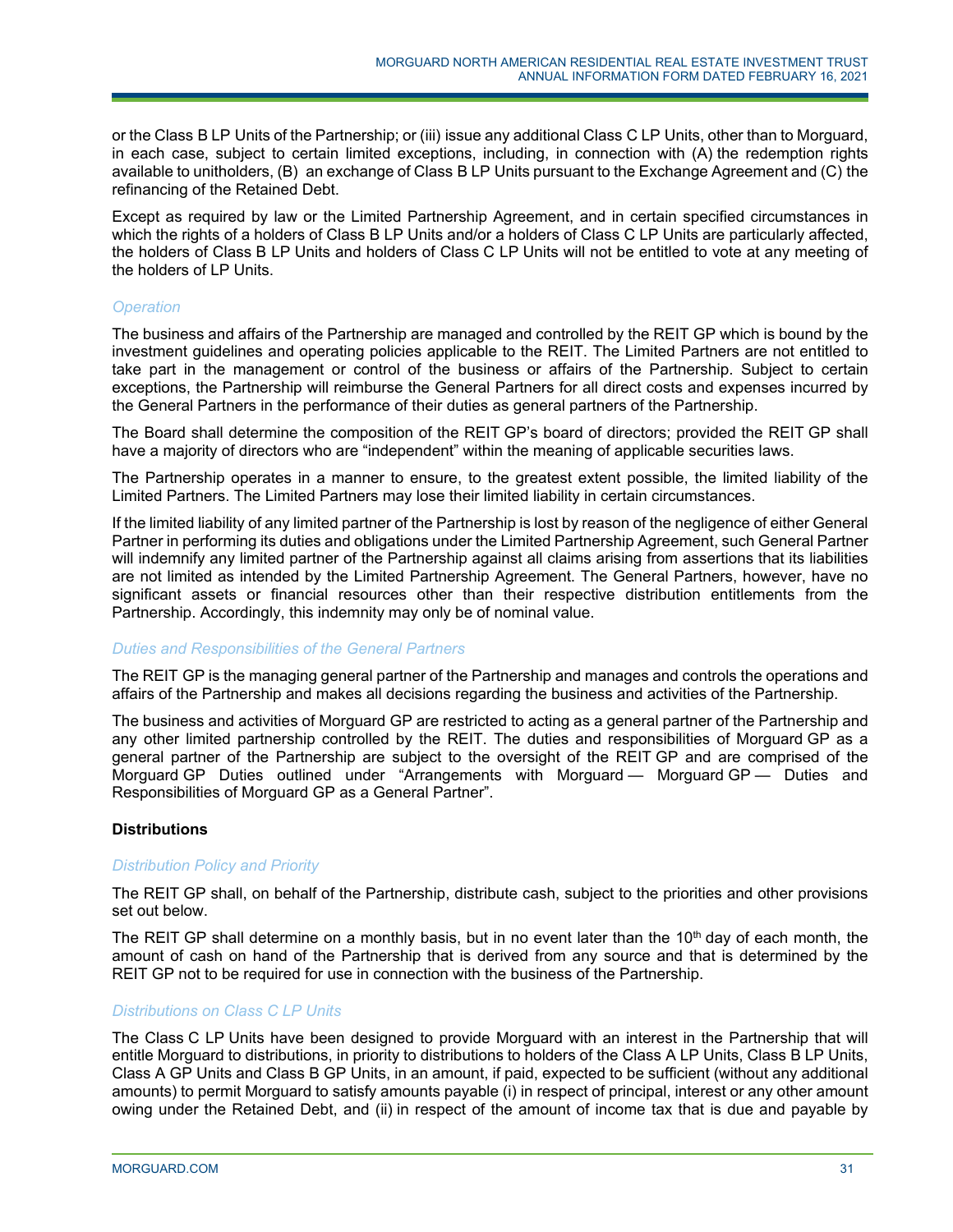Morguard, if any, under either the Tax Act or any similar provincial or territorial statute that is reasonably attributable to any distributions on the Class C LP Units, including any disposition whether by redemption or otherwise of any Class C LP Unit or on capital employed by Morguard, and any interest or penalties thereon; excluding, in each case, any amount arising from the default by the holder of the Class C LP Units to satisfy any obligation under or in connection with the Retained Debt, unless such default can reasonably be attributed to the conduct of the Partnership.

# *Distributions to Morguard GP*

Morguard GP, as the sole holder of the Class B GP Units, receives distributions from the Partnership as set out under "Arrangements with Morguard — Morguard GP — Partnership Distributions to Morguard GP". Distributions to Morguard GP are made in priority to distributions to holders of the Class A GP Units, the Class A LP Units and the Class B LP Units, but after the holders of the Class C LP Units have been paid their distributions.

# *Distributions to REIT GP*

The REIT GP, as the sole holder of the Class A GP Units, receives priority distributions from the Partnership equal to 0.001% of distributions made by the REIT GP, on behalf of the Partnership, in priority to distributions to holders of the Class A LP Units and the Class B LP Units, but after holders of the Class C LP Units and the Class B GP Units have been paid their respective distributions.

# *Distributions on Class A LP Units and Class B LP Units*

The REIT GP, on behalf of the Partnership, makes monthly cash distributions to the holder of the Class A LP Units in the amount required to account for expenses incurred directly by the REIT as determined by the REIT GP. Distributions on the Class A LP Units for expenses incurred by the REIT are made in priority to distributions to holders of the Class A LP Units and the Class B LP Units but after the holders of the Class C LP Units, the Class B GP Units and the Class A GP Units have been paid their respective distributions.

In addition, the REIT GP, on behalf of the Partnership, makes monthly cash distributions to holders of Class A LP Units and to holders of Class B LP Units with reference to the monthly cash distributions payable by the REIT to holders of Units on a per Unit basis. Distributions to be made on the Class B LP Units will be equal to the distributions that the holders of Class B LP Units would have received if they were holding Units instead of Class B LP Units. Distributions to the General Partners and holders of Class C LP Units are made in priority to distributions to holders of Class A LP Units and to holders of Class B LP Units.

# **Allocation of Partnership Net Income**

Partnership Net Income is allocated at the end of each fiscal year in the following manner:

a) firstly, an allocation of Partnership Net Income to the holder of the Class C LP Units, generally equal to the interest component of the Retained Debt and any tax liability paid by the Partnership in respect of the Retained Debt payable in the fiscal year;

b) secondly, an allocation of Partnership Net Income (net of the allocation to the holder of the Class C LP Units) to Morguard GP, as the holder of the Class B GP Units, generally equal to all amounts distributed to the holder of the Class B GP Units in the fiscal year;

c) thirdly, as to Partnership Net Income (net of the allocation to the holder of the Class C LP Units and the holder of the Class B GP Units) and as to net loss, 0.001% to the REIT GP, as holder of the Class A GP Units; and

d) the balance, first to the holders of the Class A LP Units, such amount as is necessary to account for expenses incurred by the REIT as determined by the REIT GP and then any residual amount among the holder of the Class A LP Units and the Class B LP Units based on their proportionate share of distributions received or receivable for such fiscal year.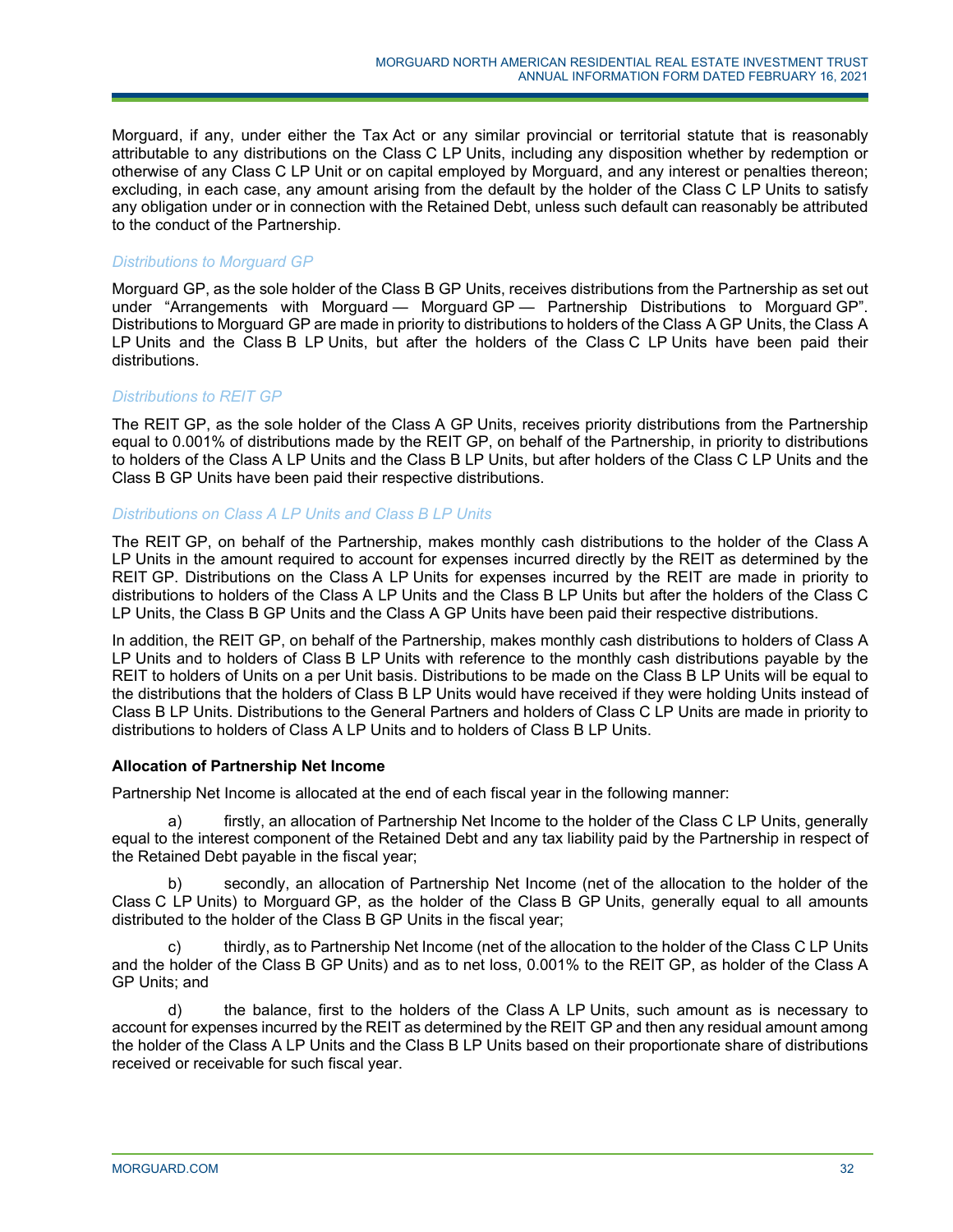# **Transfer of LP Units**

The transfer of Class A LP Units, Class B LP Units and Class C LP Units is subject to a number of restrictions, including: (i) the Class A LP Units, Class B LP Units and Class C LP Units may not be transferred to a person or partnership who is a Non-Resident; (ii) no Class A LP Units, Class B LP Units or Class C LP Units are transferable in part; and (iii) no transfer of Class A LP Units, Class B LP Units or Class C LP Units is accepted by the REIT GP unless a transfer form, duly completed and signed by the registered holder of such Class A LP Units, Class B LP Units or Class C LP Units, as applicable, has been remitted to the registrar and transfer agent of the Partnership.

In addition, a transferee of Class A LP Units, Class B LP Units or Class C LP Units must provide to the REIT GP such other instruments and documents as the REIT GP may require, in appropriate form, completed and executed in a manner acceptable to the REIT GP and must pay the administration fee, if any, required by the REIT GP. A transferee of a unit of the Partnership will not become a partner or be admitted to the Partnership and will not be subject to the obligations and entitled to the rights of a partner under the Limited Partnership Agreement until the foregoing conditions are satisfied and such transferee is recorded on the Partnership's register of partners.

In addition to the above restrictions, the Limited Partnership Agreement also provides that no holder of Class B LP Units is permitted to transfer such Class B LP Units, other than for Units in accordance with the terms of the Exchange Agreement or the Limited Partnership Agreement, unless: (i) the transfer is to an affiliate of the holder; (ii) such transfer would not require the transferee to make an offer to holders of Units to acquire Units on the same terms and conditions under applicable securities laws if such Class B LP Units, and all other outstanding Class B LP Units, were converted into Units at the then current exchange ratio in effect under the Exchange Agreement immediately prior to such transfer; or (iii) the offeror acquiring such Class B LP Units makes a contemporaneous identical offer for the Units (in terms of price, timing, proportion of securities sought to be acquired and conditions) and does not acquire such Class B LP Units unless the offeror also acquires a proportionate number of Units actually tendered to such identical offer. Certain rights affecting Morguard as a holder of the Class B LP Units, as such rights are set forth in the Declaration of Trust and the Exchange Agreement, are specific to Morguard and are not transferable to a transferee of the Class B LP Units, other than a Morguard entity.

In addition to the above restrictions, the Limited Partnership Agreement also provides that no holder of Class C LP Units will be permitted to transfer such Class C LP Units without the consent of the Board, unless such transfer is to an affiliate of the holder.

The Class B GP Units are not transferable by a holder thereof without the consent of the Board, which consent is not to be unreasonably withheld, provided that such consent will not be required for a transfer to an affiliate of such holder.

# **Resignation or Removal of Morguard GP**

For the rights of the REIT GP to remove Morguard GP as a general partner of the Partnership, the right of Morguard GP to resign as a general partner of the Partnership, and certain consequences resulting from such removal or resignation, see "Arrangements with Morguard — Morguard GP".

# **Amendments to the Limited Partnership Agreement**

The Limited Partnership Agreement may be amended with the prior consent of the holders of at least 66 2/3% of the Class A LP Units voted on the amendment at a duly constituted meeting of holders of Class A LP Units or by a written resolution of partners holding more than 66 2/3% of the Class A LP Units entitled to vote at a duly constituted meeting of holders of Class A LP Units, except for certain amendments which require unanimous approval of holders of Class A LP Units, including: (i) changing the liability of any limited partner; (ii) changing the right of a limited partner to vote at any meeting of holders of Class A LP Units; and (iii) changing the Partnership from a limited partnership to a general partnership. The REIT GP may also make amendments to the Limited Partnership Agreement without the approval or consent of the Limited Partners to reflect, among other things: (i) a change in the name of the Partnership or the location of the principal place of business or registered office of the Partnership; (ii) the admission, substitution, withdrawal or removal of Limited Partners in accordance with the Limited Partnership Agreement; (iii) a change that, as determined by the General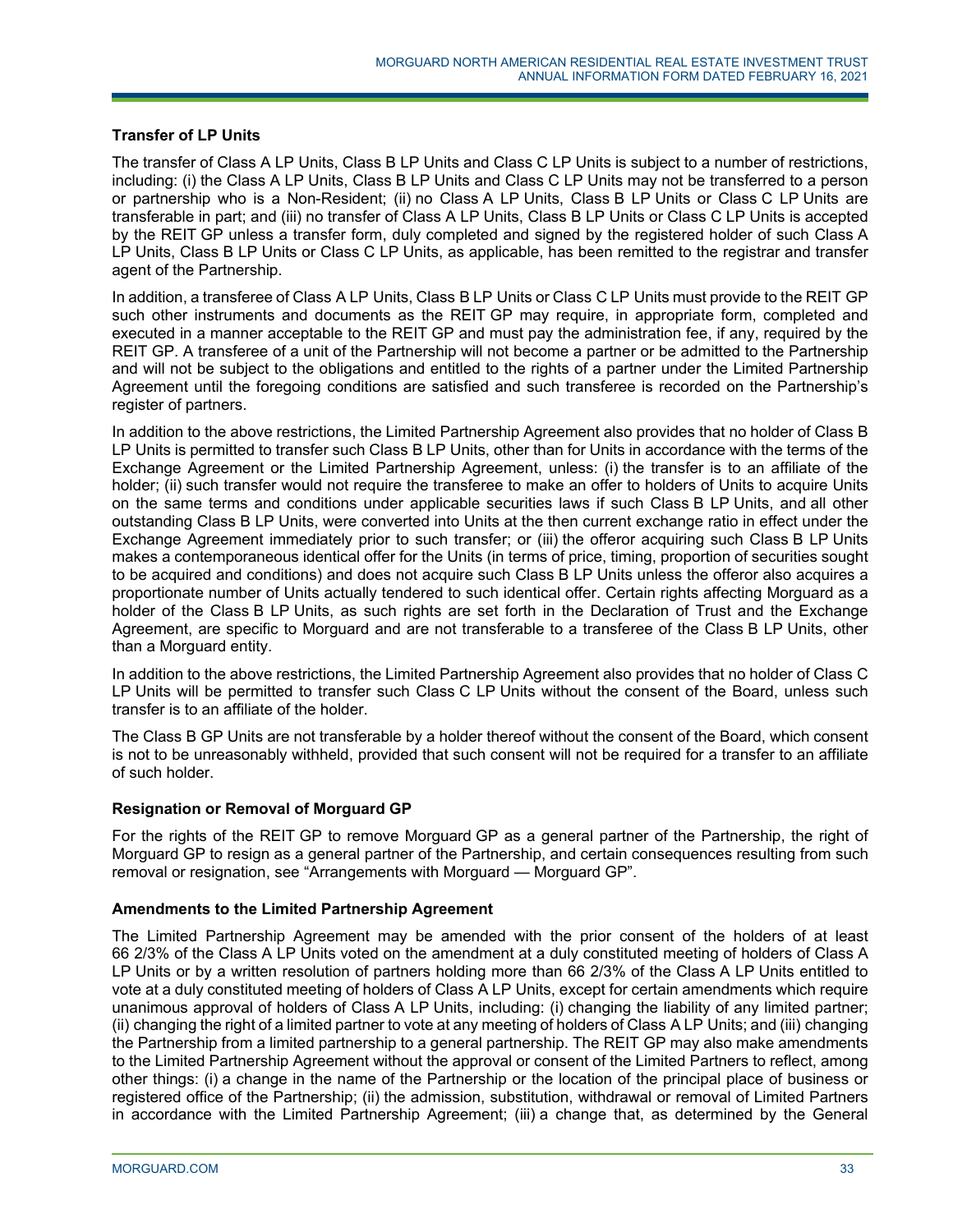Partners, is reasonable and necessary or appropriate to qualify or continue the qualification of the Partnership as a limited partnership in which the limited partners have limited liability under applicable laws; (iv) a change that, as determined by the General Partners, is reasonable and necessary or appropriate to enable the

Partnership to take advantage of, or not be detrimentally affected by, changes in the Tax Act or other taxation laws; or (v) a change to amend or add any provision, or to cure any ambiguity or to correct or supplement any provisions contained in the Limited Partnership Agreement which may be defective or inconsistent with any other provision contained in the Limited Partnership Agreement or which should be made to make the Limited Partnership Agreement consistent with the disclosure set out in this prospectus. Notwithstanding the foregoing: (i) no amendment which would adversely affect the rights and obligations of any General Partner, as a general partner, may be made without the consent of the affected General Partner; and (ii) no amendment which would adversely affect the rights and obligations of any other holders of limited partnership units or any class of limited partner differently than any other class of limited partner may be made without the consent of such holder or class, including with respect to amendments to the restrictions on transfer of Class B LP Units or Class C LP Units.

In addition, the Declaration of Trust provides that the REIT will not agree to or approve any material amendment to the Limited Partnership Agreement without the approval of not less than two-thirds of the votes cast at a meeting of Unitholders called for such purpose (or by written resolution in lieu thereof).

# **Debentures**

**The following is a description of the material attributes and characteristics of the Debentures. This summary is qualified in its entirety by the full text of such attributes contained in the trust indenture entered and dated March 15, 2013 between the REIT and Computershare Trust Company of Canada (the "Debenture Trustee"), as supplemented from time to time (the "Indenture") as filed on SEDAR.** 

On February 13, 2018, the REIT issued the 2018 Debentures, maturing on March 31, 2023 pursuant to a trust indenture supplement entered and dated February 13, 2018 between the REIT and the Debenture Trustee, as supplemented from time to time (the "Indenture Supplement"). On February 21, 2018, an additional amount of \$10.5 million was issued pursuant to the exercise of the over-allotment option. The 2018 Debentures are convertible, at the option of the holder, into Units at \$20.20 per Unit. They bear interest at 4.50% per annum, payable semi-annually in arrears on March 31 and September 30 in each year, commencing September 30, 2018.

As at December 31, 2020, \$85.5 million 2018 Debentures are outstanding.

The Debentures are issuable only in denominations of \$1,000 and integral multiples thereof. Book-entry only certificates representing the Debentures are issued in registered form to CDS as registered global debentures and deposited with CDS. Holders of beneficial interests in the Debentures will, generally, not be entitled to receive physical certificates evidencing their ownership.

# *Interest*

Subject to applicable regulatory approval, the REIT may elect, from time to time, to satisfy its obligation to pay interest on the Debentures on the date interest is payable under the Indenture, by issuing and delivering fully paid, non-assessable and freely tradeable Units to the Debenture Trustee to be sold by the Debenture Trustee for proceeds, which together with any cash payments to be made by the REIT in lieu of fractional Units, are sufficient to satisfy all of the REIT's obligations to pay interest on the Debentures in accordance with the Indenture. The amount received by a debentureholder in respect of interest will not be affected by whether or not the REIT elects to use such an interest payment election.

# *Cancellation*

All Debentures converted, redeemed or purchased as aforesaid will be cancelled.

# *Subordination*

The Debentures are direct unsecured obligations of the REIT, subordinated in right of payment to all present and future senior indebtedness of the REIT. Each Debenture ranks *pari passu* with each other Debenture of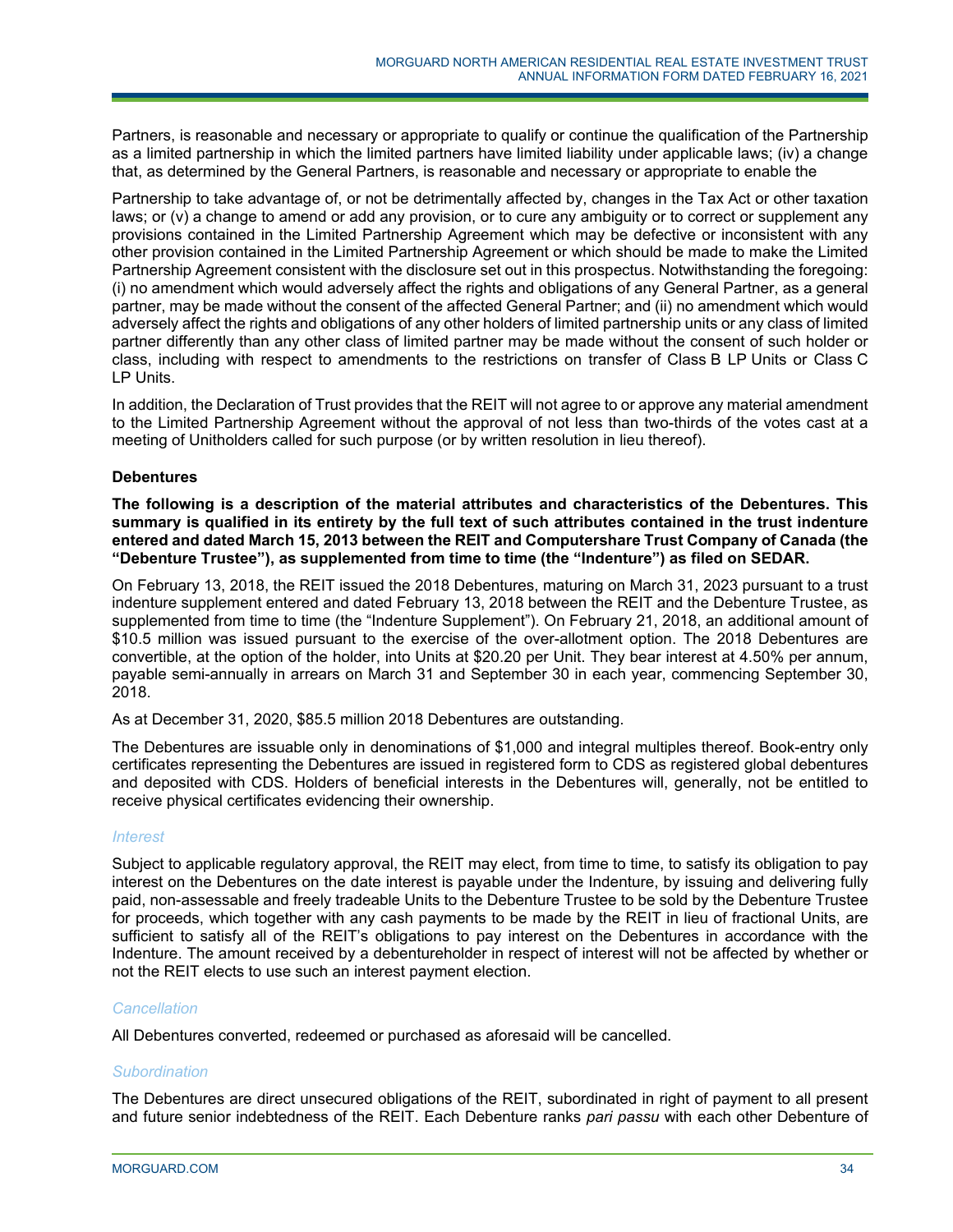the same series (regardless of their actual date or terms of issue) and, subject to statutory preferred exceptions, with all other present and future subordinated and unsecured indebtedness of the REIT except for sinking fund provisions (if any) applicable to different series of debentures or other similar types of obligations of the REIT.

The Debentures do not limit the ability of the REIT to incur additional indebtedness, including indebtedness that ranks senior to the Debentures, or from mortgaging, pledging or charging its properties to secure any indebtedness.

# *Conversion Rights*

Each 2018 Debenture will be convertible into fully-paid, non-assessable and freely-tradeable Units at any time prior to 5:00 p.m. (Toronto time) on the earlier of March 20, 2023 or, if called for redemption, on the business day immediately preceding the date specified by the REIT for redemption of the 2018 Debentures, at a conversion price of \$20.20 per Unit (the ''2018 Debenture Conversion Price''), being a conversion rate of approximately 49.5050 Units per \$1,000 principal amount of the Debentures.

Debentureholders converting their Debentures will also receive accrued and unpaid interest for the period from the last interest payment date on their Debentures to and including the last record date declared by the REIT, occurring prior to the date of conversion, for determining the holders of Units entitled to receive a distribution on the Units. Notwithstanding the foregoing, no Debenture may be converted during the five business days preceding March 31 and September 30 in each year, as the registers of the Debenture Trustee will be closed during such periods.

# *Redemption*

The 2018 Debentures shall not be redeemable on or prior to March 31, 2021, except upon the satisfaction of certain conditions. From April 1, 2021 to March 31, 2022, the 2018 Debentures shall be redeemable, in whole at any time, or in part from time to time, at the option of the REIT on not more than 60 days' and not less than 30 days' prior written notice, at a redemption price equal to the principal amount thereof plus accrued and unpaid interest up to the date fixed for redemption, provided that the volume-weighted average trading price of the Units on the TSX (if the Units are then-listed on the TSX) for the 20 consecutive trading days ending on the fifth trading day preceding the date on which notice of redemption is given (the ''Current Market Price'') is not less than 125% of the 2018 Debenture Conversion Price. From April 1, 2022, and prior to the Maturity Date, the 2018 Debentures shall be redeemable, in whole at any time, or in part from time to time, at the option of the REIT on not more than 60 days' and not less than 30 days' prior written notice, at a redemption price equal to the principal amount thereof plus accrued and unpaid interest up to the date fixed for redemption.

# *Put Right upon a Change of Control*

Upon the occurrence of a change of control, each holder of Debentures may require the REIT to purchase, on the date which is 30 days following the date upon which the Debenture Trustee delivers a notice of a change of control (received from the REIT) to the holders of Debentures (the "Put Date"), all or any part of such holder's Debentures at a price equal to 101% of the principal amount thereof plus accrued and unpaid interest up to but excluding the Put Date. If 90% or more in aggregate principal amount of the Debentures outstanding on the date the REIT provides notice of a change of control to the Debenture Trustee have been tendered for purchase on the Put Date, the REIT has the right to redeem all the remaining Debentures of such series on the same terms on such date.

# *Modification*

The rights of debentureholders under the Indenture may be modified in accordance with the terms of the Indenture. The Indenture contains, among others, certain provisions that will make binding on all debentureholders resolutions passed at meetings of the debentureholders by votes cast thereat by holders of not less than 66 2/3% of the principal amount of the then outstanding Debentures present at the meeting or represented by proxy, or rendered by instruments in writing signed by the holders of not less than 66 2/3% of the principal amount of the then outstanding Debentures. In certain cases, the modification will, instead of or in addition to, require assent by the holders of the required percentage of debentures of each particularly affected series. Under the Indenture, the Debenture Trustee will have the right to make certain amendments to the Indenture in its discretion, without the consent of the debentureholders.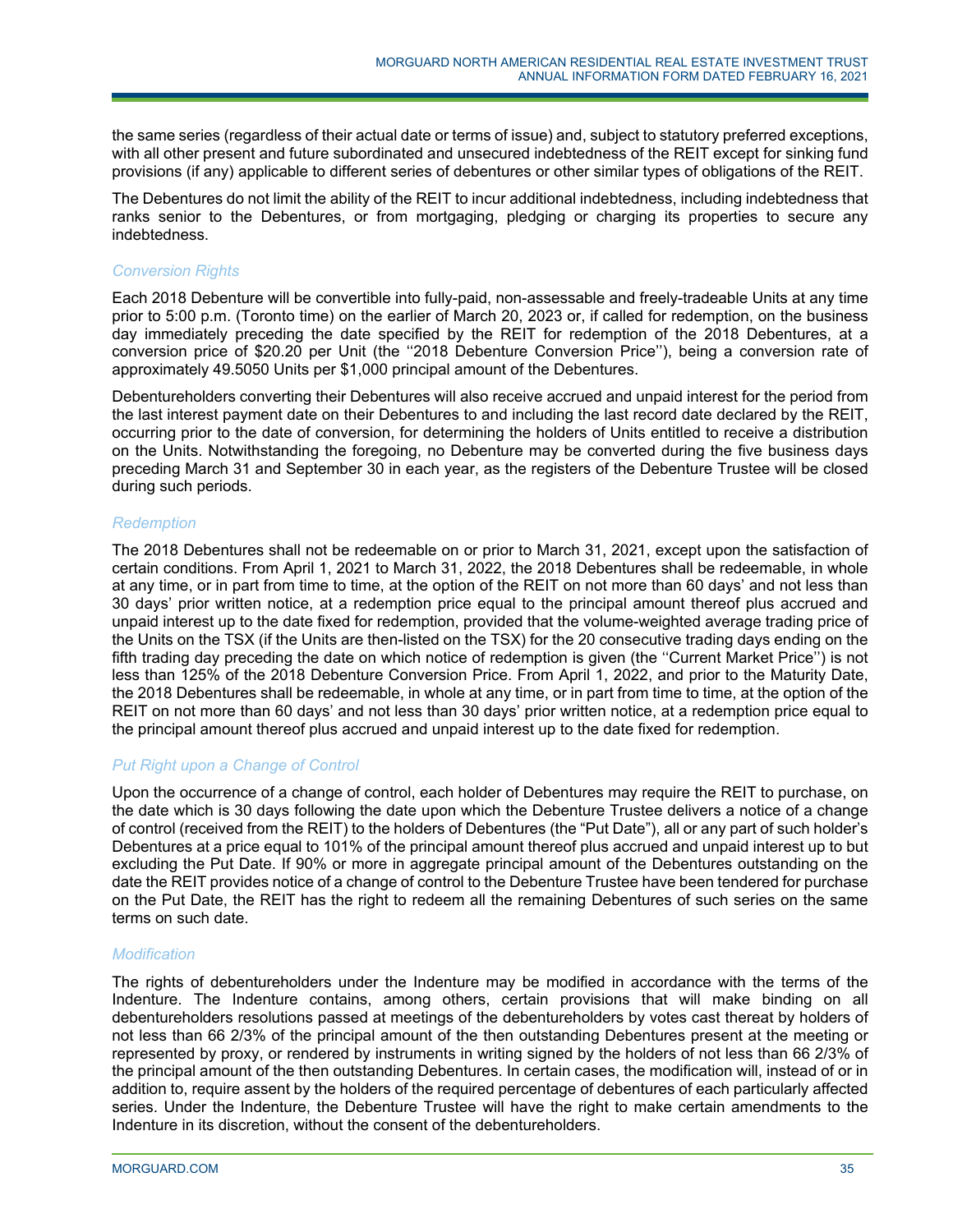#### *Events of Default*

If an event of default has occurred and is continuing, the Debenture Trustee may, in its discretion, and shall, upon receipt of a request in writing signed by the holders of not less than 25% of the principal amount of the Debentures then outstanding, declare the principal of (and premium, if any) and accrued interest on all outstanding Debentures to be immediately due and payable to the Debenture Trustee. In certain cases, the holders of not less than 66 2/3% of the principal amount of the Debentures then outstanding may, on behalf of all debentureholders, waive any event of default and/or cancel any such declaration upon such terms and conditions as such holders shall prescribe.

# *Offers for Debentures*

If an offer is made to acquire outstanding Debentures where, as of the date of the offer to acquire, the Debentures that are subject to the offer to acquire, together with the offeror's Debentures, constitute in the aggregate 20% or more of the outstanding principal amount of the Debentures, and, among other things, (i) within the time provided in the offer for its acceptance or within 60 days after the date the offer is made, whichever period is shorter, the offer is accepted by holders of Debentures representing at least 90% of the outstanding principal amount of the Debentures, other than Debentures beneficially owned, or over which control or direction is exercised, on the date of the offer by the offeror, any affiliate or associate of the offeror or any person acting jointly or in concert with the offeror and (ii) the offeror is bound to take up and pay for, or has taken up and paid for the Debentures of the debentureholders who accepted the offer, the offeror will be entitled to acquire, for the same consideration per Debenture payable under the offer, the Debentures held by debentureholders who did not accept the offer.

[Remainder of page left intentionally blank.]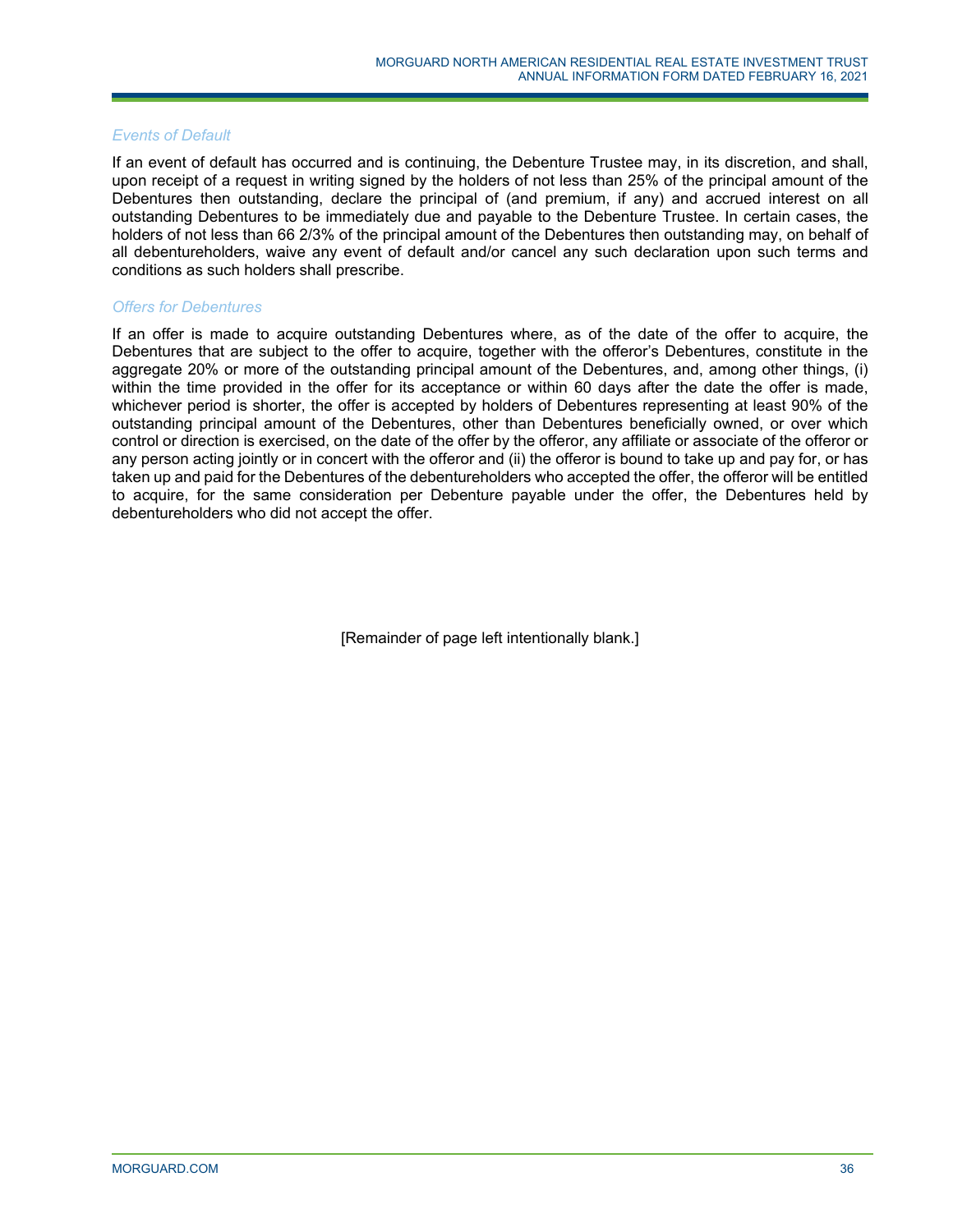# ITEM 6 MARKET FOR SECURITIES

The REIT's Units are listed on the TSX under the symbol "MRG.UN". During fiscal 2020, the price of Units traded from a low of \$10.73 to a high of \$20.98.

The following table sets forth the reported high and low trading prices and trading volumes of the Units as reported for the year ended December 31, 2020.

|              | Price (\$)  |       |           |
|--------------|-------------|-------|-----------|
| <b>Month</b> | <b>High</b> | Low   | Volume    |
| January      | 19.68       | 17.97 | 1,419,171 |
| February     | 20.98       | 18.86 | 1,779,012 |
| March        | 20.89       | 10.73 | 3,414,043 |
| April        | 15.46       | 11.98 | 1,951,917 |
| May          | 14.78       | 12.47 | 1,528,922 |
| June         | 16.46       | 14.15 | 1,374,657 |
| July         | 15.69       | 13.85 | 1,246,891 |
| August       | 16.23       | 15.03 | 1,108,261 |
| September    | 15.66       | 14.12 | 986,167   |
| October      | 15.38       | 13.70 | 944,984   |
| November     | 16.72       | 13.55 | 1,703,289 |
| December     | 16.46       | 15.46 | 969.422   |

The REIT's 2018 Debentures are listed on the TSX under the symbol "MRG.DB.A". During fiscal 2020, the price of the 2018 Debentures traded from a low of \$81.68 to a high of \$109.00.

The following table sets forth the reported high and low trading prices and trading volumes of the 2018 Debentures as reported for the year ended December 31, 2020.

|           | Price $(\$)$ |        |        |
|-----------|--------------|--------|--------|
| Month     | <b>High</b>  | Low    | Volume |
| January   | 106.90       | 103.04 | 7.460  |
| February  | 109.00       | 103.50 | 6,600  |
| March     | 109.00       | 81.68  | 29,830 |
| April     | 98.00        | 86.00  | 13,260 |
| May       | 100.00       | 95.50  | 6,257  |
| June      | 102.50       | 97.05  | 6,070  |
| July      | 101.50       | 100.00 | 9,290  |
| August    | 101.00       | 100.01 | 5,810  |
| September | 101.00       | 100.00 | 8,690  |
| October   | 105.00       | 100.25 | 5,470  |
| November  | 103.06       | 101.00 | 6,350  |
| December  | 105.00       | 101.00 | 5,990  |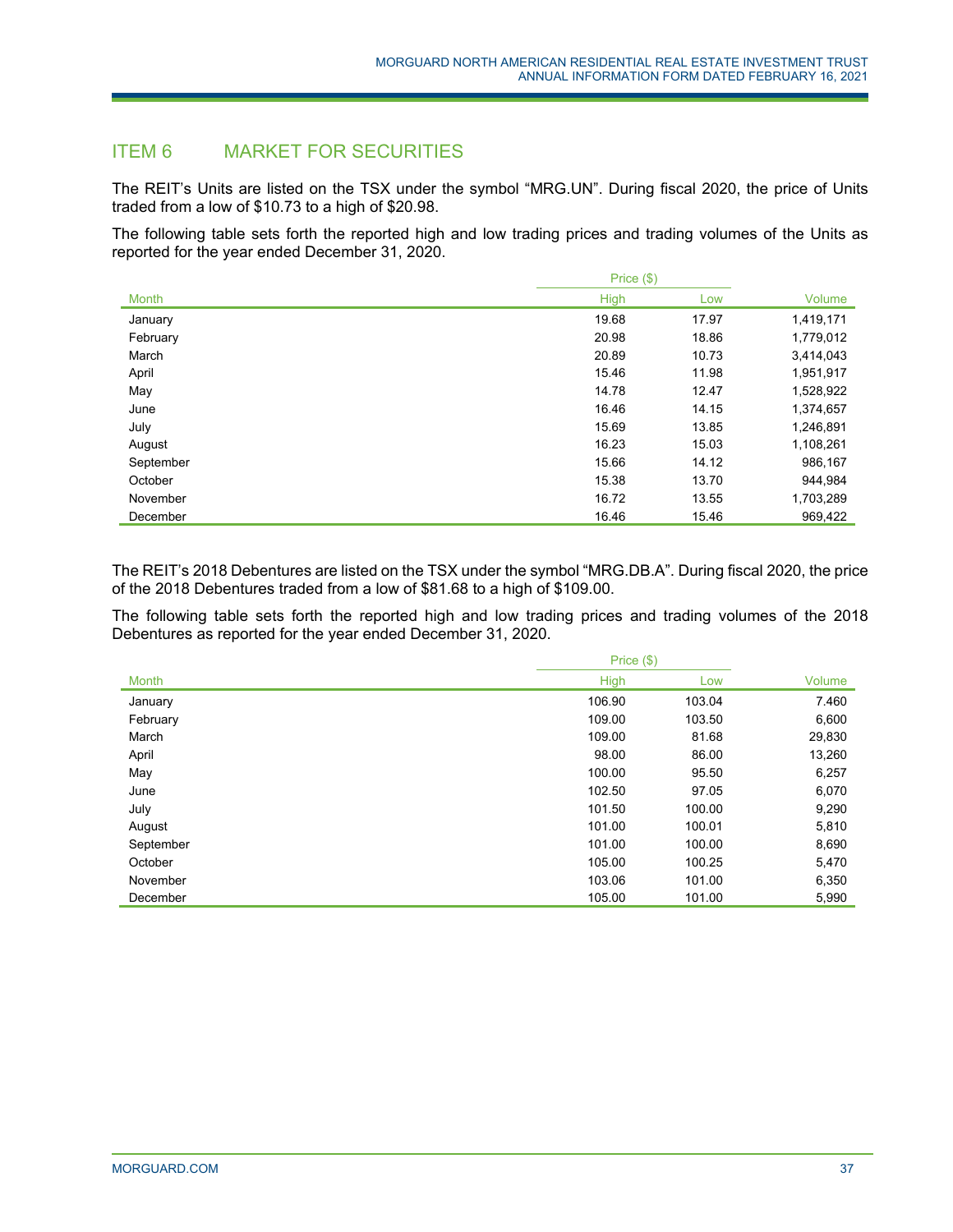# ITEM 7 TRUSTEES AND OFFICERS OF THE REIT

The following table sets forth certain information with respect to the Trustees and officers of the REIT as at February 16, 2021.

| <b>Name and Municipality of</b><br><b>Residence</b>      | <b>Office</b>                                                        | <b>Trustee</b><br><b>Since</b> | <b>Principal Occupation</b>                                                    | <b>No. of Units</b><br>owned <sup>(1)</sup> |
|----------------------------------------------------------|----------------------------------------------------------------------|--------------------------------|--------------------------------------------------------------------------------|---------------------------------------------|
| <b>AVTAR T. BAINS</b><br>Vancouver, British,<br>Columbia | Independent<br>Trustee, Lead<br>Trustee                              | April 18,<br>2012              | Real Estate Advisor and Investor                                               | 15,000                                      |
| <b>DINO CHIESA</b><br>Toronto, Ontario                   | Independent<br>Trustee                                               | April 18,<br>2012              | Principal, Chiesa Group (commercial<br>property investors), Corporate Director | 10,100                                      |
| <b>MEL LEIDERMAN</b><br>Toronto, Ontario                 | Independent<br>Trustee                                               | April 18,<br>2012              | Senior Consultant, Lipton LLP (an accounting<br>firm)                          | 27,500                                      |
| <b>FRANK MUNSTERS</b><br>Toronto, Ontario                | Trustee                                                              | March 1,<br>2012               | <b>Corporate Director</b>                                                      | 10,000                                      |
| <b>BRUCE K. ROBERTSON</b><br>Toronto, Ontario            | Independent<br>Trustee                                               | March 1,<br>2012               | Vice President, Investments, The<br><b>Woodbridge Company Limited</b>          | 404,860                                     |
| K. RAI SAHI<br>Mississauga, Ontario                      | Trustee,<br>Chairman and<br><b>Chief Executive</b><br>Officer        | March 1,<br>2012               | Chairman and Chief Executive Officer of<br>Morguard Corporation                | $931,077^{(2)}$                             |
| <b>WILLIAM O. WALLACE</b><br>Burlington, Ontario         | Independent<br>Trustee                                               | April 18,<br>2012              | President, Wallace Automotive Inc.                                             | 10.000                                      |
| CHRISTOPHER A.<br><b>NEWMAN</b><br>Mississauga, Ontario  | <b>Chief Financial</b><br>Officer                                    |                                | <b>Chief Financial Officer</b>                                                 | nil                                         |
| <b>BEVERLEY G. FLYNN</b><br>Toronto, Ontario             | Senior Vice<br>President.<br><b>General Counsel</b><br>and Secretary |                                | Senior Vice President and General Counsel<br>of Morguard Corporation           | 30,000                                      |
| PAUL MIATELLO<br>Toronto, Ontario                        | Senior Vice<br>President                                             | $\overline{a}$                 | Senior Vice President, Chief Financial Officer<br>of Morguard Corporation      | 48,383                                      |
| ANGELA SAHI<br>Mississauga, Ontario                      | Senior Vice<br>President                                             | $\overline{a}$                 | Senior Vice President of Morguard<br>Corporation                               | 10,000                                      |
| <b>BRIAN ATHEY</b><br>Toronto, Ontario                   | <b>Vice President</b>                                                |                                | Vice President of Morguard Corporation                                         | nil                                         |
| <b>JOHN TALANO</b><br>Pompano Beach, FL                  | Vice President.<br>U.S. Operations                                   | $\overline{\phantom{0}}$       | Senior Vice President of U.S. Manager                                          | nil                                         |

(1) The information as to units beneficially owned or over which control or direction is exercised, not being within the knowledge of the REIT, has been furnished by the applicable Trustee and/or officer as at February 16, 2021.

(2) As at February 16, 2021, Morguard Corporation and its affiliates beneficially owned 7,944,166 Units and 17,223,090 Class B LP Units (approximately 44.7% effective interest) of the REIT. Mr. Sahi directly or indirectly owned approximately 6,691,000 shares (60.3%) of Morguard Corporation. Mr. Sahi is a director of Morguard Corporation.

Each of the Trustees will serve as a Trustee of the REIT until the next annual meeting of Unitholders or until his successor is elected in accordance with the Declaration of Trust.

As at February 16, 2021, the Trustees and executive officers of the REIT (or persons acting in such capacity) as a group, beneficially own, directly or indirectly, or exercise control or direction over, including Units owned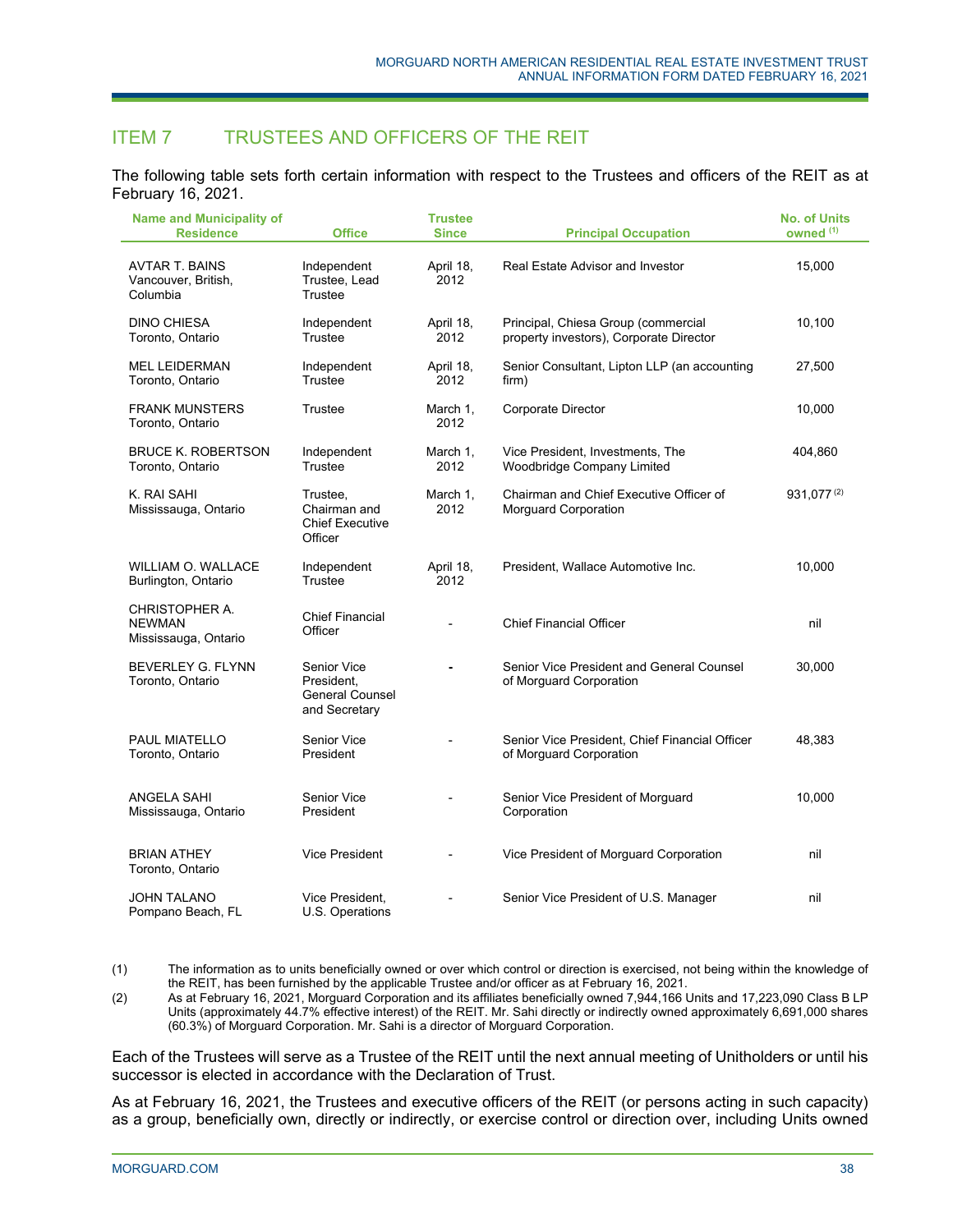by Morguard Corporation, 26,664,176 Voting Units, representing approximately 47.4% of the Voting Units outstanding.

As required by the Declaration of Trust, the REIT has three committees: Audit, Compensation and Governance, and Investment. The members of each committee are as follows:

*Audit Committee*  Mel Leiderman (Chair) Bruce K. Robertson Dino Chiesa

*Investment Committee*  K. Rai Sahi (Chair) Avtar T. Bains Bruce K. Robertson Dino Chiesa

*Compensation and Governance Committee* 

Frank Munsters (Chair) Avtar T. Bains William O. Wallace

# **Cease Trade Orders, Bankruptcies, Penalties or Sanctions**

No Trustee or executive officer of the REIT has within 10 years become subject to any proceedings with creditors, or any securities or other penalties or been involved with any company that was subject to cease trade or other securities order or proceedings, Mr. Robertson consistent with the business of Grandview Capital, was appointed to the board of Yellow Media Inc. in January 2012 and was also appointed Chairman of the Financing Committee. In December 2012, Yellow Media successfully completed a Plan of Arrangement pursuant to the Canada Business Corporations Act, pursuant to which Yellow Media recapitalized the company. Upon completion of the arrangement, Mr. Robertson resigned from the board of directors.

# ITEM 8 AUDIT COMMITTEE COMPOSITION, EDUCATION AND EXPERIENCE

The Audit Committee is responsible for reviewing the REIT's financial reporting policies and procedures, internal controls and performance of the REIT's external auditors and reporting to the Trustees regarding these and other financial matters. The Audit Committee is responsible for reviewing quarterly financial statements and the annual financial statements, and the accompanying management discussion and analysis of financial results, prior to their approval by the board of Trustees. The committee is also responsible for insurance risk management of the REIT.

The Audit Committee charter sets out its purpose, responsibilities and duties, qualifications for membership, accountability and reporting to the board of Trustees. A copy of the Audit Committee charter is attached hereto as Appendix B. The Audit Committee consists of three Trustees, all of whom are independent directors and are considered financially literate. The Audit Committee members, along with relevant education and experience are as follows.

Mr. Robertson has more than two decades experience in financing and real estate including senior roles at Brookfield Asset Management Inc., Grandview Capital and The Woodbridge Company Limited.

Mr. Leiderman, FCPA, FCA, chairman of the Audit Committee, is the senior consultant of Lipton LLP, Chartered Professional Accountants. He has over 30 years' experience specializing in providing advisory services, financing, tax, estate and strategic planning. Mr. Leiderman consults to a broad range of clients in the real estate sector, including commercial, industrial and residential property owners, property and subdivision developers, residential and commercial construction companies and property management companies.

Mr. Chiesa is past Chair of the Board of Directors of CMHC, a position he held from 2005 to 2012, and a board he has served as a member of since 2001. Mr. Chiesa is Principal, Chiesa Group commercial property investors and Chair of Sienna Senior Living Inc. (formerly Leisureworld Senior Care Corporation), one of Canada's largest owners of long-term care facilities. Prior to this, Mr. Chiesa served as Vice Chair of Canadian Apartment Properties Real Estate Investment Trust and Chief Executive Officer of Residential Equities REIT.

The Audit Committee has adopted a policy regarding the provision of non-audit services by the REIT's external auditors. The policy encourages consideration of whether the provision of services other than audit services is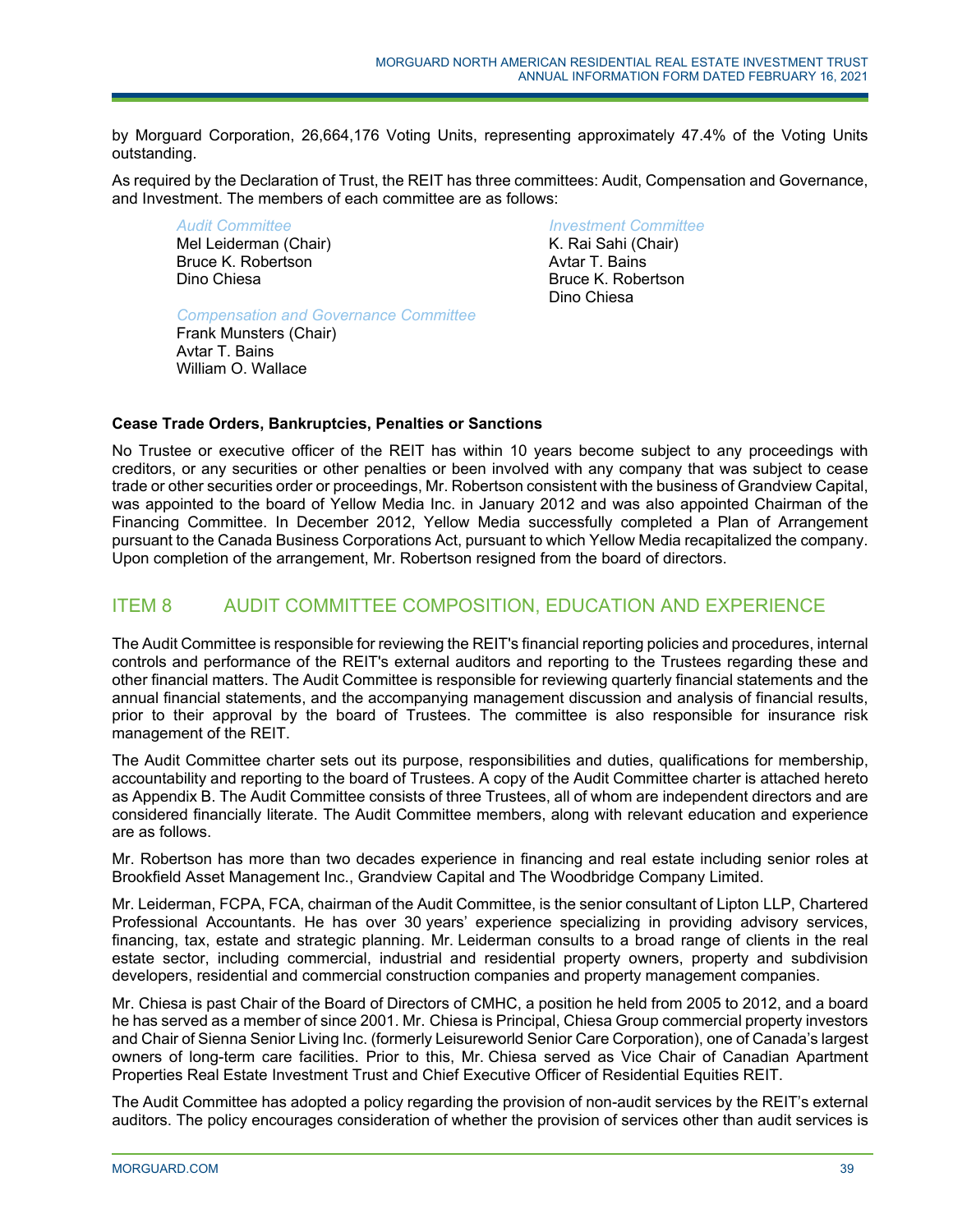compatible with maintaining the auditor's independence and required the Audit Committee's pre-approval of permitted audit and audit-related services. The policy specifies a number of services which are not permitted to be performed by the REIT's external auditors, including the use of external auditors for financial information design and implementation assignments. Additional information, including external auditor fees by category, is contained in the Management Information Circular of the REIT.

# ITEM 9 INTEREST OF MANAGEMENT AND OTHERS IN MATERIAL **TRANSACTIONS**

Other than as noted below, there are no material interests, direct or indirect, of any Trustee or executive officer of the REIT, any Unitholder that beneficially owns, or controls or directs, (directly or indirectly) more than 10% of the Units or Special Voting Units of the REIT, or any associate or affiliate of any of the foregoing persons, in any transaction since the establishment of the REIT (up to the date hereof) that has materially affected or is reasonably expected to materially affect the REIT or any of its subsidiaries.

K. Rai Sahi (Trustee, Chair of the Board and Chief Executive Officer of the REIT), Christopher A. Newman (Chief Financial Officer of the REIT), Beverley G. Flynn (Secretary and Senior Vice President, General Counsel of the REIT), Paul Miatello (Senior Vice President of the REIT), John Talano (Vice President, U.S. Operations of the REIT), Brian Athey (Vice President of the REIT), and Angela Sahi (Senior Vice President of the REIT) and certain other executive officers of the REIT are employees of Morguard and have ongoing relationships with Morguard. The REIT indirectly acquired certain properties from Morguard and entered into certain agreements with Morguard. In addition, Morguard holds a significant effective interest in the REIT.

# ITEM 10 MATERIAL CONTRACTS

This Annual Information Form includes a summary description of certain material agreements of the REIT. The summary description discloses all attributes material to an investor in Units but is not complete and is qualified by reference to the terms of the material agreements, which have been filed with the Canadian securities regulatory authorities and are available on SEDAR at www.sedar.com. Investors are encouraged to read the full text of such material agreements.

Except for certain contracts entered into in the ordinary course business of the REIT and its subsidiaries, the following are the only contracts entered into by the REIT or its subsidiaries on or after January 1, 2012 that are material to the REIT:

- a. the Acquisition Agreements described under "Arrangements with Morguard Acquisition Agreements";
- b. the Declaration of Trust described under "Description of Trust Units and Declaration of Trust";
- c. the Limited Partnership Agreement described under "The Partnership";
- d. the U.S. Management Agreements described under "Arrangements with Morguard U.S. Manager";
- e. the Services Agreement described under "Arrangements with Morguard Services Agreement";
- f. the Right of First Offer and Non-Solicit Agreement described under "Arrangements with Morguard — Right of First Offer and Non-Solicit Agreement".
- g. the Indemnity Agreement described under "Arrangements with Morguard Indemnification";
- h. the Exchange Agreement described under "Arrangements with Morguard Exchange Agreement";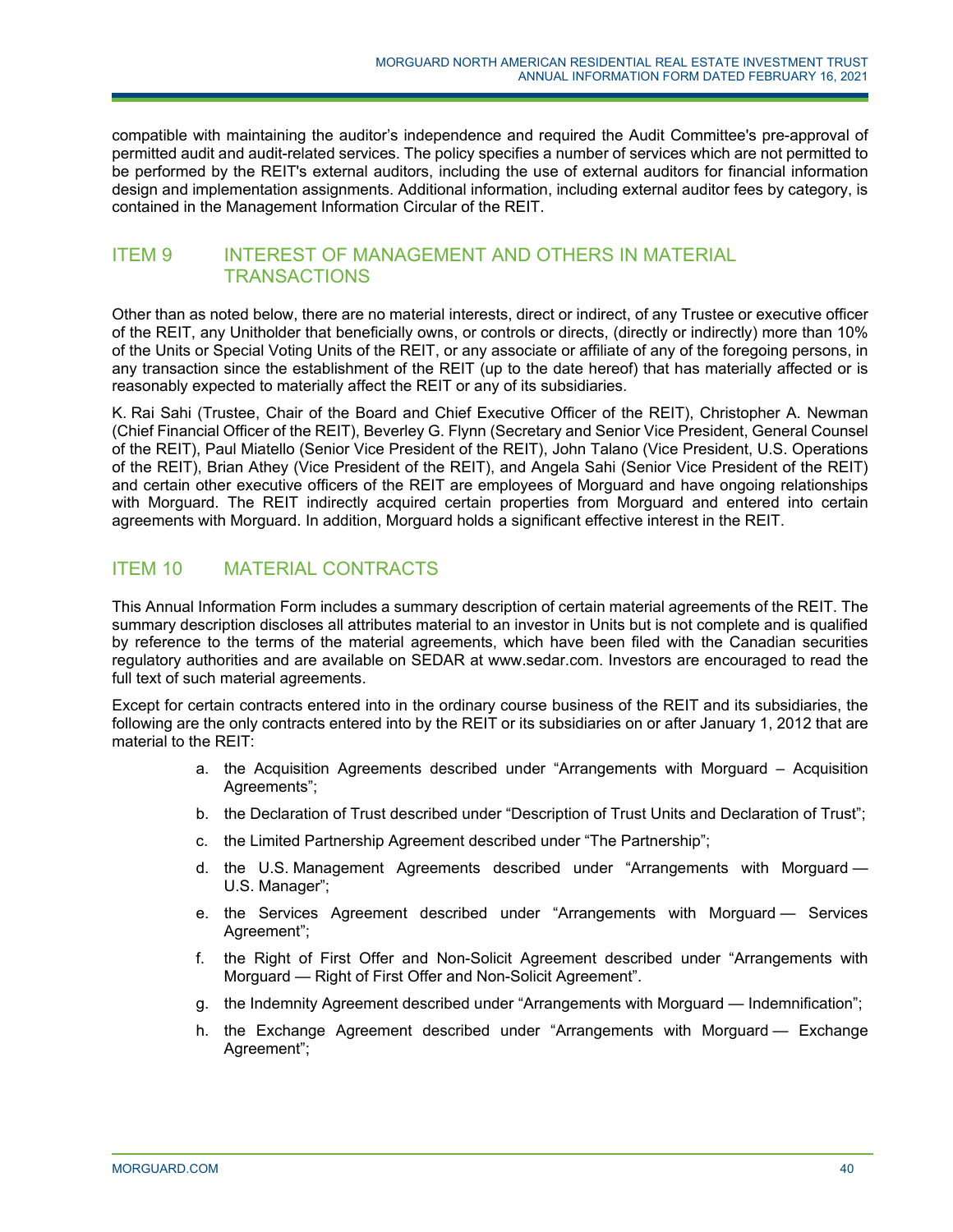#### **Arrangements with Morguard**

The REIT, the Partnership and certain Morguard entities have entered into certain agreements governing the relationships among such parties.

#### *Acquisition Agreements*

The REIT indirectly acquired interests in the Initial IPO Properties from Morguard, pursuant to the Acquisition Agreements, for an aggregate purchase price of approximately \$623.3 million. The Acquisition Agreements contained representations and warranties typical of those contained in acquisition agreements negotiated between sophisticated purchasers and vendors acting at arm's length, certain of which were qualified as to knowledge and materiality and subject to reasonable exceptions, relating to Morguard and relating to the Initial IPO Properties from Morguard in favour of the REIT and the Partnership (including, among other things, representations and warranties as to organization and status, power and authorization, authorized and issued capital, compliance with laws, title to the Initial IPO Properties, condition of tangible assets, financial information, outstanding indebtedness and guarantees, outstanding liens, absence of undisclosed liabilities, material agreements, accuracy of rent rolls, tax matters, environmental matters and employment matters).

#### *Morguard GP*

The business and activities of Morguard GP are restricted to acting as a general partner of the Partnership or any other limited partnership controlled by the REIT. The duties and responsibilities of Morguard GP as a general partner of the Partnership is subject to the oversight of the REIT GP and includes the following (the "Morguard GP Duties"):

- a) providing the Partnership's senior officers and management team, if required;
- b) providing and operating the Partnership's head office, including providing the office space, equipment, supplies, support services and administrative, clerical and secretarial personnel incidental thereto;
- c) managing the day-to-day operations of the Partnership;
- d) maintaining the books and financial records of the Partnership's properties and preparing reports, tax returns and other disclosure documents based on the maintenance of such books and records;
- e) conducting the day-to-day relations with respect to the Partnership's Canadian properties, on behalf of the Partnership, with third parties, including suppliers, brokers, consultants, advisors, accountants, lawyers, insurers and appraisers;
- f) supervising Canadian property expansions, capital projects and development projects for the Partnership;
- g) managing and operating the Partnership's Canadian properties, including inspecting the properties, negotiating contracts, ensuring reasonable security, handling tenant requests and negotiations, arranging for such improvements and repairs as may be required and purchasing all materials and services, and incurring such expenses (with certain exceptions), as it deems necessary in connection therewith, all in accordance with an approved budget;
- h) collecting all rents and other charges and payments of costs and expenses related to the management of the Partnership's Canadian properties;
- i) reporting on the financial condition of the Partnership's Canadian properties and preparing budgets and leasing and marketing plans with respect to the Partnership's Canadian properties on a periodic basis;
- j) supervising and conducting all Canadian leasing operations, including negotiating and executing leases in accordance with an approved leasing and marketing plan;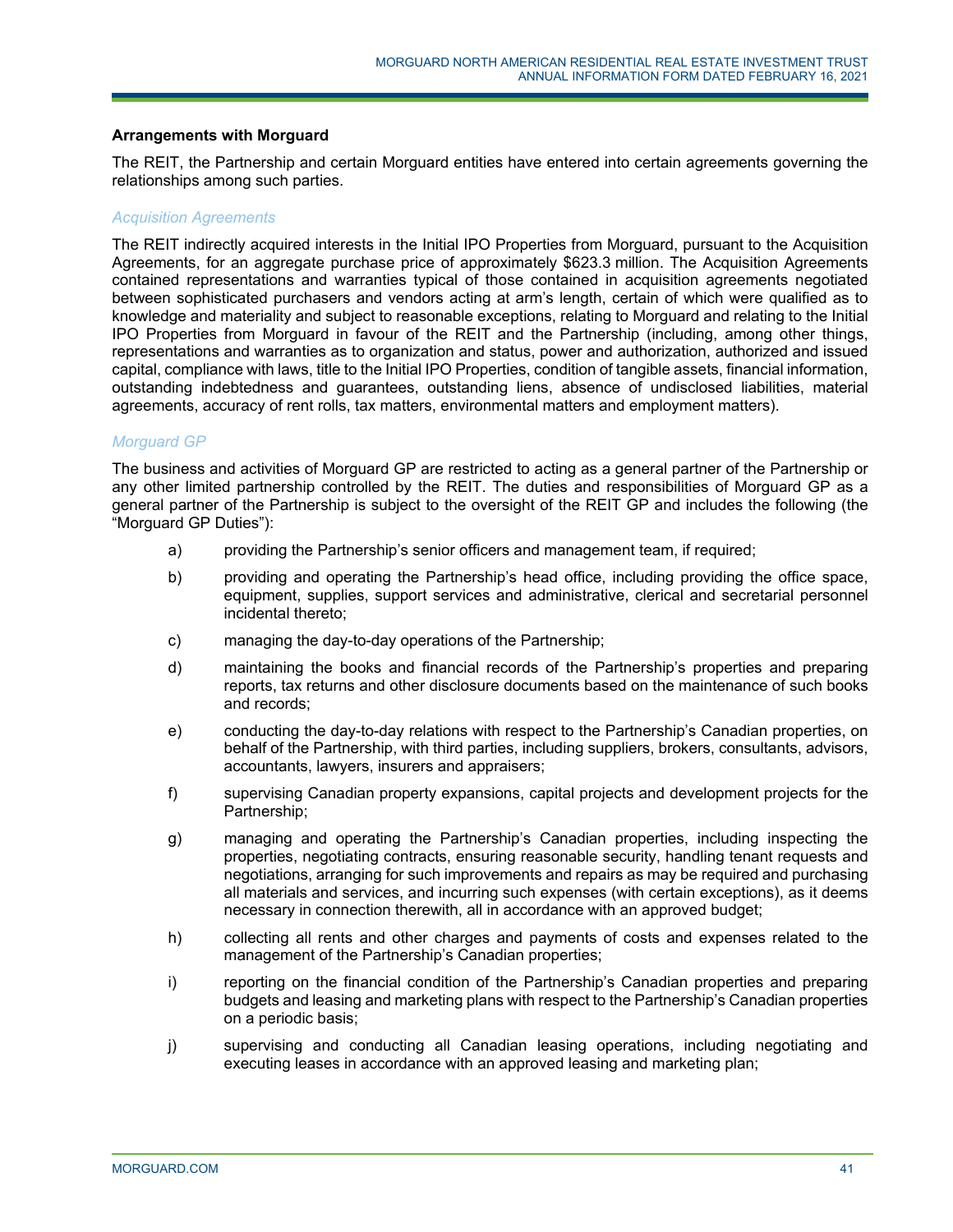- k) preparing all reports reasonably requested by the Partnership, including operational reporting such as cash flow by property and by asset type, reports on development costs and executive summaries by asset type describing each of the Partnership's Canadian properties;
- l) providing the REIT with the information on the Partnership's Canadian properties that the REIT requires for (i) investor relations activities, (ii) regulatory and financial reporting requirements, and (iii) the preparation of all documents, reports, data and analysis required by the REIT for its filings and documents necessary for its continuous disclosure requirements pursuant to applicable stock exchange rules and securities laws; and
- m) establishing and maintaining disclosure controls and procedures and internal controls over financial reporting of the Partnership.

In performing the Morguard GP Duties, Morguard GP must exercise the degree of care, diligence, judgment and skill that would be exercised by a professional, prudent and competent person who is experienced in performing substantially similar duties and responsibilities.

Morguard GP is responsible for performing the Morguard GP Duties primarily through its dedicated management team and employees. In performing such duties, Morguard GP may from time to time retain the services of third parties where it is appropriate to do so, taking into account such factors as the proximity of its workforce to the relevant properties, economies of scale and operational efficiencies, provided that Morguard GP will at all times remain responsible for such functions in accordance with the Limited Partnership Agreement. Morguard GP is responsible for all employment matters with respect to its personnel as well as the costs of any third parties it retains in performing the Morguard GP Duties.

## *Partnership Distribution Policy and Priority*

The REIT GP, on behalf of the Partnership, will make monthly cash distributions in the manner set out below. Except as noted otherwise herein, such distributions will be paid within 15 days following each calendar month end. The REIT GP, on behalf of the Partnership, may also make cash distributions at any other time.

The Partnership shall make monthly cash distributions to its partners in the following order of priority:

- a) first, to the holders of Class C LP Units (being Morguard), distributions as outlined below at "The Partnership — Distributions — Distributions on Class C LP Units";
- b) second, to the holders of the Class B GP Units (being Morguard GP), distributions as outlined below at "The Partnership — Distributions — Partnership Distributions to Morguard GP";
- c) third, to the holders of the Class A GP Units (being the REIT GP), distributions as outlined at "The Partnership — Distributions — Distributions to REIT GP";
- d) fourth, to the holders of Class A LP Units (being the REIT), distributions as outlined at "The Partnership — Distributions — Distributions on Class A LP Units and Class B LP Units"; and
- e) thereafter, to the holders of the Class A LP Units (being the REIT) and the Class B LP Units (being Morguard) *pro rata* in accordance with the Partnership's aggregate number of units of each class issued and outstanding, as outlined below at "The Partnership — Distributions — Distributions on Class A LP Units and Class B LP Units".

In the event that the aggregate amount of the GP Distributions to the General Partners in respect of any fiscal year of the Partnership is greater than Partnership Net Income in excess of the amount allocated to the holder of the Class C LP Units, for that year for the Partnership, the General Partners will be required to repay that excess (pro rata to the aggregate amount of the distributions received by each of the General Partners in respect of such fiscal year of the Partnership) within a designated timeframe (the "GP Distribution Repayment Amount"). In the event that in any fiscal quarter of the Partnership, the General Partners shall have paid a GP Distribution Repayment Amount to the Partnership, such amount (the "Deficiency") shall be paid to the General Partners in the next subsequent fiscal quarter in which there is, and to the extent there is, Partnership Net Income greater than the GP Distributions for that quarter in priority to all distributions other than distributions to the holders of the Class C LP Units (being Morguard). Any Deficiency which remains unpaid in any fiscal quarter shall continue to be carried forward as a Deficiency in subsequent fiscal quarters.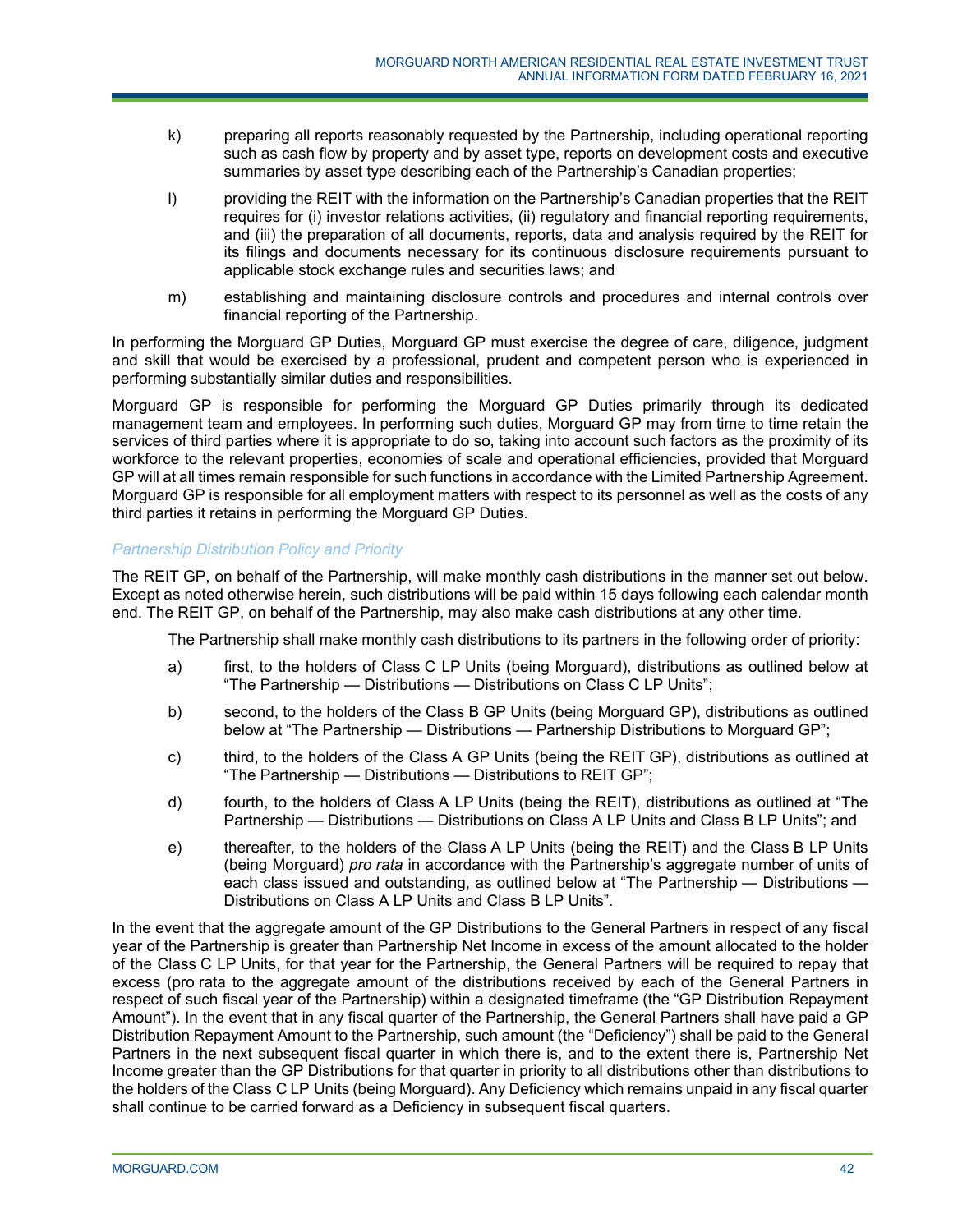Distributions made by the Partnership under the Limited Partnership Agreement, including all distributions to the partners other than distributions to Morguard on the Class C LP Units (in respect of the Retained Debt), shall be made inclusive of applicable taxes (if any), and each of the partners shall agree to take all necessary acts or steps to ensure that such distributions are inclusive of all applicable taxes; provided that amounts required to be withheld under applicable law on account of income taxes or non-resident withholding taxes shall be withheld and will be deemed to have been paid to the relevant person or distributed to the relevant partner.

## *Partnership Distributions to Morguard GP*

Morguard GP, as the sole holder of the Class B GP Units, receives a base annual distribution (the "Base Annual Distribution") from the Partnership in respect of its performance of duties and responsibilities as a general partner of the Partnership, as follows:

- a) 0.25% of Canadian Gross Book Value of the Partnership to be distributed in arrears in equal monthly installments on or about the  $15<sup>th</sup>$  day of each calendar month based on the immediately preceding calendar month except for the first fiscal quarter following the closing of the IPO, it was the Canadian Gross Book Value as of the closing of the IPO;
- b) 3.50% of Canadian Gross Property Revenue of the Partnership to be distributed in arrears in equal monthly installments on or about the  $15<sup>th</sup>$  day of each calendar month based on the monthly average of the Canadian Gross Property Revenue for the immediately preceding fiscal quarter, except for the first fiscal quarter following the closing of the IPO, it was estimated, with reconciliation to actual figures once annual audited financial statements became available; and
- c) an annual distribution, calculated in arrears, in an amount equal to the product of (A) 15% of the Partnership's FFO per Unit (assuming that all issued and outstanding Class B LP Units have been exchanged for Units) in excess of \$0.66 and (B) the number of issued and outstanding Units (assuming that all issued and outstanding Class B LP Units have been exchanged for Units), subject to adjustments for certain transactions affecting the Units (including any subdivision, split, combination or consolidation of the Units).

In addition, the Partnership is responsible for all costs and expenses relating to its business and operations and Morguard GP will be reimbursed for all out-of-pocket costs and expenses incurred by Morguard GP, on behalf of the Partnership, in connection with carrying out its duties and obligations under the Limited Partnership Agreement, other than the costs of Morguard GP's overhead and certain other costs and expenses, including its office rent, office administrative costs and costs relating to its employees other than in respect of employees who are on-site at a property (for which the Partnership shall be responsible).

The Base Annual Distribution shall be subject to review by the Trustees on the tenth anniversary of the closing of the IPO and each subsequent fifth anniversary thereof. In the event that Morguard GP and the Trustees are unable to agree on the Base Annual Distribution on the applicable anniversary for the associated renewal period, the Base Annual Distribution shall be determined by binding arbitration. In such event, following the applicable anniversary, the Base Annual Distribution shall continue to be the expiring Base Annual Distribution until a final determination has been made pursuant to the binding arbitration.

## *Right of the REIT GP to Remove Morguard GP*

At least 12 months prior to the tenth anniversary of the closing of the IPO and each subsequent fifth anniversary thereof, the Independent Trustees of the REIT will review the performance of Morguard GP and, if a majority of the Independent Trustees of the REIT are not satisfied with the performance by Morguard GP of the Morguard GP Duties, they may submit the removal of Morguard GP to a vote of Unitholders. If such removal is approved by a simple majority of the votes cast by Unitholders, the REIT GP may remove Morguard GP as a general partner of the Partnership effective on the forthcoming tenth anniversary of the closing of the IPO or the subsequent fifth anniversary thereof, as applicable, provided that the REIT provides at least 12 months' prior written notice or payment in lieu thereof, which payment shall be equal to the Base Annual Distributions over the preceding 12 months, plus the reimbursement of Morguard GP for Morguard GP Employee Severance Costs (as defined below).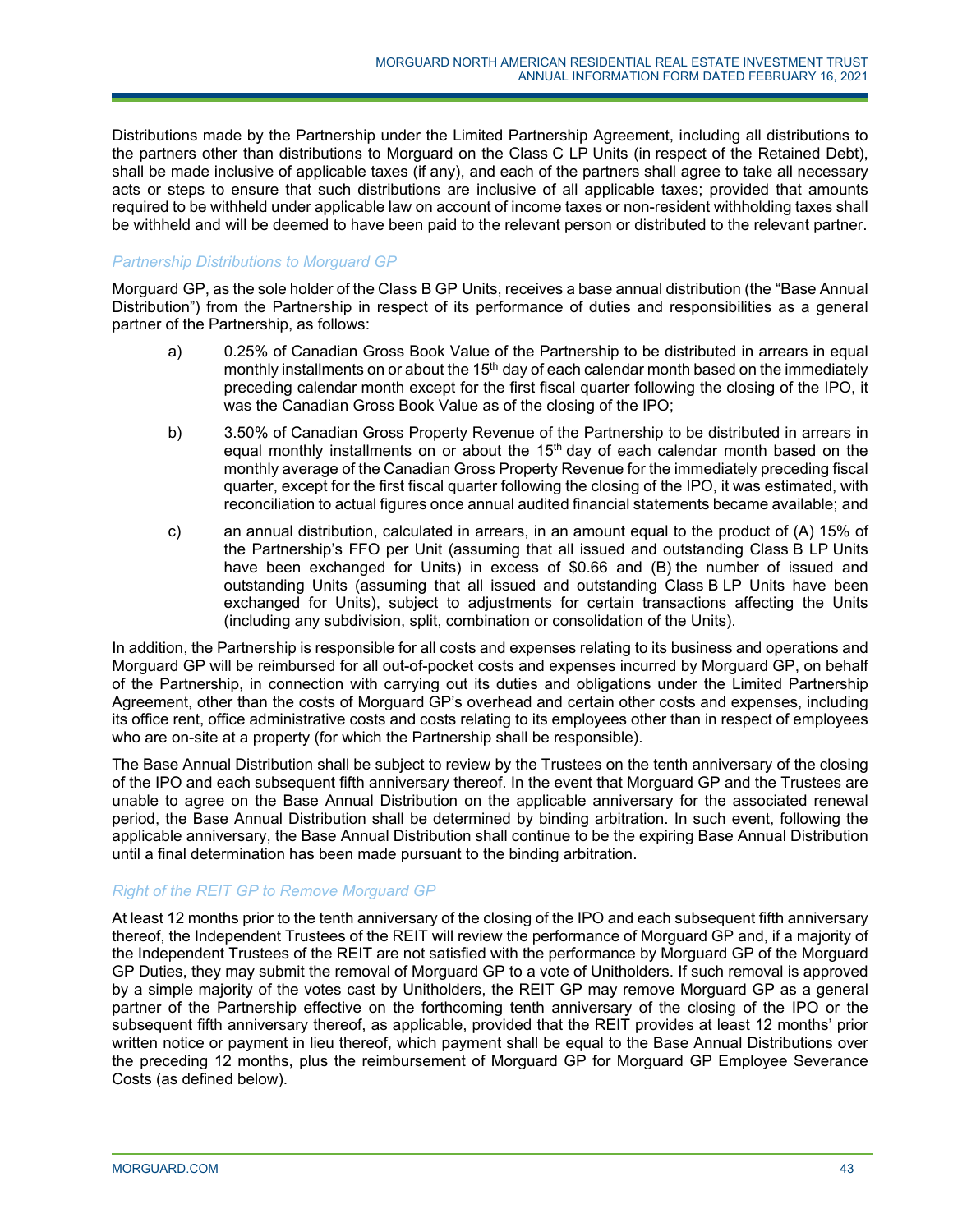In addition, the REIT GP has the right to remove Morguard GP as a general partner of the Partnership:

- a) upon the occurrence of:
	- i) an event of insolvency of Morguard GP within the meaning of the Limited Partnership Agreement;
	- ii) a material breach by Morguard GP under the Limited Partnership Agreement, if such material breach is not cured within 30 days after receipt by Morguard GP of written notice from the REIT GP or the Partnership with respect thereto;
	- iii) fraudulent misconduct of, or misappropriation of funds by, Morguard GP;
	- iv) an act of gross negligence by Morguard GP;
	- v) a default by a Morguard entity under any U.S. Management Agreement, the Services Agreement or the Right of First Offer and Non-Solicit Agreement, that results in the termination by the applicable REIT entity of such applicable agreement; or
	- vi) the termination by a Morguard entity of any U.S. Management Agreement or the Services Agreement other than as a result of an event of default or change of control of the applicable REIT entity, provided that such Morguard entity is not being replaced by another Morguard entity,

(each, a "Morguard GP Event of Default"); or

b) upon a change of control of Morguard GP, subject to the reimbursement of Morguard GP for Morguard GP Employee Severance Costs.

Under the Limited Partnership Agreement, the Partnership shall be responsible to reimburse Morguard GP for any and all severance or termination costs and payments (if any) actually incurred by Morguard GP in respect of employees of Morguard GP arising out of or resulting from the ensuing termination of redundant or surplus employees as a consequence of (a) the removal (other than as a result of a Morguard GP Event of Default, including as a result of the termination of the Services Agreement or any U.S. Management Agreement by Morguard on 90 days' written notice, as a result of a Servicer Event of Default or a U.S. Manager Event of Default), or (b) resignation as a result of a Morguard GP Resignation Event of Default (as defined below), of Morguard GP as a general partner of the Partnership, in respect of the period after the closing of the IPO that each such employee has worked on Partnership matters and based on the proportion of each such employee's services attributable to Partnership matters, if Morguard GP is removed (other than as a result of a Morguard GP Event of Default, as a result of the termination of the Services Agreement or any U.S. Management Agreement by Morguard on 90 days' written notice, as a result of a Servicer Event of Default or a U.S. Manager Event of Default), or resigns as a result of a Morguard GP Resignation Event of Default (the "Morguard GP Employee Severance Costs") provided that, notwithstanding the foregoing, in the event that the Partnership or an affiliate of the Partnership employs any employee of Morguard GP within 12 months of Morguard GP's removal or resignation, as the case may be, for any reason whatsoever, the Partnership or affiliate shall be responsible for any and all severance and termination costs and payments paid or payable by Morguard GP to such employee.

If the REIT GP requests the removal, without cause, of a senior officer of the Partnership, whose services were being provided by Morguard GP, the Partnership will be responsible for reimbursing Morguard GP for severance and termination costs and payments (if any) actually incurred by Morguard GP for such senior officer in respect of (a) the period after the closing of the IPO that such senior officer has worked on Partnership matters and (b) the proportion of each such senior officer's services attributable to Partnership matters.

## *Right of Morguard GP to Resign*

Morguard GP will have the right to resign as a general partner of the Partnership upon the occurrence of (a "Morguard GP Resignation Event of Default") (i) an event of insolvency of the Partnership within the meaning of the Limited Partnership Agreement, or (ii) a material breach by the REIT GP under the Limited Partnership Agreement, if such material breach is not cured within 30 days after receipt by the REIT GP of written notice from Morguard GP with respect thereto. Upon any such termination, Morguard GP shall be entitled to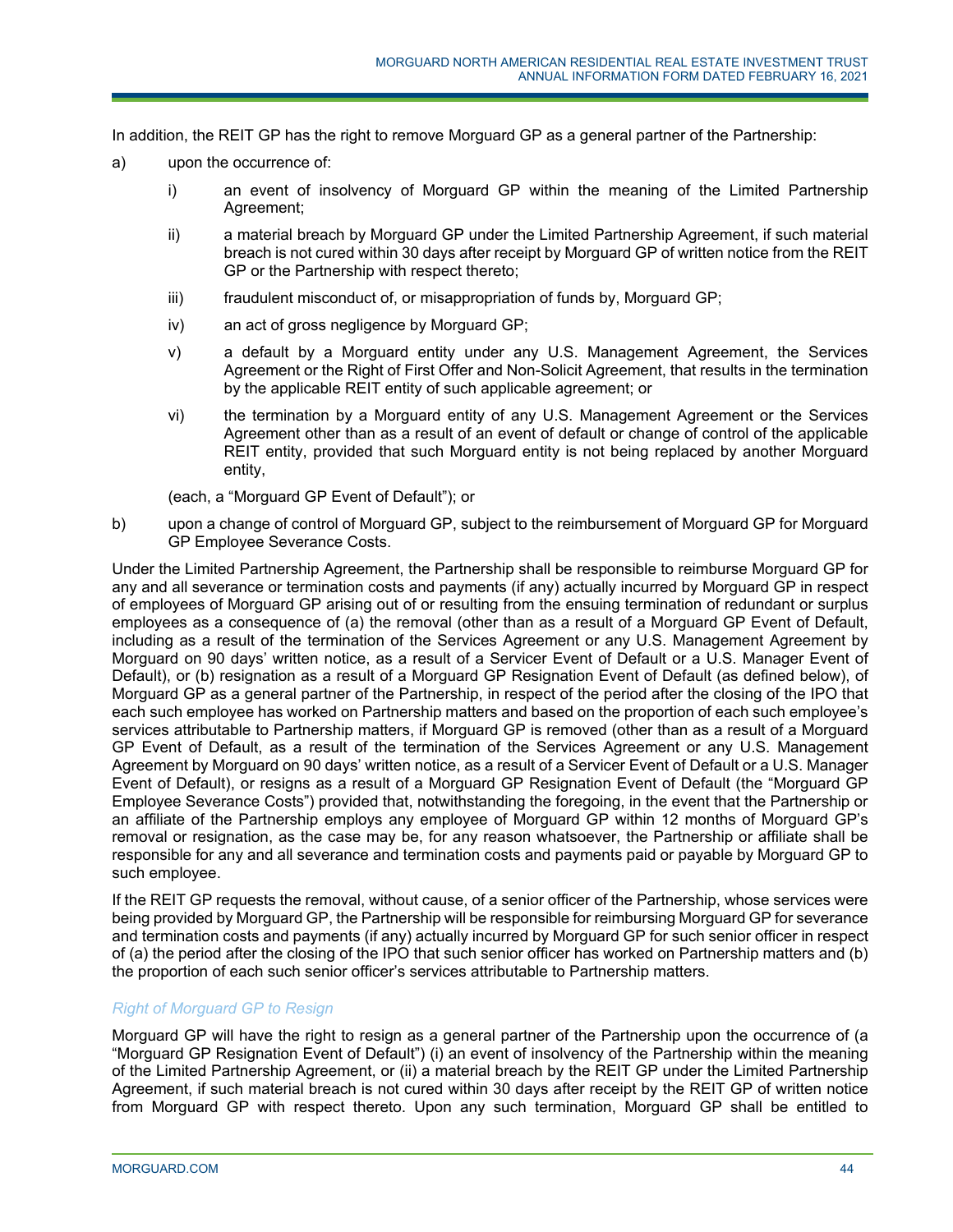reimbursement for Morguard GP Employee Severance Costs, which reimbursement will not derogate from or in any way affect or preclude any other rights of Morguard GP for damages or otherwise at law or equity.

Morguard GP will also have a right to resign at any time on 90 days' written notice, provided that in such event (other than by reason of a Morguard GP Resignation Event of Default), Morguard GP will not be entitled to any reimbursement for severance or termination costs or payments incurred by Morguard GP other than in respect of any employee of Morguard GP employed by the Partnership or its affiliates within 12 months immediately following Morguard GP's resignation.

## *Change of Control Payment*

Upon a change of control of the REIT GP, other than a change of control caused by Morguard, and upon Morguard GP resigning as general partner of the Partnership within the 12 months following such change of control, the Partnership shall pay Morguard GP an amount equal to the Base Annual Distributions over the preceding 12 months, provided that Morguard will not be entitled to any reimbursement for severance costs or payments incurred by it other than in respect of any employee of Morguard GP employed by the Partnership or its affiliates within the 12 months following Morguard GP's resignation.

#### *Non-Solicitation*

Upon removal or resignation of Morguard GP as a general partner of the Partnership, the Partnership will not solicit employees of Morguard GP for a period of 18 months, provided that the Partnership will be entitled to solicit any employee of Morguard GP for whom the Partnership is responsible to reimburse Morguard GP for severance or termination costs or payments, other than any employee of Morguard GP appointed as a senior officer of the Partnership. Notwithstanding the foregoing, in the event that Morguard GP resigns as a result of a Morguard GP Resignation Event of Default, the Partnership shall not be entitled to solicit any employee of Morguard GP for a period of 18 months.

## *Disposition of Properties*

The REIT may, subject to the terms of the Limited Partnership Agreement, and subject to any required consents, sell, exchange or otherwise dispose of its Canadian properties and the Morguard GP Duties in respect of such Canadian properties shall terminate upon the completion of the applicable sale, exchange or disposition; provided, however, that the sale, exchange or other disposition of all or substantially all of the assets of the Partnership, in a single transaction or a series of related transactions, whether or not as a result of the dissolution, winding-up or distribution of all the assets of the Partnership, except in conjunction with an internal reorganization of the Partnership, shall require the approval, by special resolution, of the holders of Units and the Special Voting Units in accordance with the terms of the Declaration of Trust.

## **U.S. Manager**

The U.S. Manager has been appointed by U.S. Holdco to manage the U.S. properties. Pursuant to the U.S. Management Agreements, the U.S. Manager has general responsibility for the overall management and operation of the U.S. properties of the REIT. Its duties include the following U.S. Manager Duties:

- a) advising U.S. Holdco on strategic matters relating to the U.S. properties, dispositions and development of properties, and value maximization;
- b) subject to approval by U.S. Holdco, identifying, structuring and negotiating dispositions and other transactions in respect of the U.S. properties;
- c) conducting day-to-day relations with respect to the U.S. properties with third parties, including tenants, suppliers, brokers, consultants, advisors, accountants, lawyers, insurers and appraisers;
- d) managing the regulatory compliance in respect of the U.S. properties, including making all required filings;
- e) supervising U.S. property expansions, capital projects and development projects;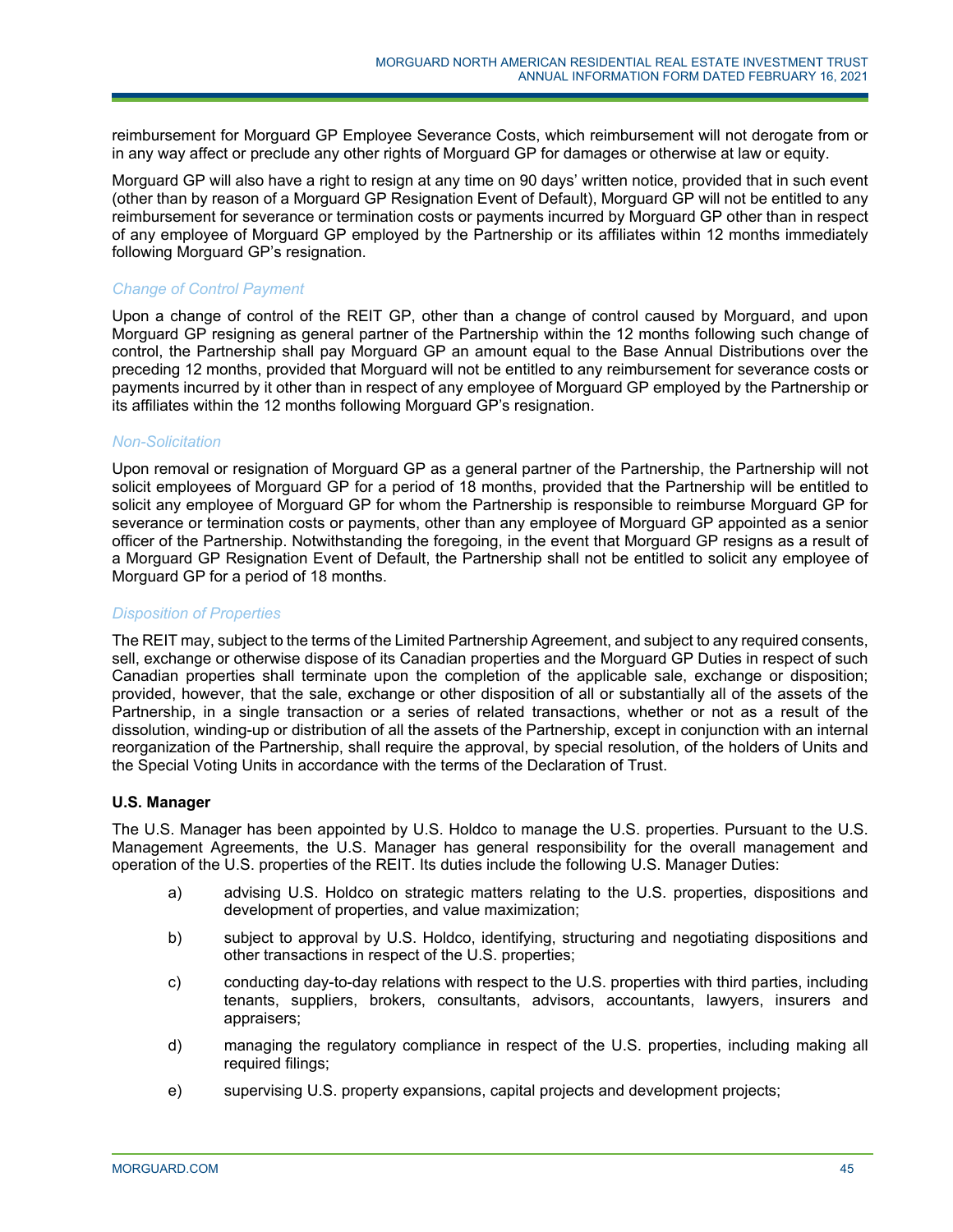- f) managing the U.S. properties, including inspecting the properties, negotiating contracts, ensuring reasonable security, handling tenant requests and negotiations, arranging for such improvements and repairs as may be required and purchasing all materials and services, and incurring such expenses (with certain exceptions), as it deems necessary in connection therewith, all in accordance with an approved budget;
- g) collecting all rents and other charges and payments of costs and expenses related to the management of the U.S. properties;
- h) reporting on the financial condition of the U.S. properties and preparing budgets and leasing and marketing plans with respect to the U.S. properties on a periodic basis;
- i) supervising and conducting all U.S. leasing operations, including negotiating and executing leases in accordance with an approved leasing and marketing plan;
- j) preparing all reports reasonably requested by U.S. Holdco, including operational reporting such as cash flow by property and by asset type, reports on development costs and executive summaries by asset type describing each of the U.S. properties;
- k) providing U.S. Holdco with the information on the U.S. properties that the REIT requires for (i) investor relations activities, (ii) regulatory and financial reporting requirements, and (iii) the preparation of all documents, reports, data and analysis required by the REIT for its filings and documents necessary for its continuous disclosure requirements pursuant to applicable stock exchange rules and securities laws;
- n) arranging such administrative, executive and management personnel to be provided to U.S. Holdco as is reasonably necessary; and
- o) such other responsibilities and services in respect of the U.S. properties as may be required from time to time.

In performing the U.S. Manager Duties, the U.S. Manager must exercise the degree of care, diligence, judgment and skill that would be exercised by a professional, prudent and competent person who is experienced in performing substantially similar duties and responsibilities.

At all times, one or more of the special purpose entities owned by U.S. Holdco shall have at least six employees.

Since their acquisition, all of the U.S. properties have been managed by the U.S. Manager. The U.S. Management Agreements permits the U.S. Manager to retain, where appropriate from time to time, taking into account economies of scale and other relevant factors, other managers to manage a portion of the REIT's U.S. properties; provided, however, that the other managers are subject to at least the same standard of care as that of the U.S. Manager and may, for U.S. properties wholly owned by the REIT, be terminated by the REIT on not more than 90 days' written notice. If the U.S. Manager retains other managers, it will at all times remain responsible for such functions in accordance with the U.S. Management Agreements, and will be responsible for all employment matters with respect to its personnel as well as the costs of any third parties it retains to perform its duties as U.S. Manager. The U.S. Manager will also be responsible for supervising the activities of any such other managers of the U.S. properties.

The fees under the U.S. Management Agreements shall be subject to review by the Trustees on the tenth anniversary of the closing of the IPO and each subsequent fifth anniversary thereof. In the event that the U.S. Manager and the Trustees are unable to agree on the fees payable under the U.S. Management Agreements on the applicable anniversary for the associated renewal period, such fees shall be determined by binding arbitration. In such event, following the applicable anniversary, the fees under the U.S. Management Agreements shall continue to be the fees payable thereunder for the expiring period until a final determination has been made pursuant to the binding arbitration.

# *Property Management Fee*

The U.S. Manager is the current manager of the REIT's U.S. properties and will continue to manage certain properties not owned by the REIT, some of which may be in competition with the REIT's U.S. properties. The U.S. Manager is entitled to receive a property management fee equal to 3.50% of the U.S. Gross Property Revenue to be paid in arrears on a monthly basis.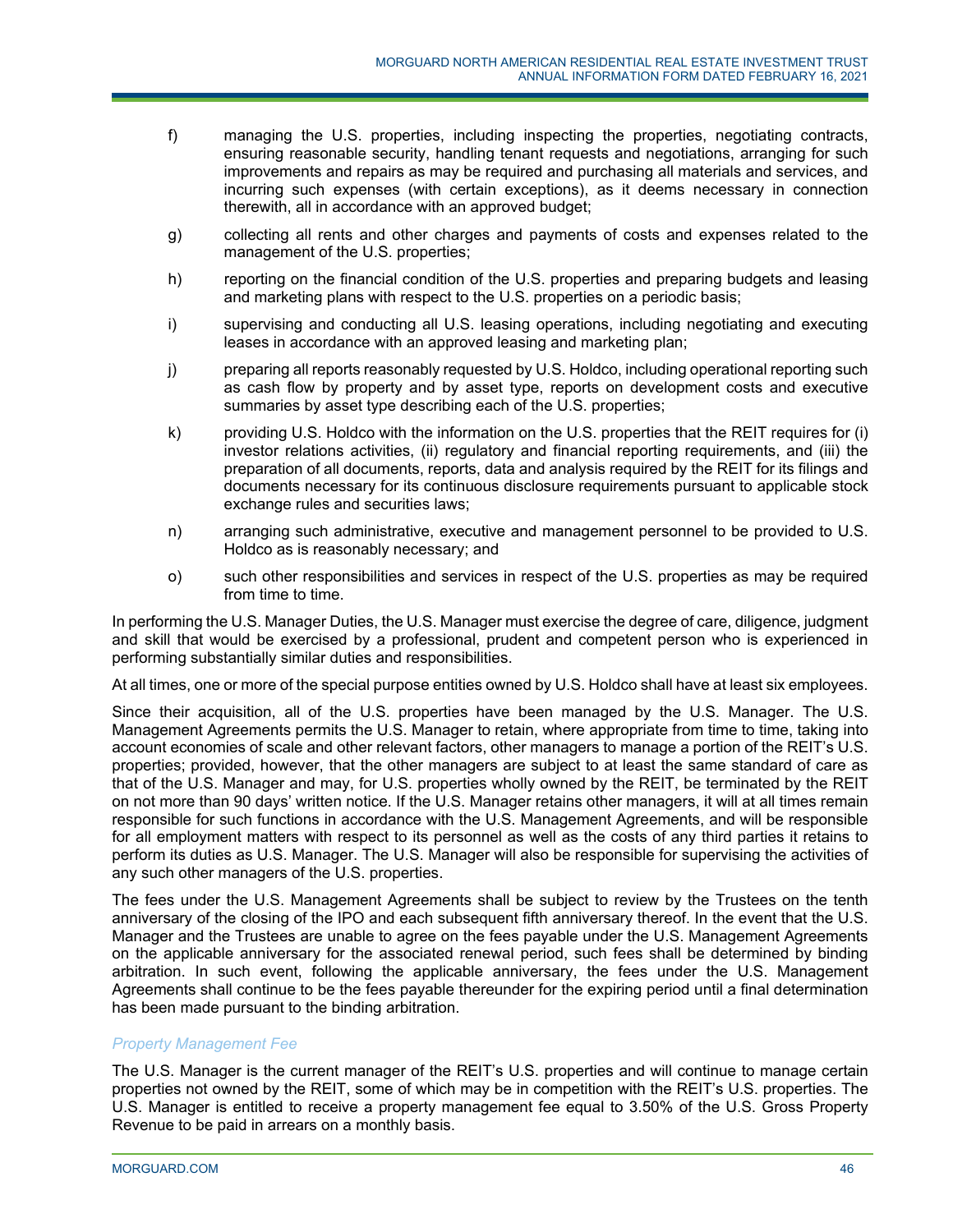### *Asset Management Fee*

The U.S. Manager is the current asset manager of the REIT's U.S. properties and will continue to manage certain properties not owned by the REIT, some of which may be in competition with the REIT's U.S. Properties. The U.S. Manager is entitled to receive an asset management fee equal to 0.25% of U.S. Gross Book Value of the Partnership to be paid in arrears on a monthly basis.

## *Acquisition Fee*

The U.S. Manager is entitled to the following fees for its U.S. Manager Duties (other than in respect of such matters that occurred at or were in conjunction with the closing of the IPO) in respect of U.S. properties acquired, directly or indirectly, by the REIT, to be paid upon the closing of the purchase of each such property:

- a) 0% of the purchase price paid for U.S. properties acquired, directly or indirectly, from Morguard or any party that is affiliated or related to Morguard (including any entity controlled by or controlling Morguard) (collectively, the "Morguard Related Parties");
- b) 0.75% of the purchase price paid for U.S. properties acquired in each fiscal year of the REIT from parties that are not Morguard Related Parties until the aggregate purchase price paid by the REIT for all properties acquired in Canada and the United States, from parties that are not Morguard Related Parties, is \$200 million (using the applicable exchange rate at the time of each such acquisition); and
- c) 0.50% of the purchase price paid for U.S. properties acquired in each fiscal year of the REIT from parties that are not Morguard Related Parties after the aggregate purchase price paid by the REIT for all properties acquired in Canada and the United States, from parties that are not Morguard Related Parties, exceeds \$200 million (using the applicable exchange rate at the time of each such acquisition).

### *Financing Fee*

With respect to Arranging for Financing Services (other than in respect of such matters that occurred at or were in conjunction with the closing of the IPO), the U.S. Manager is entitled to a financing fee in an amount equal to 0.15% of the principal amount and associated costs (excluding any Fannie Mae, Freddie Mac or similar premium) of any debt financing or debt refinancing in respect of U.S. real property held directly or indirectly by the REIT, to be paid on closing of each such financing.

#### *Development Fee*

The U.S. Manager is entitled to a development fee in an amount equal to 1.00% of the development costs in respect of the U.S. properties held directly or indirectly by the REIT, where such costs exceed US\$1 million per property and are incurred in connection with: (i) the construction, enlargement or reconstruction of any building, erection, plant, equipment or improvement on a property; or (ii) any refurbishing, additions, upgrading or restoration of or renovations to existing buildings, erections, plant, equipment or improvements, including redevelopments, other than repair and maintenance in the ordinary course of business.

## *Additional Fees*

To the extent that the U.S. Manager or an affiliate of the U.S. Manager performs services for the REIT in addition to those specifically enumerated under the U.S. Management Agreements, those services will be compensated separately at rates to be agreed upon between the REIT and the U.S. Manager.

#### *Expenses*

*U.S. Holdco will reimburse* the U.S. Manager for all property specific expenses, including on-site expenses and out-of-pocket costs incurred by the U.S. Manager in connection with carrying out its duties and obligations under the U.S. Management Agreements, other than the costs of the U.S. Manager's overhead and employees (excluding employees that are on-site at a property, the costs for which shall be the responsibility of U.S. Holdco) and certain other costs and expenses, including its office rent or office administrative costs.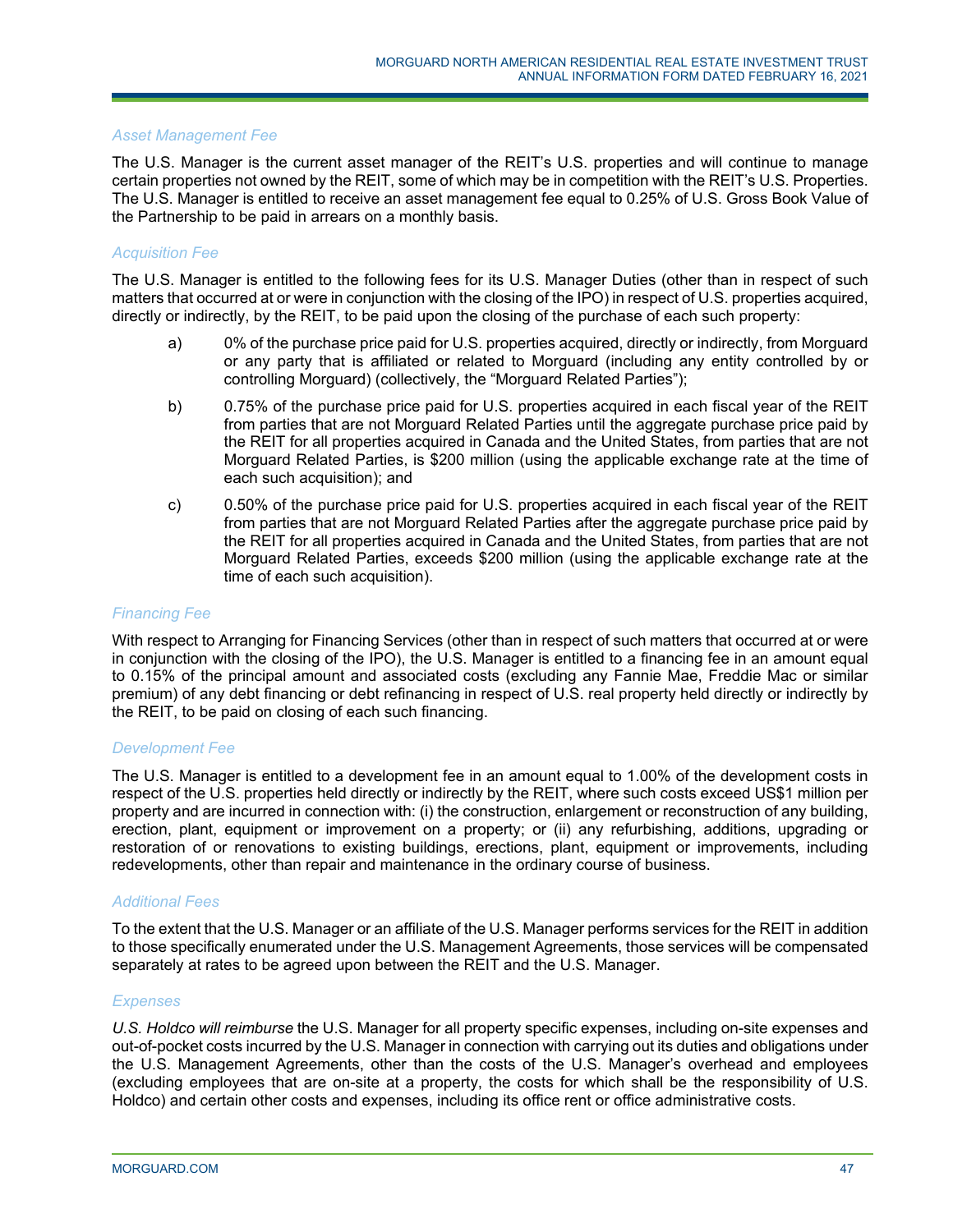## *Term of the U.S. Management Agreements*

Each U.S. Management Agreement has an initial term of ten years and is automatically renewable for further terms of five years each. At least 12 months prior to the tenth anniversary of the closing of the IPO and each subsequent fifth anniversary of the closing of the IPO, the Independent Trustees of the REIT will review the performance of the U.S. Manager and, if a majority of the Independent Trustees of the REIT are not satisfied with the performance by the U.S. Manager of the U.S. Manager Duties, they may submit the termination of the applicable U.S. Management Agreement to a vote of Unitholders. If such termination is approved by a simple majority of the votes cast by Unitholders, the REIT may terminate such U.S. Management Agreement effective on the forthcoming tenth anniversary of the closing of the IPO or the subsequent fifth anniversary thereof, as applicable, provided that the REIT provides at least 12 months' prior written notice or payment in lieu thereof (which payment shall be equal to the gross fees paid to the U.S. Manager over the preceding 12 months), plus the reimbursement of the U.S. Manager Employee Severance Costs (as defined below).

In addition, the REIT has the right to terminate a U.S. Management Agreement:

- a) in the event of:
	- i) an event of insolvency of the U.S. Manager within the meaning of such U.S. Management Agreement;
	- ii) a material breach by the U.S. Manager under such U.S. Management Agreement, if such material breach is not cured within 30 days after receipt by the U.S. Manager of written notice from the REIT or U.S. Holdco with respect thereto;
	- iii) fraudulent misconduct of, or misappropriation of funds by, the U.S. Manager;
	- iv) an act of gross negligence by the U.S. Manager within the meaning of such U.S. Management Agreement;
	- v) a default by a Morguard entity under the Limited Partnership Agreement, the other U.S. Management Agreement, the Services Agreement or the Right of First Offer and Non-Solicit Agreement, that results in the termination by the applicable REIT entity of such applicable agreement, or the removal of the applicable Morguard entity, as applicable;
	- vi) the resignation by a Morguard entity under the Limited Partnership Agreement or termination by a Morguard entity of the Services Agreement or the other U.S. Management Agreement, in each case, other than as a result of an event of default or change of control of the applicable REIT entity, provided that such Morguard entity is not being replaced by another Morguard entity;

(each, a "U.S. Manager Event of Default"); or

b) upon a change of control of the U.S. Manager, subject to the reimbursement of the U.S. Manager for the U.S. Manager Employee Severance Costs.

Under each U.S. Management Agreement, U.S. Holdco shall be responsible to reimburse the U.S. Manager for any and all severance or termination costs and payments (if any) actually incurred by the U.S. Manager in respect of employees of the U.S. Manager arising out of or resulting from the ensuing termination of redundant or surplus employees as a consequence of the termination of such U.S. Management Agreement (other than as a result of a U.S. Manager Event of Default, as a result of a termination of a U.S. Management Agreement or Services Agreement by Morguard on 90 days' written notice, as a result of a Servicer Event of Default or as a result of the resignation of Morguard GP as a general partner of the Partnership (other than as a result of a Morguard GP Resignation Event of Default)), in respect of the period after the closing of the IPO that each such employee has worked on REIT matters and based on the proportion of each such employee's services attributable to REIT matters, if such U.S. Management Agreement is terminated (other than as a result of a U.S. Manager Event of Default, as a result of a termination of a U.S. Management Agreement or Services Agreement by Morguard on 90 days' written notice, as a result of a Servicer Event of Default or as a result of the resignation of Morguard GP as a general partner of the Partnership (other than as a result of a Morguard GP Resignation Event of Default)) (collectively, the "U.S. Manager Employee Severance Costs"), provided that, notwithstanding the foregoing, in the event that the REIT or an affiliate of the REIT employs any employee of the U.S. Manager within 12 months of the termination of such U.S. Management Agreement, for any reason whatsoever, U.S.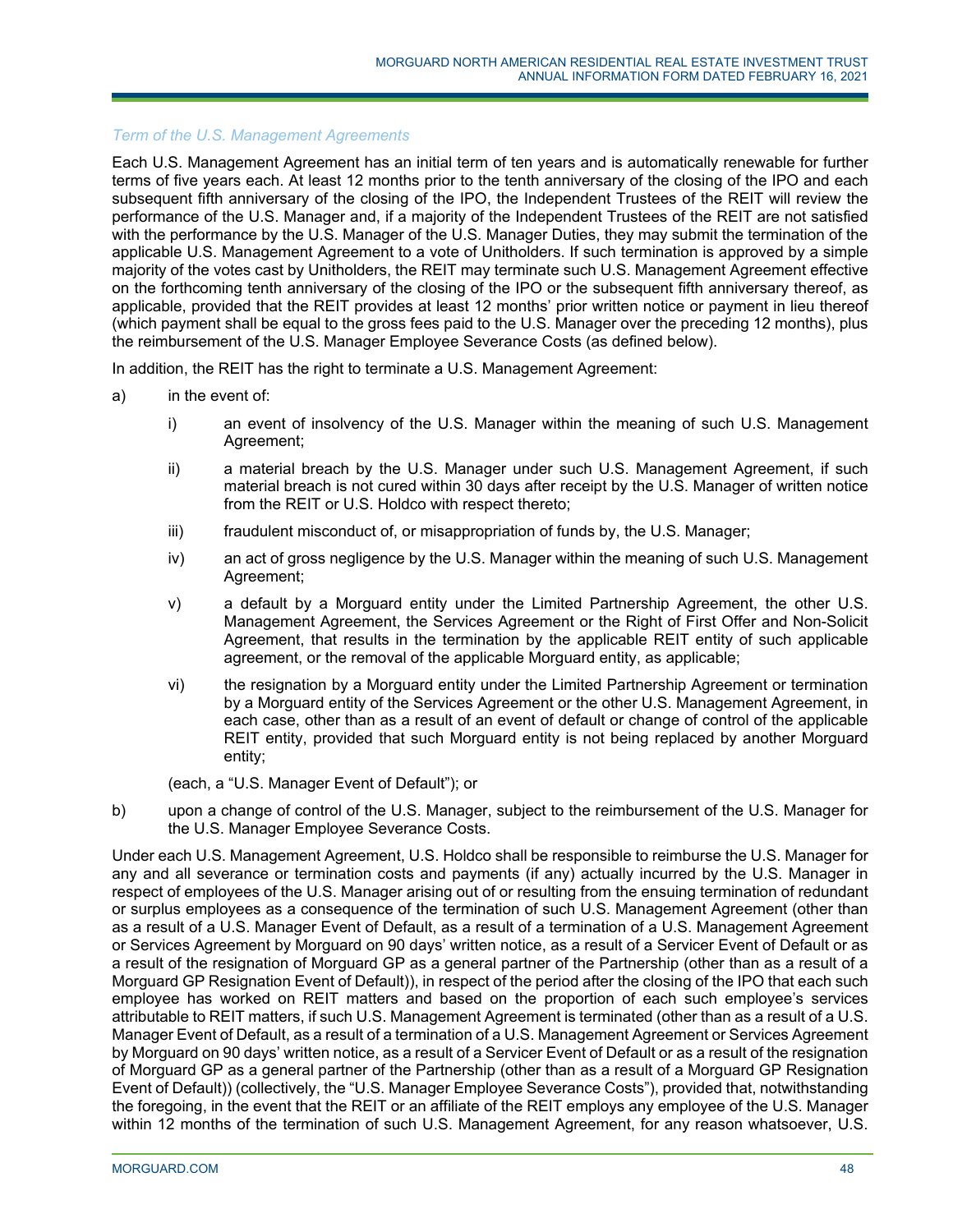Holdco or affiliate shall be responsible for any and all severance and termination costs and payments paid or payable by the U.S. Manager to such employee.

#### *Right of the U.S. Manager to Terminate the U.S. Management Agreements*

The U.S. Manager has the right to terminate a U.S. Management Agreement upon the occurrence of (a "U.S. Manager Resignation Event of Default") (i) an event of insolvency of the Partnership within the meaning of such U.S. Management Agreement, or (ii) a material breach by the REIT GP or U.S. Holdco under such U.S. Management Agreement, if such material breach is not cured within 30 days after receipt by the REIT GP or U.S. Holdco, as the case may be, of written notice from the U.S. Manager with respect thereto. Upon any such termination, the U.S. Manager shall be entitled to reimbursement of any U.S. Manager Employee Severance Costs, which reimbursement will not derogate from or in any way affect or preclude any other rights of the U.S. Manager for damages or otherwise at law or equity.

The U.S. Manager also has the right to terminate each U.S. Management Agreement at any time on 90 days' written notice, provided that in such event (other than by reason of a U.S. Manager Resignation Event of Default), the U.S. Manager will not be entitled to reimbursement for severance or termination costs or payments incurred by the U.S. Manager other than in respect of any employee of the U.S. Manager employed by the Partnership or its affiliates within 12 months immediately following the U.S. Manager's termination of such U.S. Management Agreement.

## *Change of Control Payment*

Upon a change of control of U.S. Holdco, other than a change of control caused by Morguard, and upon the U.S. Manager terminating a U.S. Management Agreement within the 12 months following such change of control, U.S. Holdco shall pay the U.S. Manager an amount equal to the gross fees paid to the U.S. Manager over the preceding 12 months, provided that the U.S. Manager will not be entitled to any reimbursement for severance costs or payments incurred by it except in respect of any employee of the U.S. Manager employed by U.S. Holdco or its affiliates within the 12 months following resignation.

## *Non-Solicitation*

Upon termination of a U.S. Management Agreement, U.S. Holdco and its affiliates will not solicit employees of the U.S. Manager for a period of 18 months, provided that U.S. Holdco and its affiliates will be entitled to solicit any employee of the U.S. Manager for whom U.S. Holdco or its affiliates is responsible to reimburse the U.S. Manager for severance or termination costs or payments. Notwithstanding the foregoing, in the event that a U.S. Management Agreement is terminated as a result of a U.S. Manager Resignation Event of Default, U.S. Holdco and its affiliates shall not be entitled to solicit any employee of the U.S. Manager for a period of 18 months.

## *Disposition of Properties*

U.S. Holdco and its affiliates may, subject to any required consents, sell, exchange or otherwise dispose of its U.S. properties and the U.S. Manager Duties in respect of such U.S. properties shall terminate upon the completion of the applicable sale, exchange or disposition; provided, however, that the sale, exchange or other disposition of all or substantially all of the assets of the Partnership, in a single transaction or a series of related transactions, whether or not as a result of the dissolution, winding-up or distribution of all the assets of the Partnership, except in conjunction with an internal reorganization of the Partnership, shall require the approval, by special resolution, of the holders of Units and the Special Voting Units in accordance with the terms of the Declaration of Trust.

## **Services Agreement**

#### *Services*

Pursuant to the Services Agreement, the Services provided by Morguard to the REIT include the following, subject to the overriding supervision and direction of the Trustees:

a) advising the REIT on potential acquisitions and dispositions of Canadian properties;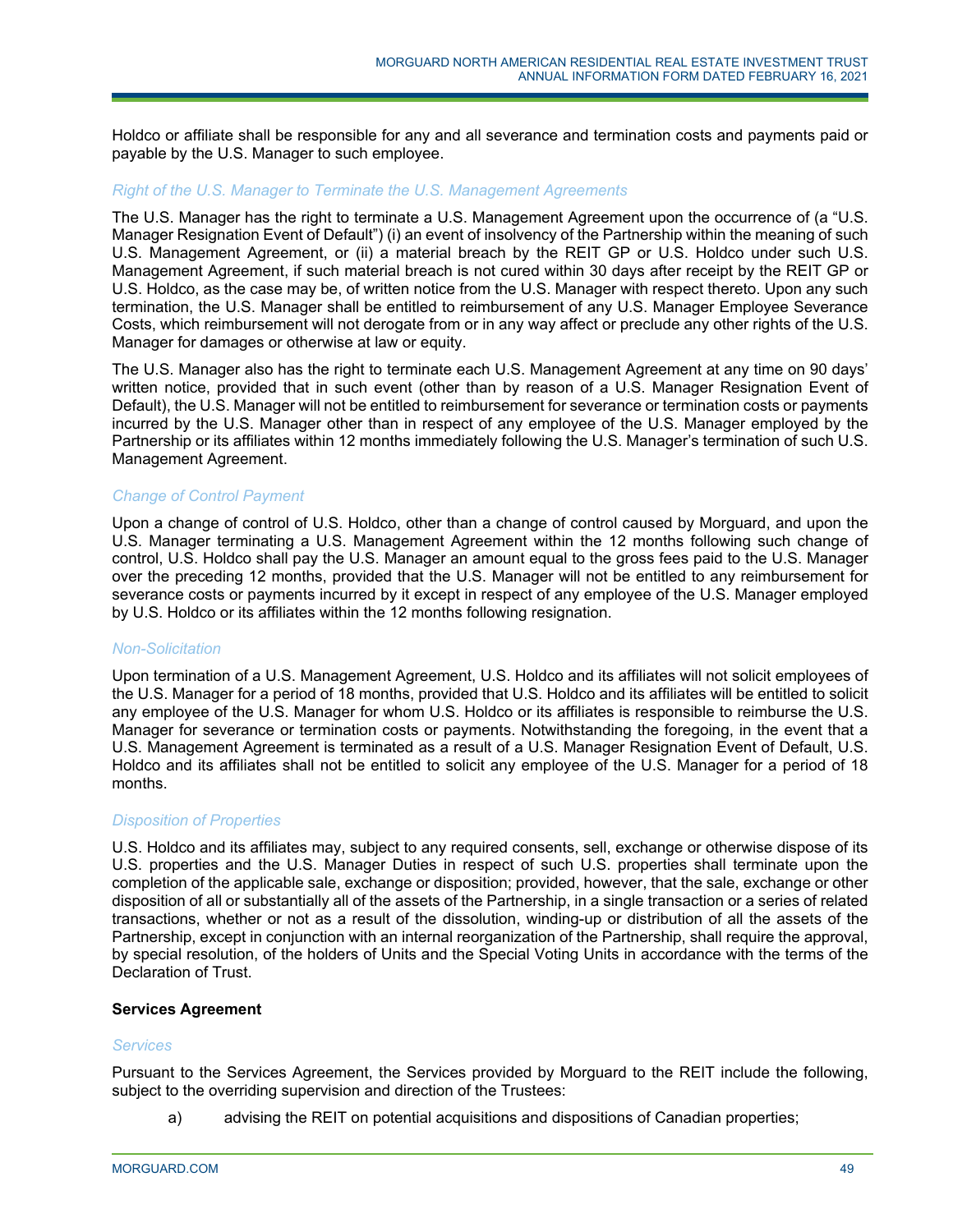- b) advising the REIT GP on strategic matters relating to the Partnership's Canadian properties, dispositions and development or re development of properties and value maximization;
- c) subject to the approval of the REIT GP, identifying, structuring and negotiating dispositions and other transactions in respect of the Partnership's Canadian properties;
- d) providing the services of a member of Morguard's senior management team, such person to be appointed by Morguard (for so long as Morguard GP is a general partner of the Partnership) and acceptable to the REIT, to act as the Chief Executive Officer of the REIT;
- e) providing the services of a member of Morguard's senior management team, such person to be appointed by Morguard (for so long as Morguard GP is a general partner of the Partnership) and acceptable to the REIT, to act as the Chief Financial Officer of the REIT;
- f) providing the services of such administrative, management and executive personnel to be provided to the REIT as is reasonably necessary;
- g) assisting the REIT with investor relations activities;
- h) managing regulatory compliance in respect of the Partnership's Canadian properties, including making all required filings; and
- i) assisting the REIT with the preparation of all documents, reports, data and analysis required by the REIT for its filings and documents necessary for its continuous disclosure requirements pursuant to applicable stock exchange rules and securities laws.

In providing the Services, Morguard must exercise the degree of care, diligence, judgment and skill that would be exercised by a professional, prudent and competent person who is experienced in providing services substantially similar to the Services.

The fees under the Services Agreement shall be subject to review by the Trustees on the tenth anniversary of the closing of the IPO and each subsequent fifth anniversary thereof. In the event that Morguard and the REIT are unable to agree on the fees payable under the Services Agreement on the applicable anniversary for the associated renewal period, such fees shall be determined by binding arbitration. In such event, following the applicable anniversary, the fees under the Services Agreement shall continue to be the fees payable thereunder for the expiring period until a final determination has been made pursuant to the binding arbitration.

## *Arranging for Financing Services*

Pursuant to the Services Agreement, Morguard is responsible for also, subject to the approval of the REIT, responsible for providing the Arranging for Financing Services to the REIT. In providing the Arranging for Financing Services, Morguard must exercise the degree of care, diligence, judgment and skill that would be exercised by a professional, prudent and competent person who is experienced in providing services substantially similar to the Arranging for Financing Services.

## *Sub-Contracting*

Morguard is responsible for performing the Services or Arranging for Financing Services primarily through its dedicated management team and employees. In performing such duties, Morguard may from time to time retain the services of third parties where it is appropriate to do so, taking into account such factors as the proximity of its workforce to the relevant properties, economies of scale and operational efficiencies, provided that Morguard will at all times remain responsible for such functions in accordance with the Services Agreement. The REIT will not have any employees and Morguard will be responsible for all employment matters with respect to its personnel as well as the costs of any third parties it retains. To the extent that Morguard performs any of its duties and responsibilities through contractual arrangements with other parties, Morguard will bear the related costs and will remain responsible for such functions in accordance with the Services Agreement.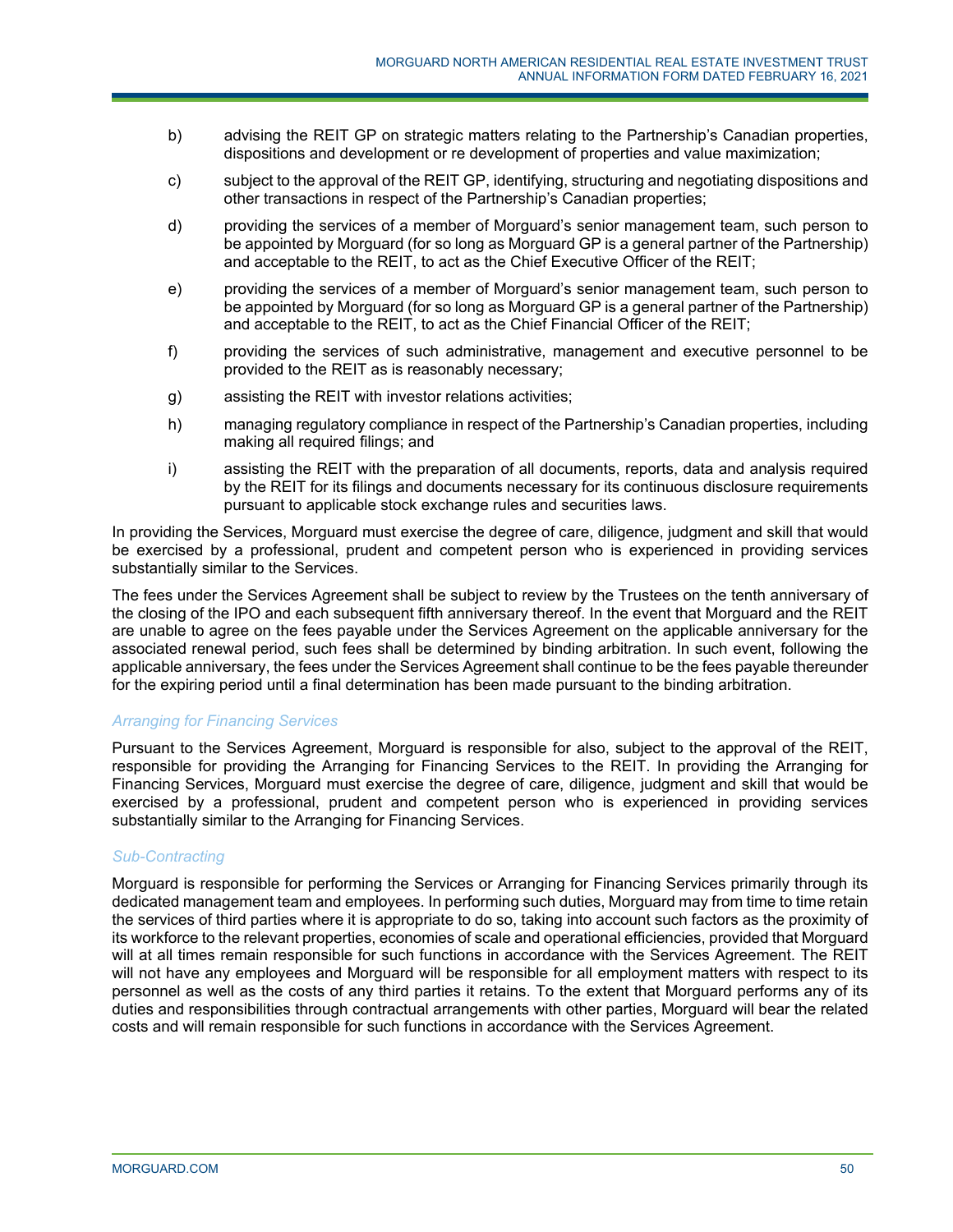#### *Acquisition Fee*

Morguard is entitled to the following fees for its Services (other than in respect of such matters that occurred at or were in conjunction with the closing of the IPO) in respect of Canadian properties acquired, directly or indirectly, by the REIT, to be paid upon the closing of the purchase of each such property:

- a) 0% of the purchase price paid for Canadian properties acquired, directly or indirectly, from Morguard Related Parties;
- b) 0.75% of the purchase price paid for Canadian properties acquired in each fiscal year of the REIT from parties that are not Morguard Related Parties until the aggregate purchase price paid by the REIT for all properties acquired in Canada and the United States, from parties that are not Morguard Related Parties, is \$200 million (using the applicable exchange rate at the time of each such acquisition); and
- c) 0.50% of the purchase price paid for Canadian properties acquired in each fiscal year of the REIT from parties that are not Morguard Related Parties after the aggregate purchase price paid by the REIT for all properties acquired in Canada and the United States, from parties that are not Morguard Related Parties, exceeds \$200 million (using the applicable exchange rate at the time of each such acquisition).

#### *Financing Fee*

With respect to Arranging for Financing Services (other than in respect of such matters that occurred at or were in conjunction with the closing of the IPO), Morguard is entitled to a financing fee in an amount equal to 0.15% of the principal amount and associated costs (excluding any CMHC or similar premium) of any debt financing or debt refinancing in respect of Canadian real property held directly or indirectly by the REIT, to be paid on closing of each such financing.

#### *Development Fee*

Morguard is entitled to a development fee in an amount equal to 1.00% of the development costs in respect of the Canadian properties held directly or indirectly by the REIT, where such costs exceed \$1 million per property and are incurred in connection with: (i) the construction, enlargement or reconstruction of any building, erection, plant, equipment or improvement on a property; or (ii) any refurbishing, additions, upgrading or restoration of or renovations to existing buildings, erections, plant, equipment or improvements, including redevelopments, other than repair and maintenance in the ordinary course of business.

## *Expenses*

In addition, the REIT will reimburse Morguard for all out-of-pocket costs and expenses incurred by Morguard in connection with carrying out its duties and obligations under the Services Agreement. Morguard is, however, responsible for its own overhead costs and certain other costs and expenses, including its office rent and costs relating to its employees.

#### *Term of the Services Agreement*

The Services Agreement has an initial term of ten years and is automatically renewable for further terms of five years each. At least 12 months prior to the end of the initial term and any renewal term, the Independent Trustees of the REIT will review the performance of Morguard and, if a majority of independent Trustees are not satisfied with the performance of the Services by Morguard under the Services Agreement, they may submit the termination of the Services Agreement to a vote of Unitholders. If such termination is approved by a simple majority of the votes cast by Unitholders, the REIT may terminate the Services Agreement effective on the forthcoming tenth anniversary of the closing of the IPO or the subsequent fifth anniversary thereof, as applicable, provided that the REIT GP provides at least 12 months' prior written notice or payment in lieu thereof (which payment shall be equal to the gross fees paid to Morguard over the preceding 12 months) plus reimbursement for Servicer Employee Severance Costs (as defined below).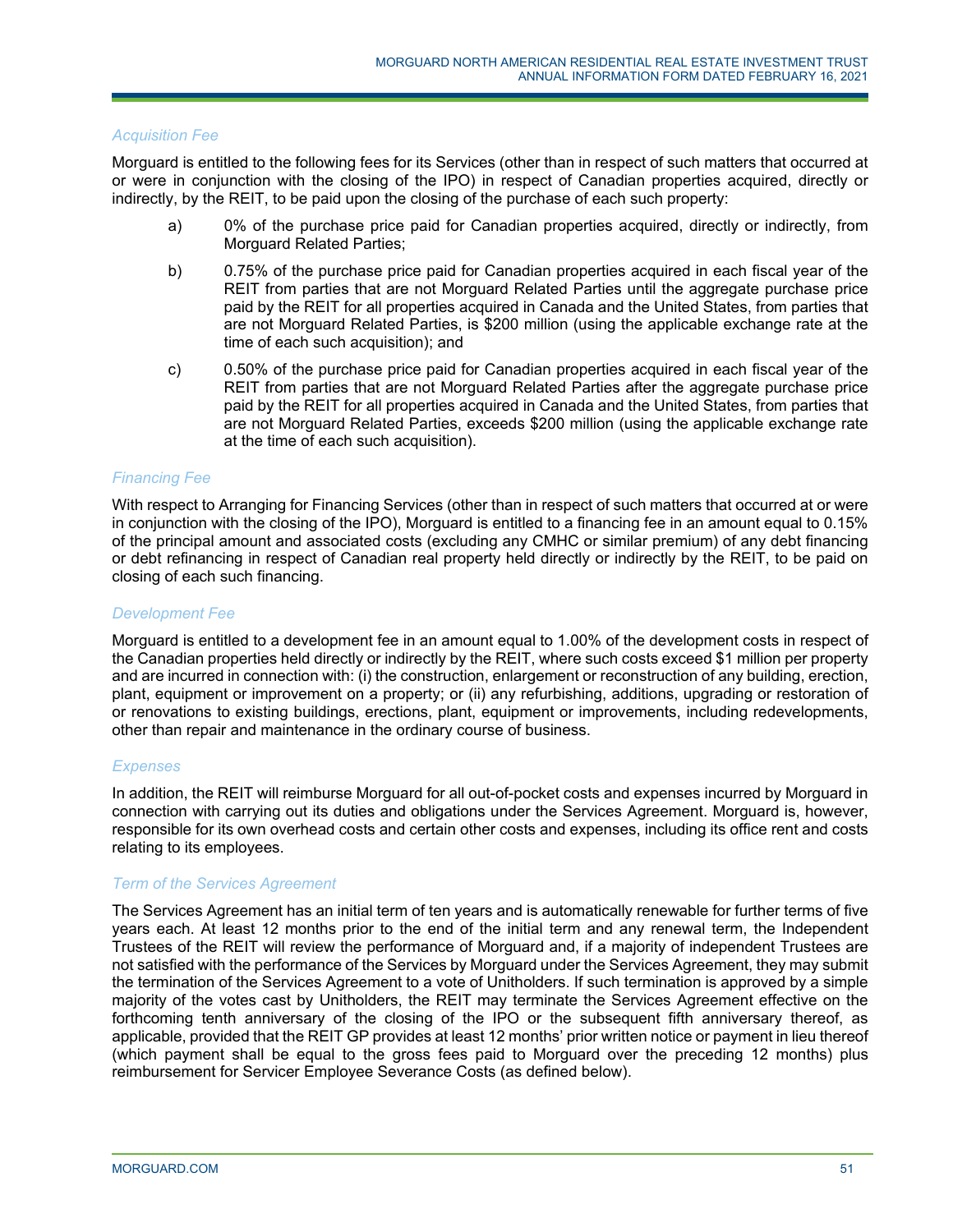In addition, the REIT has the right to terminate the Services Agreement:

- a) in the event of:
	- i) an event of insolvency of Morguard within the meaning of the Services Agreement;
	- ii) a material breach by Morguard under the Services Agreement, if such material breach is not cured within 30 days after receipt by Morguard of written notice from the REIT with respect thereto;
	- iii) fraudulent misconduct of, or misappropriation of funds by, Morguard;
	- iv) an act of gross negligence by Morguard;
	- v) a default by a Morguard entity under the Limited Partnership Agreement, any U.S. Management Agreement or the Right of First Offer and Non-Solicit Agreement, that results in the termination by the applicable REIT entity of such applicable agreement, or removal of the applicable Morguard entity, as applicable; or
	- vi) the resignation by a Morguard entity under the Limited Partnership Agreement or termination by a Morguard entity of any U.S. Management Agreement, in each case, other than as a result of an event of default or change of control of the applicable REIT entity, provided that such Morguard entity is not being replaced by another Morguard entity;

(each, a "Servicer Event of Default"); or

b) upon a change of control of Morguard, subject to reimbursement of Morguard for Servicer Employee Severance Costs.

If the REIT requests the removal, without cause, of a senior officer of the REIT (including the Chief Executive Officer or Chief Financial Officer of the REIT) whose services were being provided by Morguard or its affiliates, the REIT will be responsible for reimbursing Morguard for severance and termination costs and payments (if any) actually incurred by Morguard or its affiliates for such senior officer in respect of (a) the period after the closing of the IPO that such senior officer has worked on REIT matters and (b) the proportion of such senior officer's services attributable to REIT matters.

For purposes of the Services Agreement, "Servicer Employee Severance Costs" means any and all severance or termination costs and payments (if any) actually incurred by Morguard or its affiliates in respect of employees of Morguard or its affiliates arising out of or resulting from the ensuing termination of redundant or surplus employees as a consequence of the termination of the Services Agreement (other than as a result of a Servicer Event of Default, including as a result of a termination of any U.S. Management Agreement, or termination of the Services Agreement by Morguard on 90 days' written notice, as a result of a Morguard GP Event of Default, as a result of a U.S. Manager Event of Default, or the resignation of Morguard GP as a general partner of the Partnership (other than as a result of a Morguard GP Resignation Event of Default)), in respect of the period after the closing of the IPO that each such employee has worked on REIT matters and based on the proportion of each such employee's services attributable to REIT matters, provided that, notwithstanding the foregoing, in the event that the REIT or an affiliate of the REIT employs any employee of Morguard within 12 months of termination of the Services Agreement for any reason whatsoever, the REIT or such affiliate shall be responsible for any and all severance and termination costs and payments paid or payable by Morguard to such employee.

## *Right of Morguard to Terminate the Services Agreement*

Morguard has the right to terminate the Services Agreement upon the occurrence of (a "REIT Event of Default") (a) an event of insolvency of the REIT, within the meaning of the Services Agreement, or (b) a material breach by the REIT under the Services Agreement, if such material breach is not cured within 30 days after receipt by the REIT of written notice from Morguard with respect thereto. Upon any such termination, Morguard shall be entitled to reimbursement for Servicer Employee Severance Costs, which reimbursement will not derogate from or in any way affect or preclude any other rights of Morguard for damages or otherwise at law or equity.

Morguard also has the right to terminate the Services Agreement at any time on 90 days' written notice, provided that in such event (other than by reason of a REIT Event of Default), Morguard will not be entitled to reimbursement for severance or termination costs or payments incurred by Morguard other than in respect of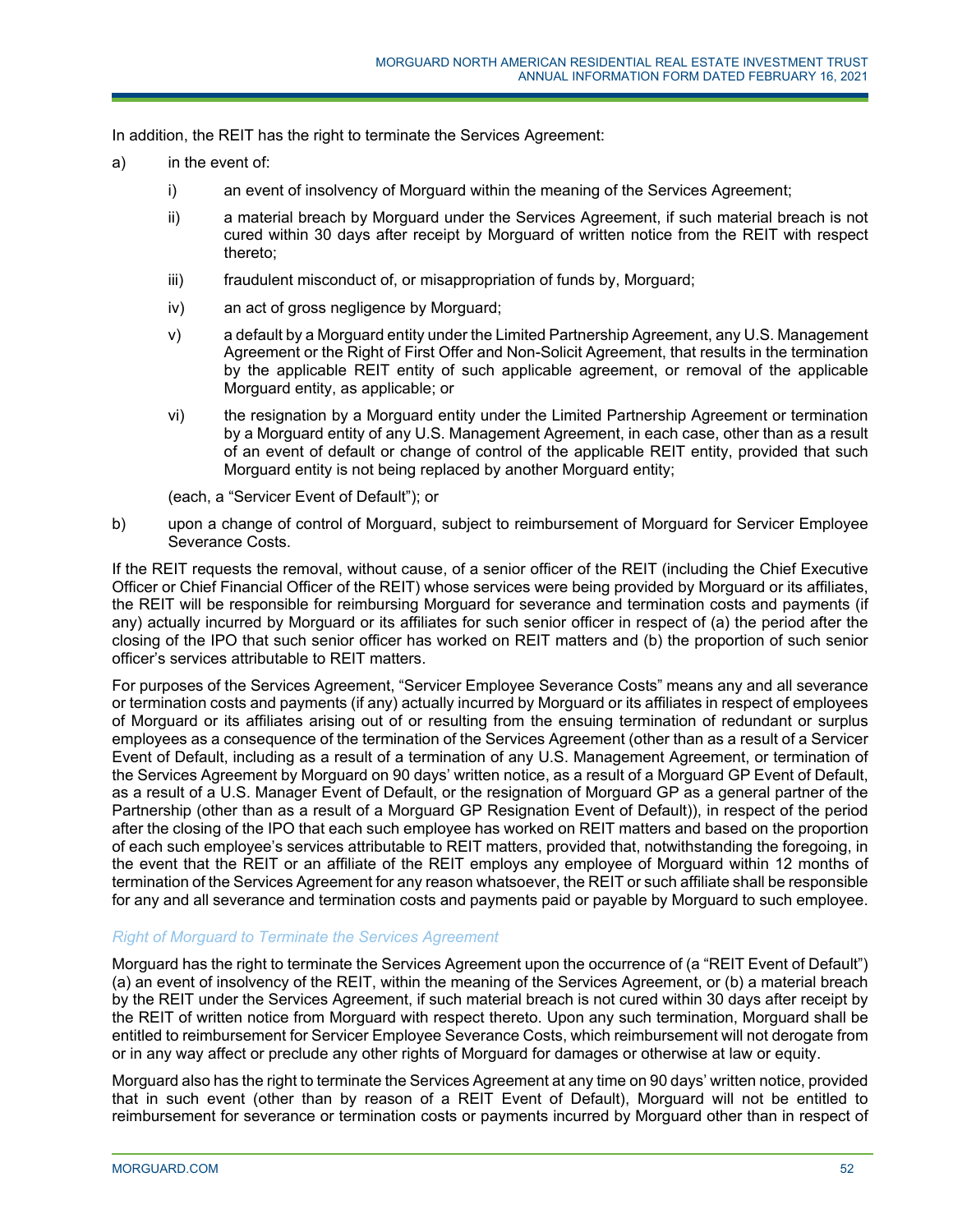any employee of Morguard employed by the REIT or its affiliates within 12 months of the termination of the Services Agreement.

## *Change of Co*n*trol Payment*

Upon a change of control of the REIT, other than a change of control caused by Morguard, and upon Morguard terminating the Services Agreement within the 12 months following such change of control, the REIT shall pay Morguard an amount equal to the gross fees paid to Morguard over the preceding 12 months, provided that Morguard will not be entitled to any reimbursement for severance costs or payments incurred by it except in respect of any employee of Morguard employed by the REIT or its affiliates within the 12 months following *resignation.* 

## *Non-Solicitation*

Upon termination of the Services Agreement, the REIT will not solicit employees of Morguard for a period of 18 months, provided that the REIT will be entitled to solicit any employee of Morguard for whom the REIT is responsible to reimburse Morguard for severance or termination costs, other than the Chief Executive Officer and Chief Financial Officer of the REIT or any other employee of Morguard appointed as a senior officer of the REIT. Notwithstanding the foregoing, if Morguard terminates the Services Agreement as a result of a REIT Event of Default, the REIT shall not be entitled to solicit any employee of Morguard for a period of 18 months.

## **Right of First Offer and Non-Solicit Agreement**

Morguard, Morguard GP, the U.S. Manager and the REIT entered into the Right of First Offer and Non-Solicit Agreement, which shall continue in effect until the later of (i) the date that Morguard owns, directly or indirectly, less than 10% of the Units (on a fully diluted basis), and (ii) the date that Morguard GP (or other Morguard entity) is no longer a general partner of the Partnership.

## *Non-Solicit*

Morguard GP, the U.S. Manager and Morguard will not, and Morguard GP, the U.S. Manager and Morguard will cause their subsidiaries to not, solicit any specific tenant to vacate any REIT property in favour of a property in which Morguard GP, the U.S. Manager, Morguard or any Morguard Related Parties have an ownership or operating interest during the occupancy of such tenant at such REIT property. In addition, none of Morguard GP, the U.S. Manager, Morguard or any Morguard Related Parties will preferentially market buildings in which it has an ownership or operating interest over buildings held directly or indirectly by the REIT.

In accordance with Morguard's acquisition allocation policy, future Canadian and U.S. acquisition opportunities for multi-suite residential properties not owned by Morguard will be offered to the REIT at the same time as they are offered to Morguard's other clients and in priority to affiliates of Morguard, including Morguard Related Parties. Morguard strives to ensure fair and equitable treatment for all its clients through the use of a clearly defined acquisition allocation policy to manage conflicts among its investors for acquisition opportunities. Morguard's acquisition allocation policy provides that, subject to certain exceptions, investment opportunities are required to be provided to all its clients simultaneously. Upon receipt, clients are required to confirm their level of interest and identify the terms or conditions to their interest. Each interested client is required to provide parameters including in respect of pricing, timing and conditions, upon which Morguard will assess the terms and proceed with the client that has the highest probability of successfully acquiring the subject property. To ensure fairness in specific circumstances, there are exceptions to this process, including where: (a) a client sources a specific property and approaches Morguard to acquire such property on its behalf; and (b) a property is adjacent, or complimentary to, a property currently managed by Morguard and owned by one of its current clients.

## *Obligations of the REIT*

As long as a Morguard entity is performing Services or Arranging for Financing Services for the REIT, the REIT will not engage the services of a party that is not a Morguard entity to provide such Services or Arranging for Financing Services in respect of any current or after acquired properties of the REIT or properties in which the REIT has an opportunity to make an investment, provided that such obligation does not apply in respect of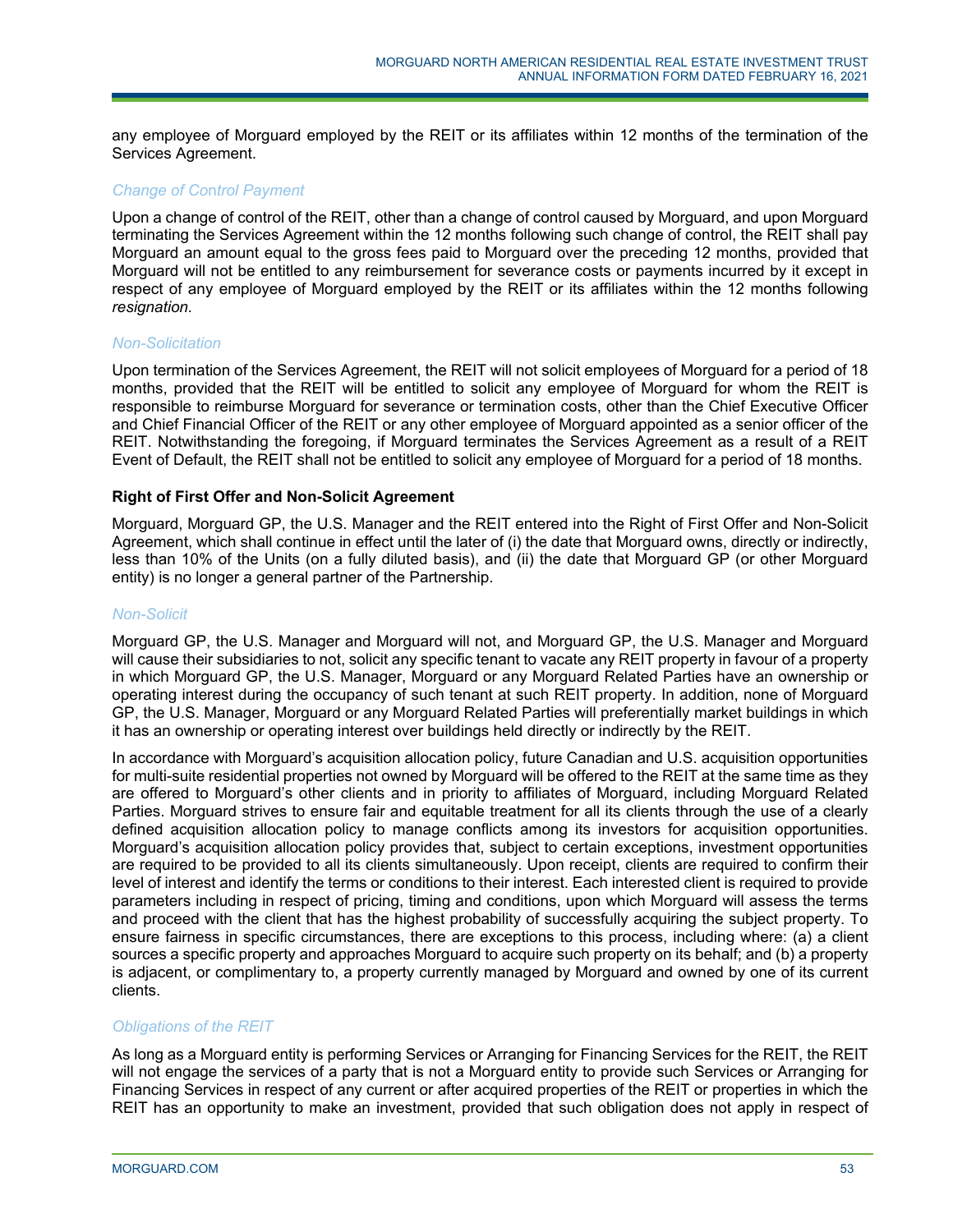properties in which the REIT has or would have an ownership interest of 50% or less. Further, so long as a Morguard entity is a general partner of the Partnership, the REIT will not engage the services of a party that is not a Morguard entity to perform the Services, the Morguard GP Duties or the U.S. Manager Duties in respect of any current or after acquired properties of the REIT, provided that such obligation does not apply in respect of properties in which the REIT has or would have an ownership interest of 50% or less. The REIT will also acquire properties only through the Partnership or through a new limited partnership with Morguard GP acting as a general partner thereof, provided that such obligation does not apply in respect of properties in which the REIT has or would have an ownership interest of 50% or less. Furthermore, no such obligation shall apply to any real property in respect of which the applicable Morguard entity has decided not to provide any such services or duties.

# *Right of First Offer*

Morguard has provided the REIT with the Right of First Offer to acquire any interests of Morguard in the properties that it owns after the closing of the IPO that are multi-suite residential properties located in Canada and the United States, including interests in any such properties acquired or developed (including such properties under development that are substantially complete), prior to disposition of any such interest to a third party (other than the sale of individual condominium suites) which will be on terms not materially less favourable to the REIT than those offered by or to such third party. The Right of First Offer provides that if at any time and from time to time following the closing of the IPO Morguard determines that it desires to sell, or receives and desires to accept an offer to acquire (directly or indirectly by way of the sale or acquisition of securities), a multisuite residential rental property (a "Proposed Disposition"), Morguard will, by notice in writing, advise the REIT of such opportunity. Such a notice must outline all of the material terms and conditions of the Proposed Disposition and be accompanied by all material information relating to the Proposed Disposition as is in the control or possession of Morguard. The REIT will have up to ten business days to notify Morguard, in the form of an executed non-binding letter of intent and accompanying refundable deposit, if it intends to acquire the Proposed Disposition. If the REIT reasonably believes that the information contained in the investment proposal is insufficient for it to make an investment decision, and notifies Morguard of same, Morguard must make reasonable commercial efforts to provide the REIT with such further information as is requested by the REIT and the REIT will have up to ten business days from receipt of such additional information to notify Morguard, in the form of an executed non-binding letter of intent and accompanying refundable deposit, if it intends to acquire the Proposed Disposition. If the REIT is unwilling to acquire the Proposed Disposition at the proposed price, the REIT may counter, in the form of an executed non-binding letter of intent, with a minimum reservation price, below which price Morguard would be unable to sell the Proposed Disposition to a third party for a period of 180 days, following which period any sale of the property would be considered a new Proposed Disposition. If the REIT notifies Morguard that it does not wish to acquire the Proposed Disposition, or the applicable period for the REIT providing notice to Morguard lapses, Morguard will be entitled to complete the sale of the Proposed Disposition within the following 180 days to any third party on terms not materially more favourable to the third party than those offered to the REIT. In respect of properties of Morguard that are co-owned or held in partnership with unrelated parties, the Right of First Offer will be subject to the terms of contractual arrangements with such unrelated parties. Further, the Right of First Offer may be subject to the rights of lenders under certain loan documents securing properties in which Morguard has an interest.

# **Indemnification**

Morguard has entered into the Indemnity Agreement pursuant to which Morguard has indemnified the REIT and the Partnership for any breach of the representations, warranties and covenants provided under the Acquisition Agreements. The maximum liability of Morguard under its indemnity for any breach of the representations, warranties and covenants provided under the Acquisition Agreements is limited to an amount equal to the net proceeds of the IPO offering. No claim under such indemnity may be made until the aggregate claims exceed \$1 million and thereafter in respect of claims of not less than \$50,000. Morguard has also indemnified the Partnership for any breach of covenants by Morguard GP under the Limited Partnership Agreement for a period ending five years following Morguard GP (or any other Morguard entity) having ceased to be a general partner of the Partnership. See "Arrangements with Morguard — Morguard GP".

Morguard continues to remain liable, as principal obligor, for the Retained Debt. The Partnership is, however, the beneficial owner of the Initial Canadian IPO Properties associated with the Retained Debt and accordingly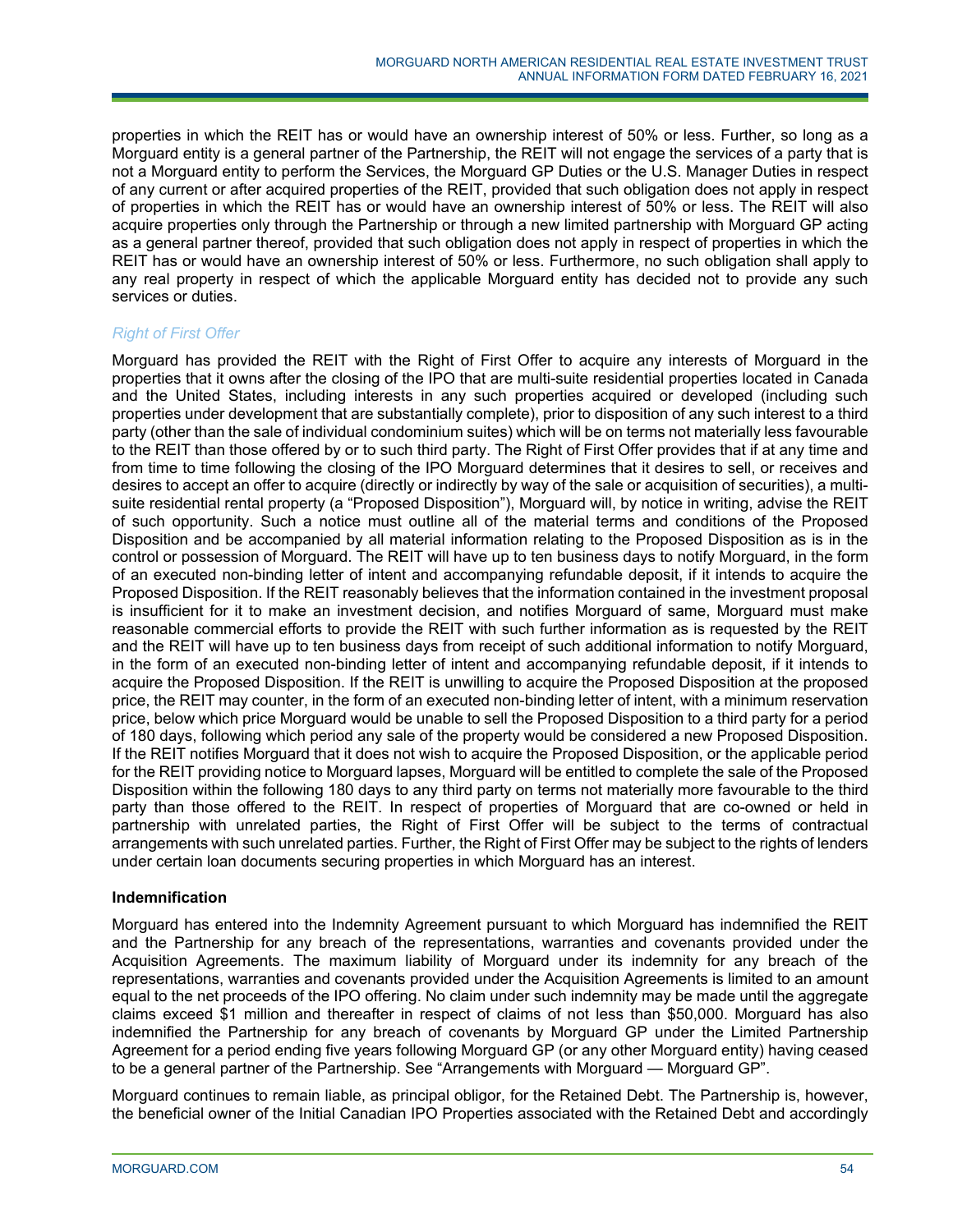could suffer impairment of these assets if Morguard fails to discharge its obligations pursuant to the Retained Debt. Accordingly, Morguard has indemnified the Partnership and the REIT for losses caused by Morguard's failure to discharge obligations pursuant to the Retained Debt. Certain obligations under the Retained Debt, such as adequate insurance, repairs and maintenance, is the responsibility of the Partnership and, as a result, such indemnification will not extend to defaults outside the scope of responsibility of Morguard.

## **Exchange Agreement**

## *Exchange Rights*

The REIT, the Partnership, the REIT GP and each Morguard entity holding Class B LP Units have entered into the Exchange Agreement, pursuant to which Morguard will be granted the right to require the REIT to exchange each Class B LP Unit held by Morguard for one Unit, subject to customary anti-dilution adjustments. Upon an exchange, the corresponding number of Special Voting Units will be cancelled. Collectively, the exchange rights granted by the REIT are referred to as the "exchange right". This Annual Information Form also qualifies the grant of the exchange right by the REIT in respect of the Class B LP Units.

A holder of a Class B LP Unit has the right to initiate the exchange procedure at any time so long as each of the following conditions have been satisfied:

- a) the exchange would not cause the REIT to breach the restrictions respecting non-resident ownership contained in the Declaration of Trust as described under "Description of Trust Units and Declaration of Trust — Limitation on Non-Resident Ownership" or otherwise cause it to cease to be a "mutual fund trust" or "real estate investment trust" trust for purposes of the Tax Act or create a substantial risk of either such cessation;
- b) the REIT is legally entitled to issue the Units in connection with the exercise of the exchange rights; and
- c) the person receiving the Units upon the exercise of the exchange rights complies with all applicable securities laws.

## *Pre-Emptive Rights*

In the event that the REIT, the Partnership or one of their subsidiaries decides to issue equity securities of the REIT or the Partnership or securities convertible into or exchangeable for equity securities of the REIT or the Partnership or an option or other right to acquire any such securities other than to an affiliate thereof ("Issued Securities"), the Exchange Agreement provides Morguard, for so long as it continues to hold at least 10% of the Units (on a fully diluted basis), with pre-emptive rights to purchase Units, Class B LP Units or Issued Securities, to maintain Morguard's pro rata ownership interest (on a fully diluted basis). The pre-emptive right will not apply to the issuance of Issued Securities in certain circumstances, including the following: (i) to participants in the DRIP or a similar plan of the Partnership, including any "bonus" distribution, (ii) in respect of the exercise of options, warrants, rights or other securities issued under the REIT's or Partnership's security based compensation arrangements, if any, (iii) the issuance of Units in lieu of cash distributions, (iv), the issuance is full or partial consideration for the purchase of real property by the REIT from Morguard, (v) the exercise by a holder of a conversion, exchange or other similar privilege pursuant to the terms of a security in respect of which Morguard did not exercise, failed to exercise, or waived, its pre-emptive right or in respect of which the pre-emptive right did not apply, (vi) pursuant to a unitholder rights plan of the REIT, (vii) to the REIT, the Partnership or any subsidiary of the REIT or the Partnership or an Affiliate of any of them, and (viii) the issuance of Units any over-allotment option granted to the future underwriters in an offering.

# *Registration Rights*

The Exchange Agreement provides Morguard with the right (the "Piggy-Back Registration Right"), among others, to require the REIT to include Units held by Morguard, including Units issuable upon exchange of Class B LP Units, in any future offering undertaken by the REIT by way of prospectus that it may file with applicable Canadian securities regulatory authorities (a "Piggy-Back Distribution"). The REIT will be required to use reasonable commercial efforts to cause to be included in the Piggy-Back Distribution all of the Units Morguard requests to be sold, provided that if the Piggy-Back Distribution involves an underwriting and the lead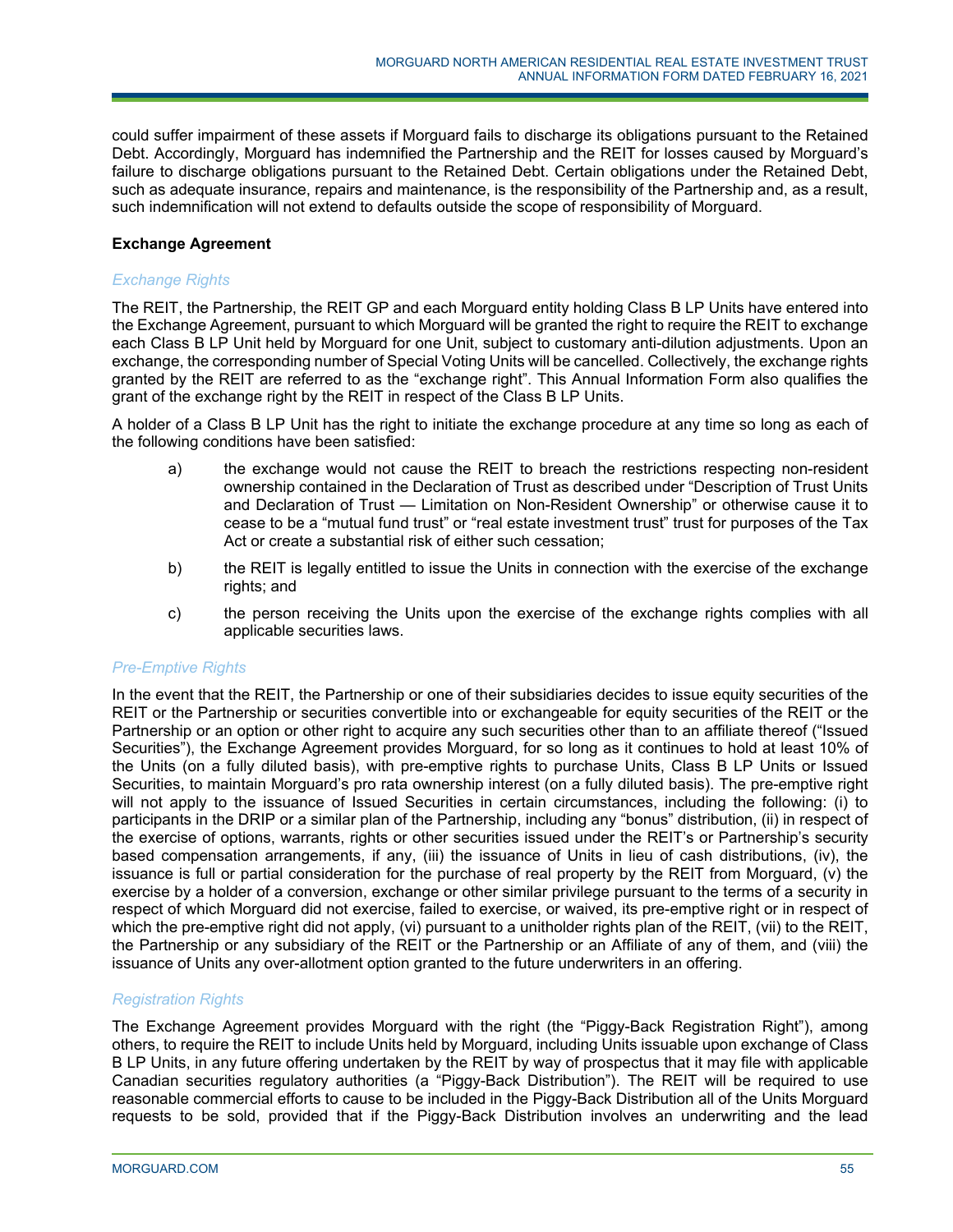underwriter determines that the total number of Units to be included in such Piggy-Back Distribution should be limited for certain prescribed reasons, the Units to be included in the Piggy-Back Distribution will be first allocated to the REIT.

In addition, the Exchange Agreement provides Morguard with the right (the "Demand Registration Right") to require the REIT to use reasonable commercial efforts to file one or more prospectuses with applicable Canadian securities regulatory authorities, qualifying Units held by Morguard, including Units issuable upon the exchange of Class B LP Units, for distribution (a "Demand Distribution"). Morguard is be entitled to request a Demand Distribution no more than once in any calendar year and the REIT must take such steps as may be reasonably necessary to assist it in making a Demand Distribution, provided that, among other things, each request for a Demand Distribution must relate to such number of Units that would reasonably be expected to result in gross proceeds of at least \$20 million and if the Demand Distribution involves an underwriting and the lead underwriter determines that the total number of Units to be included in such Demand Distribution should be limited for certain prescribed reasons, the Units to be included in the Demand Distribution will be first allocated to Morguard.

Each of the Piggy-Back Registration Right and the Demand Registration Right are exercisable at any time from 12 months following the closing of the IPO, provided that Morguard owns at least 10% of the Units (on a fully diluted basis) at the time of exercise. The Piggy-Back Registration Right and the Demand Registration Right are subject to various conditions and limitations, and the REIT will be entitled to defer any Demand Distribution in certain circumstances for a period not exceeding 90 days. The expenses in respect of a Piggy-Back Distribution, subject to certain exceptions, will be borne by the REIT, except that any underwriting fee on the sale of Units by Morguard and the fees of Morguard's external legal counsel will be borne by Morguard. The expenses in respect of a Demand Distribution, subject to certain exceptions, will be borne by the REIT and Morguard on a proportionate basis according to the number of Units distributed by each. Pursuant to the Exchange Agreement, the REIT will indemnify Morguard for any misrepresentation in a prospectus under which Morguard's Units are distributed (other than in respect of any information provided by Morguard, in respect of Morguard, for inclusion in the prospectus) and Morguard will indemnify the REIT for any information provided by Morguard, in respect of Morguard, for inclusion in the prospectus.

# *Tag/Drag Rights*

The Exchange Agreement provides that if Morguard owns at least 10% of the Units (on a fully diluted basis), and so requests, the REIT will cause, in respect of the Partnership, a purchaser (other than the REIT or an affiliate of the REIT) of securities of the Partnership owned by the REIT (or any permitted assignee) to purchase a pro rata portion of the securities of the Partnership held by Morguard, on the same terms and subject to the same conditions as are applicable to the purchase of securities of the Partnership by the purchaser. If Morguard or any permitted assignee holds in aggregate less than 10% of the Units (on a fully diluted basis), the REIT will be entitled, in connection with the direct or indirect sale of all of its securities of the Partnership, to require Morguard or any permitted assignee to sell its securities in the Partnership on the same conditions as are applicable to the REIT's direct or indirect sale of all other interests in the Partnership, and upon the REIT making such request and completing such sale, Morguard or any permitted assignee will have no further interest in the Partnership.

# *Assignment*

The Exchange Agreement is not assignable by Morguard without the REIT's prior written consent other than to a Morguard entity provided such entity remains a Morguard entity. The pre-emptive rights, registration rights and tag/drag rights described above are personal to Morguard. The transfer of Class B LP Units is subject to a number of restrictions. See "The Partnership — Transfer of LP Units".

# ITEM 11 LEGAL PROCEEDINGS AND REGULATORY ACTIONS

The REIT is not aware of any existing or contemplated material legal proceedings to which it is or was a party to, or to which any of its properties is or was the subject of, since January 1, 2020.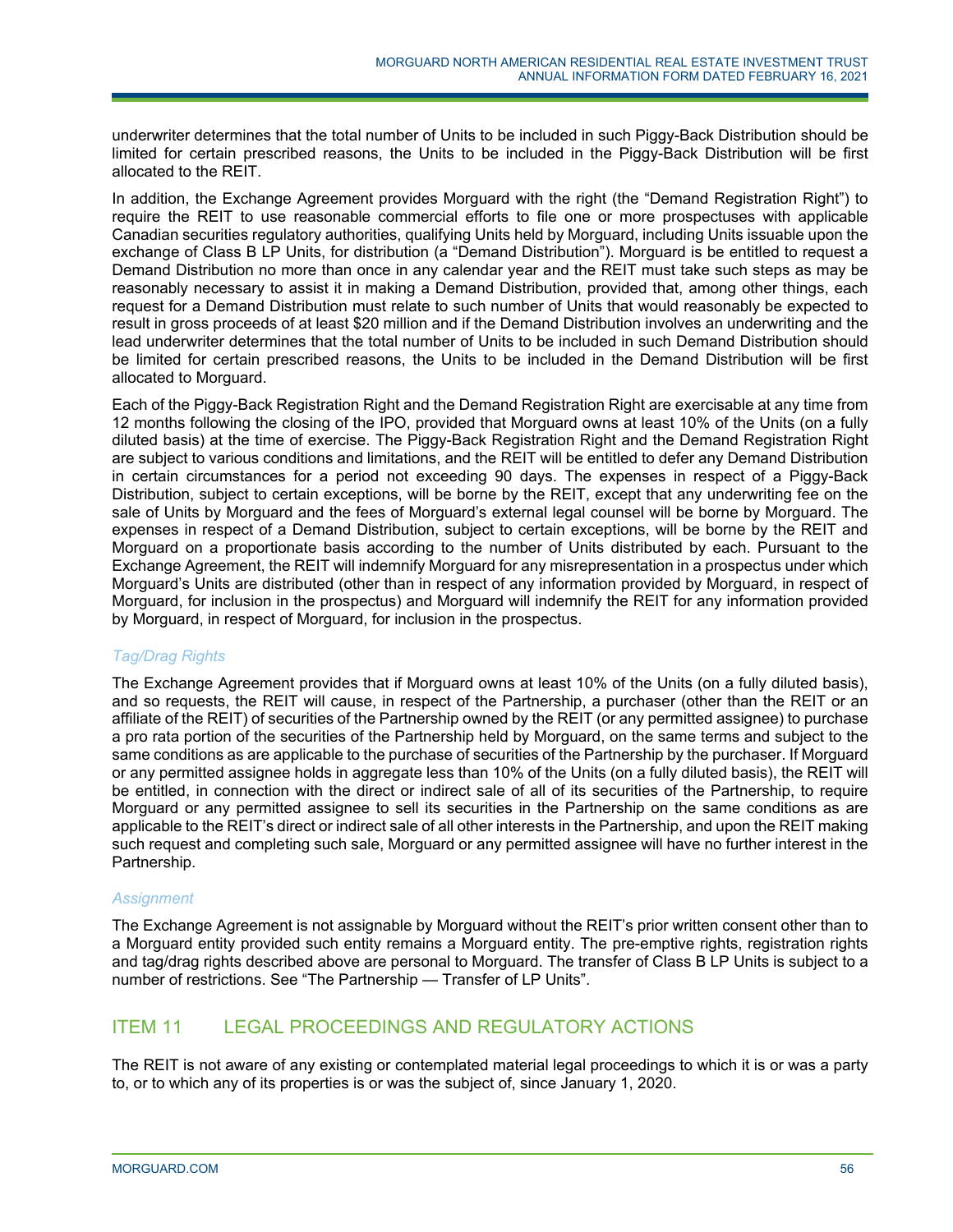# ITEM 12 AUDITORS, TRANSFER AGENT AND REGISTRAR

The independent auditor of the REIT is Ernst & Young LLP, Chartered Professional Accountants, Licensed Public Accountants, Ernst & Young Tower, 100 Adelaide Street West, PO Box 1, Toronto, Ontario, Canada, M5H 0B3. Such firm is independent of the REIT within the meaning of the Rules of Professional Conduct of the Chartered Professional Accountants of Ontario (registered name of The Institute of Chartered Accountants of Ontario).

The Transfer Agent and Registrar for the REIT's Units is Computershare Trust Company of Canada, 8th Floor, 100 University Avenue, Toronto, Ontario M5J 2Y1.

# ITEM 13 ADDITIONAL INFORMATION

Additional information, including Trustees' and officers' remuneration and indebtedness, principal holders of the REIT's securities, options to purchase securities and interests of insiders in material transactions, as applicable, is contained in the REIT's information circular for its most recent annual meeting of Unitholders.

Additional financial information is provided in the REIT's comparative financial statements for the year ended December 31, 2020, and related Management's Discussion and Analysis. Selected financial information is included in Appendix C to this Annual Information Form.

A copy of such documents may be obtained upon request from the REIT.

Additional information and disclosure relating the REIT including, financial and other material information is available on the REIT's website at www.morguard.com and may be found on SEDAR at www.sedar.com.

The REIT will also provide to any person upon request to the Secretary of the REIT:

- 1) When Units are in the course of a distribution pursuant to a short form prospectus or when a preliminary short form prospectus has been filed in respect of a distribution of Units,
	- a) One copy of the REIT's Annual Information Form, together with one copy of any document, or the pertinent pages of any document, incorporated by reference in the Annual Information Form;
	- b) One copy of the comparative financial statements of the REIT for its most recently completed financial year together with the accompanying report of the auditors and one copy of any interim financial statements of the REIT subsequent to the financial statements for its most recently completed financial year;
	- c) One copy of the REIT's information circular in respect of its most recent annual meeting of Unitholders that involved the election of Trustees or one copy of any annual filing prepared in lieu of that information circular, as appropriate; and
	- d) One copy of any other document that is incorporated by reference into the preliminary short form prospectus or the short form prospectus and are not required to be provided under (a) to (c) above; or
- 2) At any other time, one copy of any other document referred to in 1) (a), (b) and (c) above, provided the REIT may require the payment of a reasonable charge if the request is made by a person who is not a Unitholder.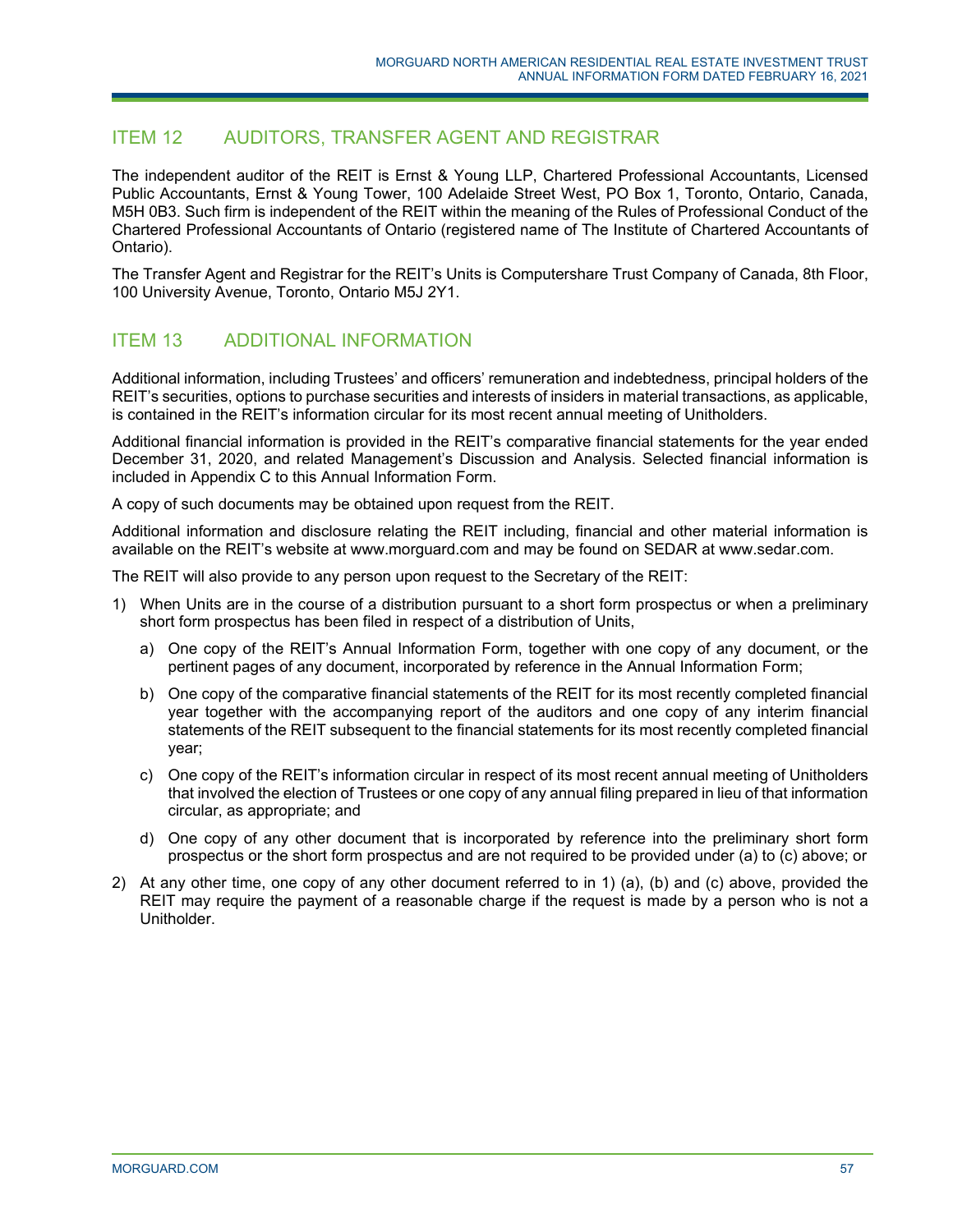# **GLOSSARY**

The following terms used in this annual information form have the meanings set out below:

"**Acquisition Agreements**" means the agreements of purchase and sale entered into on or before the closing of the IPO pursuant to which the REIT indirectly acquired the Initial IPO Properties.

"**CBCA**" means the *Canada Business Corporations Act*, as amended.

"**Change of Control**" means the acquisition by any person, or group of persons acting jointly or in concert (other than Morguard acting alone), of voting control or direction over an aggregate of not less than 66 2/3 of the outstanding Units (on a fully diluted basis).

"**Class A GP Unit**" means the Class A general partnership units of the Partnership.

"**Class A LP Unit**" means the Class A limited partnership units of the Partnership.

"**Class B GP Unit**" means the Class B general partnership units of the Partnership.

"**Class B LP Unit**" means the Class B limited partnership units of the Partnership.

"**Class C LP Unit**" means the Class C limited partnership units of the Partnership.

"**Closing Market Price**" has the meaning ascribed to it under the "Description of Trust Units and Declaration of Trust – Redemption Right."

"**CMHC**" means the Canada Mortgage and Housing Corporation.

"**CRA**" mean the Canada Revenue Agency.

"**Declaration of Trust**" means the amended and restated declaration of trust of the REIT dated as of April 18, 2012 as it may be amended and restated from time to time, all as described under "Description of Trust Units and Declaration of Trust".

"**DRIP**" means the Distribution Reinvestment Plan of the REIT.

"**Exchange Agreement**" means the exchange agreement among the REIT, Morguard, the Partnership and the REIT GP, dated April 18, 2012.

"**Fannie Mae**" means the Federal National Mortgage Association.

"**Freddie Mac**" means the Federal Home Loan Mortgage Corporation.

**"GAAP"** means Canadian generally accepted accounting principles for publicly accountable enterprises as defined by the Accounting Standards Board of Canada of the Chartered Professional Accountants of Canada, as amended from time to time.

"**General Partners**" means, collectively, the REIT GP and Morguard GP, and "**General Partner**" means any one of them.

"**Gross Book Value**" means the acquisition cost of the REIT's assets plus: (i) fair value adjustments and (ii) accumulated amortization on property, plant and equipment.

"**High-rise**" means a building with more than seven stories.

"**IFRS**" means International Financial Reporting Standards as issued by the International Accounting Standards Board and as adopted by the Chartered Professional Accountants of Canada in Part I of the Chartered Professional Accountants of Canada Handbook — Accounting, as amended from time to time.

"**Independent Trustee**" means a Trustee who, in relation to the REIT, is "independent" within the meaning of National Instrument 58-101 — Disclosure of Corporate Governance Practices, as replaced or amended from time to time (including any successor rule or policy thereto).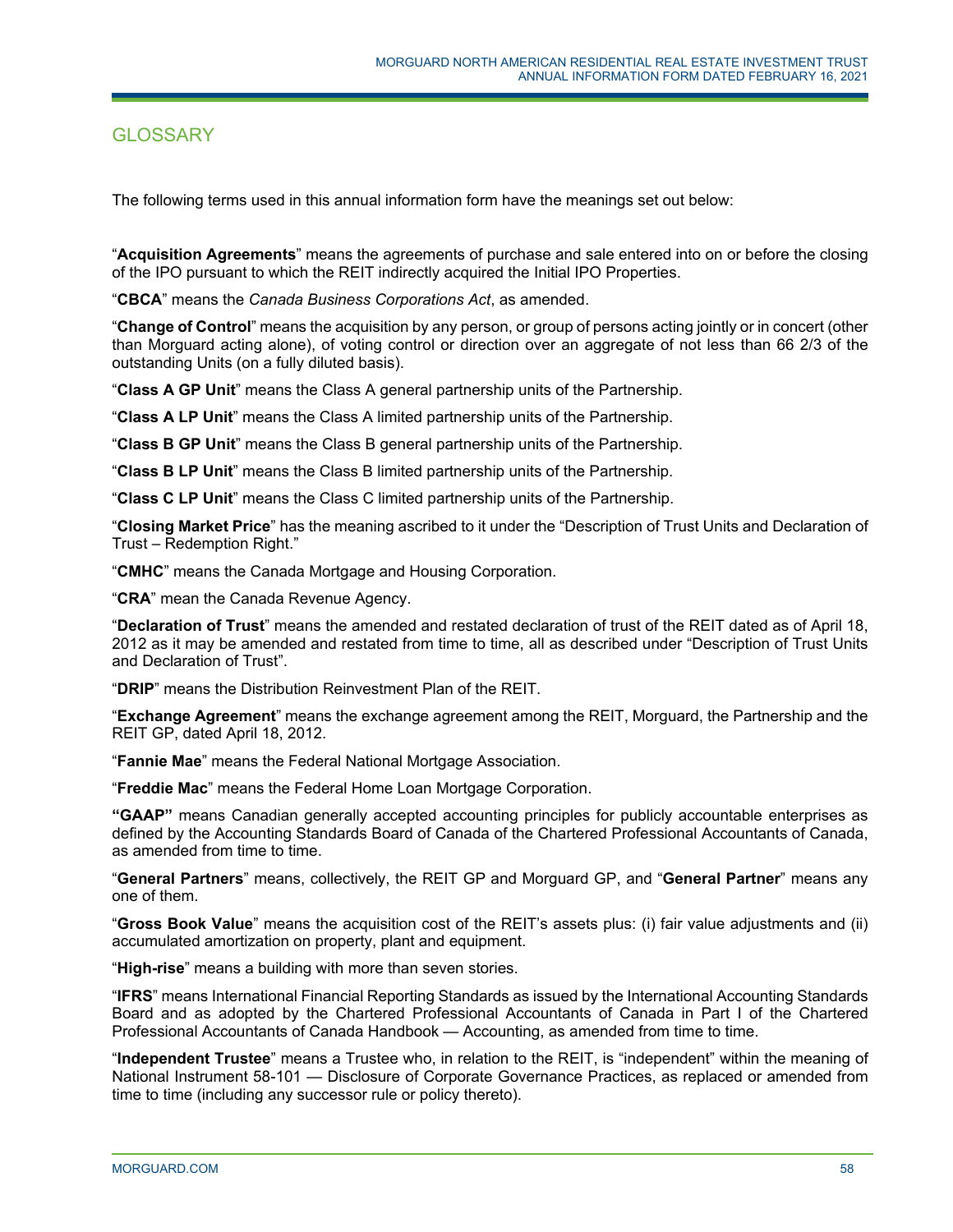"**Initial Canadian IPO Properties**" means the portfolio of 14 Canadian residential properties comprising interests in an aggregate of 12 high-rise, 3 mid-rise and 56 low-rise buildings, which were indirectly acquired by the REIT concurrently with the completion of its IPO.

"**Initial IPO Properties**" means, collectively, the Initial Canadian IPO Properties and the Initial U.S. IPO Properties.

"**Initial U.S. IPO Properties**" means the portfolio of interests in three U.S. residential walk-up garden community properties comprising an aggregate of 52 two-storey buildings, which were indirectly acquired by the REIT concurrently with the completion of its IPO.

"**IPO**" means the initial public offering of the REIT that was completed on April 18, 2012.

"**Limited Partnership Agreement**" means the limited partnership agreement of the Partnership dated April 11, 2012.

"**Low-rise**" means a building with fewer than four storeys.

"**Market Price**" has the meaning ascribed to it under "Description of Trust Units and Declaration of Trust— Redemption Right".

"**MD&A**" means management's discussion and analysis.

"**Mid-rise**" means a building with no fewer than four storeys and no more than seven storeys.

"**Monthly Limit**" means the monthly limit on the total amount payable in cash by the REIT in respect of Units tendered for redemption in a calendar month as described under "Description of Trust Units and Declaration of Trust — Redemption Right".

"**Morguard**" means Morguard Corporation, a CBCA corporation, and where the context requires, together with its affiliates.

**"Morguard Facility"** means the unsecured revolving credit facility made available by each of Morguard and the Partnership pursuant to a credit facility between the Partnership and Morguard dated April 18, 2012, as amended on July 31, 2012, and August 29, 2012.

"**Morguard GP**" means Morguard (Canada) GP Limited, a corporation incorporated under the CBCA and a wholly-owned subsidiary of Morguard.

"**NOI**" is defined by the REIT as revenue from income producing properties less property operating costs, realty taxes and utilities as presented in the consolidated statements of income.

"**Non-Residents**" means non-residents of Canada, as described under "Description of REIT Securities and Declaration of Trust — Limitation on Non-Resident Ownership".

"**Partnership**" means Morguard NAR Canada Limited Partnership, a limited partnership formed under the laws of the Province of Ontario.

"**Plans**" means, collectively, registered retirement savings plans, registered retirement income funds, deferred profit sharing plans, registered education savings plans, registered disability savings plans and tax-free savings accounts.

"**Proportionate NOI**" is a supplemental financial measure, not defined by IFRS, representing NOI as reported on the consolidated statements of income of the REIT, adjusted for the following (i) to exclude the impact of realty taxes under the International Financial Reporting Interpretations Committee ("IFRIC") Interpretation 21, *"Levies"* ("IFRIC 21") IFRIC 21; (ii) to exclude the non-controlling interest share of NOI for those properties that are consolidated under IFRS; and (iii) to include equity-accounted investment NOI at the REIT's ownership interest.

"**Redemption Price**" has the meaning ascribed to it under "Description of REIT Securities and Declaration of Trust — Redemption Right".

**"REIT"** means Morguard North American Residential Real Estate Investment Trust.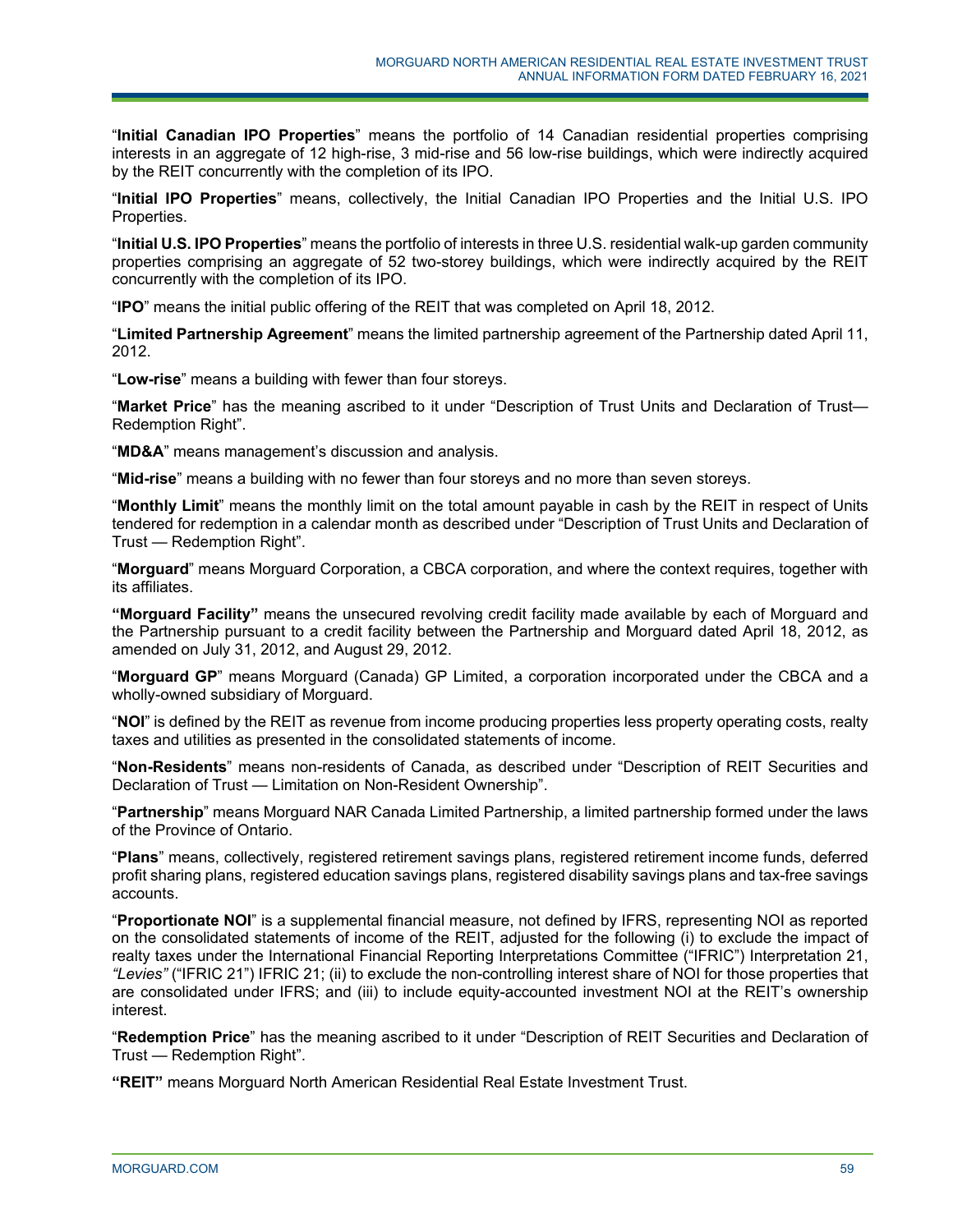"**REIT Exception**" means the exclusion from the definition of SIFT trust in the Tax Act for a trust qualifying as a "real estate investment trust" under the Tax Act.

"**REIT GP**" means Morguard NAR GP Limited, a corporation incorporated under the *Business Corporations Act* (Ontario) and a wholly-owned subsidiary of the REIT and a general partner of the Partnership.

"**Retained Debt**" means those mortgages on certain of the Initial Canadian IPO Properties that have been retained by Morguard.

"**Same Property NOI**" is a supplemental financial measure, not defined by IFRS, representing NOI for properties owned by REIT continuously for the current and comparable reporting period and does not take into account the impact of the operating performance of property acquisitions and dispositions.

"**Same Property Proportionate NOI**" is a supplemental financial measure, not defined by IFRS, representing Proportionate NOI for properties owned by REIT continuously for the current and comparable reporting period and does not take into account the impact of the operating performance of property acquisitions and dispositions.

"**Services Agreement**" means the services agreement between the REIT and Morguard dated April 18, 2012.

"**SIFT**" means specified investment flow-through within the meaning of the SIFT Rules.

**"SIFT Rules**" means provisions which potentially impose tax on publicly traded trusts, as explained under the Tax Act.

"**Special Voting Units**" means special voting units in the capital of the REIT, and "**Special Voting Unit**" means any one of them.

"**Subsidiary Notes**" means promissory notes of the Partnership, a trust all of the units of which, or a corporation all of the shares of which, are owned directly or indirectly by the REIT or another entity that would be consolidated with the REIT under GAAP, having a maturity date, determined at the time of issuance, of not more than five years, bearing interest at a market rate determined by the Trustees at the time of issuance.

"**Tax Act**" means the *Income Tax Act* (Canada).

"**Trustees**" means the trustees from time to time of the REIT, and "**Trustee**" means any one of them.

"**TSX**" means the Toronto Stock Exchange.

"**Units**" means trust units in the capital of the REIT, other than Special Voting Units, and "**Unit**" means any one of them.

"**Unitholders**" means holders of Voting Units, and "**Unitholder**" means any one of them.

"**U.S. Holdco**" means Morguard NAR (U.S.) Holdings LLC, a Delaware limited liability company.

"**U.S. Management Agreements**" means the agreements between U.S. Holdco and the U.S. Manager dated April 18, 2012.

"**U.S. Manager**" means Morguard Management Company Inc., an indirect wholly-owned subsidiary of Morguard.

"**Voting Units**" means, collectively, the Units and the Special Voting Units, and "**Voting Unit**" means any one of them.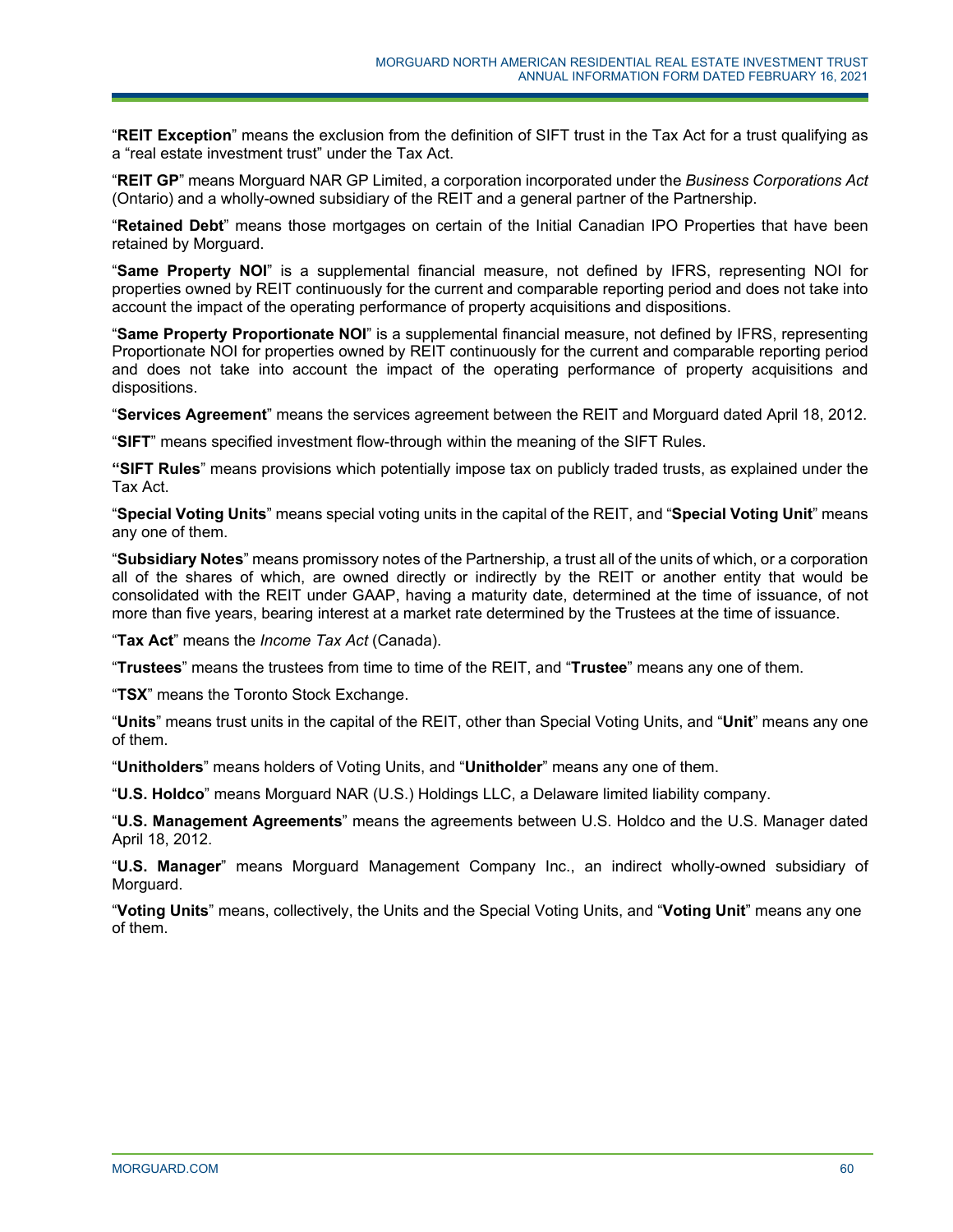### **APPENDIX A ADDITIONAL PROPERTY PORTFOLIO INFORMATION**

The following tables highlight all properties owned as at February 16, 2021. Occupancy Level is as at December 31, 2020.

# **CANADA**

|                          |             |           | Ownership       |               |               |           |
|--------------------------|-------------|-----------|-----------------|---------------|---------------|-----------|
|                          |             |           | <b>Interest</b> | Total         | Ownership     | Occupancy |
| <b>Property</b>          | City        | Prov.     | (%)             | <b>Suites</b> | <b>Suites</b> | $(\%)$    |
| Square 104               | Edmonton    | AB        | 100             | 277           | 277           | 76        |
| <b>Margaret Place</b>    | Kitchener   | ON        | 100             | 472           | 472           | 99        |
| Meadowvale Gardens       | Mississauga | <b>ON</b> | 100             | 325           | 325           | 98        |
| The Arista               | Mississauga | <b>ON</b> | 100             | 458           | 458           | 97        |
| The Elmwoods             | Mississauga | <b>ON</b> | 100             | 321           | 321           | 94        |
| The Forestwoods          | Mississauga | <b>ON</b> | 97              | 300           | 291           | 93        |
| The Maplewoods           | Mississauga | ON        | 97              | 300           | 291           | 98        |
| The Valleywoods          | Mississauga | <b>ON</b> | 98              | 373           | 366           | 96        |
| <b>Tomken Place</b>      | Mississauga | <b>ON</b> | 100             | 142           | 142           | 97        |
| 160 Chapel               | Ottawa      | <b>ON</b> | 100             | 370           | 370           | 83        |
| Downsview Park Townhomes | Toronto     | <b>ON</b> | 100             | 60            | 60            | 100       |
| <b>Rideau Towers I</b>   | Toronto     | <b>ON</b> | 90              | 287           | 258           | 97        |
| <b>Rideau Towers II</b>  | Toronto     | <b>ON</b> | 100             | 380           | 380           | 95        |
| <b>Rideau Towers III</b> | Toronto     | <b>ON</b> | 100             | 474           | 474           | 98        |
| <b>Rideau Towers IV</b>  | Toronto     | <b>ON</b> | 100             | 400           | 400           | 97        |
| Rouge Valley Residence   | Toronto     | ON        | 100             | 396           | 396           | 99        |
| <b>SUBTOTAL</b>          |             |           |                 | 5,335         | 5,281         | 95        |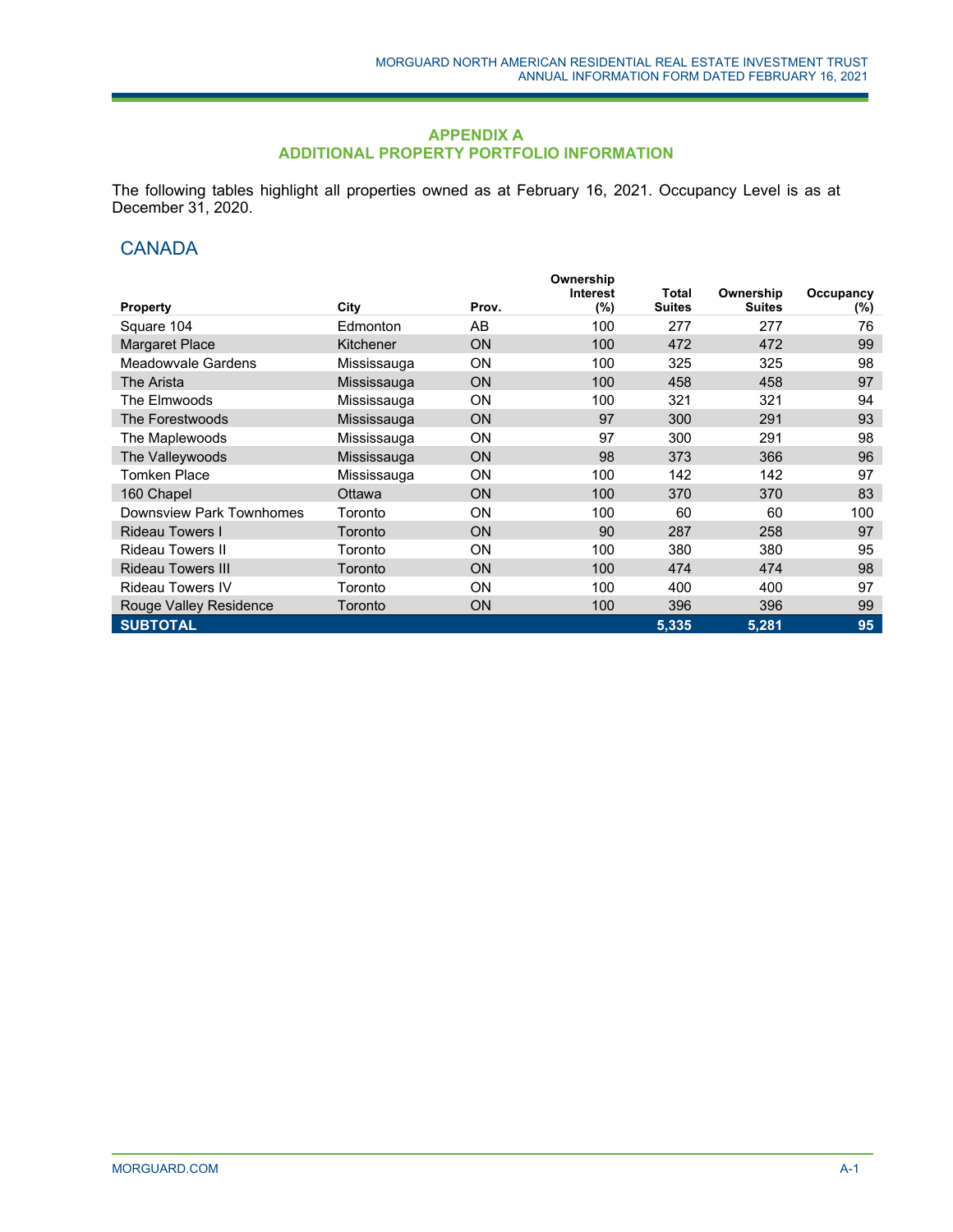# U.S.

|                                            |                     |                | Ownership<br>Interest | <b>Total</b>  | Ownership     |                  |
|--------------------------------------------|---------------------|----------------|-----------------------|---------------|---------------|------------------|
| <b>Property</b>                            | City                | <b>State</b>   | (%)                   | <b>Suites</b> | <b>Suites</b> | Occupancy<br>(%) |
| Retreat at City Center                     | Aurora              | CO             | 100                   | 225           | 225           | 95               |
| Settlers' Creek                            | <b>Fort Collins</b> | CO             | 100                   | 229           | 229           | 96               |
| The Retreat at Spring Park                 | Garland             | <b>TX</b>      | 100                   | 188           | 188           | 95               |
| <b>Grand Venetian at Las Colinas</b>       | Irving              | <b>TX</b>      | 100                   | 514           | 514           | 95               |
| Verandah at Valley Ranch                   | Irving              | <b>TX</b>      | 100                   | 319           | 319           | 95               |
| The Georgian Apartments                    | <b>New Orleans</b>  | $\overline{A}$ | 100                   | 135           | 135           | 89               |
| 1643 Josephine(1)                          | <b>New Orleans</b>  | LA             | 100                   | 114           | 114           | 6                |
| <b>Greenbrier Estates</b>                  | Slidell             | LA             | 100                   | 144           | 144           | 98               |
| Coast at Lakeshore East <sup>(2)</sup>     | Chicago             | IL             | 51                    | 515           | 263           | 92               |
| The Marquee at Block 37(2)                 | Chicago             | IL             | 50                    | 690           | 345           | 73               |
| <b>Briarhill Apartments</b>                | Atlanta             | GA             | 100                   | 292           | 292           | 96               |
| The Savoy Luxury Apartments                | Atlanta             | GA             | 100                   | 232           | 232           | 91               |
| <b>Barrett Walk Luxury Apartment Homes</b> | Kennesaw            | GA             | 100                   | 290           | 290           | 97               |
| 210 Watermark                              | <b>Bradenton</b>    | <b>FL</b>      | 100                   | 216           | 216           | 96               |
| <b>Blue Isle Apartment Homes</b>           | Coconut Creek       | <b>FL</b>      | 100                   | 340           | 340           | 95               |
| 2940 Solano at Monterra                    | <b>Cooper City</b>  | <b>FL</b>      | 51                    | 252           | 129           | 94               |
| Governors Gate I                           | Pensacola           | FL             | 100                   | 240           | 240           | 100              |
| Governors Gate II                          | Pensacola           | <b>FL</b>      | 100                   | 204           | 204           | 98               |
| <b>Jamestown Estates</b>                   | Pensacola           | <b>FL</b>      | 100                   | 177           | 177           | 98               |
| <b>Woodcliff Apartment Homes</b>           | Pensacola           | <b>FL</b>      | 100                   | 184           | 184           | 97               |
| <b>Woodbine Apartment Homes</b>            | Riviera Beach       | FL             | 100                   | 408           | 408           | 97               |
| <b>Mallory Square</b>                      | Tampa               | <b>FL</b>      | 100                   | 383           | 383           | 96               |
| <b>Village Crossing Apartment Homes</b>    | West Palm Beach     | <b>FL</b>      | 100                   | 189           | 189           | 96               |
| The Lodge at Crossroads                    | Cary                | <b>NC</b>      | 100                   | 432           | 432           | 94               |
| Perry Point Ultimate Apartments            | Raleigh             | <b>NC</b>      | 100                   | 432           | 432           | 91               |
| Northgate at Falls Church                  | <b>Falls Church</b> | <b>VA</b>      | 100                   | 104           | 104           | 93               |
| The Fenestra at Rockville Town Square      | Rockville           | MD             | 50                    | 492           | 246           | 87               |
| <b>SUBTOTAL</b>                            |                     |                |                       | 7,940         | 6,974         | 92               |
|                                            |                     |                |                       |               |               |                  |

## **TOTAL MULTI-SUITE RESIDENTIAL 13,275 12,255**

(1) Redevelopment property, commenced initial lease-up in October 2020.

(2) LEED® Certified.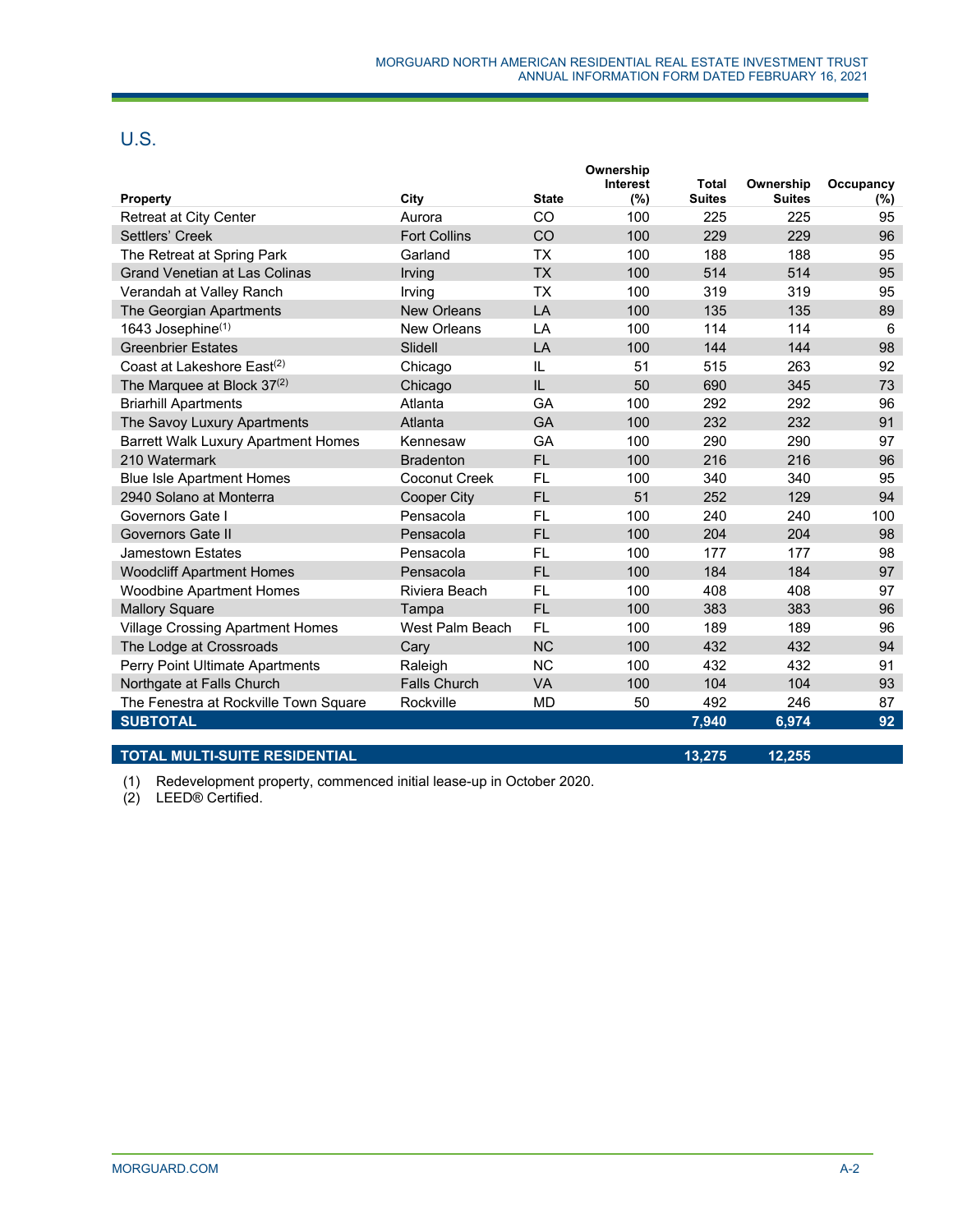## **DESCRIPTION OF THE PROPERTIES**

The following is a description of each of the Canadian Properties.

#### *ALBERTA*

## **Edmonton, Alberta**

#### *10404 104 Avenue, Edmonton, Alberta ("Square 104")*

Square 104 consists of two connecting mid-rise apartment buildings situated in downtown Edmonton at the northeast corner of 105<sup>th</sup> Street and 104<sup>th</sup> Avenue, Edmonton, Alberta. Square 104 is located in close proximity to Grant MacEwan College, restaurants, pubs and downtown offices. The five-storey and fourstorey buildings have elevator service and are situated on approximately four acres of land. The buildings include in-suite laundry facilities, a fitness centre and provide 285 underground parking spaces. The buildings were constructed in 2004 and contain a total of 277 suites consisting of one, two and threebedroom suites.

#### *ONTARIO*

#### **Kitchener, Ontario**

## *305-315 Margaret Avenue, Kitchener, Ontario ("Margaret Place")*

Margaret Place consists of two high-rise apartment buildings situated near the intersection of Victoria Street and Margaret Avenue in Kitchener, Ontario. Built in 1990, Margaret Place is located in close proximity to St. Jacobs Farm and Craft Market, and the manufacturing hub and local retail establishments. The two 18 storey buildings have three elevators in each building, and are situated on approximately six acres of lush private parkland and contain a total of 472 suites consisting of one and two-bedroom suites. Margaret Place includes hospitality suites, an indoor swimming pool and whirlpool, fitness centre, party room, saunas, billiards room, indoor bike room, indoor driving range, library, in-suite laundry facilities, and provides 437 underground parking spaces and 193 surface parking spaces. The two buildings were constructed in 1990 of cast-in-place foundation with precast concrete walls and floors.

## **Mississauga, Ontario**

## *2869 Battleford Road, Mississauga, Ontario ("Meadowvale Gardens")*

Meadowvale Gardens is a low-rise residential complex comprising of 24 buildings, situated east of Winston Churchill and north of Battleford Road in Mississauga, Ontario. The 23 three-storey garden terrace suites and one mid-rise building containing five stories, are situated on approximately 8.6 acres of land and contain a total of 325 suites consisting of one, two and three-bedroom suites. The buildings include an outdoor pool, fitness centre, party room, indoor bike room, children's playground, tennis and squash courts, saunas, laundry facilities and provide a total of 379 underground parking spaces and 169 surface parking spaces. Meadowvale Gardens is located in close proximity to public transportation, local retail establishments and Pearson International Airport and is directly adjacent to Meadowvale Town Centre. It was constructed in 1977 and is built of cast-in-place concrete foundation and conventional wood frame structure with brick facade.

## *3665 Arista Way, Mississauga, Ontario ("The Arista")*

The Arista is a high-rise residential apartment building situated near the intersection of Hurontario Street and Burnhamthorpe Road in Mississauga, Ontario. The Arista is located in close proximity to public transportation, schools, Square One Shopping Centre, Pearson International Airport and within walking distance of local retail establishments. The building includes an outdoor pool, fitness centre, billiards room, party room, indoor bike room, saunas, laundry facilities, library and business centre with internet access. The 19-storey building has five elevators, is situated on approximately 9.7 acres of land and contains a total of 458 suites consisting of one, two and three-bedroom suites. The building provides 607 underground parking spaces and 96 surface parking spaces. It was constructed in 1980 of cast-in-place foundation with pre-cast concrete walls and floors.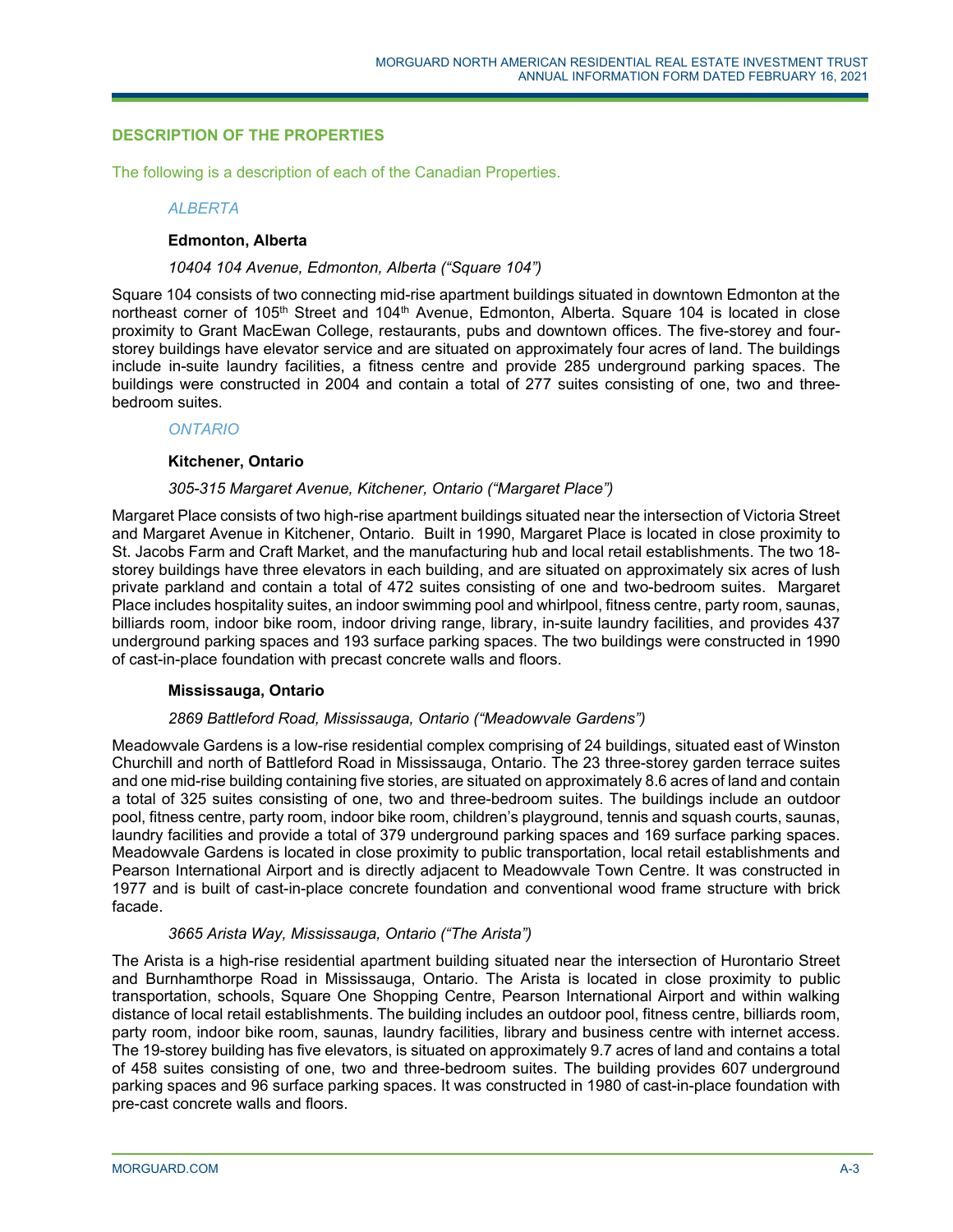## *30 Elm Drive East, Mississauga, Ontario ("The Elmwoods")*

The Elmwoods is a high-rise residential apartment building situated east of Hurontario Street and south of Elm Drive in Mississauga, Ontario. Built in 1984, The Elmwoods is located in close proximity to public transportation, schools, Square One Shopping Centre, Pearson International Airport and is walking distance to local retail amentities. The 19-storey building has three elevators, is situated on approximately 4.1 acres of land and contains a total of 321 suites consisting of bachelor, one, two and three-bedroom suites. The building includes hospitality suites, a fitness centre, party room, saunas, a tennis court, a ninehole mini putt course, a barbeque and picnic area, laundry facilities and provides 425 underground parking spaces and 65 surface parking spaces.

## *1547 Mississauga Valley Boulevard, Mississauga, Ontario ("The Forestwoods")*

The Forestwoods is a high-rise residential apartment building situated near the intersection of Burnhamthorpe Road and Hurontario Street in Mississauga, Ontario. The Forestwoods is located in close proximity to public transportation, schools, Square One Shopping Centre, Pearson International Airport and is walking distance to local retail amenities. The 22-storey building has three elevators, is situated on approximately 6.8 acres of land and contains a total of 300 suites consisting of one, two and three-bedroom suites. The building includes hospitality suites, an outdoor pool, children's playground, laundry facilities and provides 450 underground parking spaces and 75 surface parking spaces. It was constructed in 1978 and is built of cast-in-place foundation with pre-cast concrete walls and floors.

## *1477 Mississauga Valley Boulevard, Mississauga, Ontario ("The Maplewoods")*

The Maplewoods is a high-rise residential apartment building situated near the intersection of Burnhamthorpe Road and Hurontario Street in Mississauga, Ontario. The Maplewoods is in close proximity to public transportation, schools, Square One Shopping Centre, Pearson International Airport and is within walking distance to many local retail amenities. The 22-storey building has three elevators, is situated on approximately 6.8 acres of land and contains 300 suites consisting of one, two and three-bedroom suites. The building includes hospitality suites, an outdoor pool, fitness centre, party room, business centre with internet access, indoor bike room, children's playground, laundry facilities and provides 450 underground parking spaces and 82 surface parking spaces. It was constructed in 1979 and was built of cast-in-place foundation with pre-cast concrete walls and floors.

## *1423 Mississauga Valley Boulevard, Mississauga, Ontario ("The Valleywoods")*

The Valleywoods is a high-rise residential apartment building situated near the intersection of Burnhamthorpe and Hurontario Street in Mississauga, Ontario. The Valleywoods is in close proximity to public transportation, schools, Square One Shopping Centre, Pearson International Airport and is within walking distance to many local retail amenities. The 16-storey building has three elevators, is situated on approximately 8.4 acres of land and contains a total of 373 suites consisting of one, two and three-bedroom suites. The building includes a hospitality suite, an outdoor pool, fitness centre, billiards room, party room, indoor bike room, saunas, children's playground, business centre with internet access, laundry facilities and provides 495 underground parking spaces and 69 surface parking spaces. It was constructed in 1979 and is built of cast-in-place foundation with pre-cast concrete walls and floors.

## *935 Dundas Street East, Mississauga, Ontario ("Tomken Place")*

Tomken Place is a high-rise residential apartment building situated near the intersection of Tomken Road and Dundas Street in Mississauga, Ontario. Tomken Place is located in close proximity to public transportation, local retail establishments and Pearson International Airport. The 16-storey building has two elevators, is situated on approximately 2.5 acres of land and contains a total of 142 suites consisting of mainly two and three-bedroom suites with 1 one-bedroom suite. The building includes laundry facilities, fitness centre, party room, indoor bike room, children's playground, billiards room, saunas, a tennis and provides 197 underground parking spaces and 34 surface parking spaces. It was constructed in 1979 of cast-in-place foundation with pre-cast concrete walls and floors.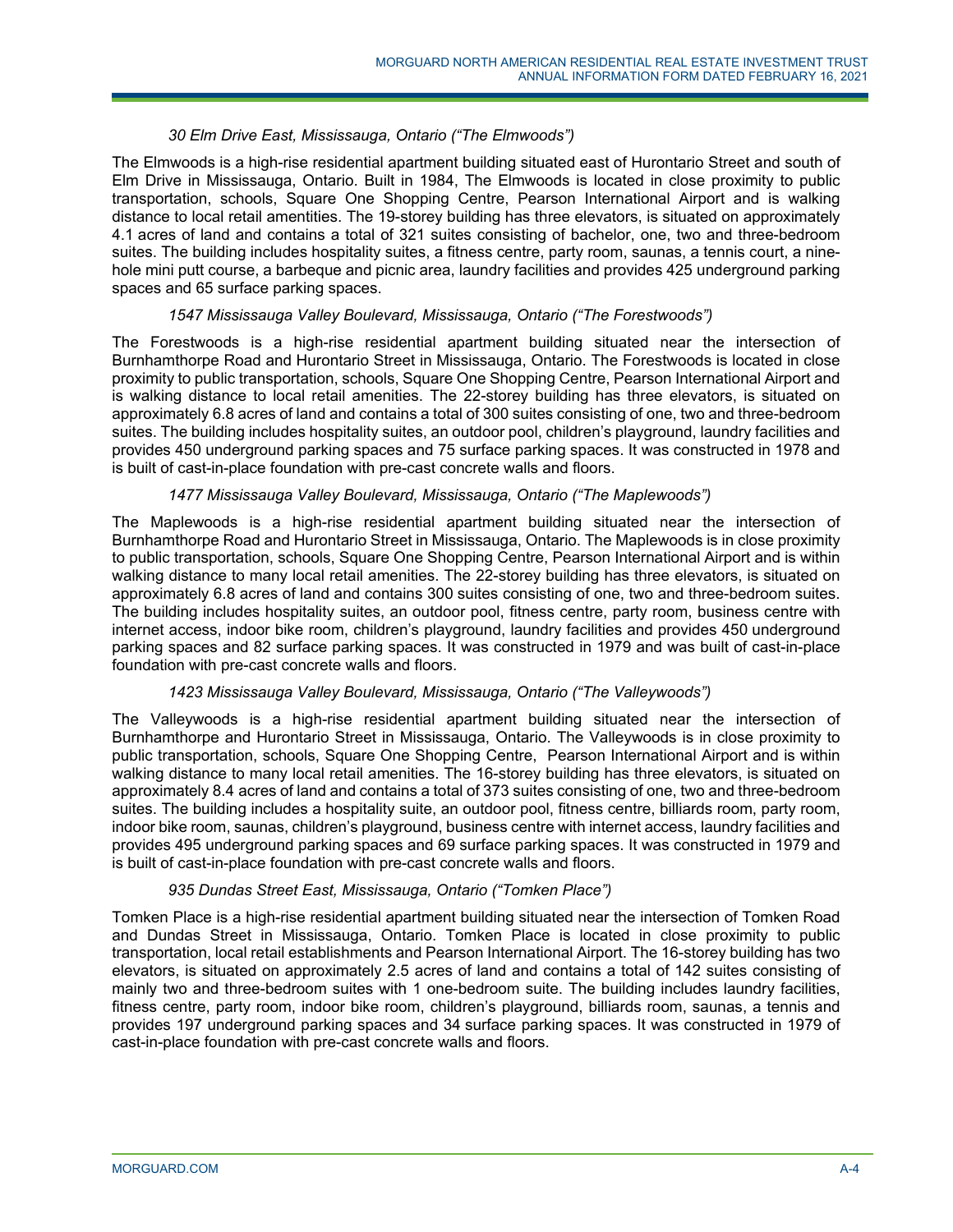### **Ottawa, Ontario**

## *160 Chapel Street, Ottawa, Ontario ("160 Chapel")*

160 Chapel is a 22-story, 370-suite residential apartment building originally built in 1971 consisting of reinforced concrete construction. There is an above ground parking lot and two levels of underground parking offering a total of 270 parking spaces. There are 4 commercial units. 160 Chapel is located in the Sandy Hill neighbourhood in Ottawa – located just 2 kilometres from the downtown core, at the corner of Chapel and Rideau Streets, 160 Chapel benefits from being in close proximity to the Rideau Centre, parliament Hill, the Byward market, and the University of Ottawa. The building includes 24-hour on-site security, fitness centre, indoor pool, guest suite and sauna.

## **Toronto, Ontario**

#### *55-71 John Perkins Bull Drive, Toronto, Ontario ("Downsview Park Townhomes")*

Downsview Park Townhomes comprises 60 recently built two and three-bedroom rental townhomes, constructed in 2017, with open concept floor plans and modern finishes. Located on the edge of Downsview Park, these stylish townhomes are minutes away from York University and Yorkdale Shopping Centre; and are in close proximity to Highways 400 and 401 as well as public transportation.

#### *35 Thorncliffe Park Drive, Toronto, Ontario ("Rideau Towers I")*

Rideau Towers I, is in a collection of four high-rise residential apartment buildings situated near the intersection of Thorncliffe Park Drive and Overlea Boulevard, in Toronto, Ontario. The Rideau Towers are in close proximity to public transportation and local retail establishments. This 18-storey building, which is situated on approximately 3.5 acres of land and contains a total of 287 suites. Rideau Towers I comprise of one, two and three-bedroom suites with a weighted average size of 918 square feet. The building has laundry facilities and provides 176 underground parking spaces and 122 surface parking spaces. The building was constructed in the mid-1960's and was built of cast-in-place concrete slab floors with a brick exterior veneer.

## *43 Thorncliffe Park Drive, Toronto, Ontario ("Rideau Towers II")*

Rideau Towers II is a collection of four high-rise residential apartment buildings situated near the intersection of Thorncliffe Park Drive and Overlea Boulevard, Toronto, Ontario. The Rideau Towers are in close proximity to public transportation and local retail establishments. This 20-storey building has four elevators, is situated on approximately 4.4 acres of land and contains a total of 380 suites. Rideau Towers II comprises one, two and three-bedroom suites with a weighted average size of 922 square feet. The building has laundry facilities, and provides 353 underground parking spaces and 114 surface parking spaces. It was constructed in the mid-1960's, is built of cast-in-place concrete slab floors with a brick exterior veneer construction.

## *47 Thorncliffe Park Drive, Toronto, Ontario ("Rideau Towers III")*

Rideau Towers III is in a collection of four high-rise residential apartment buildings situated near the intersection of Thorncliffe Park Drive and Overlea Boulevard, in Toronto, Ontario. The Rideau Towers are in close proximity to public transportation and local retail establishments. This 25-storey building has five elevators, is situated on approximately 5.5 acres of land and contains a total of 474 suites. Rideau Towers III comprises one, two and three-bedroom suites with a weighted average size of 978 square feet. The building has laundry facilities, and provides 521 underground parking spaces and 64 surface parking spaces. It was constructed in the mid-1960's, is built of cast-in-place concrete slab floors with a brick exterior veneer construction.

#### *49 Thorncliffe Park Drive, Toronto, Ontario ("Rideau Towers IV")*

Rideau Towers IV is a collection of four high-rise residential apartment buildings situated near the intersection of Thorncliffe Park Drive and Overlea Boulevard, Toronto, Ontario. The Rideau Towers are in close proximity to public transportation and local retail establishments. This 20-storey building has four elevators, is situated on approximately 4.4 acres of land and contains a total of 400 suites. Rideau Towers IV comprises bachelor, one, two and three-bedroom suites with a weighted average size of 956 square feet.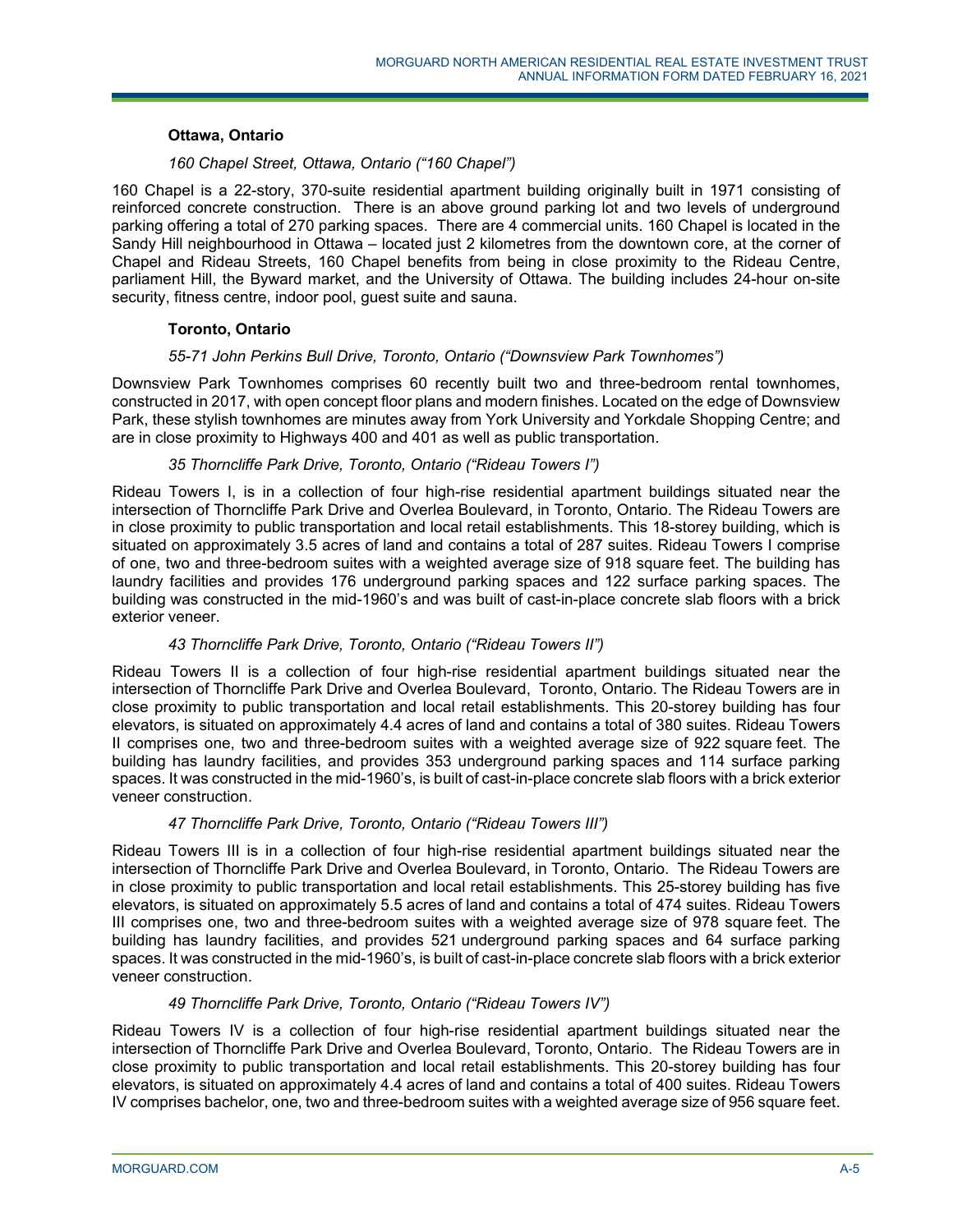The building has laundry facilities, and provides 444 underground parking spaces and 51 surface parking spaces. It was constructed in the mid-1960's, is built of cast-in-place concrete slab floors with a brick exterior veneer construction.

## *45 Generation Boulevard, Toronto, Ontario ("Rouge Valley Residence")*

Rouge Valley Residence is a low-rise residential complex consisting of 33 buildings which is located just off Meadowvale Road and Highway 401 in Toronto, Ontario and comprises the municipal addresses of 41- 53 and 95-115 Generation Boulevard. Rouge Valley Residence is in close proximity to public transportation, The University of Toronto (Scarborough Campus), the Toronto Zoo and the Rouge Valley Conservation Area. The three-storey townhouse style suites are situated on 14.8 landscaped acres of land. Rouge Valley Residence comprises 396 suites, consisting of one, two and three-bedroom suites. The buildings include laundry facilities, an outdoor swimming pool and provide 533 surface parking spaces. Constructed in 1978, the buildings are built of cast-in-place concrete foundation and conventional wood frame structure.

The following is a description of each of the U.S. Properties.

# *COLORADO*

## **Aurora, Colorado**

## *820 South Cimarron Way, Aurora, Colorado ("Retreat at City Center")*

Retreat at City Center is a low-rise apartment complex comprising 12 buildings and 225 suites constructed in 2002. It is located approximately nine miles from downtown Denver. The one, two and three-bedroom suites are situated on 7.46 landscaped acres of land. The property includes a leasing centre, fitness centre, and swimming pool. The property has 406 parking spaces in an eight level parking garage, with 54 additional surface parking spaces situated on the property.

## **Fort Collins, Colorado**

## *4408 John F. Kennedy Way, Fort Collins. Colorado ("Settlers' Creek")*

Settlers' Creek is a low-rise apartment complex consisting of nine buildings, 13 second-story lofts, and 229 suites , it was constructed in 2009. It is located approximately 6.3 miles from downtown Fort Collins. The one, two and three-bedroom suites are situated on 13.61 landscaped acres of land. The property includes a leasing centre, fitness centre, swimming pool and tanning room, and provides 324 surface parking spaces and 87 garage spaces.

## *TEXAS*

## **Garland, Texas**

## *2701 Lookout Drive, Garland, Texas ("The Retreat at Spring Park")*

The Retreat at Spring Park is a low-rise apartment complex comprising 188 suites in 13 buildings, it was constructed in 1996. It is located approximately six miles from Dallas/Fort Worth International Airport. The one and two-bedroom suites are situated on 12.23 acres of land. The property includes a leasing office, swimming pool, a fitness centre and barbeque picnic area. Each unit is provided with an attached single car garage, plus an additional 97 surface parking spaces are available.

## **Irving, Texas**

## *6225 Love Drive, Irving, Texas ("Grand Venetian at Las Colinas")*

Grand Venetian at Las Colinas is a low-rise apartment complex consisting of 25 buildings and housing 514 suites, it was constructed in 1997. Grand Venetian is located within 20 minutes of downtown Dallas. The one, two and three-bedroom suites are situated on 24.42 acres of land. The property includes a leasing centre, spa room, fitness centre and business centre and provides 889 parking spaces.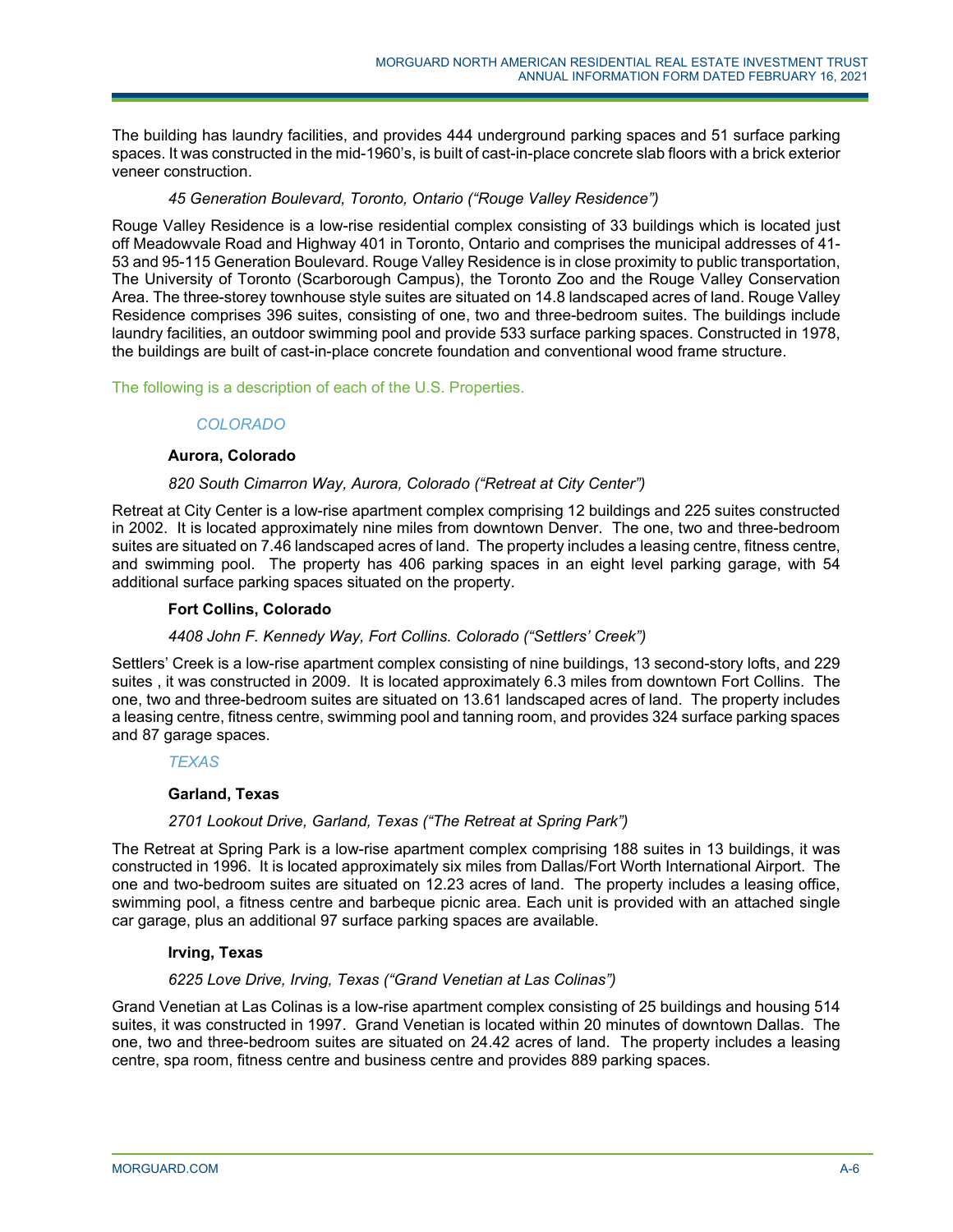## *8600 Valley Ranch Parkway, Irving, Texas ("Verandah at Valley Ranch")*

Verandah at Valley Ranch is a low-rise apartment complex comprising 319 suites in 15 buildings constructed in 1994. It is located approximately six miles from Dallas/Fort Worth International Airport. The one, two and three-bedroom suites are situated on 14.78 acres of land. The property includes a leasing office, two swimming pools, and a covered car wash, and provides 524 parking spaces.

## *LOUISIANA*

## **New Orleans, Louisiana**

## *2233 St. Charles Ave., New Orleans, Louisiana ("The Georgian Apartments")*

The Georgian Apartments is a mid-rise apartment complex comprises 135 suites, constructed in 1951. It is located within the Garden District in New Orleans. The bachelor, one and two-bedroom suites are situated on 1.12 landscaped acres of land. The property includes a swimming pool, hot tub, fitness centre and a gated entrance and provides 63 surface parking spaces.

#### *1643 Josephine St., New Orleans, Louisiana ("1643 Josephine")*

1643 Josephine is a five-story apartment building located in the Lower Garden District adjacent to the Pontchartrain Hotel, just off the Saint Charles Avenue street car line. It is situated between the New Orleans CBD/Warehouse District and the Uptown University Area. Originally constructed in 1986, 1643 Josephine completed a major renovation and upgrade in the fourth quarter of 2020. It is comprised of 114 renovated suites, a ground floor garage with 73 parking spaces and a separate neighbouring ground lot with 21 additional parking spaces. Constructed upon a land parcel of 38,899SF, 1643 Josephine includes two courtyards, swimming pool, new club room, fitness center and pet run.

#### **Slidell, Louisiana**

## *100 Greenbrier Way, Slidell, Louisiana ("Greenbrier Estates")*

Greenbrier Estates is a low-rise apartment complex consisting of 18 buildings and 144 suites constructed in 2005. It is situated between New Orleans and the Mississippi coast. The one, two and three-bedroom suites are situated on 9.0 landscaped acres of land. The property includes a leasing centre, swimming pool, fitness centre, tennis court, car wash and picnic area and provides 360 surface parking spaces.

## *ILLINOIS*

## **Chicago, Illinois**

## *345 East Wacker Drive, Chicago, Illinois ("Coast at Lakeshore East")*

Built in 2013, Coast at Lakeshore East is a LEED® Silver Certified, 515-suite apartment building, with street retail space, located in a prime, core Chicago submarket near the Chicago River and Millennium Park. Coast at Lakeshore East offers studios to three-bedroom residences; and includes amenities such as heated outdoor lap pool, fitness centre, private meeting lounges, landscaped gardens and deck, catering kitchen and neighbourhood car sharing and electric car-charging stations.

## *108 North State Street, Chicago, Illinois ("The Marquee at Block 37")*

The Marquee at Block 37, was constructed in 2016, The Marquee at Block 37 is a 690-suite, 38-storey contemporary building, located in the centre of Chicago's Loop. The property is part of a prominent, mixeduse strata title development known as Block 37 and is located at 108 North State Street – a prestigious downtown neighbourhood with immediate access to subways, restaurants, and high-end retail shops.

## *GEORGIA*

## **Atlanta, Georgia**

## *1470 Sheridan Road NE, Atlanta, Georgia ("Briarhill Apartments")*

Briarhill Apartments is a low-rise apartment complex consisting of 14 buildings and 292 suites constructed in 1988. It is located approximately 7.2 miles from downtown Atlanta. The one and two-bedroom suites are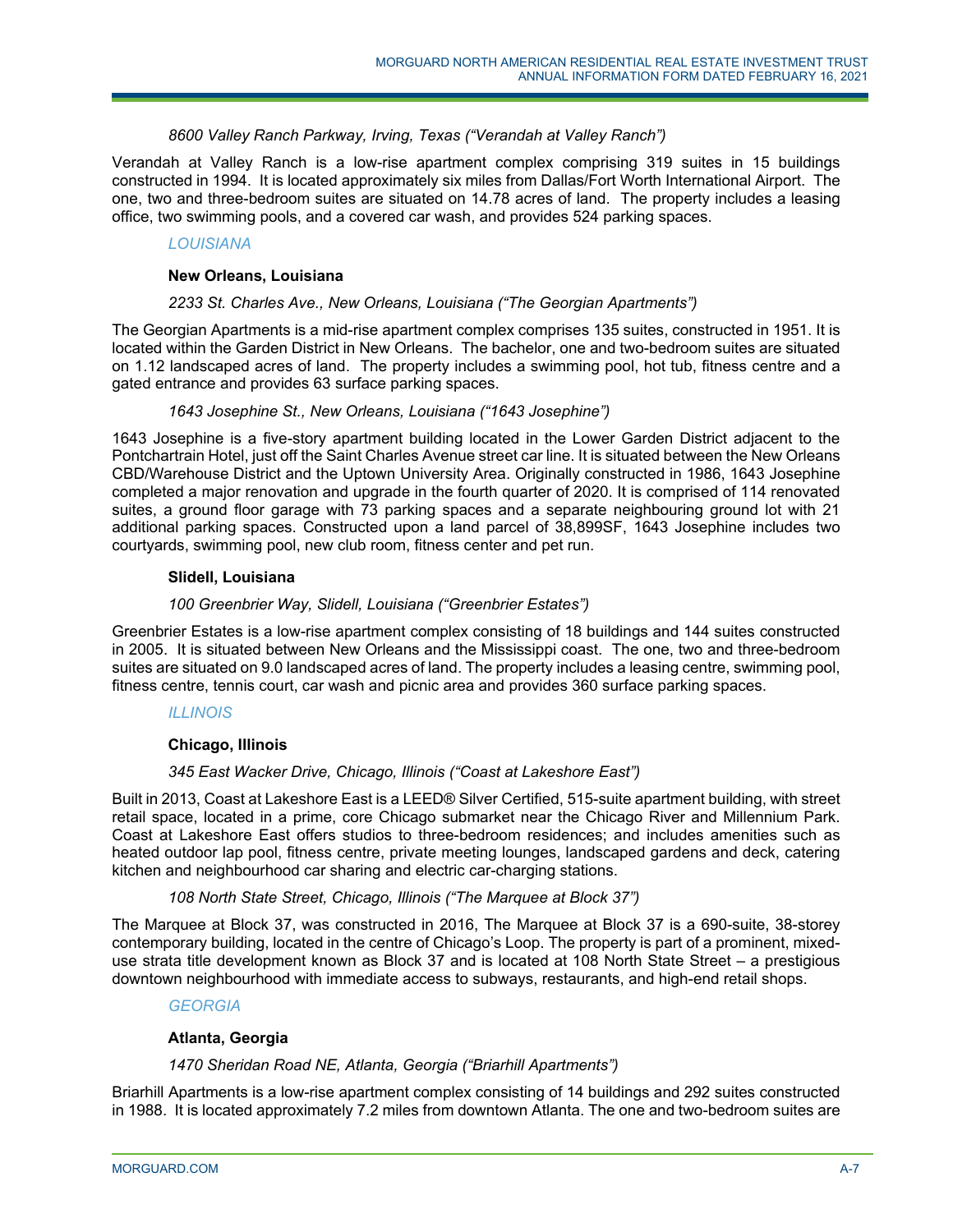situated on 9.81 landscaped acres of land. The property includes a leasing centre, exercise room, swimming pool and spa area, and provides 466 parking spaces.

## *4306 North Shallowford Road, Atlanta, Georgia ("The Savoy Luxury Apartments")*

The Savoy Luxury Apartments is a single four-story apartment building comprising 232 suites constructed in 2007. It is located 16 miles from downtown Atlanta. The one, two, and three-bedroom apartment building is situated on 7.7 landscaped acres of land. The property includes a leasing centre, and an outdoor swimming pool. The property includes a five level garage with a total of 362 parking spaces.

## **Kennesaw, Georgia**

## *2055 Barrett Lakes Boulevard NW, Kennesaw, Georgia ("Barrett Walk Luxury Apartment Homes")*

Barrett Walk Luxury Apartment Homes is a low-rise apartment complex comprising 11 buildings and 290 suites constructed in 2002. It is located 10 minutes from downtown Marietta. The one and two-bedroom suites are situated on 22.6 landscaped acres of land. The property includes a leasing centre, fitness centre, swimming pool and business centre, and provides 543 parking spaces.

## *FLORIDA*

## **Bradenton, Florida**

## *210 Third Street West, Bradenton, Florida ("210 Watermark")*

Completed in 2003, 210 Watermark, is a residential walk-up garden community comprising 216 suites in seven buildings situated on 10.07 acres of land. Approximately 289 surface parking spaces are provided, as well as 30 leasable detached private garages. It is located approximately 24 miles from Tampa International Airport.

## **Coconut Creek, Florida**

## *5100 W. Sample Road, Coconut Creek, Florida ("Blue Isle Apartment Homes")*

Blue Isle Apartment Homes was completed in 1998, Blue Isle Apartment Homes is a two-storey residential walk-up garden community comprising 340 suites in 23 buildings situated on 18.4 acres of land. Blue Isle Apartment Homes is centrally located at 5100 W. Community amenities include fitness centre resort-style pool with sun deck, playground and upgraded suite finishes.

## **Cooper City, Florida**

## *2940 Solano Avenue, Cooper City, Florida ("2940 Solano at Monterra")*

2940 Solano at Monterra comprises 252 suites in 11 three-storey walk-up garden style buildings. Construction was completed in 2014. The property has luxury suite finishes and community amenities including media centre, saltwater pool with sundeck and outdoor lounge with fireplace and kitchen. The property is located in southwest Cooper City, with easy access to multiple office markets, regional hospitals, retailers, restaurants and entertainment venues.

## **Pensacola, Florida**

## *1600 Governors Drive, Pensacola, Florida ("Governors Gate I")*

Governors Gate I is a low-rise apartment complex consisting of 15 buildings and 240 suites constructed in 1998. It is located within 30 minutes of Pensacola Beach. The one, two and three-bedroom suites are situated on 23.8 landscaped acres of land. The property includes a leasing centre, swimming pool, fitness centre, tennis court, car wash and picnic area and provides 360 surface parking spaces.

## *1600 Governors Drive, Pensacola, Florida ("Governors Gate II")*

Governors Gate II is a low-rise apartment complex consisting of 12 buildings and 204 suites constructed in 2003. It is located within 30 minutes of Pensacola beach. The one, two and three-bedroom suites are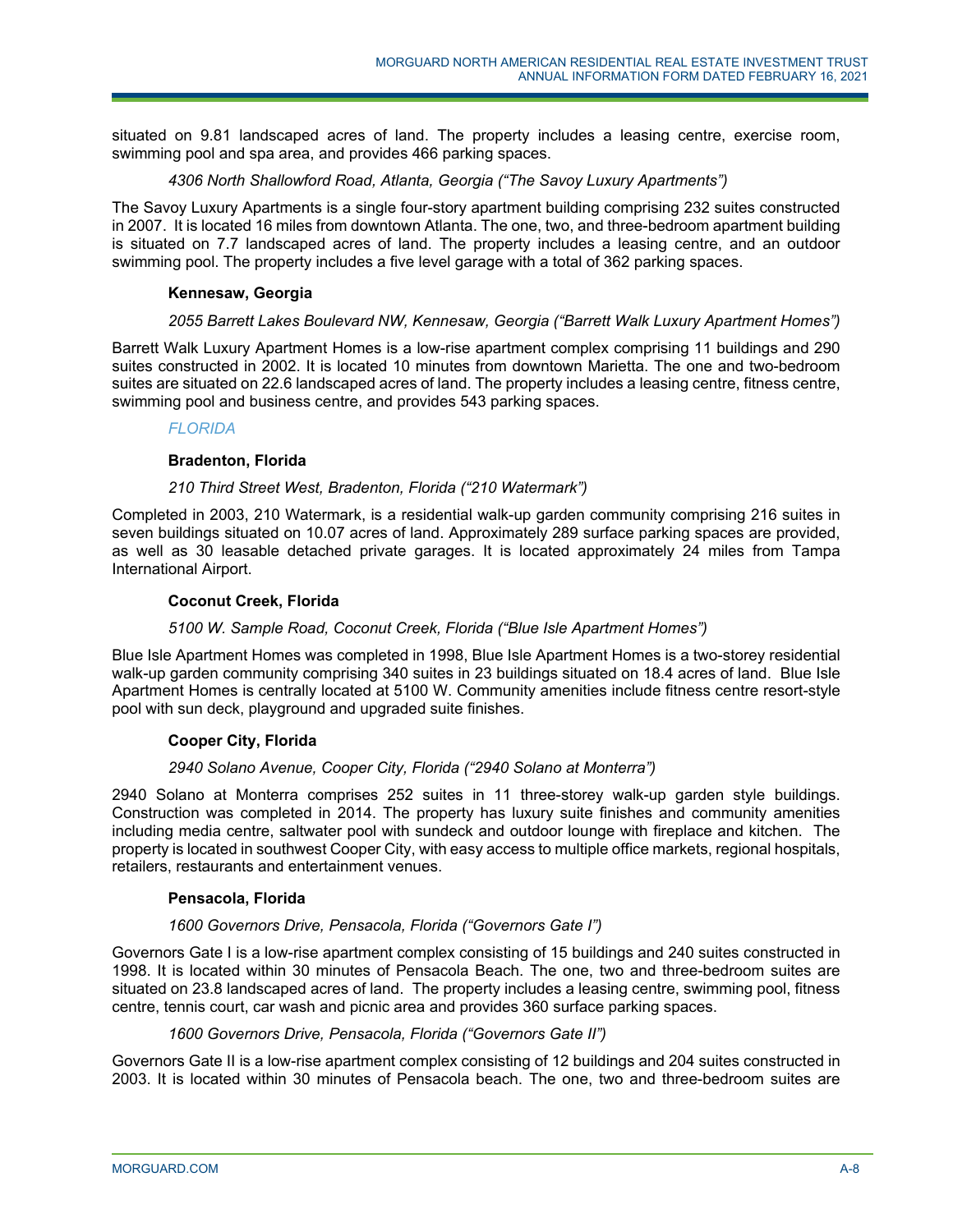situated on 21.52 landscaped acres of land. The property includes a leasing centre, swimming pool, fitness centre, tennis court, car wash and picnic area and provides 306 surface parking spaces.

## *3331 Summit Boulevard, Pensacola, Florida ("Jamestown Estates")*

Jamestown Estates is a low-rise apartment complex consisting of 177 suites constructed in 1972. It is located within 15 minutes of Pensacola beach. The one, two and three-bedroom suites are situated on 12 landscaped acres of land. The property includes a leasing centre, swimming pool, fitness centre, and tennis centre.

## *4301 Creighton Road, Pensacola, Florida ("Woodcliff Apartment Homes")*

Woodcliff Apartment Homes is a low-rise apartment complex consisting of 184 suites constructed in 1977. It is located within 15 minutes of Pensacola beach. The one and two-bedroom suites are situated on nine landscaped acres of land. The property includes a leasing centre, swimming pool, fitness centre, and tennis courts.

## **Riviera Beach, Florida**

# *9000 Woodbine Trail, Palm Beach Gardens, Florida ("Woodbine Apartment Homes")*

Woodbine Apartment Homes is a three-storey residential walk-up garden community comprising 408 suites in 17 buildings situated on 19 acres of land that was completed in 2000. Woodbine Apartment Homes offers tropical living in a private community of one, two and three-bedroom apartments. Centrally located, it is minutes from miles of white sand beaches, colleges, dining, shopping, and the entertainment district in Downtown Gardens and Legacy Place. Community amenities include fitness centre, resort-style pool with sun deck, tennis court, barbeque and picnic areas and gazebos.

## **Tampa, Florida**

## *11306 Mallory Square Drive, Tampa, Florida ("Mallory Square")*

Mallory Square a low-rise apartment complex consisting of 18 buildings and 383 suites constructed in 2005. It is located minutes away from downtown Tampa. The one, two and three-bedroom suites are situated on approximately 46 acres of land. The property includes a leasing centre, swimming pool, fitness centre, and tennis courts, and provides approximately 575 surface parking spaces.

## **West Palm Beach, Florida**

## *3101 Village Boulevard, West Palm Beach, Florida ("Village Crossing Apartment Homes")*

Village Crossing Apartment Homes was completed in 1989, Village Crossing Apartments is a residential walk-up garden community comprising 189 suites in 8 buildings situated on 10.8 acres of land.

# *NORTH CAROLINA*

## **Cary, North Carolina**

## *200 Brisbane Woods Way, Cary, North Carolina ("The Lodge at Crossroads")*

The Lodge at Crossroads is a low-rise apartment complex consisting of 23 buildings and 432 suites constructed in 2001. It is located approximately 10.2 miles from the Raleigh/Durham International Airport and 6 miles from downtown Raleigh. The one, two, and three-bedroom suites are situated on 23 acres of land. The property includes a leasing centre, swimming pool, game room, fitness centre and business centre. A total of 771 surface parking spaces, 42 detached garages, and 96 attached garages.

## **Raleigh, North Carolina**

## *3235 Trimblestone Lane, Raleigh, North Carolina ("Perry Point Ultimate Apartments")*

Perry Point Ultimate Apartments is a low-rise apartment complex comprising 16 buildings and 432 suites constructed in 2009. It is located within 20 minutes of downtown Raleigh. The one and two-bedroom suites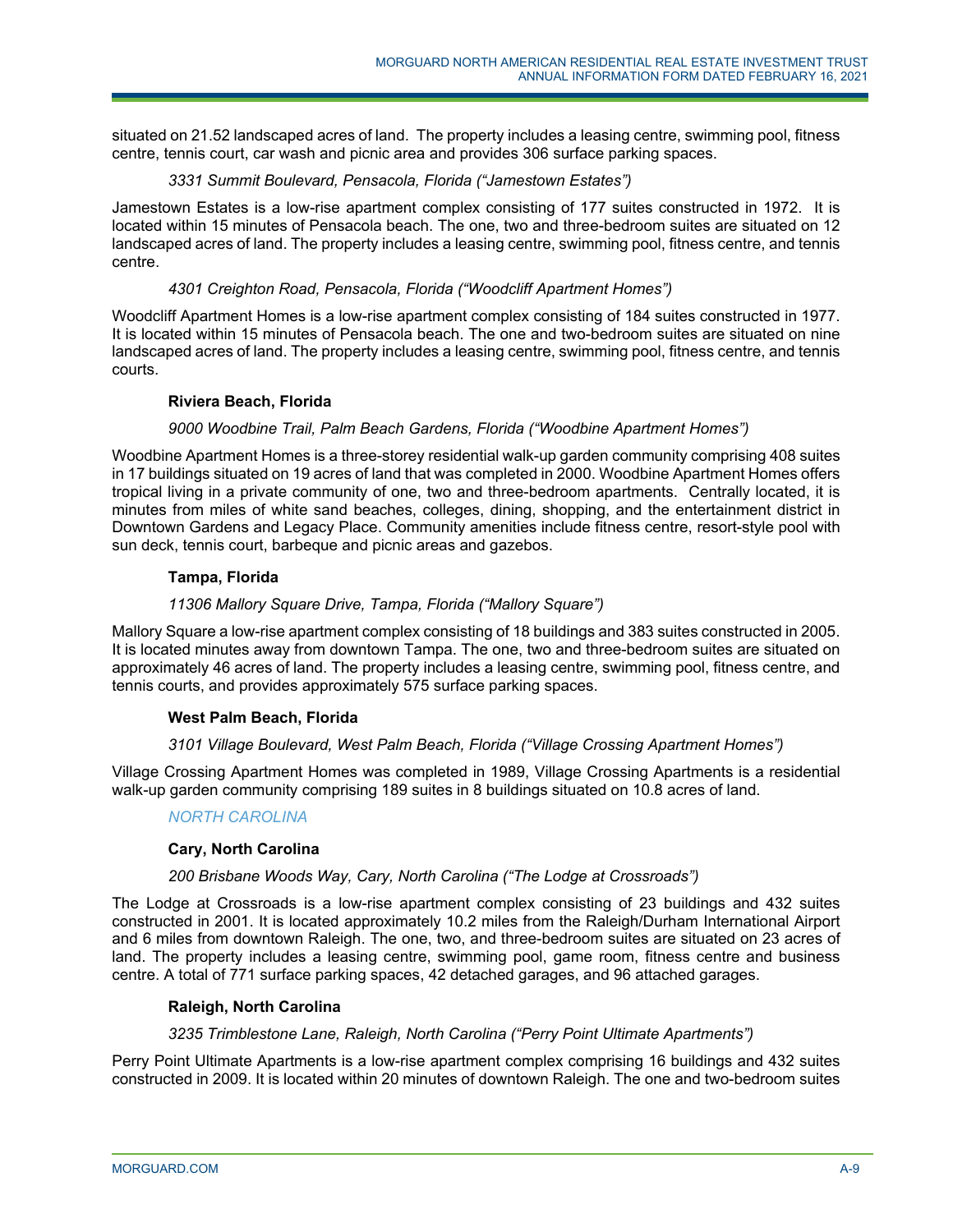are situated on approximately 23.39 acres of land. The property includes a leasing office, swimming pool, dog park, a playground and picnic area, and provides 696 parking spaces.

## *VIRGINIA*

## **Falls Church, Virginia**

## *450 North Washington Street, Falls Church, Virginia ("Northgate at Falls Church")*

Northgate at Falls Church comprises 104 suites, and 158 parking spaces, situated over ground level high street retail and office (primarily tenanted as a medical office centre). The property was built in 2014 and includes such amenities as private courtyard, clubroom and fitness centre. The property is built to a LEED® NC Gold standard. Northgate at Falls Church is subject to a long-term land lease, with a fixed annual payment and a fixed price purchase option available in September 2029.

#### *MARYLAND*

## **Rockville, Maryland**

## *37 Maryland Avenue, Rockville, Maryland ("The Fenestra at Rockville Town Square")*

The Fenestra at Rockville Town Square was completed in 2008 and consists of 492 suites in four strata titled buildings with 861 total parking spaces. Situated over ground-level retail, the property is in close proximity to public transportation (metro) and Montgomery County's government centre and many community amenities. Property amenities include saltwater pool, fitness centre, courtyard terrace and insuite laundry.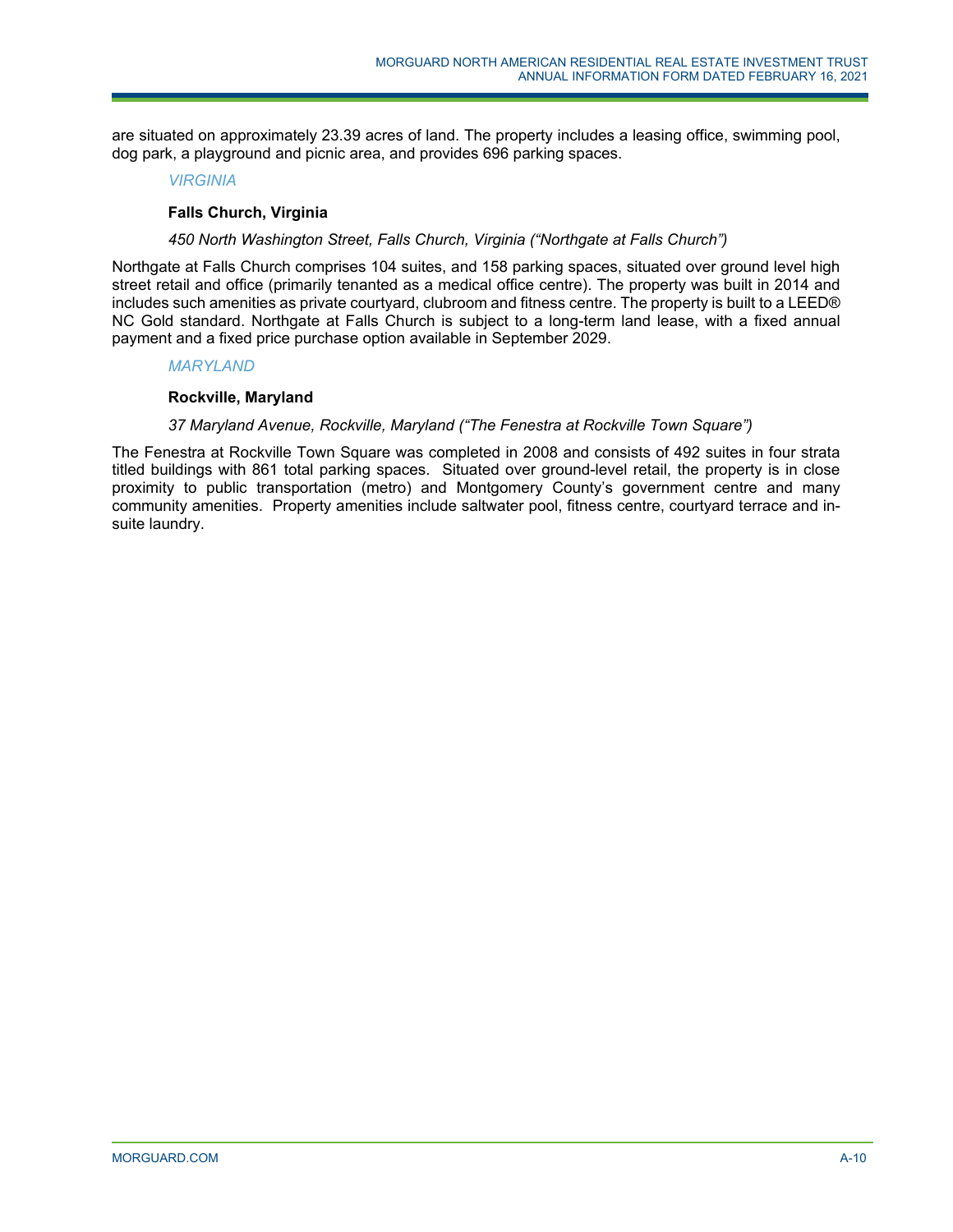#### **APPENDIX B AUDIT COMMITTEE MANDATE**

## **1. PURPOSE**

The overall purpose of the Audit Committee (the "**Committee**") of the REIT is to monitor the REIT's system of internal financial controls, to evaluate and report on the integrity of the financial statements of the REIT, to enhance the independence of the REIT's external auditors and to oversee the financial reporting process of the REIT.

#### **2. COMPOSITION, PROCEDURES AND ORGANIZATION**

- 2.1 The Committee shall consist of at least three members of the Board of the REIT (the "**Board**"), each of whom shall be, in the determination of the Board, "independent" as that term is defined by Multilateral Instrument 52-110, as amended from time to time, and the majority of whom shall be resident Canadians. Each member shall complete and return to the REIT annually a questionnaire regarding the member's independence. The definition of "independent" is set out in Exhibit A hereto.
- 2.2 All members of the Committee shall be, in the determination of the Board, "financially literate" as that term is defined by Multilateral Instrument 52-110, and at least one member of the Committee must have, in the determination of the Board, "accounting or related financial expertise". The definition of "financially literate" is set out in Exhibit A hereto.
- 2.3 The Board, at its organizational meeting held in conjunction with each annual meeting of unitholders, shall appoint the members of the Committee for the ensuing year. The Board may at any time remove or replace any member of the Committee and may fill any vacancy in the Committee. Any member of the Committee ceasing to be a trustee of the REIT shall cease to be a member of the Committee.
- 2.4 Unless the Board shall have appointed a chair of the Committee, the members of the Committee shall elect a chair from among their number.
- 2.5 The Committee shall have access to such officers and employees of the REIT and to the REIT's external auditors and its legal counsel, and to such information respecting the REIT as it considers to be necessary or advisable in order to perform its duties.
- 2.6 Notice of every meeting shall be given to the external auditors, who shall, at the expense of the REIT, be entitled to attend and to be heard thereat.
- 2.7 Meetings of the Committee shall be conducted as follows:
	- (a) the Committee shall meet on a regular basis, at such times and at such locations as the chair of the Committee shall determine;
	- (b) the external auditors or any member of the Committee may call a meeting of the Committee;
	- (c) any trustee of the REIT may request the chair of the Committee to call a meeting of the Committee and may attend such meeting to inform the Committee of a specific matter of concern to such trustee, and may participate in such meeting to the extent permitted by the chair of the Committee; and
	- (d) the external auditors and management employees shall, when required by the Committee, attend any meeting of the Committee.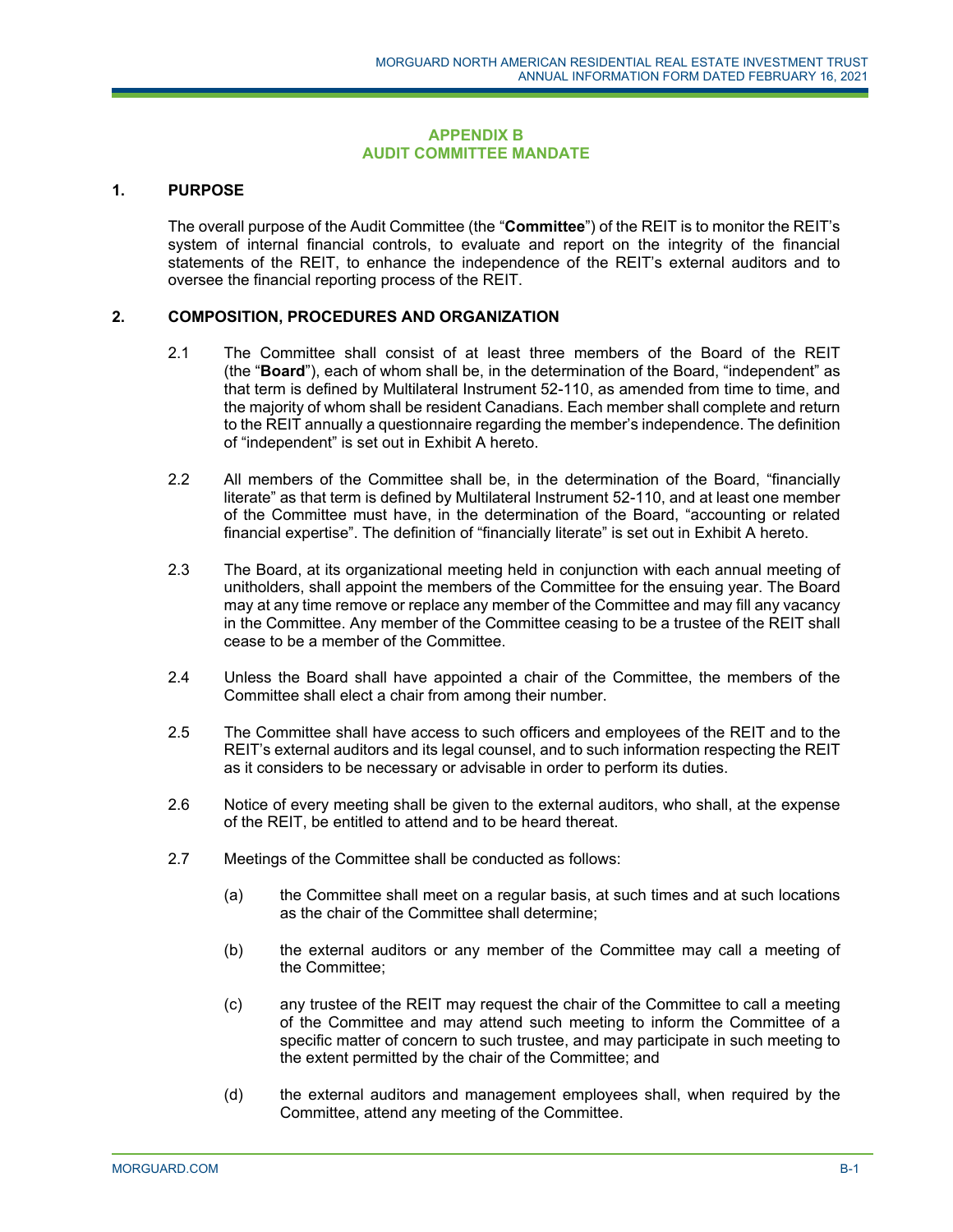- 2.8 The external auditors shall be entitled to communicate directly with the chair of the Committee and may meet separately with the Committee. The Committee, through its chair, may contact directly any employee in the REIT as it deems necessary, and any employee may bring before the Committee any matter involving questionable, illegal or improper practices or transactions.
- 2.9 Compensation to members of the Committee shall be limited to trustee's fees, either in the form of cash or equity, and members shall not accept consulting, advisory or other compensatory fees from the REIT (other than as members of the Board and Board committee members).
- 2.10 The Committee is authorized, at the REIT's expense, to retain independent counsel and other advisors as it determines necessary to carry out its duties and to set their compensation.

# **3. DUTIES**

- 3.1 The overall duties of the Committee shall be to:
	- (a) assist the Board in the discharge of its duties relating to the REIT's accounting policies and practices, reporting practices and internal controls;
	- (b) establish and maintain a direct line of communication with the REIT's external auditors and assess their performance;
	- (c) oversee the co-ordination of the activities of the external auditors;
	- (d) ensure that the management of the REIT has designed, implemented and is maintaining an effective system of internal controls;
	- (e) monitor the credibility and objectivity of the REIT's financial reports;
	- (f) report regularly to the Board on the fulfillment of the Committee's duties;
	- (g) assist the Board in the discharge of its duties relating to the REIT's compliance with legal and regulatory requirements; and
	- (h) assist the Board in the discharge of its duties relating to risk assessment and risk management.
- 3.2 The Committee shall be directly responsible for overseeing the work of the external auditors engaged for the purpose of preparing or issuing an audit report or performing other audit, review or attest services for the REIT, including the resolution of disagreements between management and the external auditors regarding financial reporting, and in carrying out such oversight the Committee's duties shall include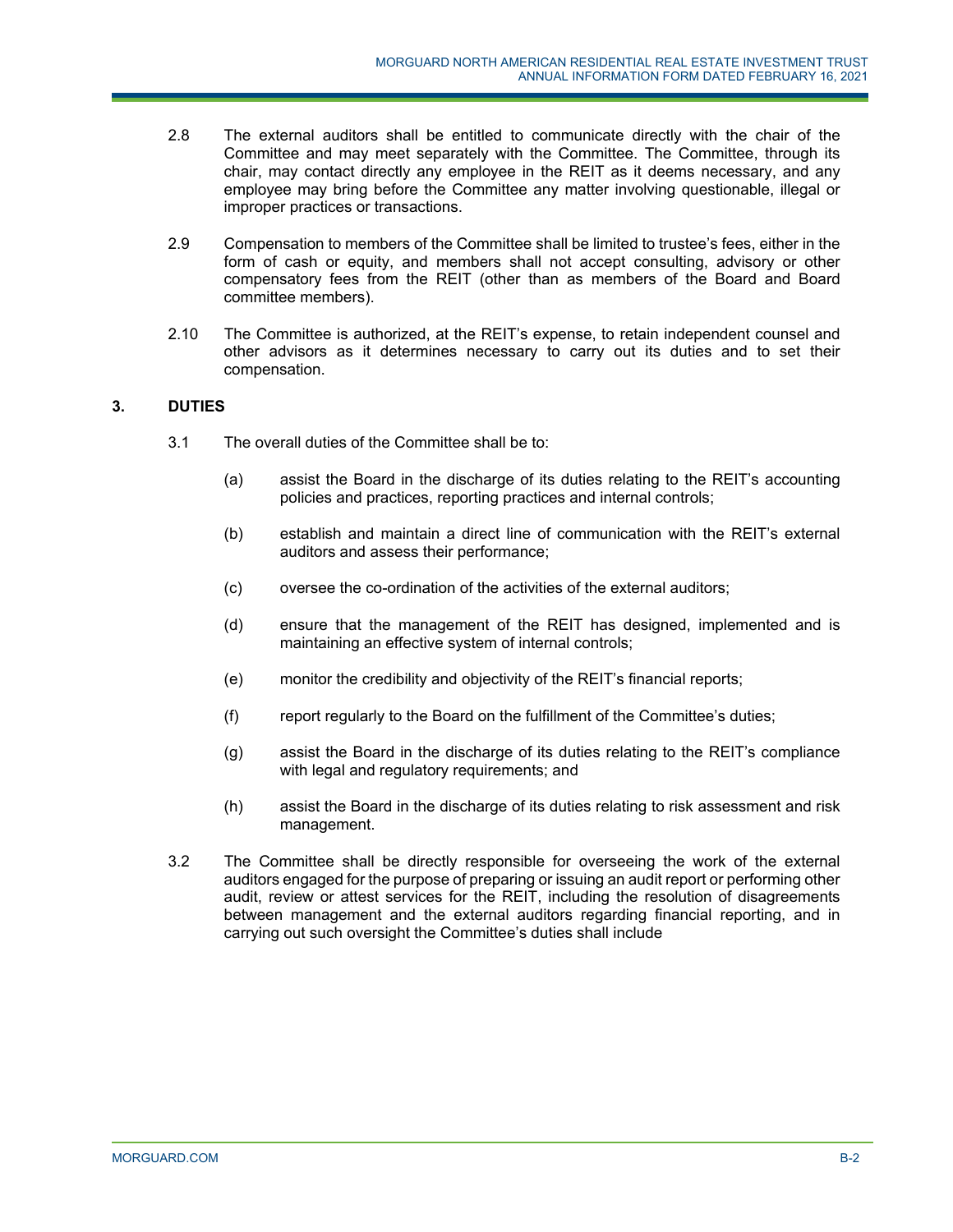- (a) recommending to the Board a firm of external auditors to be nominated for the purpose of preparing or issuing an audit report or performing other audit, review or attest services for the REIT;
- (b) reviewing, where there is to be a change of external auditors, all issues related to the change, including the information to be included in the notice of change of auditor called for under National Instrument 51-102 — *Continuous Disclosure Obligations* or any successor legislation ("NI 51-102"), and the planned steps for an orderly transition;
- (c) reviewing all reportable events, including disagreements, unresolved issues and consultations, as defined in NI 51-102 or any successor legislation, on a routine basis, whether or not there is to be a change of external auditor;
- (d) reviewing the engagement letters of the external auditors, both for audit and nonaudit services;
- (e) reviewing the performance, including the fee, scope and timing of the audit and other related services and any non-audit services provided by the external auditors; and
- (f) reviewing and approving the nature of and fees for any non-audit services performed for the REIT by the external auditors and consider whether the nature and extent of such services could detract from the firm's independence in carrying out the audit function.
- 3.3 The duties of the Committee as they relate to audits and financial reporting shall be to:
	- (a) review the audit plan with the external auditor and management;
	- (b) review with the external auditor and management any proposed changes in accounting policies, the presentation of the impact of significant risks and uncertainties, and key estimates and judgments of management that may in any such case be material to financial reporting;
	- (c) review the contents of the audit report;
	- (d) question the external auditor and management regarding significant financial reporting issues discussed during the fiscal period and the method of resolution;
	- (e) review the scope and quality of the audit work performed;
	- (f) review the adequacy of the REIT's financial and auditing personnel;
	- (g) review the co-operation received by the external auditor from the REIT's personnel during the audit, any problems encountered by the external auditors and any restrictions on the external auditor's work;
	- (h) review the internal resources used;
	- (i) review the evaluation of internal controls by the internal auditor (or persons performing the internal audit function) and the external auditors, together with management's response to the recommendations, including subsequent follow-up of any identified weaknesses;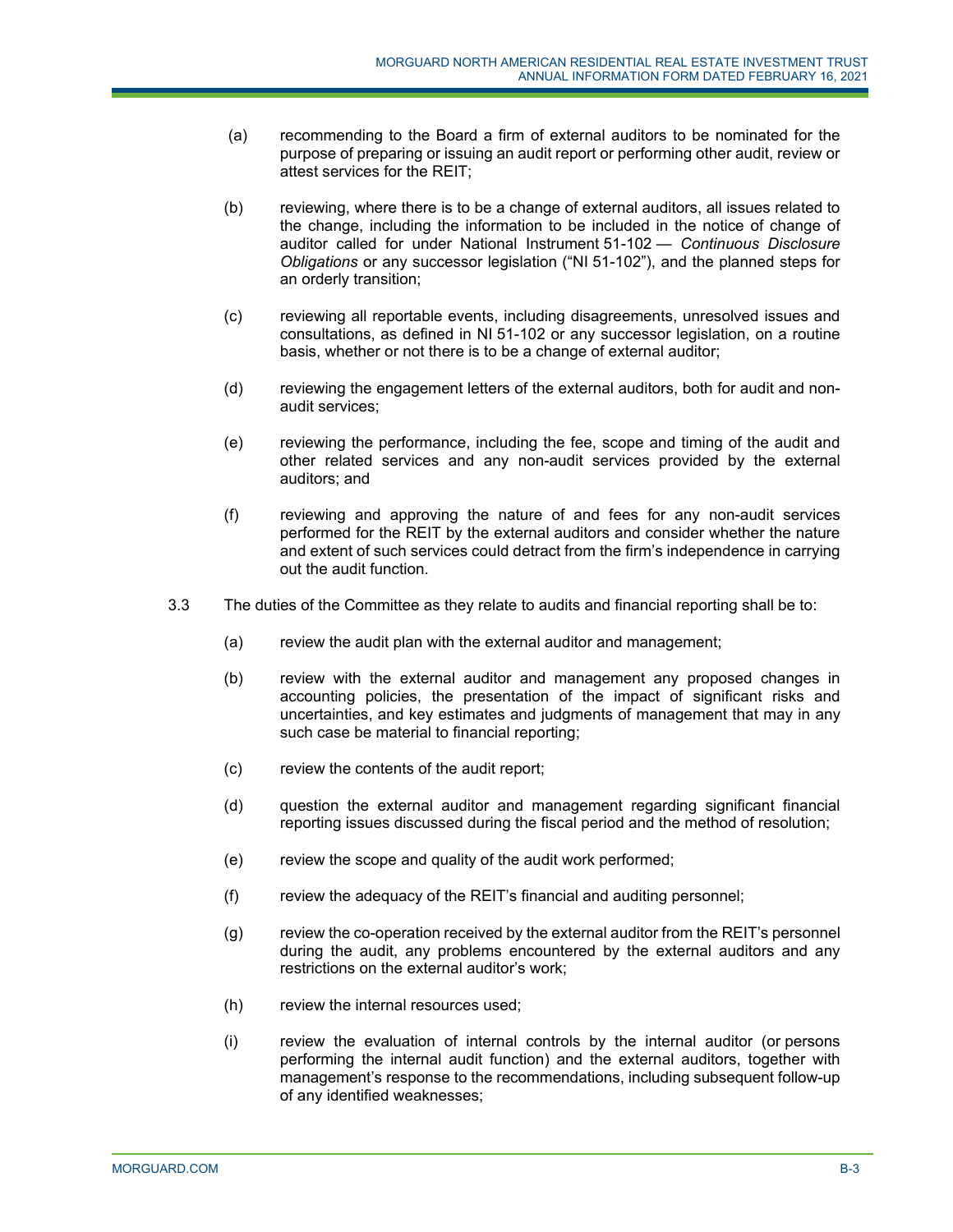- (j) review the appointments of the chief financial officer, internal auditor (or persons performing the internal audit function) and any key financial executives involved in the financial reporting process;
- (k) review and approve the REIT's annual audited financial statements and those of its subsidiaries in conjunction with the report of the external auditors thereon, and obtain an explanation from management of all significant variances between comparative reporting periods before release to the public;
- l) review and approve the REIT's interim unaudited financial statements, and obtain an explanation from management of all significant variances between comparative reporting periods before release to the public;
- (m) establish a procedure for the receipt, retention and treatment of complaints regarding accounting, internal accounting controls or auditing matters and employees' confidential anonymous submission of concerns regarding accounting and auditing matters; and
- (n) review the terms of reference for an internal auditor or internal audit function.
- 3.4 The duties of the Committee as they relate to accounting and disclosure policies and practices shall be to:
	- (a) review changes to accounting principles of the Canadian Institute of Chartered Accountants which would have a significant impact on the REIT's financial reporting as reported to the Committee by management and the external auditors;
	- (b) review the appropriateness of the accounting policies used in the preparation of the REIT's financial statements and consider recommendations for any material change to such policies;
	- (c) review the status of material contingent liabilities as reported to the Committee by management;
	- (d) review the status of income tax returns and potentially significant tax problems as reported to the Committee by management;
	- (e) review any errors or omissions in the current or prior year's financial statements;
	- (f) review and approve before their release all public disclosure documents containing audited or unaudited financial information, including all earnings, press releases, MD&A, prospectuses, annual reports to unitholders, annual information forms and management's discussion and analysis; and
	- (g) oversee and review all financial information and earnings guidance provided to analysts and rating agencies.
- 3.5 The other duties of the Committee shall include:
	- (a) reviewing any inquires, investigations or audits of a financial nature by governmental, regulatory or taxing authorities;
	- (b) formulating clear hiring policies for employees or former employees of the REIT's external auditors;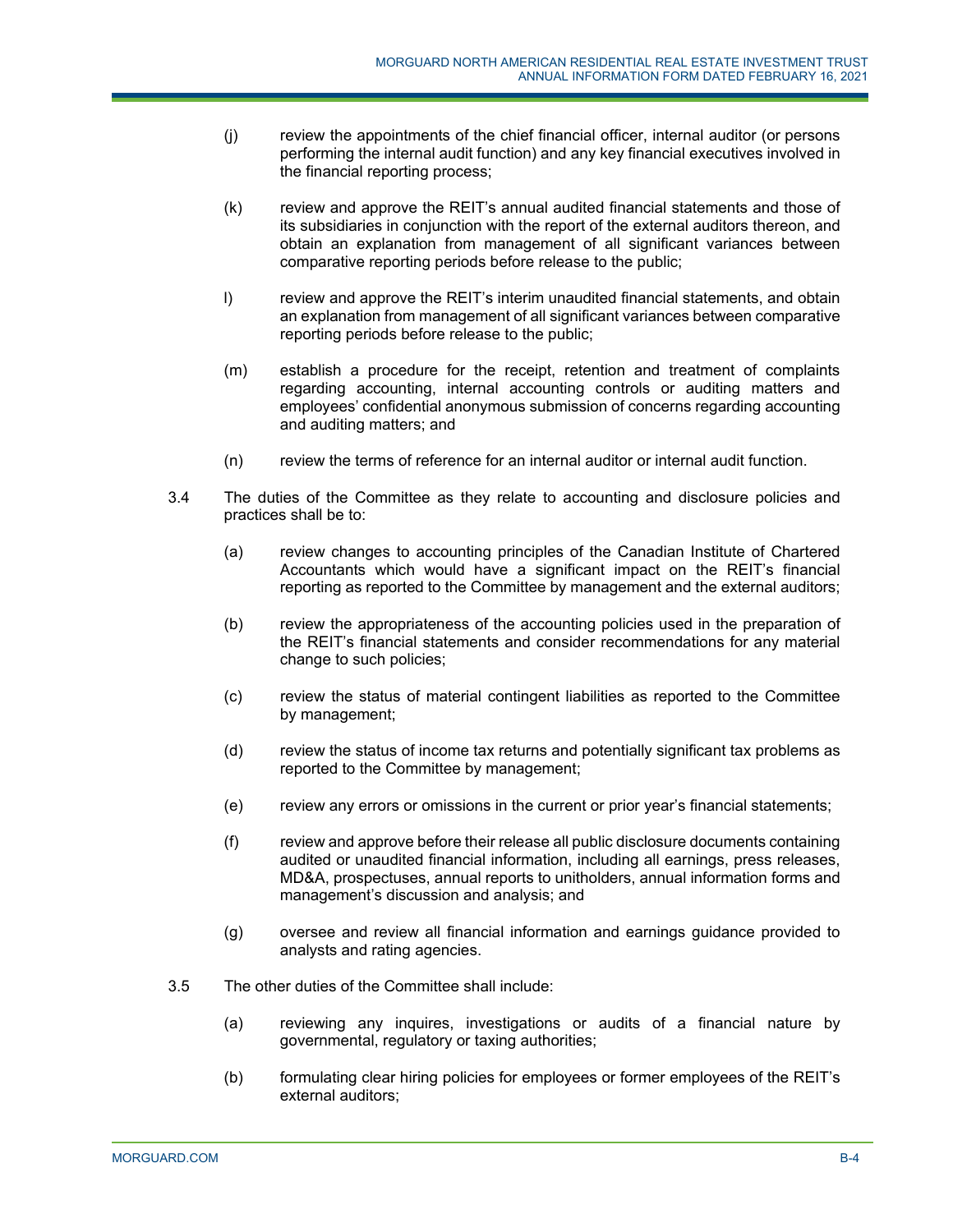- (c) reviewing annual operating and capital budgets;
- (d) reviewing the funding and administration of the REIT's compensation and pension plans;
- (e) reviewing and reporting to the Board on difficulties and problems with regulatory agencies which are likely to have a significant financial impact;
- (f) inquiring of management and the external auditors as to any activities that may be or may appear to be illegal or unethical;
- (g) ensuring procedures are in place for the receipt, retention and treatment of complaints and employee concerns received regarding accounting or auditing matters and the confidential, anonymous submission by employees of the REIT of concerns regarding such; and
- (h) any other questions or matters referred to it by the Board.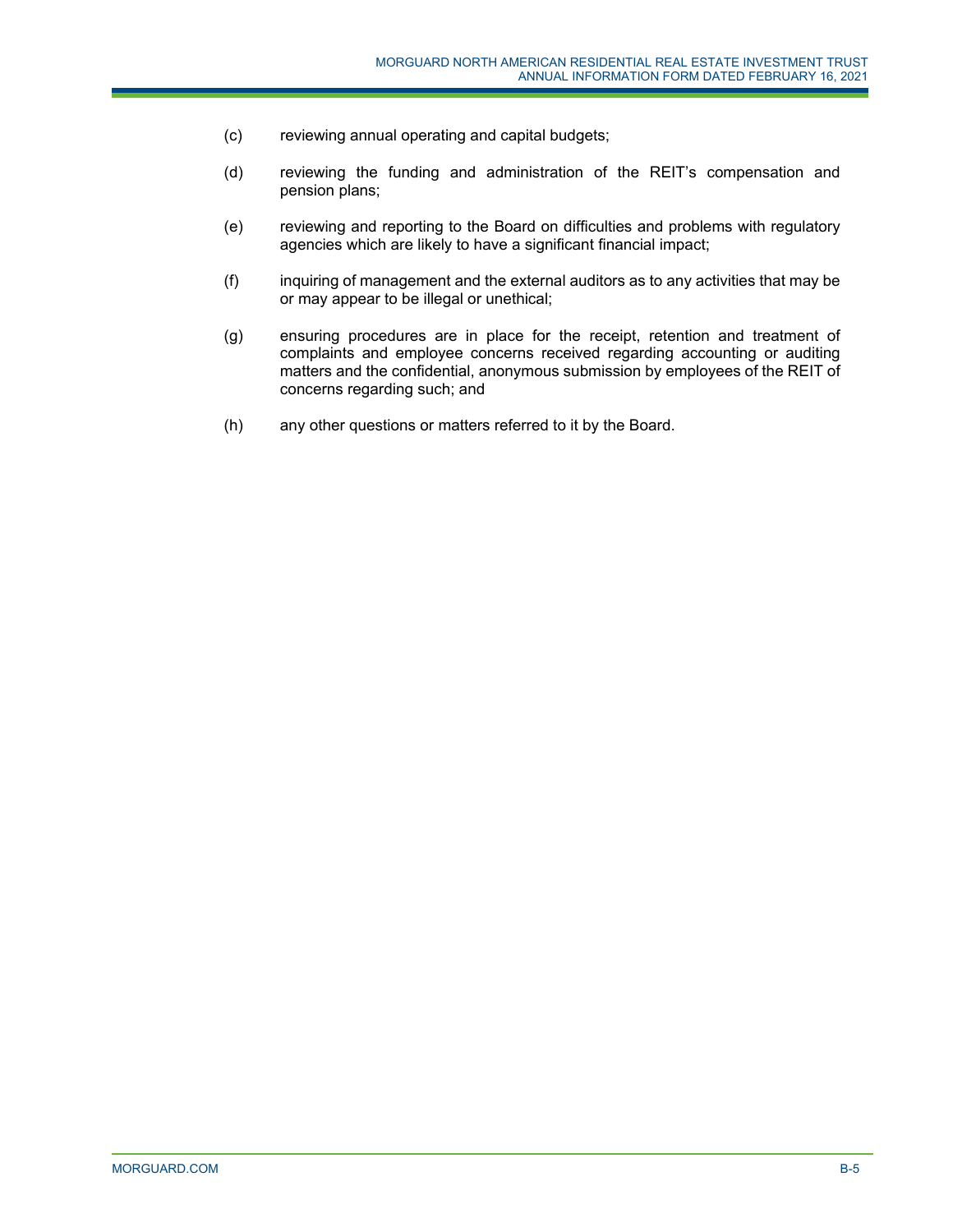## **EXHIBIT A TO MANDATE OF AUDIT COMMITTEE FOR DEFINITIONS**

## **Definitions.**

"**Financially Literate**" means the ability to read and understand a set of financial statements that present a breadth and level of complexity of accounting issues that are generally comparable to the breadth and complexity of the issues that can reasonably be expected to be raised by the issuer's financial statements.

## Meaning of "**Independence**"

- 1. A member of an audit committee is independent if the member has no direct or indirect material relationship with the REIT.
- 2. For the purposes of paragraph 1, a material relationship means a relationship which could, in the view of the Board, reasonably interfere with the exercise of a member's independent judgment.
- 3. Despite paragraph 2, the following persons are considered to have a material relationship with the REIT:
	- (a) a person who is, or whose immediate family member is, or at any time during the prescribed period has been, an officer or employee of the REIT, its parent, or of any of its subsidiary entities or affiliated entities;
	- (b) a person who is, or has been an affiliated entity of, a partner of, or employed by, a current or former internal or external auditor of the REIT, unless the prescribed period has elapsed since the person's relationship with the internal or external auditor, or the auditing relationship, has ended;
	- (c) a person whose immediate family member is, or has been, an affiliated entity of, a partner of, or employed in a professional capacity by, a current or former internal or external auditor of the REIT, unless the prescribed period has elapsed since the person's relationship with the internal or external auditor, or the auditing relationship, has ended;
	- (d) a person who is, or has been, or whose immediate family member is or has been, employed as an executive officer of an entity if any of the REIT current executives serve on the entity's compensation committee, unless the prescribed period has elapsed since the end of the service or employment;
	- (e) a person who accepts, or has accepted at any time during the prescribed period, directly or indirectly, any consulting, advisory or other compensatory fee from the REIT or any subsidiary entity of the REIT, other than as remuneration for acting in his or her capacity as a member of the Committee, the Board, or any other Board committee; and
	- (f) a person who is an affiliated entity of the REIT or any of its subsidiary entities.
- 4. For the purposes of paragraph 3, the prescribed period is the three year period ending immediately prior to the determination required by paragraph 3.
- 5. For the purposes of paragraphs 3(b) and 3(c), a partner does not include a limited partner whose interest in the internal or external auditor is limited to the receipt of fixed amounts of compensation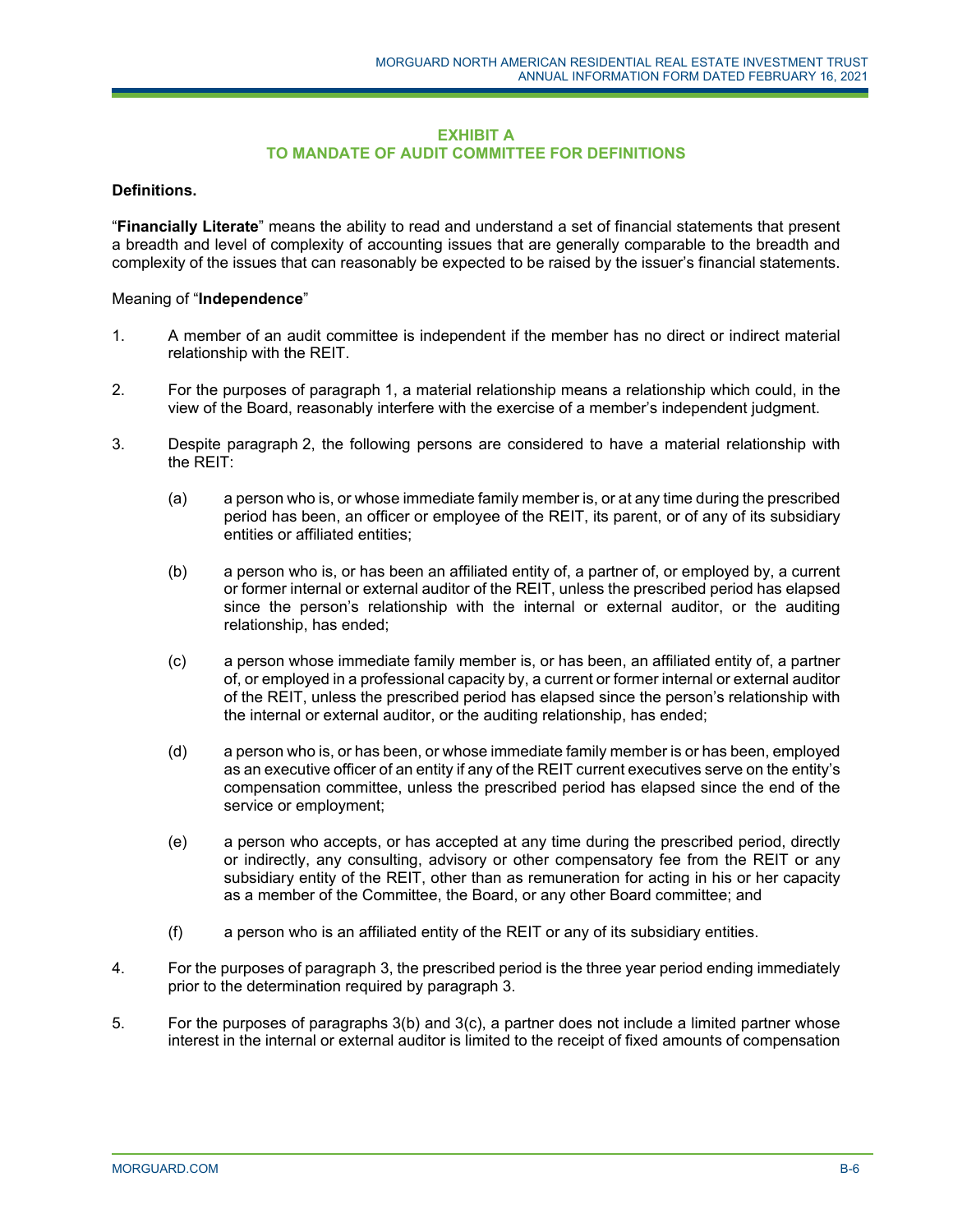(including deferred compensation) for prior service with an internal or external auditor if the compensation is not contingent in any way or continued service.

- 6. For the purpose of paragraph 3(e), compensatory fees do not include the receipt of fixed amounts of compensation under a retirement plan (including deferred compensation) for prior service with the issuer if the compensation is not contingent in any way on continued service.
- 7. For the purposes of paragraph 3(e), the indirect acceptance by a person of any consulting, advisory or other compensatory fee includes acceptance of a fee by:
	- (a) an immediate family member, or
	- (b) a partner, member or executive officer of, or a person who occupies a similar position with, an entity that provides accounting, consulting, legal, investment banking or financial advisory services to the REIT or any subsidiary entity of the REIT, other than limited partners, non-managing members and those occupying similar positions who, in each case, have no active role in providing services to the REIT.